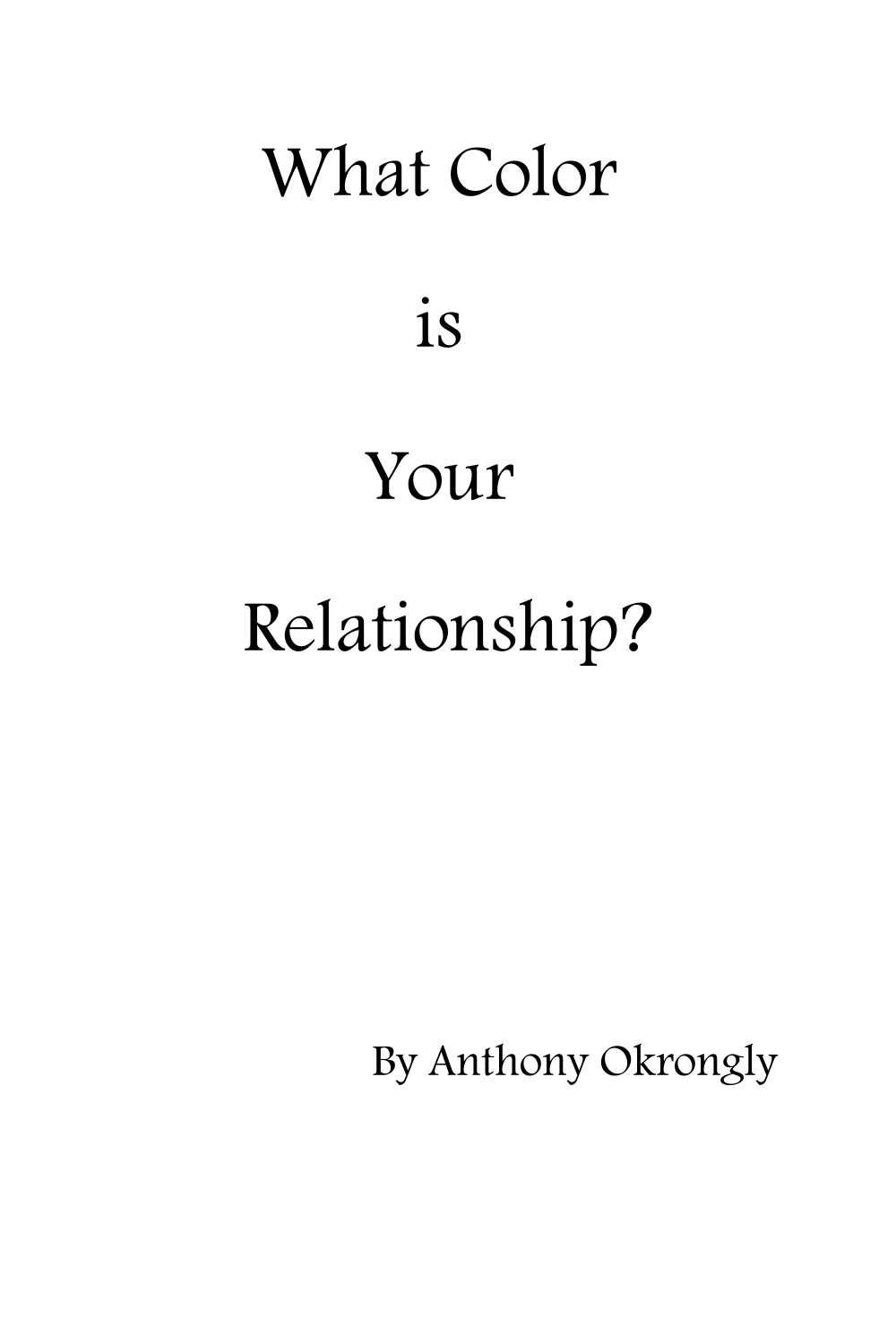Dedicated to the women in my life who taught me about relationships.

Margaret Okrongly, my mother

Donna Okrongly, my wife

Margaret Okrongly, my daughter

Copyright © 2015 by Anthony Okrongly All rights reserved. This book or any portion thereof may not be reproduced or used in any manner whatsoever without the express written permission of the publisher except for the use of brief quotations in a book review.

Printed in the United States of America First Printing, 2015

210 W. Oak Street #300 Palestine, TX 75801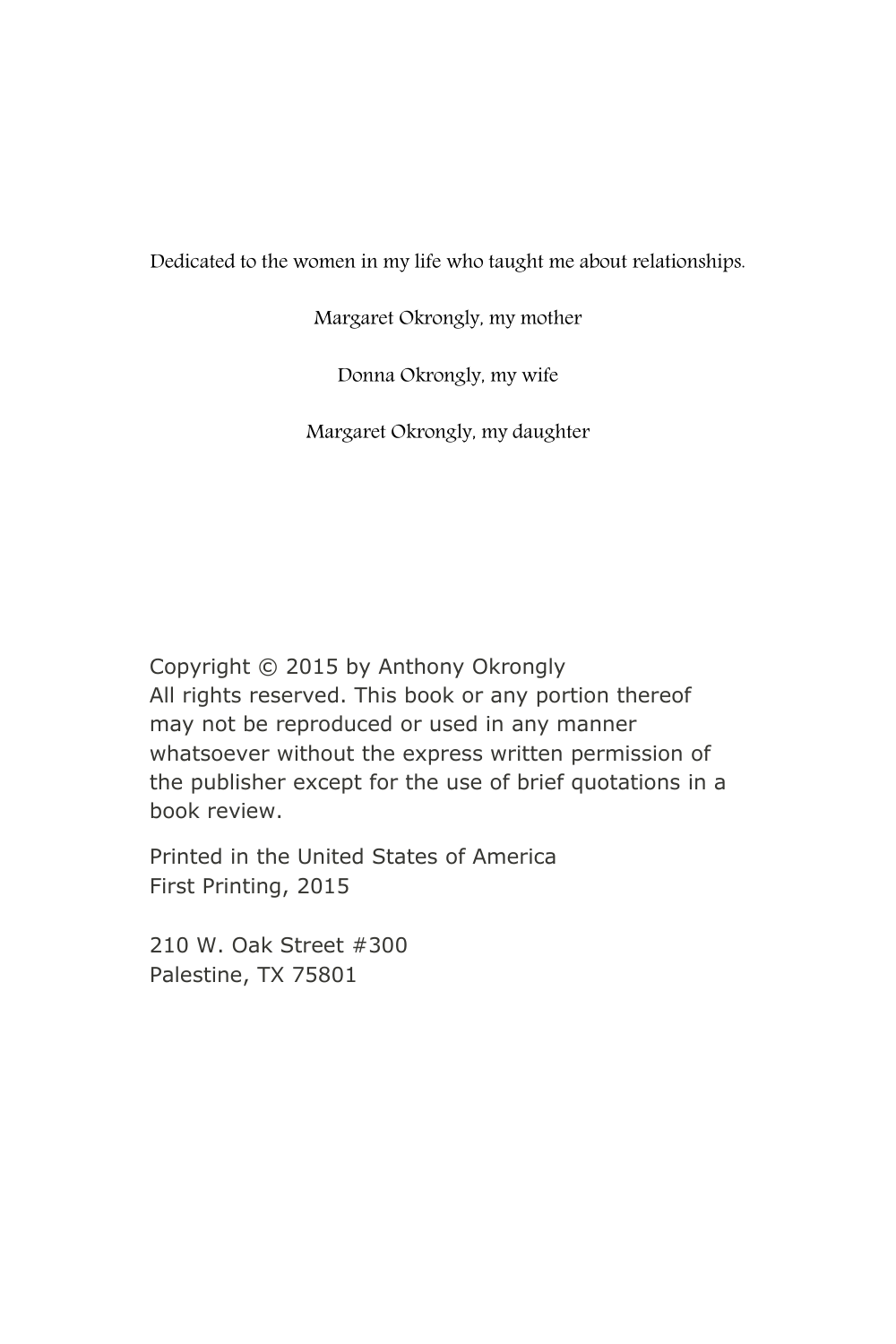## **TABLE OF CONTENTS**

| What Color is Your Relationship?                       | 1  |
|--------------------------------------------------------|----|
| Emotions, Feelings and Maintaining Full                | 8  |
| Color Love                                             |    |
| Spiraling Narratives                                   | 14 |
| Your Self-Narrative Becomes a Love Narrative           | 23 |
| Let's Add some Color to Your Relationship              | 38 |
| The Early Marriage                                     | 46 |
| The Big Disappointment                                 | 53 |
| Polishing His Sphere (not dirty)                       | 62 |
| What is Important to You? What is Important<br>fo Him? | 71 |
| Moving Toward, Moving Away From Values                 | 79 |
| Men are Fence Fixers                                   | 90 |
| Creating the Common Problem or Challenge               | 97 |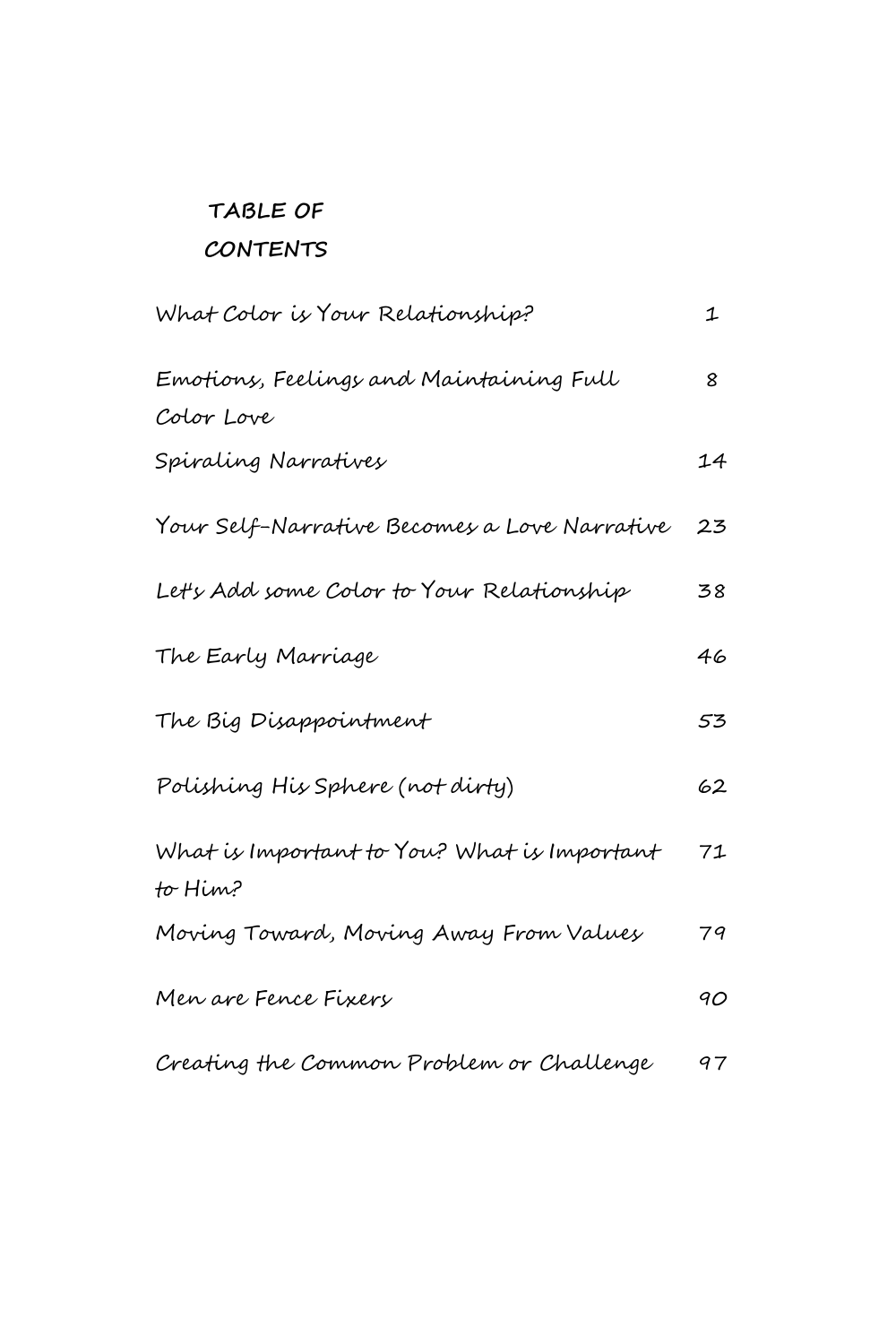## **TABLE OF CONTENTS**

| What is a "Probortunity"                | 101 |
|-----------------------------------------|-----|
| When Nothing is Wrong but Nothing Feels | 108 |
| Right                                   |     |
| Conclusion                              | 114 |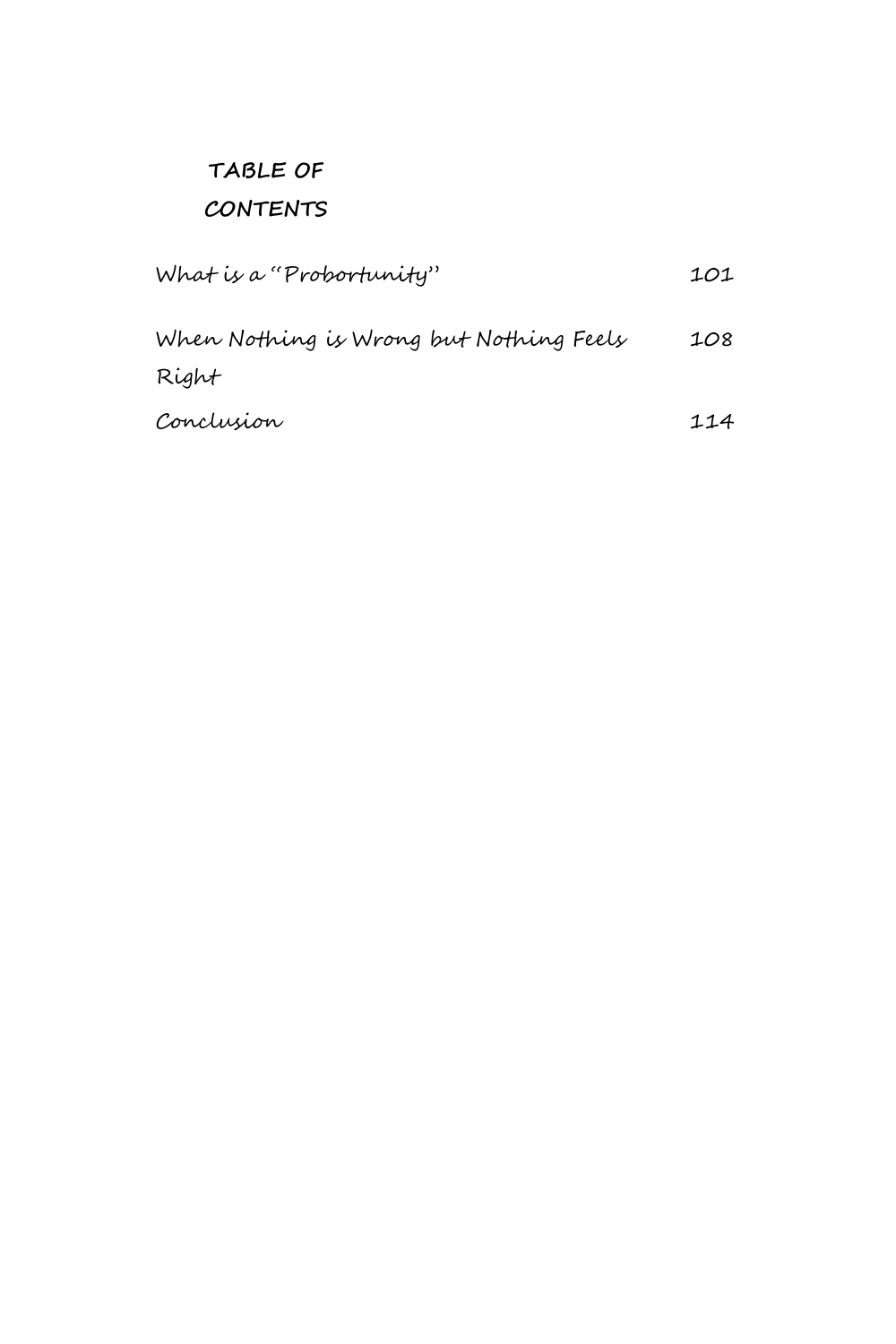# What Color is Your Relationship?

In order to understand a relationship, we must first understand ourselves as individuals. "Who am I? What defines me? What is it that makes me… well… me?" You may think that what makes you "you" is something unique and special… it is… and it isn't. The essence of each of person is his or her NARRATIVE.

We are completely and essentially nothing more or less than our narrative – or story. As you move forward through "What Color is Your Relationship?" you will explore this reality in much more detail, and how your narrative defines not only you but also "you two:" you and your love.

Think of yourself. Who are you? If I were to meet you at a party, in an alcove, where the conversation was muted and the music unobtrusive, and I were to ask, "Who are you?" what would you say in return?

Let's explore what might transpire. First, you would say your name. What is your name? A name is a sound that you go by – no more and no less – it could be a grunt just as easily as it could be "Elizabeth." What does "Elizabeth" say about you? Nothing per se, but it says much about how your identity is a NARRATIVE. Elizabeth will be our avatar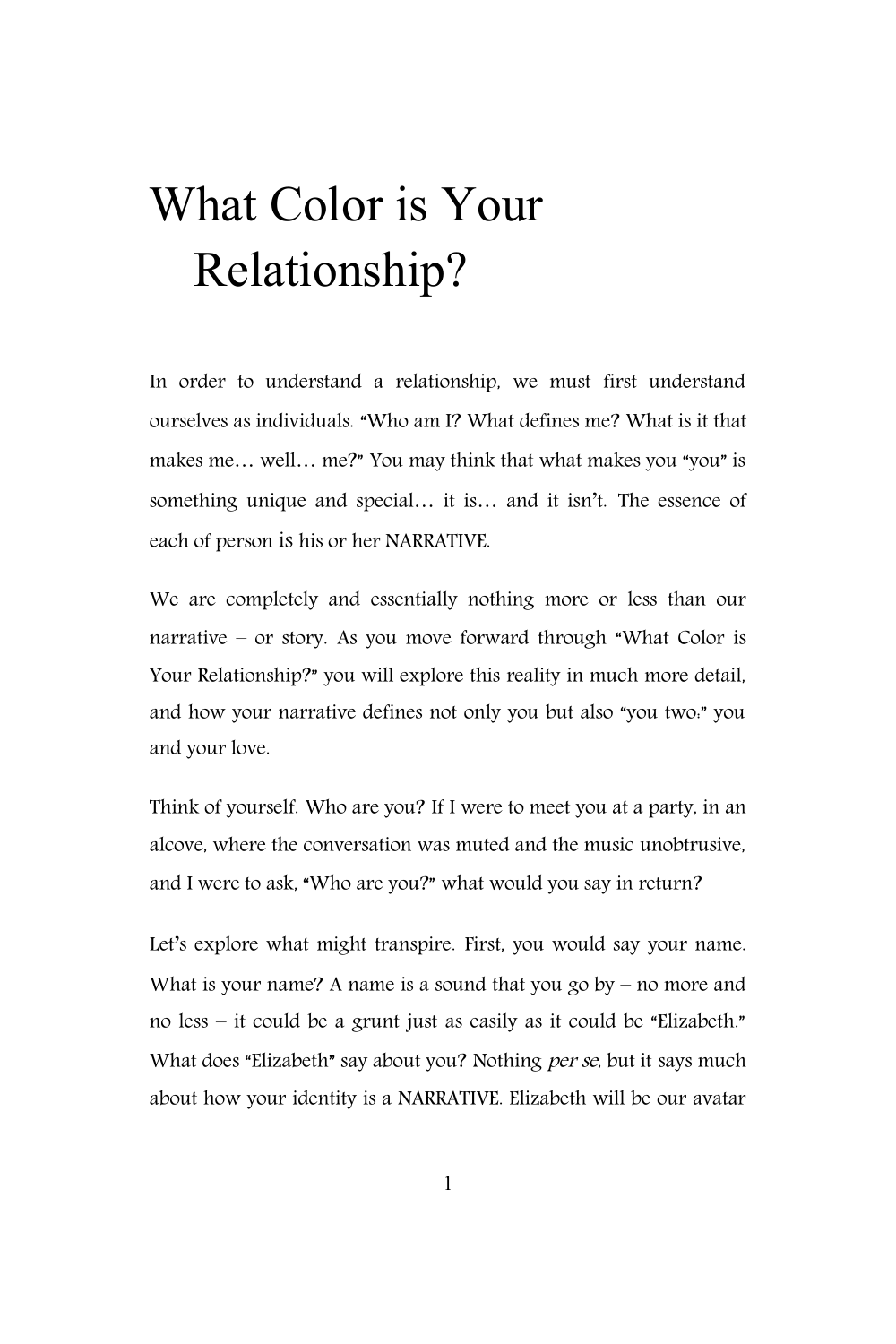for you, the female reader. Later we will meet our male avatar, but for now he is undiscovered, and thus unknown to Elizabeth.

"Elizabeth" is simply a sound that was spoken about you shortly after your birth. "What will we name her?" "What name should I write on the birth certificate?" This is a question that must be answered! All human offspring must begin life with a sound that begins their NARRATIVE.

Your parents chose the sound "Elizabeth," yet it is not who you are. It is not uniquely you. It is not even unique to you. Many human babies have had that same name. Perhaps your mother's mother, or your mother's sister, or your father's cousin who died at a young age carried that sound as her moniker, so your parents assigned it to you. Perhaps they just liked the sound of the consonants and diphthongs of the syllables.

However, when asked, "Who are you," we all start with that series of sounds. "I am John." "I am Stephen Tobias." "I am Elizabeth." Are you Elizabeth? NO! You are much more. However, Elizabeth is the first point of your narrative. So that is where you start. It is the opening line of the opening scene of the opening act of the narrative of your life.

This brings us back to the primary point that who you "are" is simply a narrative – nothing more and nothing less. We will not discuss the nature of one's "soul," for it is truly beyond the scope of this book. For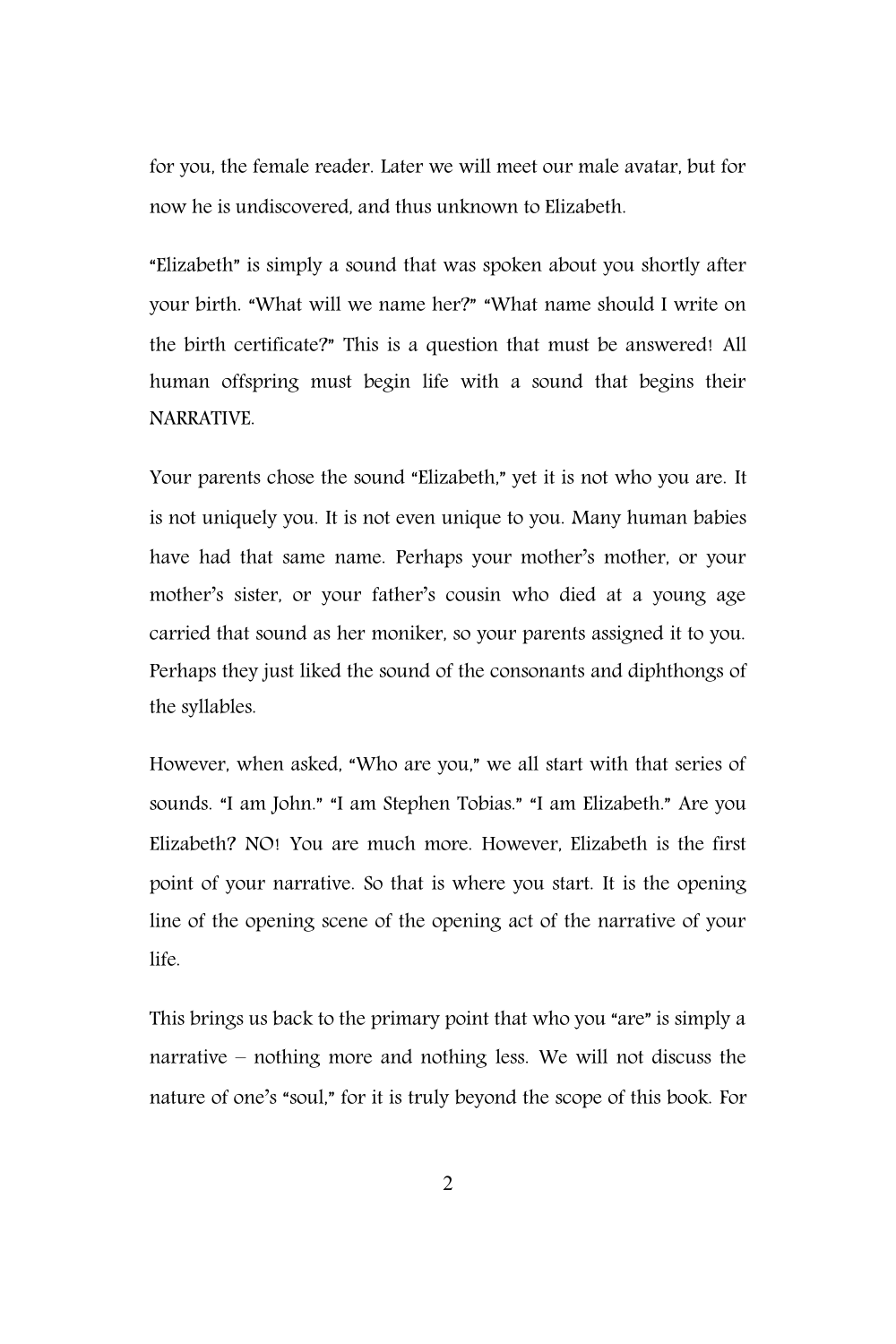the purpose of this book, we will be dealing only with those events that occur between your birth and the present moment. We need not speculate on what might have occurred before your physical emergence or what might transpire after your inevitable decay. Let us return to your birth. Shortly after birth your narrative was very short. Let us speculate some data points… 7 pounds 8 ounces… 22 and a half inches… born on a date in a year… at a time in a place… to parents such-and-so and thus-and-such. People at that time may have asked about the nature of your emergence. "Was she a difficult birth? Was she breech? Did she cry vigorously?"

These data points were all relevant at the time because when you were born, there was no other data to discuss. Your narrative was exceedingly short, so any small tidbit seemed to deserve intense scrutiny. Today, do you define yourself by your birth weight? Of course not! Does anyone care to ask with what level of enthusiasm you latched onto the nipple for your first suckle? How absurd! Yet, that was the essence of YOU for some brief period of time.

As your STREAM OF EXISTENCE – we will return to this concept in greater detail soon – spiraled forward through time, your narrative grew. Data points that were important BEFORE became less meaningful as new points on the narrative accumulated. Various homes, other people with whom you lived, educational landmarks, employment occurrences, and relationship interactions all reshaped and re-punctuated the narrative that is YOU.

3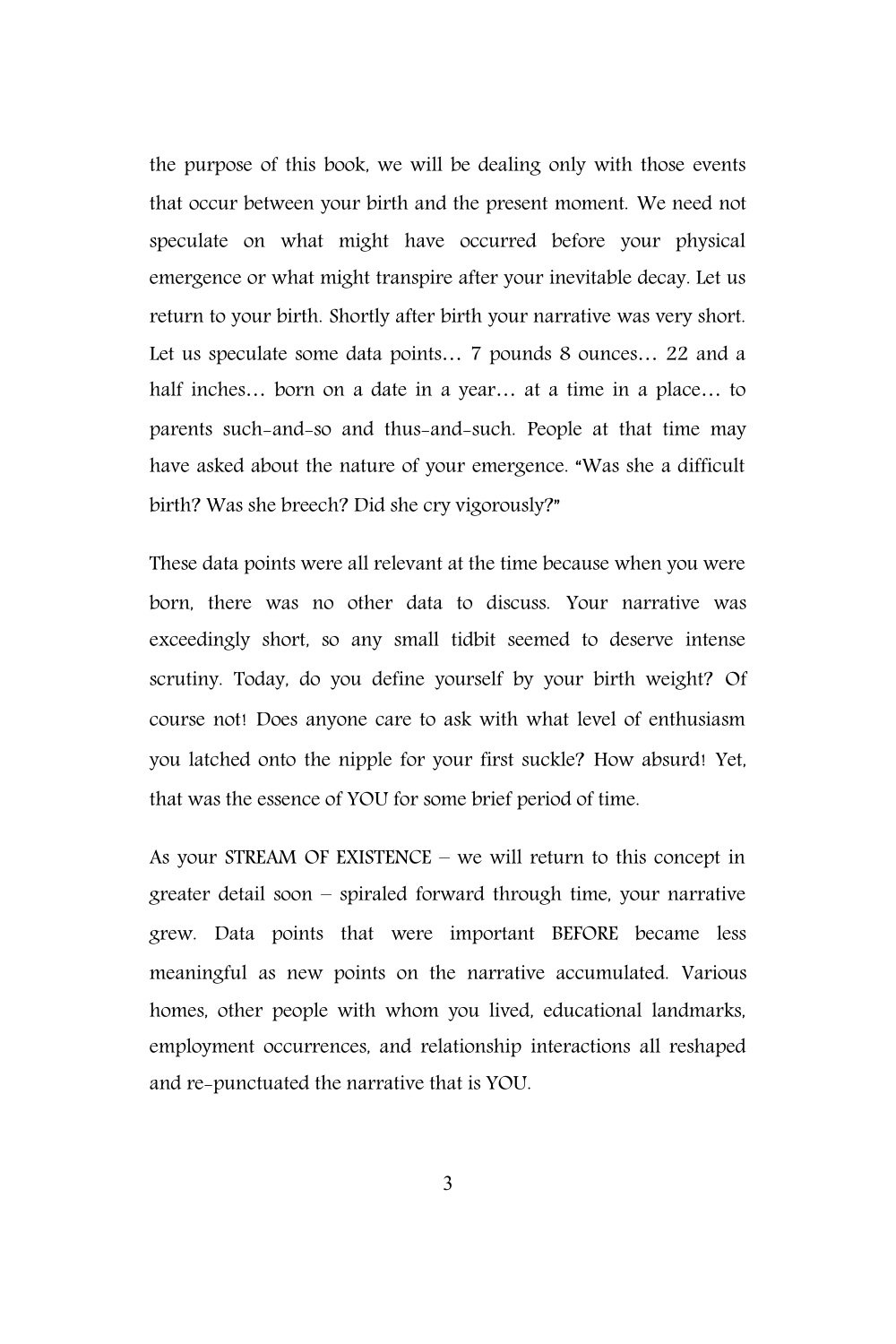Why do I use such odd word choices to describe normal life experiences? Because I want you to see them in a new and different light. Just as I say your name has no real bearing on "who you are," the people who live in same house or town as you are also not "who you are." Yet… and this is the entire point… they DO define who you are if YOU USE THEM to define who you are.

Let us return to the alcove at the party and to you introducing of yourself to a new acquaintance. What do you say about yourself? You are Elizabeth in every interaction. After that, your narrative is selected based on the circumstance. At a party you might say, "I work with Peter." If Peter is the host of the party, you choose to define yourself in relation to someone whom your new acquaintance also knows. In doing so, you can create a relationship through mutual association.

People generally find comfort in similarities. The friend of my friend is probably okay and will not stab me in the neck (physically) or in the back (metaphorically). In a new interaction we all tend to declare "I belong here; I'm no danger to you," and wish others to do the same. Our first instinctive goal is to determine how dangerous the other person might be. If you say "I'm a friend of Peter" and the other person says, "I am Peter's parole officer," then little alarm bells will go off in your head because only a dangerous person has a parole officers.

See how a little variation from the norm – a little left turn – changes everything about a narrative?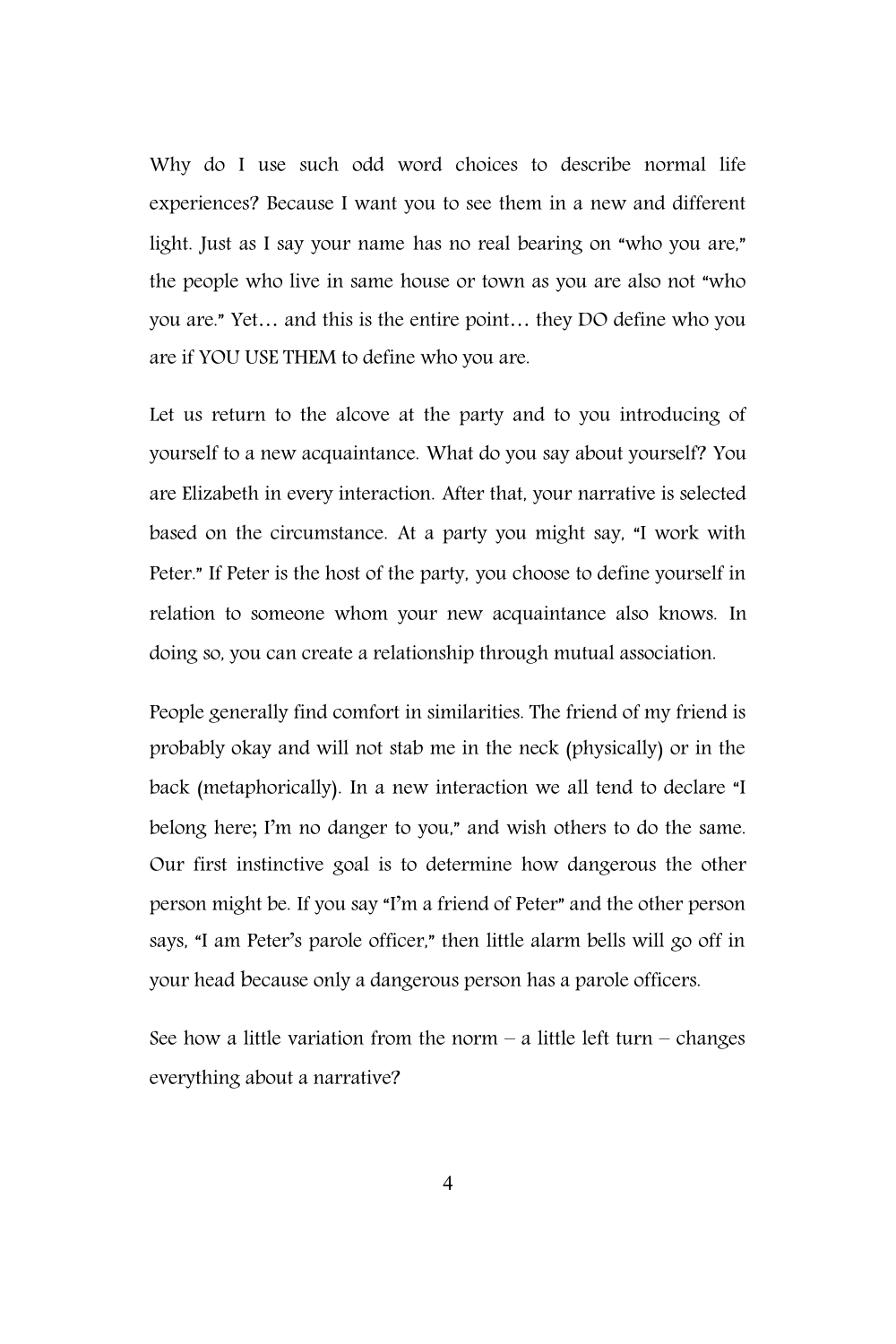Imagine that Peter, instead of a co-worker, was your husband. Now imagine that the same exchange happened but you didn't know Peter was on parole for anything. Can you speculate what your internal reaction might be?

These are the types of things we will be exploring in What Color is Your Relationship.

Now that you have been briefly exposed to the concept of your "self" being a narrative, you can begin to see that who you are isn't quite the same as who you THOUGHT YOU WERE a few pages ago.

You look in a mirror and see an image of yourself. Although you can describe your features, you don't see ONLY your features as THE ENTIRETY of who you are. Brown hair, hazel eyes, almond-shaped, straight nose, small mouth, prominent lower lip, thinner upper lip, freckle on left temple. Is that who you are?

You are more than just that! However, that is who you are physically. If someone with a perfect memory described your details to an expert police sketch artist, the result would be YOU. If that picture of you was then shown to you, you would say, "That's me!"

The point is, YOU - that is, everything you see about yourself in all aspects and circumstances – is nothing more than a narrative of the data that you use to describe yourself at a particular time.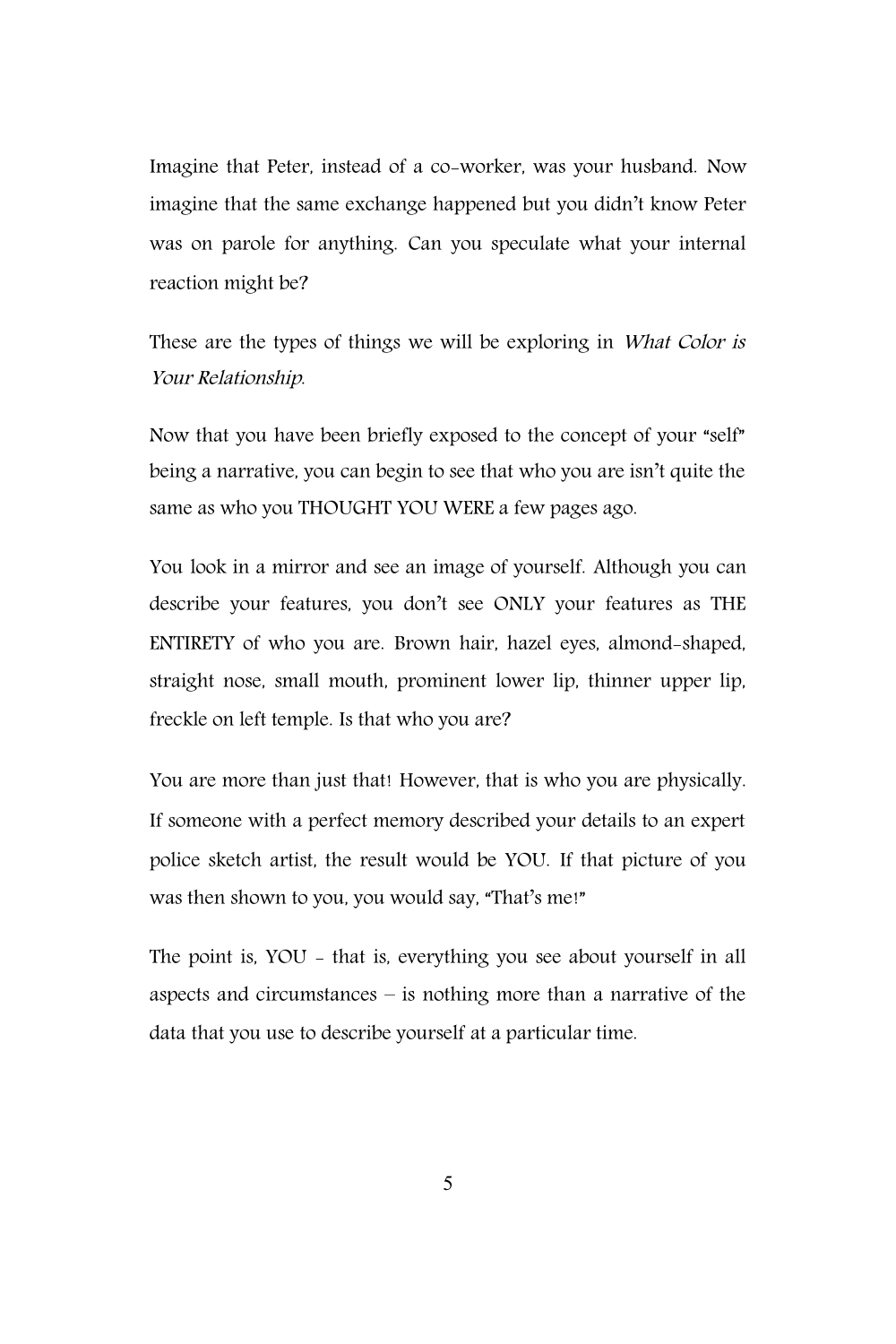If I say, "Tell me who you are," you would start with your name, followed by a litany of "things" that describe you. This could include relationship status, education, job, hobbies, shared connections with others in your family or community, what part of the world/country/neighborhood you have lived in or currently reside in, etc. If your goal is to form an intimate relationship, then you might describe relationship data points. If your goal is to gain employment, then you would describe data points that you feel would compare favorably to the job you want.

However, and this is very important to What Color is Your Relationship, this description contains only **selected** aspects of the narrative of your life. You might then translate those story points into how they made you "feel" and how that might have affected subsequent story points. "I broke up with John and that made me feel lonely, so I moved back to Philadelphia to live closer to my family."

We define our self by what data points we use to describe our self. This is true for how we describe our self internally and externally.

As a quick experiment, think of the five greatest things about yourself. Think about these very quickly. What are they? Think about them again. List them in your mind one more time. THAT is who you are right now.

How do you feel about yourself?

What partner does that person deserve?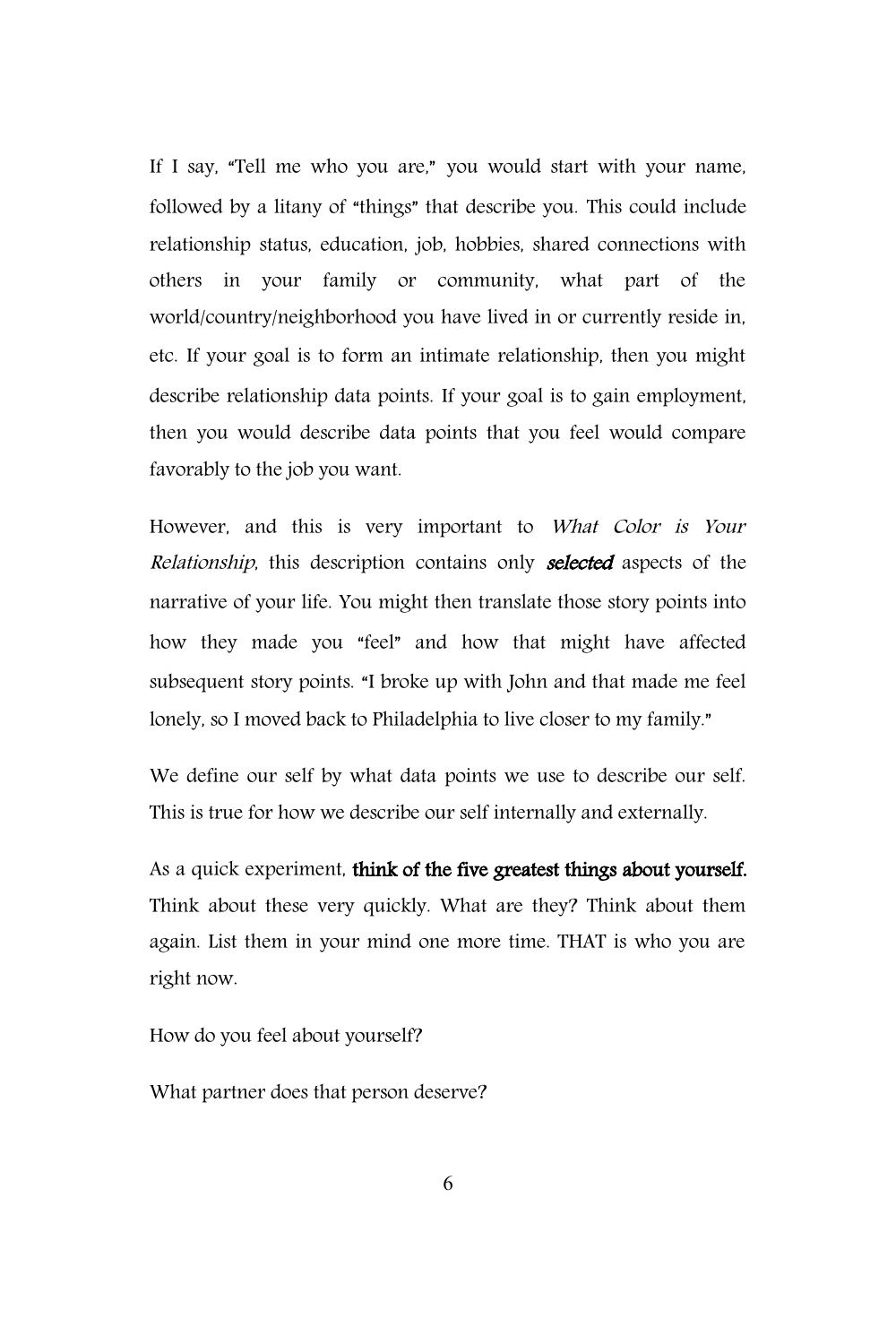What life should that person have?

What if, instead of listing your five greatest attributes, you listed your five greatest failures? How would that change your perception of who you are and what you deserve?

If you stop reading right now, and don't read one more word from this book take this one lesson and hold onto it for life.

#### YOU CONTROL THE NARRATIVE POINTS THAT YOU USE TO DESCRIBE YOURSELF TO BOTH YOURSELF AND OTHERS.

Choose deliberately!

Choose wisely!

Choose the best for yourself!

Don't let others choose any narrative points for you that undermine the life and love that you deserve.

The narrative points that you use to describe yourself will define how you feel at any given moment. How you feel about yourself determines what you feel you deserve out of life and love. People who habitually associate negative narrative points have generally negative views about themselves, life and others. People who habitually CHOOSE to think about positive things about themselves and those around them feel more deserving of even more positive experiences, including relationships.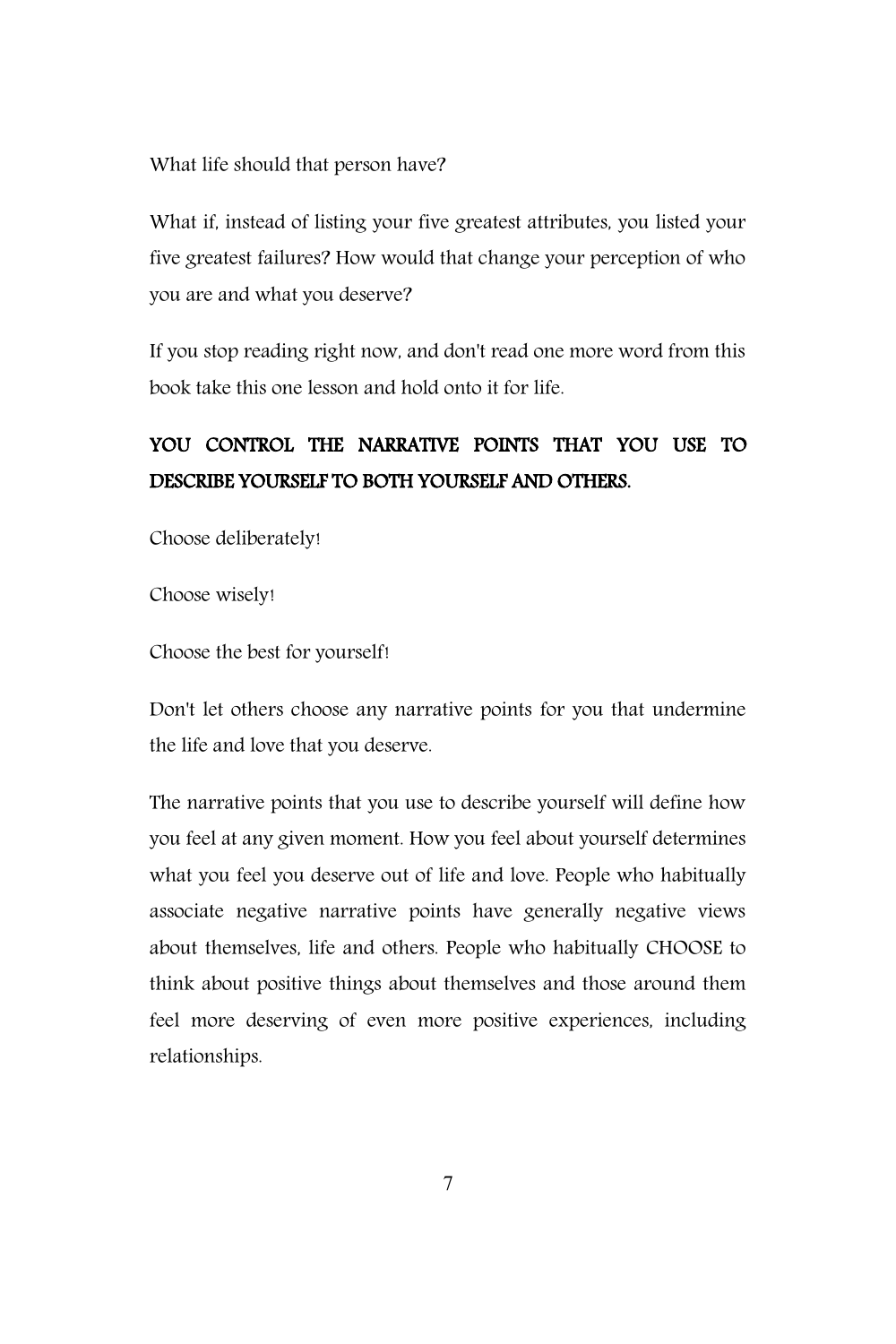# Emotions, Feelings, and Maintaining Full Color Love

If this were a perfect book in a perfect world, this section would occur much later in our discussion of What Color is Your Relationship. Prior to discussing emotions and feelings and how they relate to maintaining true love, I would hope to discuss in greater detail how our spiraling narrative and the spiraling narrative of our partner influence every aspect of our relationship. However, this is neither a perfect world, nor a perfect book. The words "Love" and "Feelings" and "Emotions" are so completely intertwined that the subject needs to be addressed early on.

Humans feel emotions that strongly direct our decisions, actions, plans and psychological well-being. It would be foolish to say that feeling sad doesn't create a completely different set of reactions than feeling excited. Emotions not only affect us, they DRIVE every aspect of our lives. Much of what we consider "logic" is simply the manipulation of facts that create a "choice" that make us "feel good about our self."

For example, do you buy a Ford SUV or a Mercedes sedan? This appears to be a very logical question and one might weigh the pros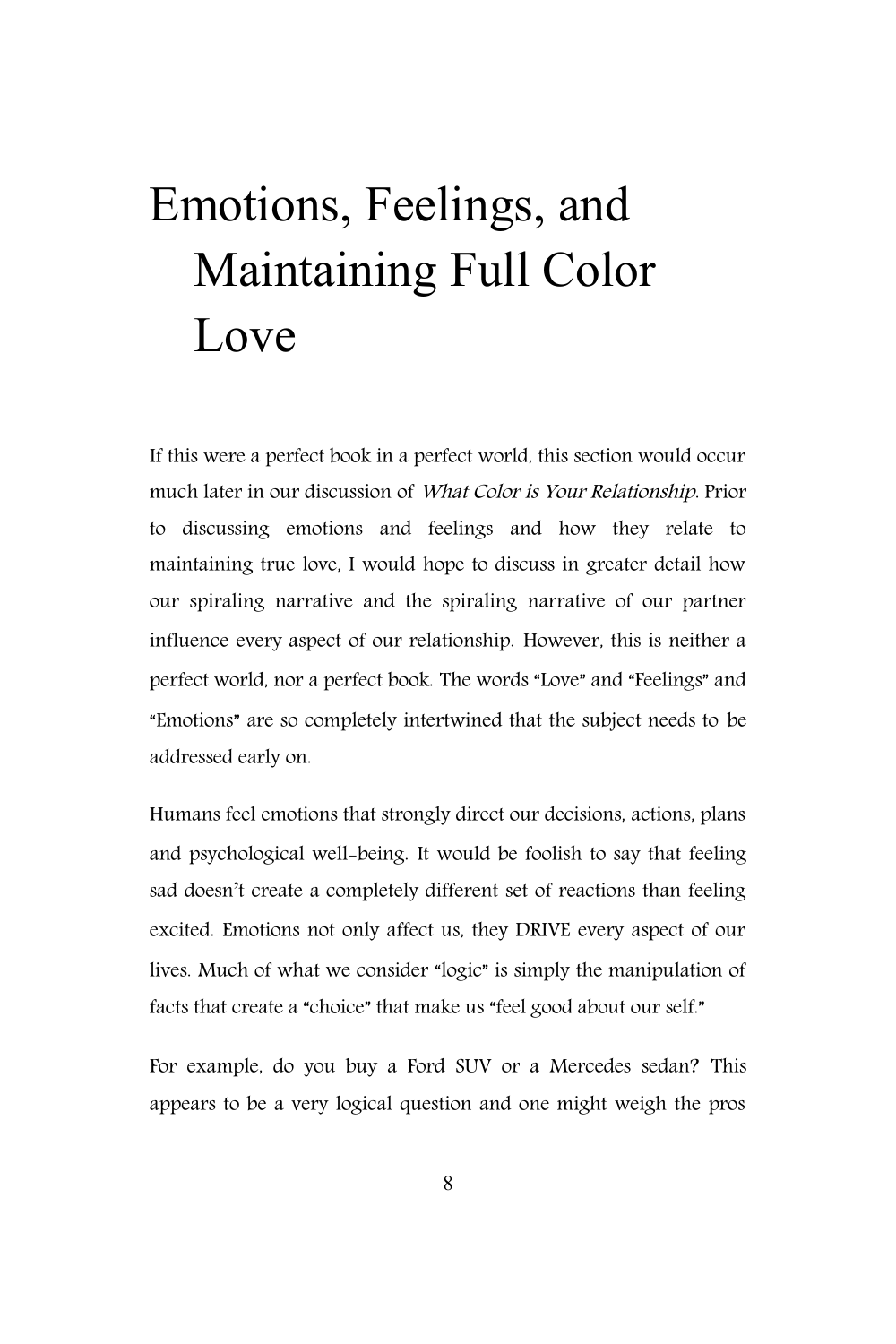and cons of both choices. Leather or cloth? What color? Do we "need" a sunroof? All these questions are considered with great weight and gravitas. In the end, decisions are made and a car is purchased.

But were those decisions really based on logic? Emotion never lets us ask the most basic question of all – do we absolutely need a car right now? In most instances, the answer is NO. Yet, every day thousands of cars are purchased by people who drive one perfectly usable car into the lot and later drive off with a DIFFERENT perfectly usable car, along with a hefty new car payment.

Again, let's examine the base "logic" of this transaction. If we asked 100 adults who have purchased cars at dealerships in the past the following questions, we would almost universally get the attached answers.

- **1.** Will you get the full value of your trade-in at a car dealership? NO.
- **2.** Will you get the lowest payment possible by financing through a car dealership? NO.
- **3.** Which is more logical, drive an okay car with high mileage for no car payment or buy a new car before it is absolutely necessary? DRIVE A CAR WITH HIGH MILEAGE AND NO PAYMENTS.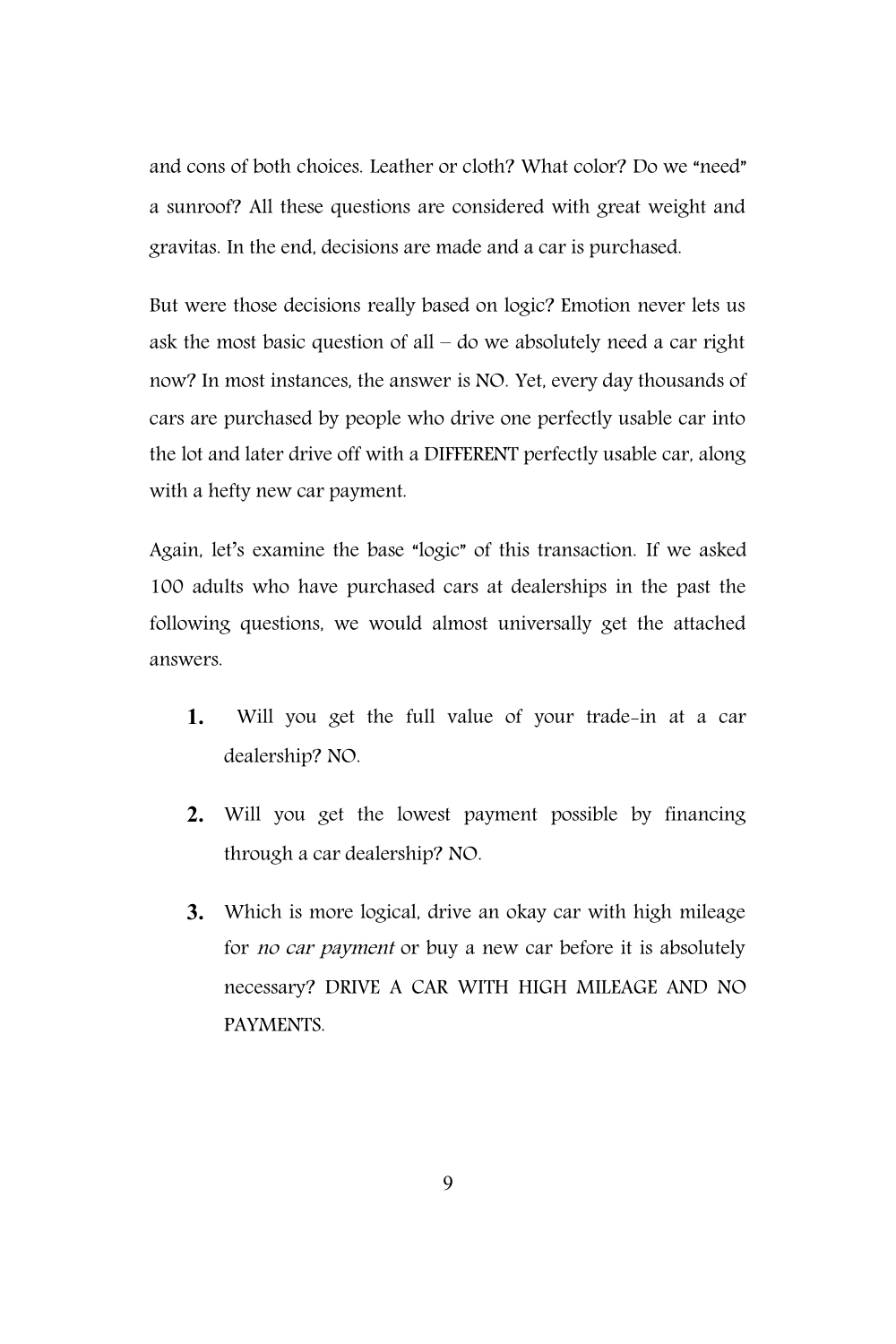4. How much equity does a new car lose upon pulling out of a car lot? 10-20%

Certainly no one would choose to buy a car "before it's necessary" by trading in an *okay car* at a dealership for *less than full value* while paying more than is necessary through a car dealership. That would be illogical on all counts. Yet every day thousands of normal, reasonable, logical people do exactly that. Many also roll "negative equity" from the previous car onto the financed amount of the new car! While they are doing all this, they have seemingly "logical" discussions about the "practicality" of leather over cloth or a light interior over a dark interior a-la the heat collection differential in the noonday sun.

Why do people buy new cars? It makes them FEEL GOOD ABOUT THEMSELVES. It creates a positive reflection on their personal life narrative. When something happens that creates a negative reflection on your personal narrative, you feel bad. Here comes the concept that can change the nature of your relationships forever…

### THE THING THAT HAPPENED IS NOT WHAT CREATED THE EMOTION; what created the emotion is how it was REFLECTED on your PERSONAL NARRATIVE.

Let us return to the quiet alcove at Peter's party where we are introducing ourselves to each other. What if you are a young, adventurous woman and you just learned that Peter – a person who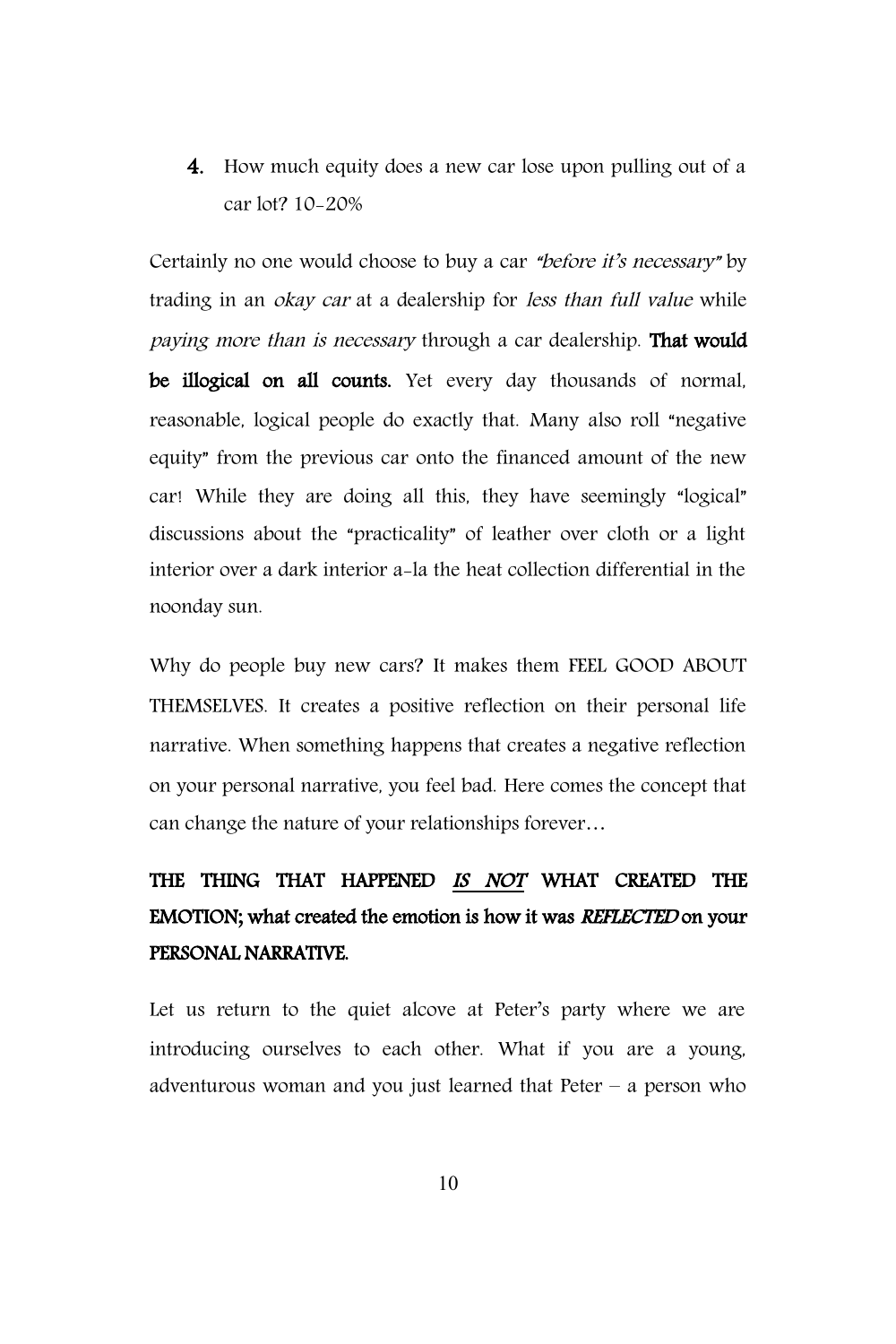you might be interested in – has a parole officer? You might feel excited upon hearing such news. Peter has a "past," he has been a "bad boy," he might be "dangerous" and he might do "scary things." You might be more drawn to him after hearing such news. You aren't looking for a life mate; you're looking for some fun and adventure. The news created a **positive** reflection on your own personal narrative!

Now imagine that you are Peter's wife. You have been married for two years and you have a nine-month-old daughter together. Peter never told you he was on parole. What would be your emotional reaction to such news? The reflection is so alien to your personal narrative that the resulting emotions would be sheer, stark terror, betrayal, shock, and a strong desire to flee.

In both instances is Peter a different person than he was 10 minutes before? NO! Nothing happened to Peter at all. He is smiling and conversing happily with another party guest. He looks over and smiles at you, raising his glass in your direction. Do you get an excited tingle or vomit and run out of the room? The answer has nothing to do with Peter. It has everything to do with how the news reflected upon your own personal life narrative.

When looking at other people and their life circumstances you may think, "How can she put up with such a thing?" The simple answer is that her circumstance doesn't reflect onto her own personal narrative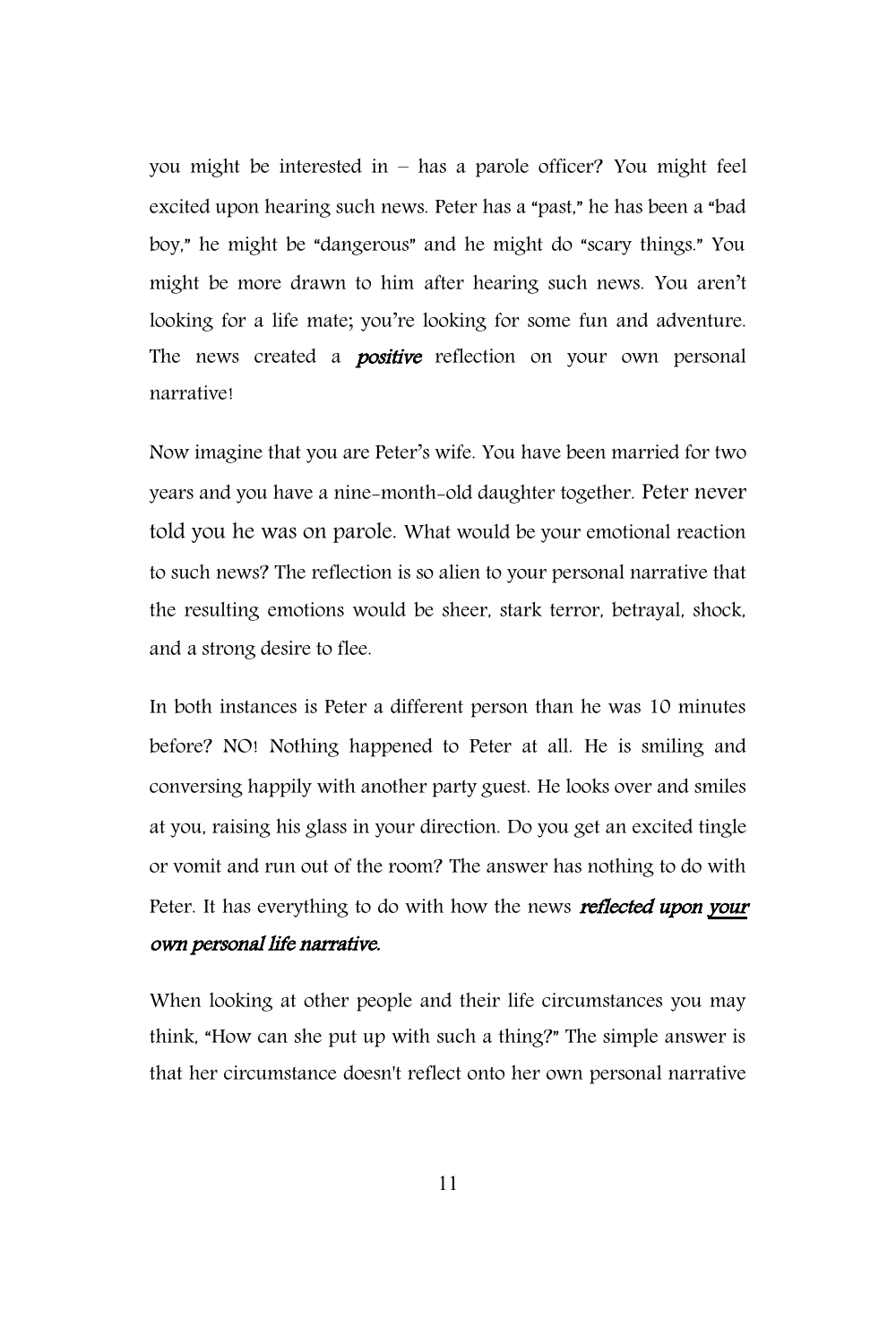the same way that you would imagine that the same circumstance would reflect on yours.

Each of us is a combination of the narrative points from our life that we use to define our self to our self.

Also, different choices and life circumstances reflect onto each of us differently, and that defines how we emotionally see those choices as acceptable or unacceptable. Let's say Elizabeth grew up with a father who yelled a lot. He wasn't abusive, but he was very loud. Would she feel unsafe if her husband yelled sometimes too? Of course not. Her previous life circumstances taught her that yelling happens, but it's OK. If, however, when she was young yelling often led to hitting then how would her reactions change? Let's say her husband would never, ever under any circumstance strike a woman or a child. Would that change her reaction if her personal history was one where hitting had occurred in the past? NO.

In one instance yelling would be perfectly acceptable to Elizabeth. In the other it would make her run away in fear. It has less to do with yelling and everything to do with previous experience – also known as her LIFE NARRATIVE.

Some narrative points, like abuse, are not something we can choose to "unremember". However, many, if not most of the narrative points we use to describe our self to our self are completely under our own control. You can choose to remember how much work and dedication you put into learning a new song; and how proud everyone was when you got the solo in the school musical. Or you can remember how you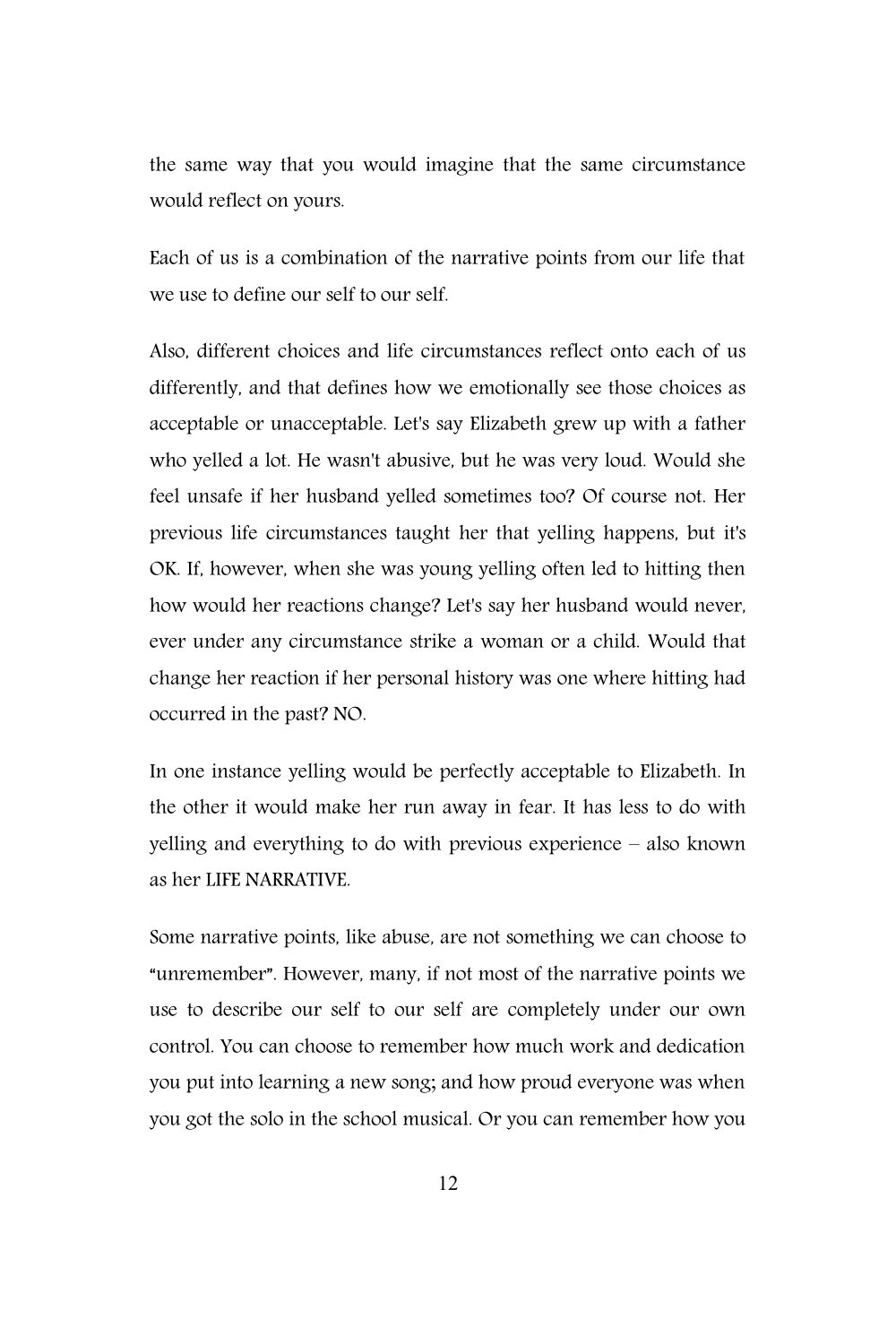got a little pitchy in the middle and lost the key for a moment when you sang it on stage. What you *choose to remember* about an event can be more powerful than the event itself.

Even the worst points of a person's narrative can be modified by how you choose to define them. Was your mother a cancer "victim" or a cancer "survivor?" Were you a "victim" of abuse or a "survivor?" If someone defined himself or herself as a "victim" what kind of partner do they deserve? If the same person defined himself or herself as a "survivor" how does that change whom he or she would choose to live his or her life with? We can't change the past. Sometimes we can't ignore bad events in our past. But we can – if we choose to – redefine what they mean and how they reflect on our own personal narrative!

The instant we change our own personal narrative it changes how our life reflects on our self and it changes our reactions. This is the power of narratives and how we reflect actions and circumstances of our own narrative to help us define what is good, bad, fun, healthy, responsible, dangerous, unacceptable, loving, positive, disgusting, friendly, etc. Change the narrative and you change the response.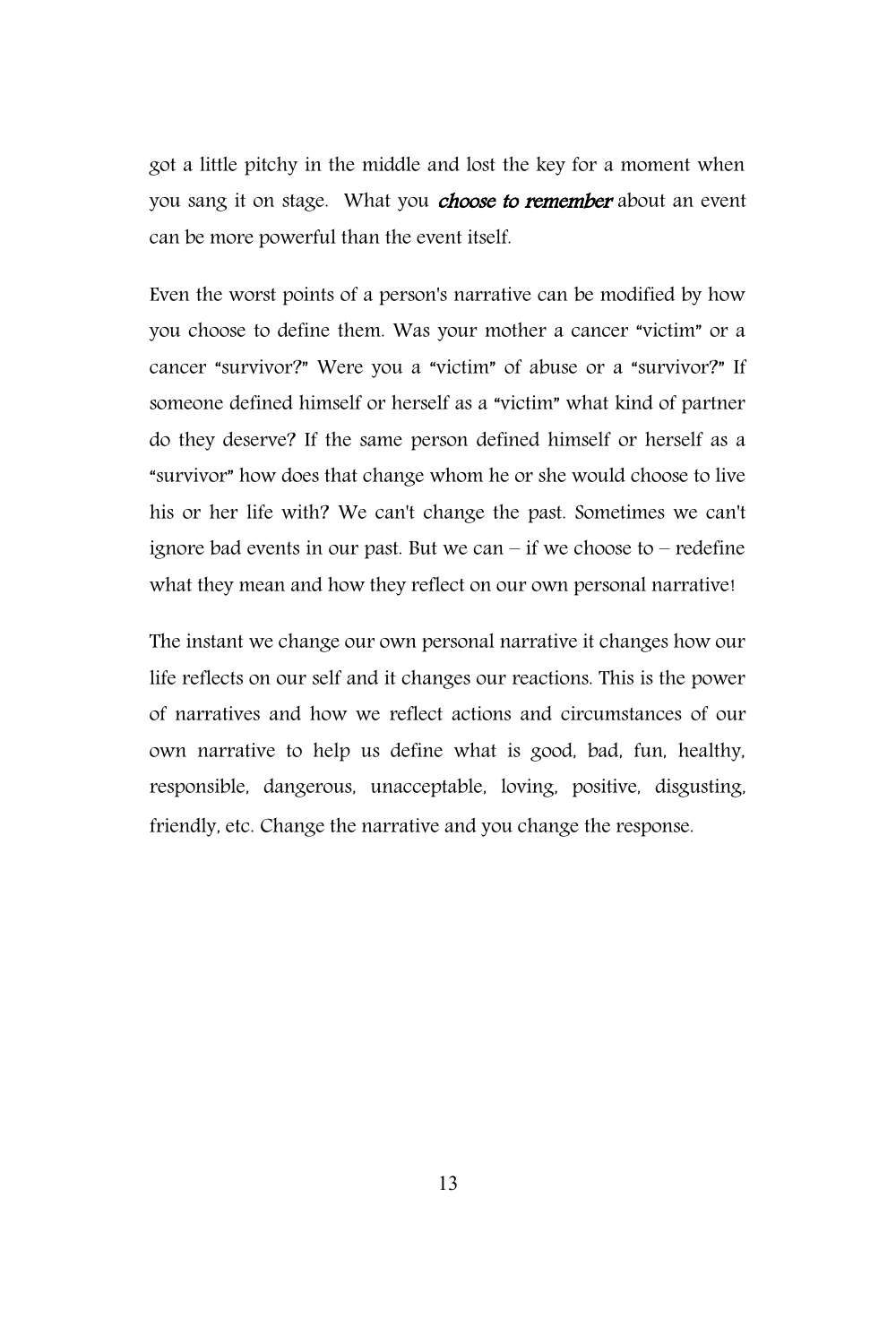# Spiraling Narratives

When we say "true love," we mean a relationship. "True Love" represents a very specific relationship between two people who have chosen to be romantic partners. Yet, there are other types of relationships. In this section, we are going to discuss relationships OTHER THAN true love, including relationships with family and friends. We will discover what made them relationships in the first place and how they affected our lives then and probably continue to reflect in our lives today.

#### You are born!Welcome To The World!

Your very first relationship was with your mother. Your life completely and utterly depended upon and revolved around your mother. Each of you was a sphere in space (like little planets). It was just you and she. She was all that you knew. You revolved around her like the Moon revolves around the Earth. The two of you had a constant and unbroken flow of attention, interactions and shared interests.

You, as a baby, wanted food and she, as your mother, wanted desperately to feed you. You wanted warmth and she wanted to warm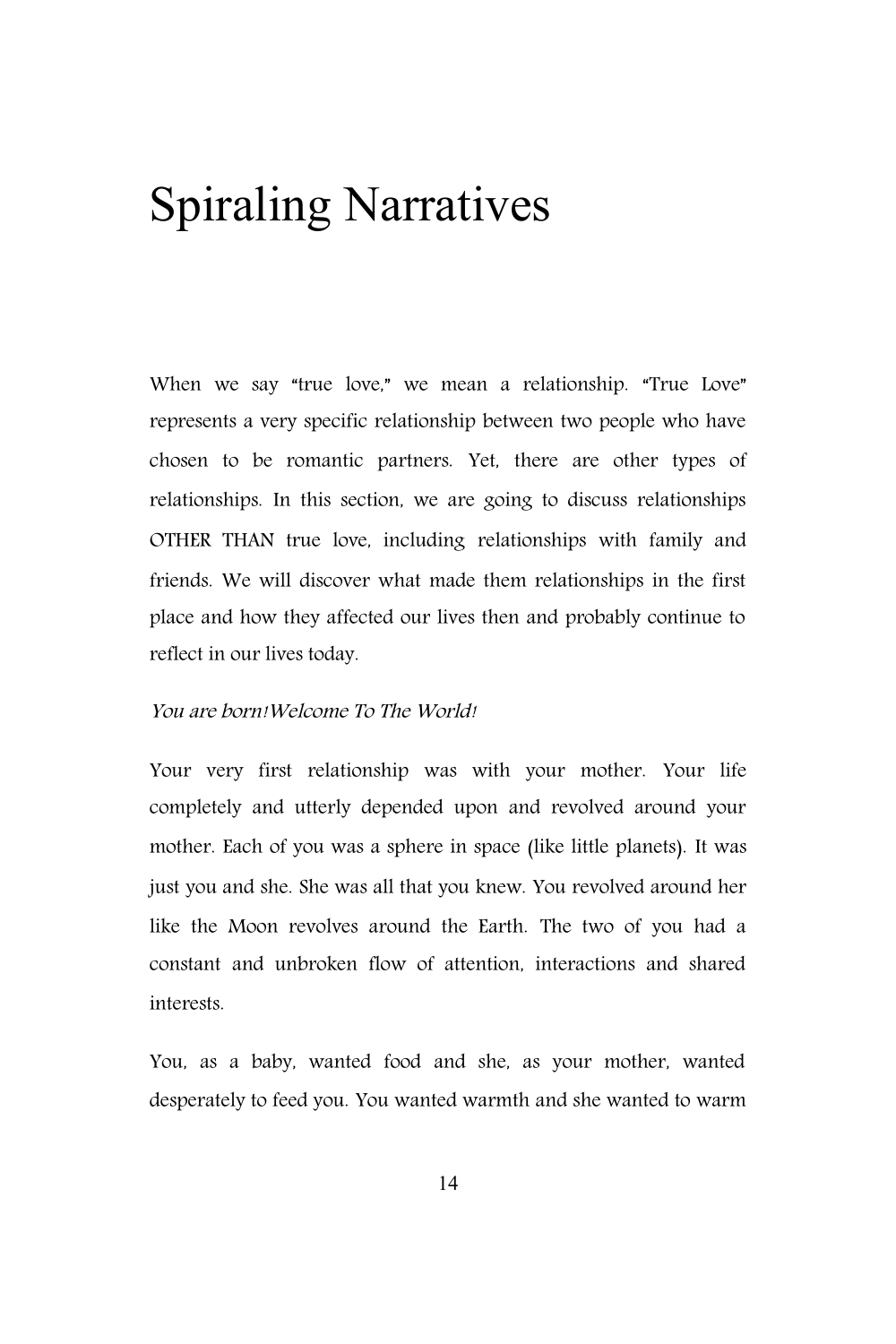you. You wanted attention and she wanted to focus only on you. You and she were symbiotic. You were in perfect synchronicity, perfect orbit around each other.

Can you imagine that? Two spheres orbiting around each other, their gravities fully intertwined? I want you to envision it, create a picture of it in your mind, a little movie. Now I want you to imagine that the sphere that is your mother starts moving through space. What will you do? You will move with her! You will keep orbiting around her as she moves forward, because you are entirely dependent on her. She is your entire universe.

Now imagine that each of your little spheres leaves a trail of shining space dust (or love dust) in your wake. As your mother moves forward, she leaves a trail. As you move with her, orbiting around her, you leave a trail as well. What color is your trail? What her trail's color? What color are your spheres? Do they sparkle and glow? Are they bright and shining or dark and brooding?

Now that you have this picture in your mind, you are ready to learn about What Color is Your Relationship.

#### The Spiraling Narrative

This image of you and your mother moving through space while you revolve around each other leaving a shining trail of dust is a *spiraling* **narrative**. This is the image we will use to define, explore, and analyze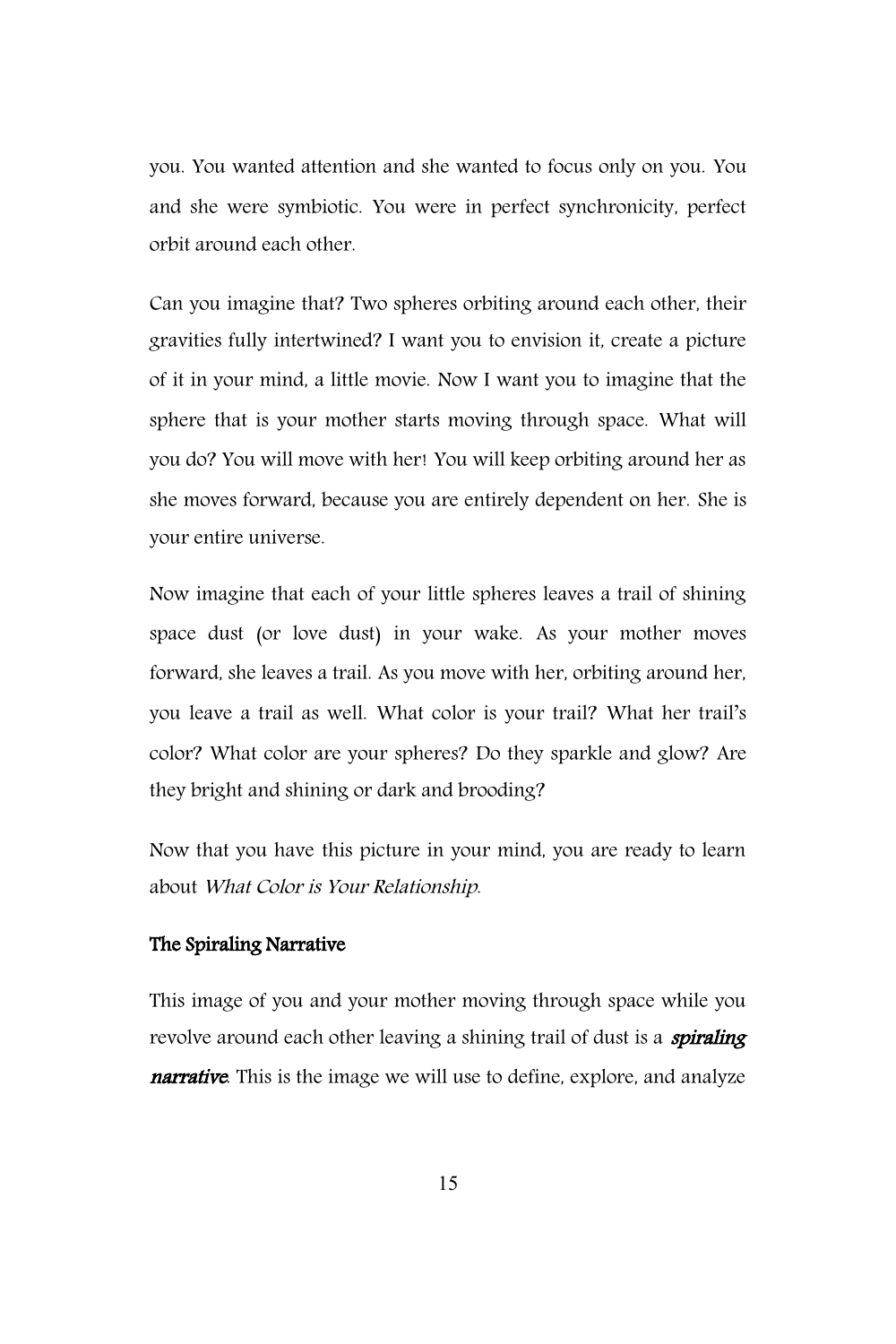your relationships with other people. This is how we will know What Color is Your Relationship. Let's begin!

In the beginning, your Elizabeth avatar had only one relationship, that with your mother. Your entire universe was comprised of only two spheres. You revolved around her entirely, completely, and unerringly. She was the morning and the evening. She suckled you and supported your existence. When you opened your eyes you saw only her. When you cried for help, you cried for her.

As you became more aware you began to notice that your mother's sphere (assuming a normal family relationship) had another sphere close to it: your father. So, you became aware that your life actually revolved around a "binary sun," a PAIR of spheres that was your mother and father. The three of you hurled through space together, leaving three sparkling trails in your wake.

Before long you saw something out of the corner of your eye, perhaps another sphere or two who were ALSO revolving around your mother and father. Who are these? It turns out that there are others who have the same orbit as you around your mother and father. They are your siblings! As you grew and became more aware, their presence started affecting your orbit, sometimes attracting, sometimes repelling you. The smooth, symbiotic relationship began to feel turbulence.

Generally younger siblings revolve around their mother in a tighter orbit than older siblings. Often the closer your age (or orbit) is with a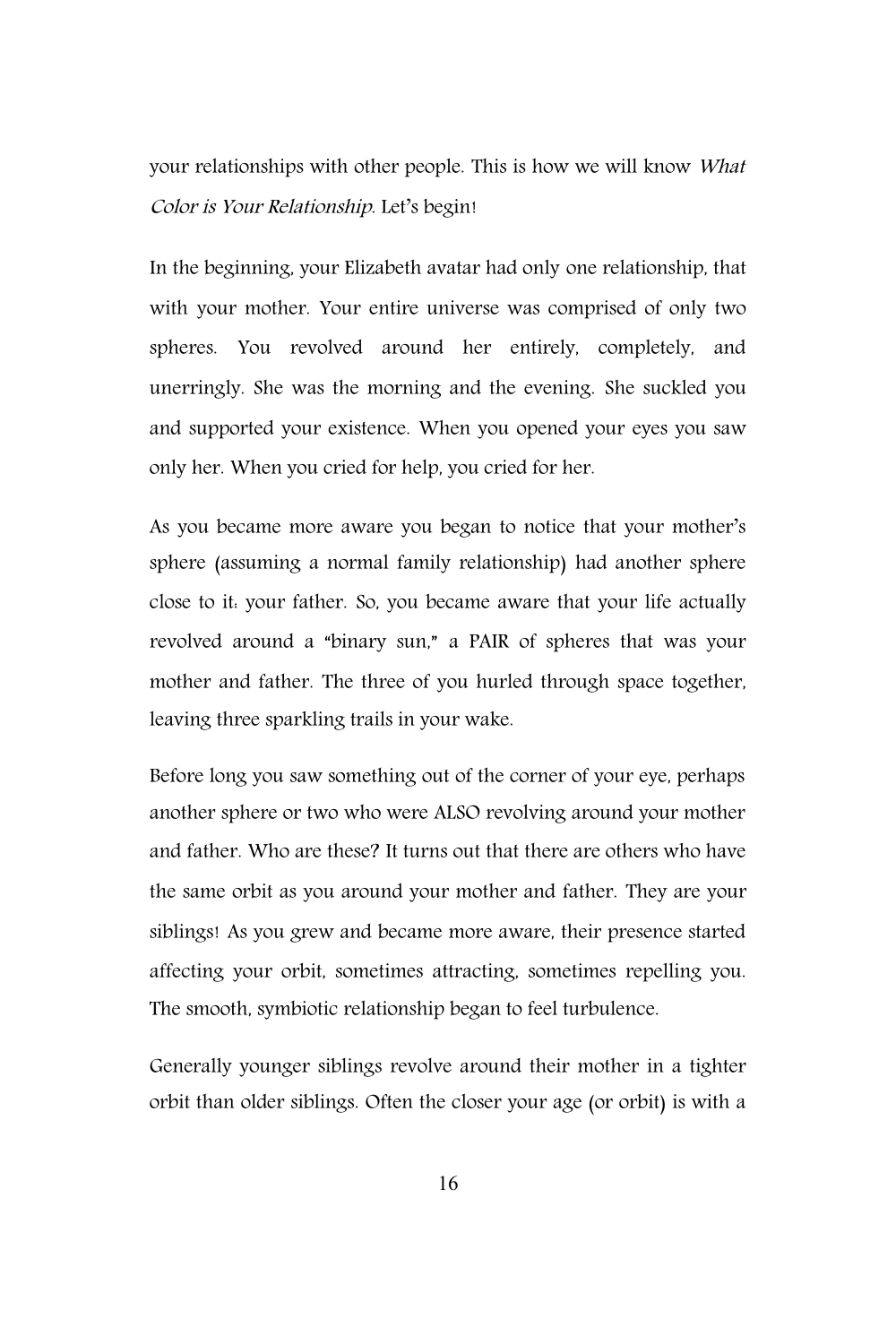sibling the more turbulence you cause to each other, because you are both competing over the same type of attention.

This is the nature of human relationships. When two bodies are entirely focused on each other, when they completely revolve around each other in utter co-dependence, then nothing else affects them. This is the relationship between a baby and a mother. It is pure love because they are in perfect harmony, perfect synchronicity. The baby is completely dependent.

The baby has no narrative of her own. She is a perfect reflection of what the mother WANTS her to be. The mother can project whatever she wants onto the baby's mirror-like sphere and the baby will reflect it back. This is why everyone loves a baby. They are perfect mirrors. They have no faults, no ideas of their own. They never disagree with what we project upon them. They just reflect it back to us. In our mind we can make them whatever we want them to be. Why? They have no NARRATIVE of their own.

This concept is called "Attraction through Reflection." When another person perfectly reflects our own feelings, ideas, and emotions back onto us, we find that very comforting and attractive. Later in the book we will discuss the different types of attraction:

- Attraction through reflection.
- Attraction through absorption.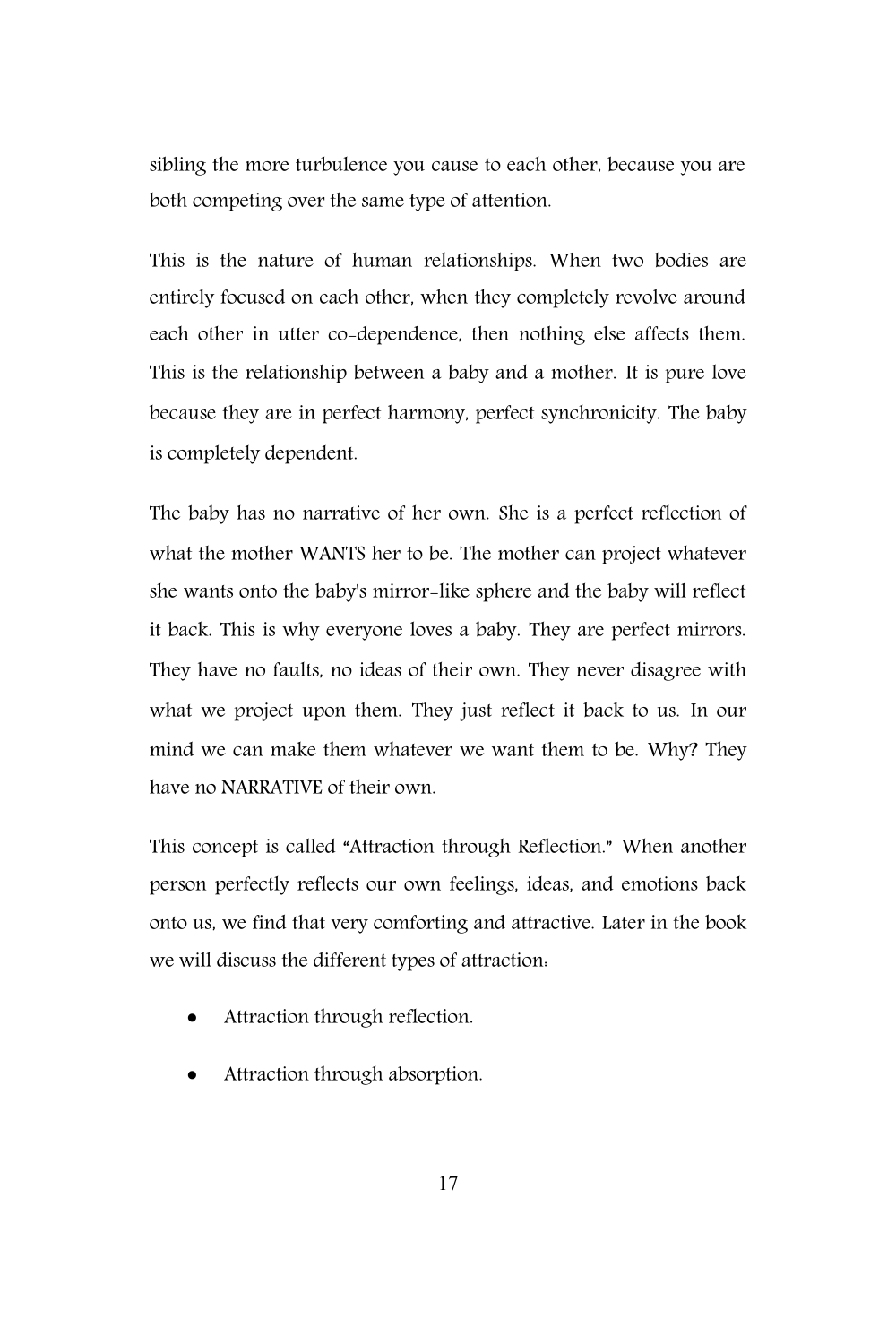- Attraction through projection.
- And, attraction through acceptance which is the deepest form of attraction.

What are you? You are a NARRATIVE collection of stories, events, experiences that are then interpreted through the lens of emotion. That is the first important concept to learn in order to discover What Color is Your Relationship.

## YOU ARE A NARRATIVE COLLECTION OF STORIES, EVENTS, EXPERIENCES THT ARE THEN INTERPRETED THROUGH THE LENSE OF EMOTION.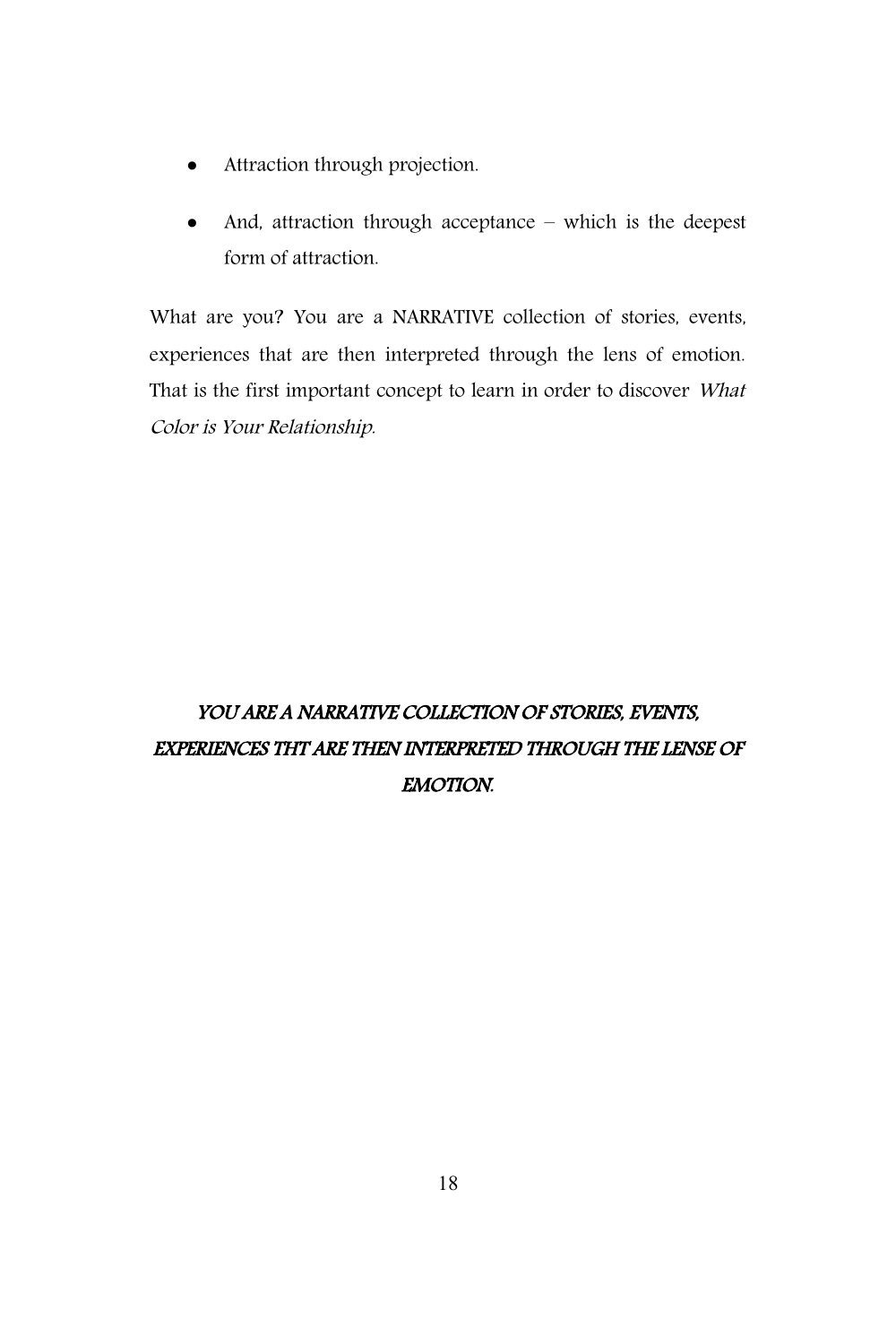I would like to request that you write down your thoughts on what you have just read. The purpose of this book is to reintroduce you to your relationship with yourself and your relationships with others. In this book a machine will not print the most important words. You will write these words.

What narrative points in your life have defined you in a way that negatively affects your relationships with others?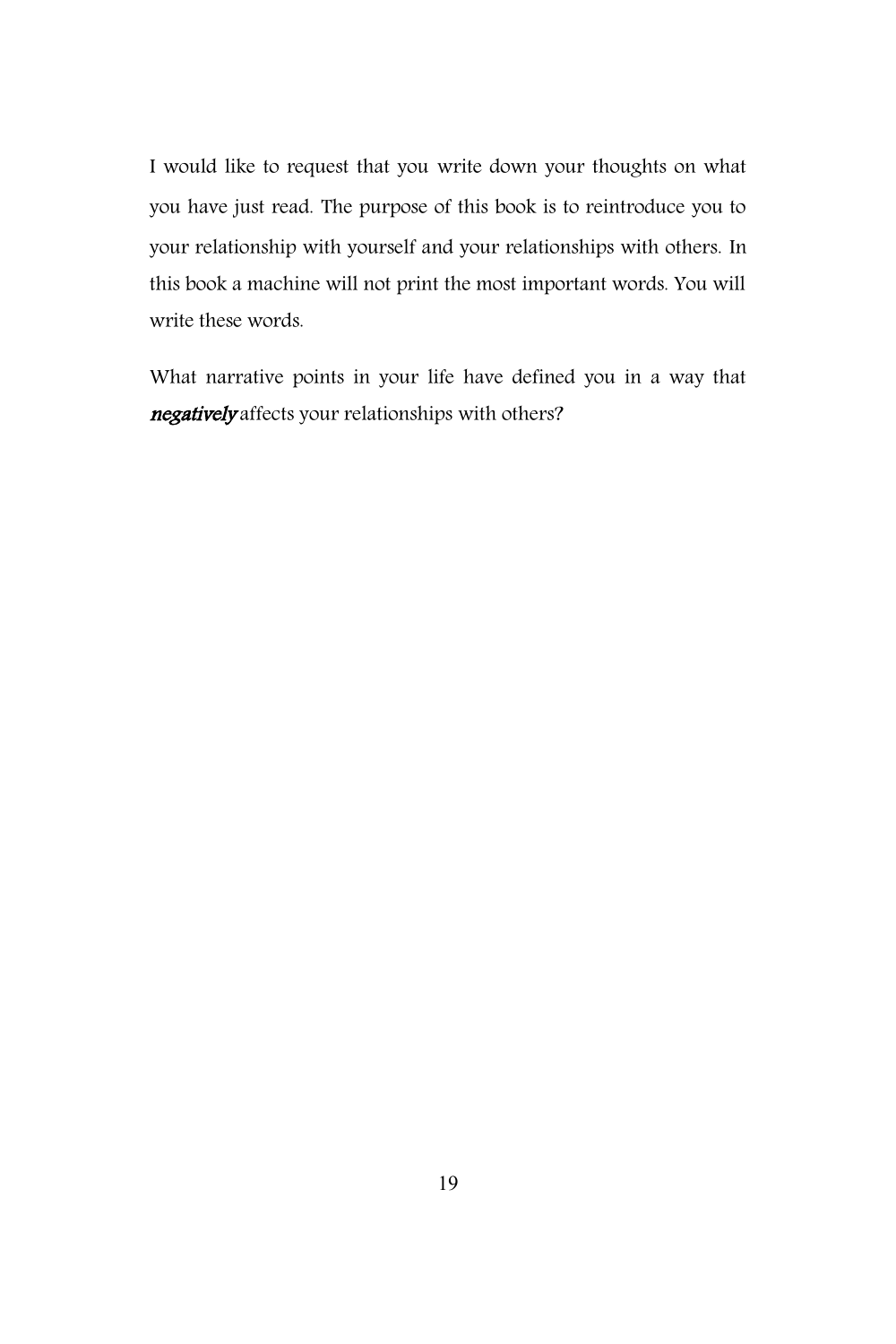Since you get to choose your own narrative points that you use to describe yourself, can you think of more positive, powerful, lifeaffirming, love-affirming things about yourself as you are now and as you have been in the past? Can you think of more positive, powerful, life-affirming, and the love-affirming ways to describe even the negative occurrences in your past?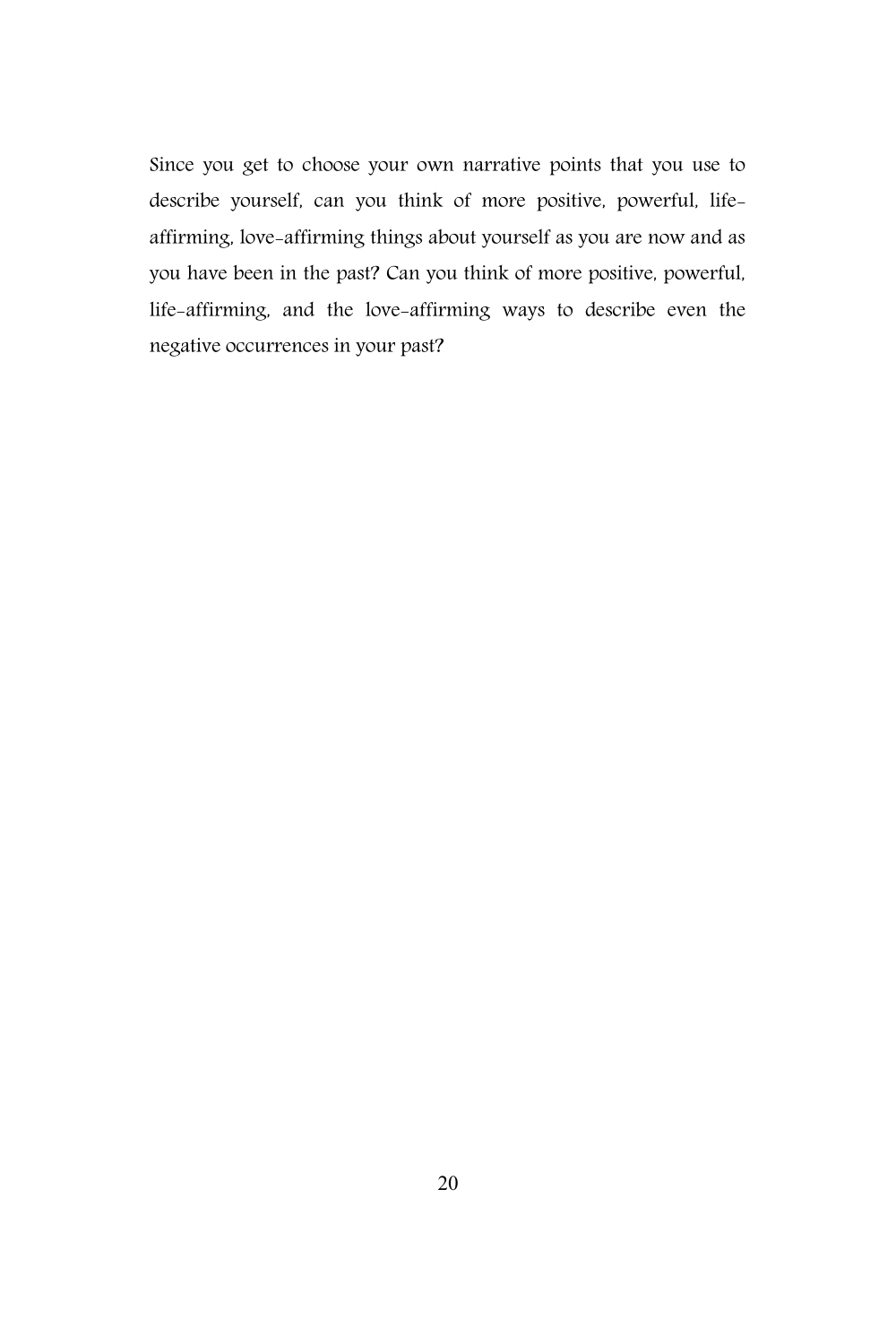Take a few minutes to release yourself from any points on your narrative that hurt you, and replace them with new narrative points. Go look in the mirror and see yourself in a new light. You are not just a collection of physical attributes that someone could describe to a sketch artist. You are not just the collection of syllables and diphthongs that make up your name. You are a point of light. You are a shining sphere glowing in complex, vibrant, and changing colors.

The color of your relationship always starts with your own perception.

It's okay to have negative life experiences. Life is complicated and messy. The question is how you let those narrative points define how you experience yourself in the present. The question is how you let past negative narrative points affect how you describe yourself to yourself. Do they make you stronger, wiser, better, more flexible, and more loving? If not, take as much time as you need to explore the most positive and powerful aspects of who you have been and who you want are. Pull those traits to the front of your mind. Use them to redefine your self-narrative. Write them down to remind yourself.

### You are simply a narrative that you tell yourself about yourself. YOU GET TO CHOOSE what points on your narrative you use.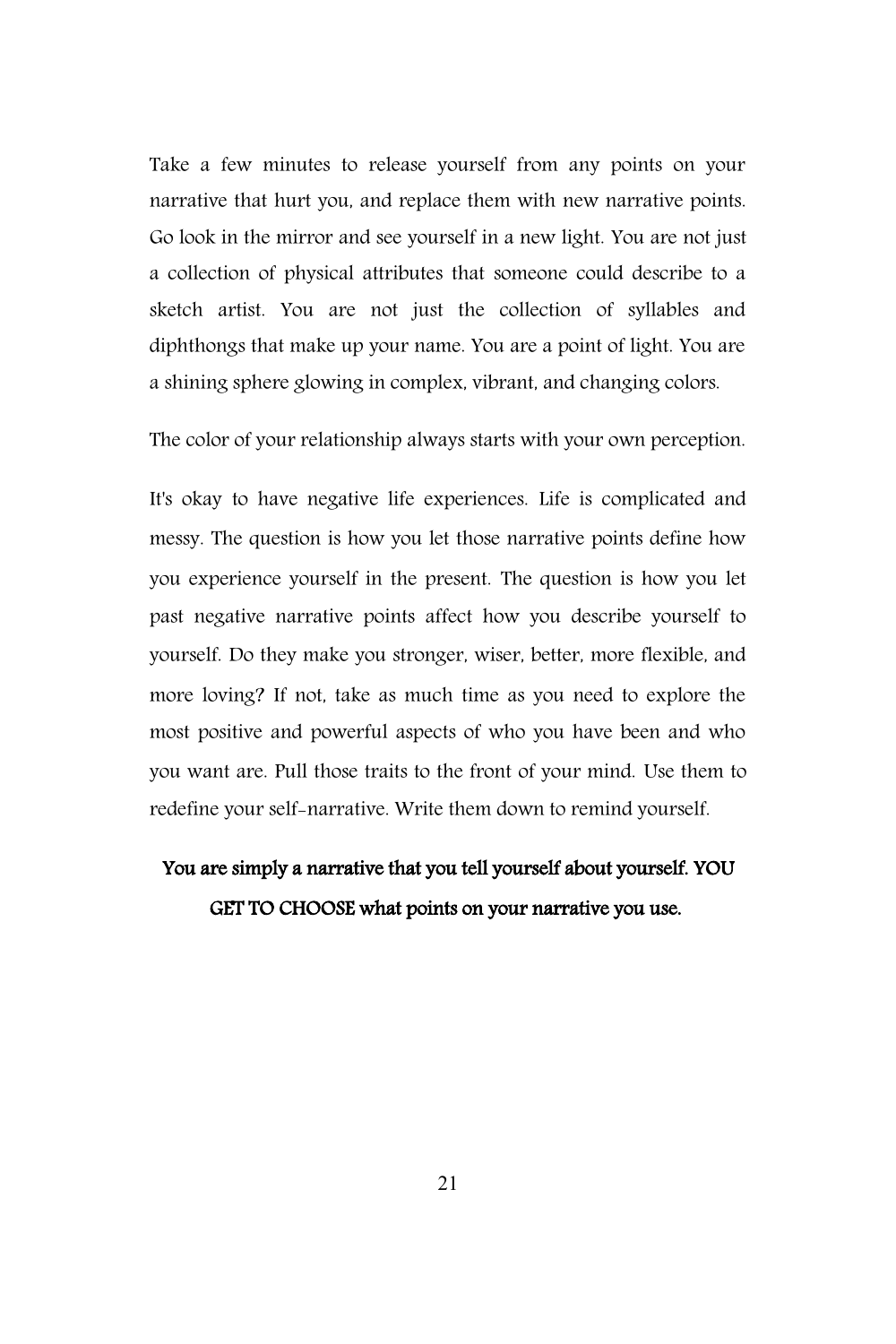## IN ORDER TO CREATE THE BEST RELATIONSHIP YOU CAN POSSIBLE HAVE WITH OTHERS YOU MUST FIRST CREATE THE BEST NARRATIVE YOU CAN FOR YOURSELF.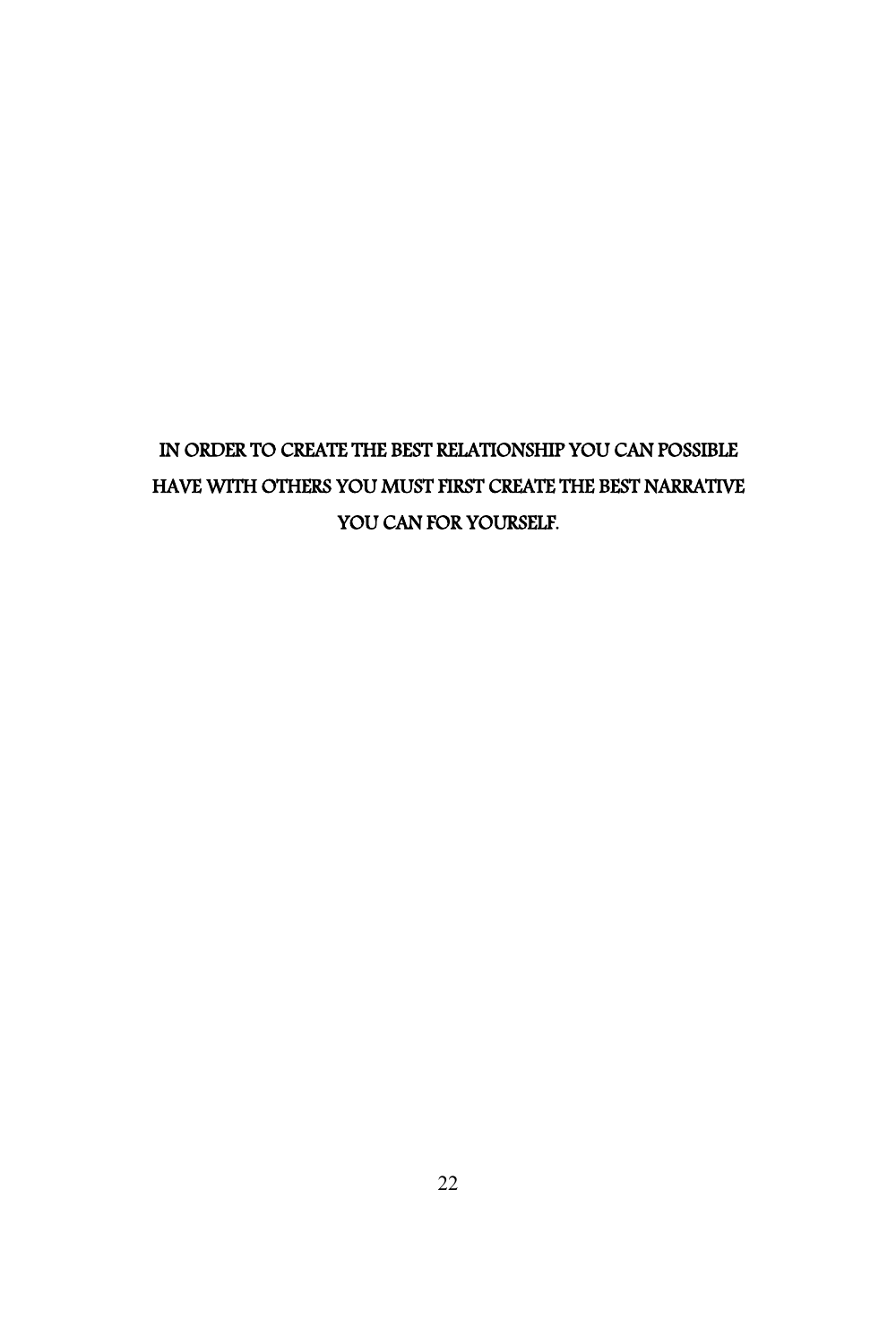# **Your Self-Narrative Becomes a Love Narrative**

In our imaginary journey, Elizabeth is one person: a single shining sphere starting on a journey of love. How does she transfer her sphere from her parents and family to her lifelong love? The life force that connects us with other spheres in our influence is called "touches". Touches are what connect us to others in our emotional solar system.

Let's watch Elizabeth's childhood transpire. With whom does she have the most contact at first? Her primary points of contact are her mother, and to a lesser extent her father. Throughout the day their lives "touch." They feed her, bathe her, and read her stories. She amuses them, hugs them, and cries for their attention. Each interaction is a touch. The more intimate the touch, the deeper the connection made.

At some point, Elizabeth starts school. On the first day, she's scared and alone. Why? She's a sphere alone. Who is the first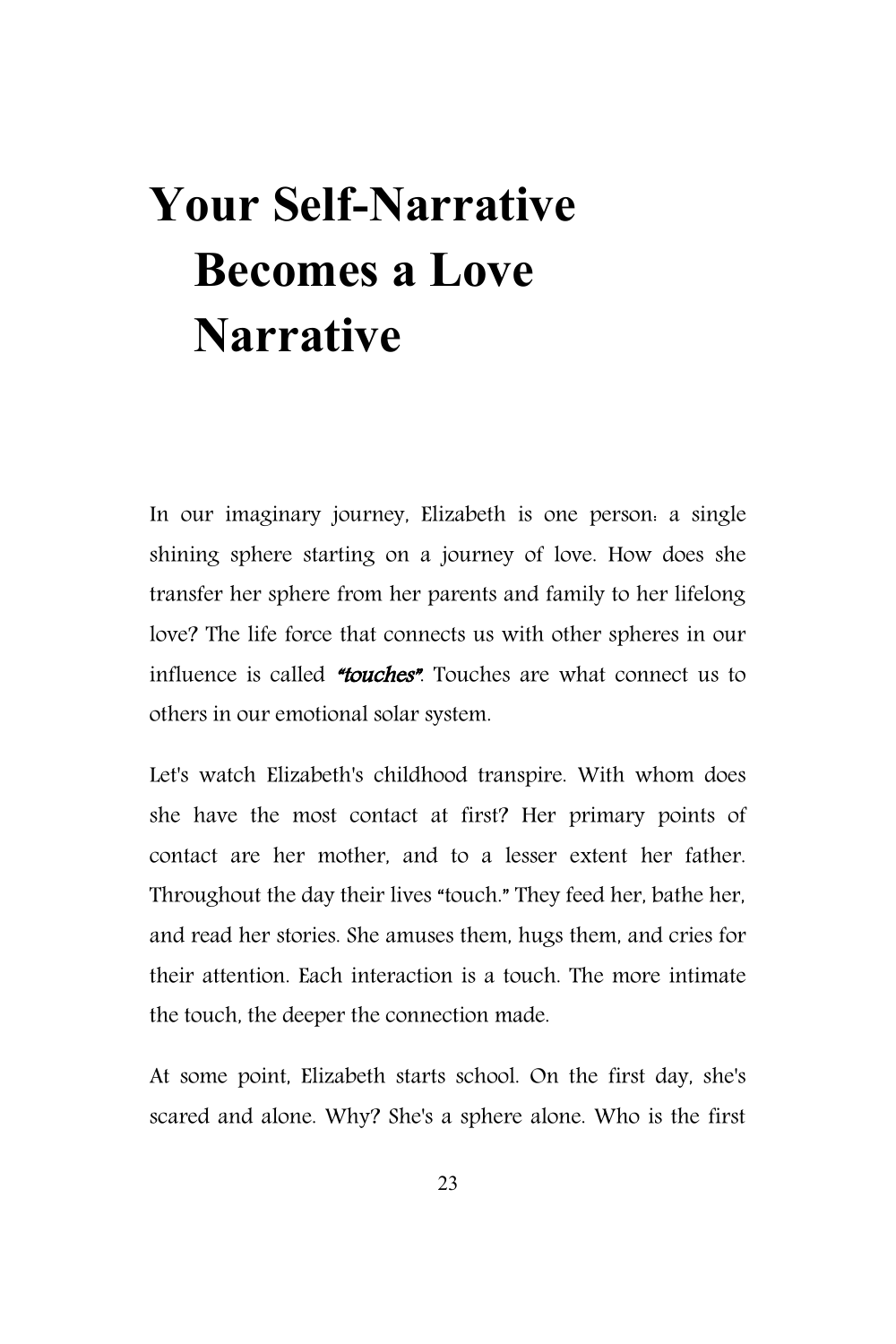person she feels attracted to? Her teacher. Think of kindergarten teachers on the first day of school. They are immediately open and interested in each child individually. They are demonstrating "attraction through reflection." What they do is get down on the child's level and quickly find something that the child already thinks, feels or likes.

"Oh my, what a beautiful outfit you're wearing! I really like it, Elizabeth!" What is that? It's how we create attraction through reflection. We find things that the other person already thinks, feels, or likes and we reflect it back. In this case, our sphere becomes a mirror. When the other person looks at us, she sees her own colors being reflected back at herself.

Elizabeth becomes attracted to her teacher. Her teacher pulls Elizabeth into her influence. From there they start sharing experiences, or touches, which create a stronger bond over time. This is how we create relationships. Attraction turns to interaction. This then turns into influence, affection, even love.

Attraction through reflection is when someone is simply reflecting another person's ideas, likes, feelings, preconceptions back onto them. The person's sphere becomes a mirror, reflecting the first person's ideas back onto them. Both spheres are the same colors, because one is simply a mirror of the other.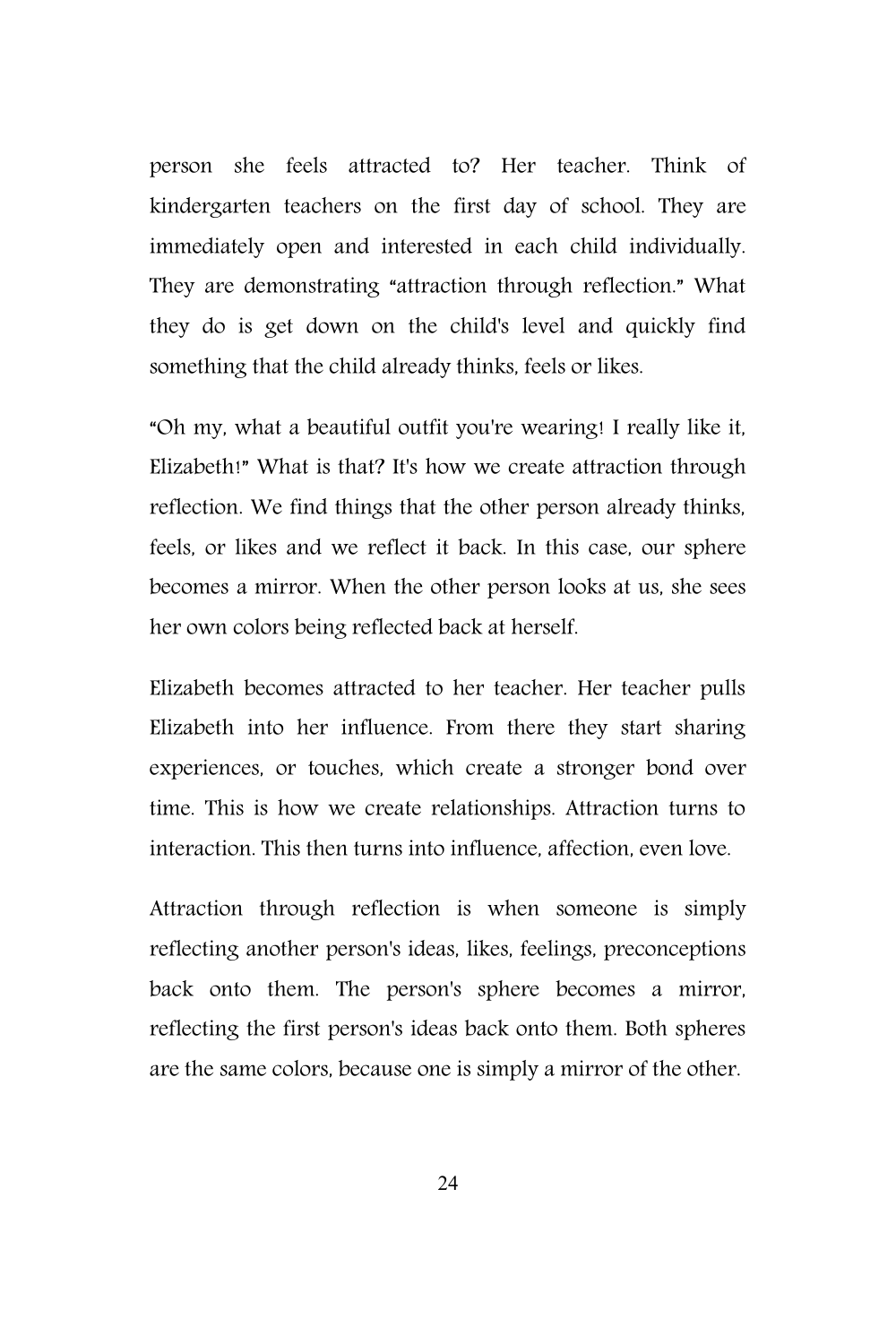In the case of the teacher, the young Elizabeth isn't adding much to the relationship. The teacher is the one who is creating the relationship using attraction by reflection. Elizabeth is practicing "attraction through absorption." She is absorbing the teacher's interest and praise. When someone tells you how great you are, you tend to like that person.

If you think about teachers you had who strongly influenced you it is because they showed attention and interest in YOU. Contrast this with other teachers who just stood at the front of the class and projected sound at the mass of students in front of them. Both gave instruction, but only one created "touches" by "attraction through reflection." That is the teacher you felt a "relationship" with. She or He reflected your own interests and ideas back at you and you absorbed it. Attraction through "reflection" and attraction through "absorption."

Attraction through absorption is mostly a one-way street. Think of the spheres that represent you and someone else. You may lavish someone with attention, interest and praise where he simply absorbs it. From your perspective, his sphere is dark. It's not reflecting anything back at you. It is simply absorbing the emotion you are putting out. It's nice for him, but for you it's more of an investment. Hopefully later he will reciprocate. Will he? Only time will tell.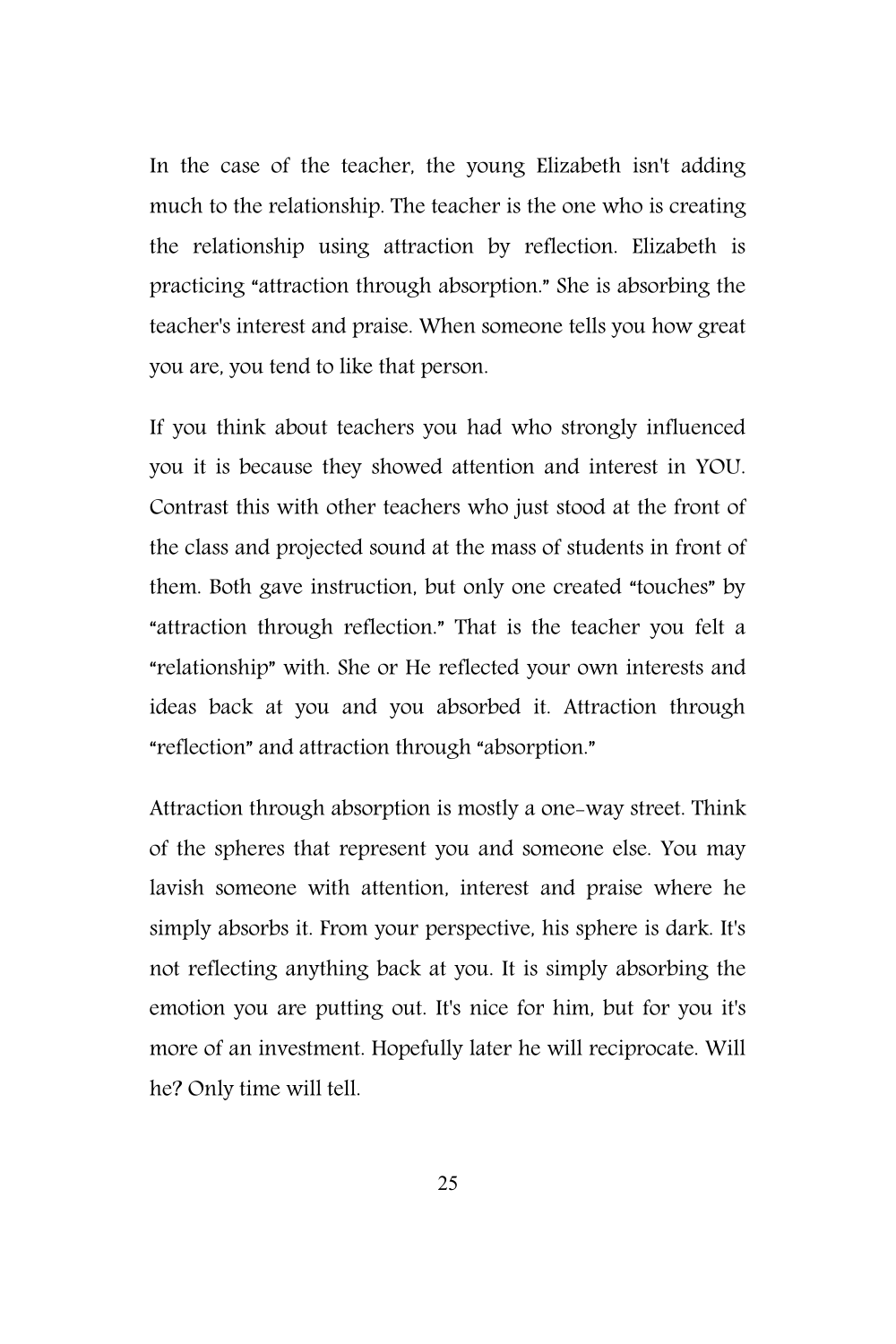Attraction through reflection is exactly the opposite. In this case, one person is expressing his attention, interest or praise, and the other person is reflecting it back. Often the person doing the reflecting is trying to create a stronger bond. It's instinctive for women to show interest in whatever her man enjoys. "Oh, that's fascinating! I never knew the quarterback position was so technical." In this case, one person is acting as a mirror. New relationships are generally formed when each person takes turns mirroring for the other. This creates MUTUAL attraction.

If one person in the relationship is only practicing attraction through ABSORPTION and never reflecting the first person's ideas and interests back onto them, then the relationship becomes unfulfilling for the person who is doing all of the reflecting and not receiving anything in return. In this instance the other person's sphere is only absorbing... it's dark… it is not reflecting anything of value back.

Later we will discuss "attraction through projection" and "attraction through acceptance." But let's get back to Elizabeth. She goes about making friends (and enemies), creating new relationships at school. Think about how an enemy would reflect your ideas back to you. You say, "I like butterflies." Your enemy says, "I think butterflies are stupid. I like to squish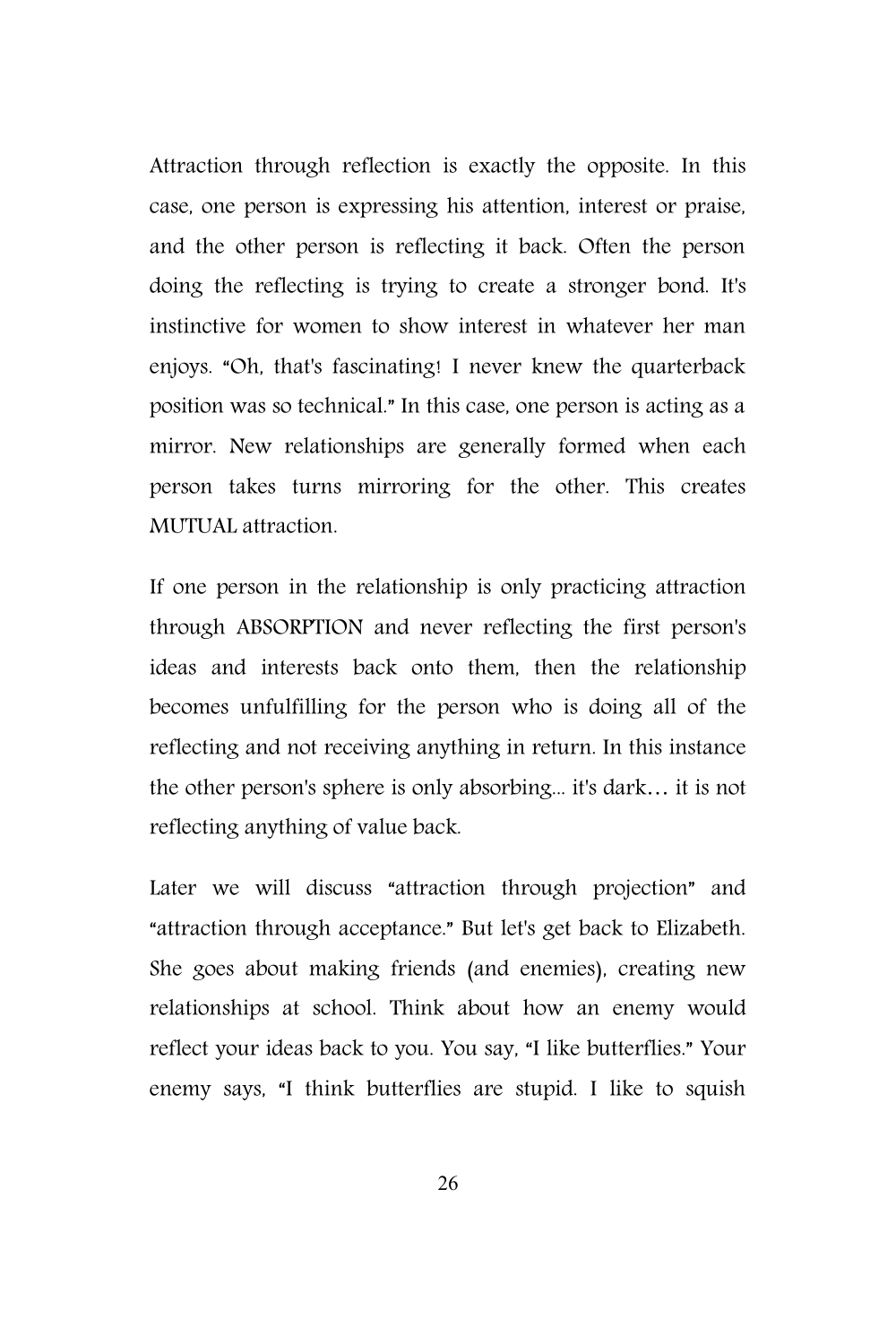butterflies." Your enemy is purposefully reflecting the opposite in order to be the opposite of attractive... repulsive.

These relationships then influence her in different ways over the years. Attraction turns to interaction, which then turns into influence, affection, even love. Do we interact with people with whom we share no interests, no attraction? Not on purpose. Without attraction there is no interaction (or touches); without interaction there is no influence, affection, or love.

What is a "touch?" A "touch" is a meaningful event shared with someone to whom you are attracted. This doesn't have to be love. We share touches with teachers, friends, siblings, and parents. The deeper the touch, the more influential it might be. What makes a meaningful event? The event must be shared in a way that creates an impact on both of your psyches.

Think about going to the movies with someone. It's a shared event. How much impact does it have on your psyche? Probably it has very little. On the other end of the spectrum, imagine two soldiers fighting a battle for their lives, side by side, helping each other survive near death experiences. How much impact does that shared experience have on their combined psyches? It's immeasurable, permanent, and indelible.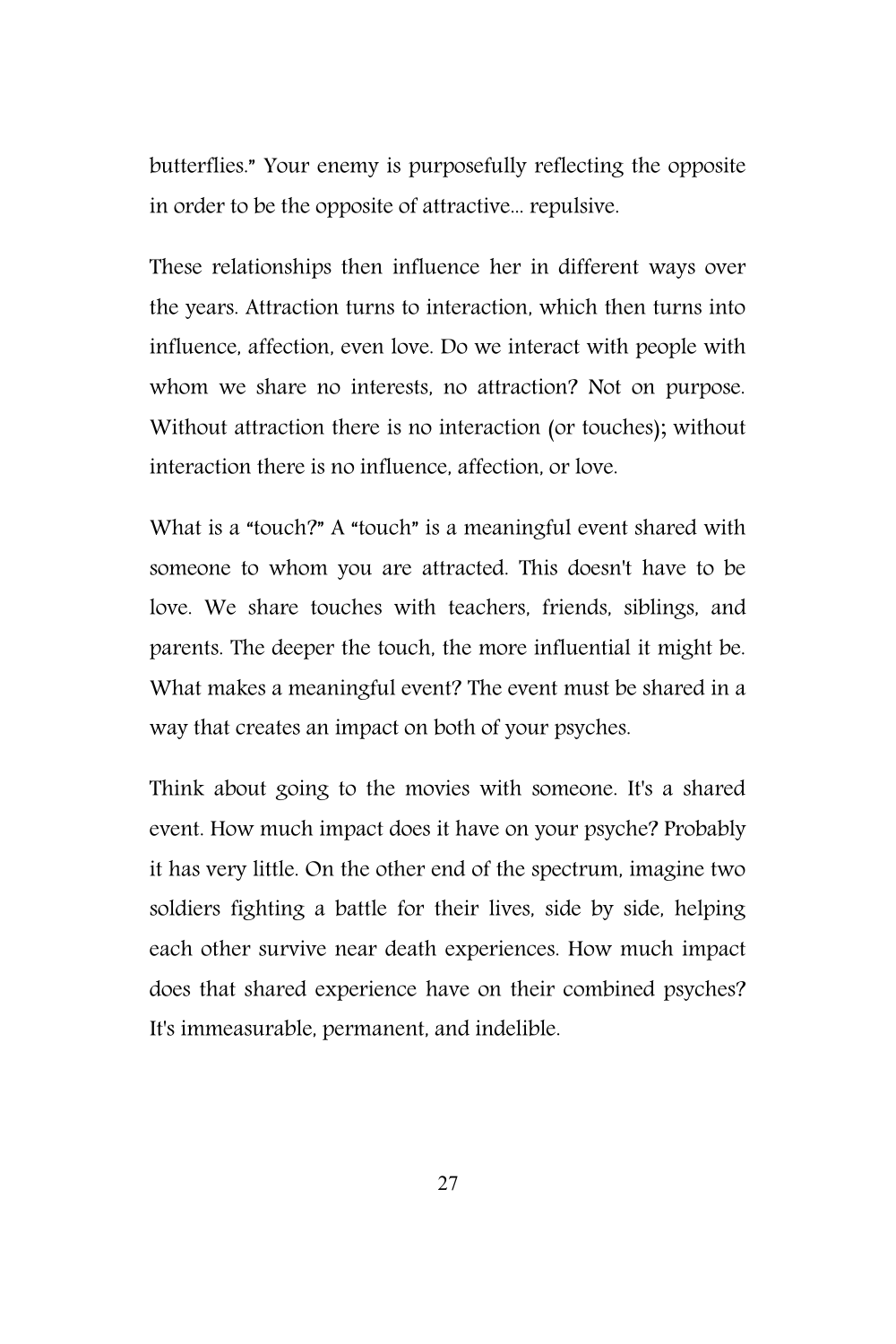The deepest touches tend to involve life: creating it, nearly losing it, and sharing someone else's loss. A deep touch is often created when siblings share the bedside at the death of a parent. The birth of a child has a very deep impact on the parents. Fighting for survival, whether literally in battle or figuratively by building a household together, creating income to support your new family, and so on… these are the events (or touches) that create strong bonds.

Weak touches are created through sharing activities that create no impact. Riding go-carts at the fair is fun, but it doesn't create much impact. To increase the impact for a relationship, you might bring another couple and have a competition to see which couple "wins." In the first instance it was just an activity you and your partner did at the same time. In the second example it was an event you did TOGETHER. Whether you won or lost is irrelevant. It was "you two" working, fighting, playing together against a shared enemy, issue or opportunity. We will return to this topic later. For now, let's return to Elizabeth.

Elizabeth is now old enough to be interested in boys. She's at her first dance. She's nervous and excited. Who surrounds her? Her girlfriends! Why? She is more closely bonded to, or attracted to, their spheres than any boy's sphere. At an early adolescent dance the boys will cluster in one area, the girls will cluster in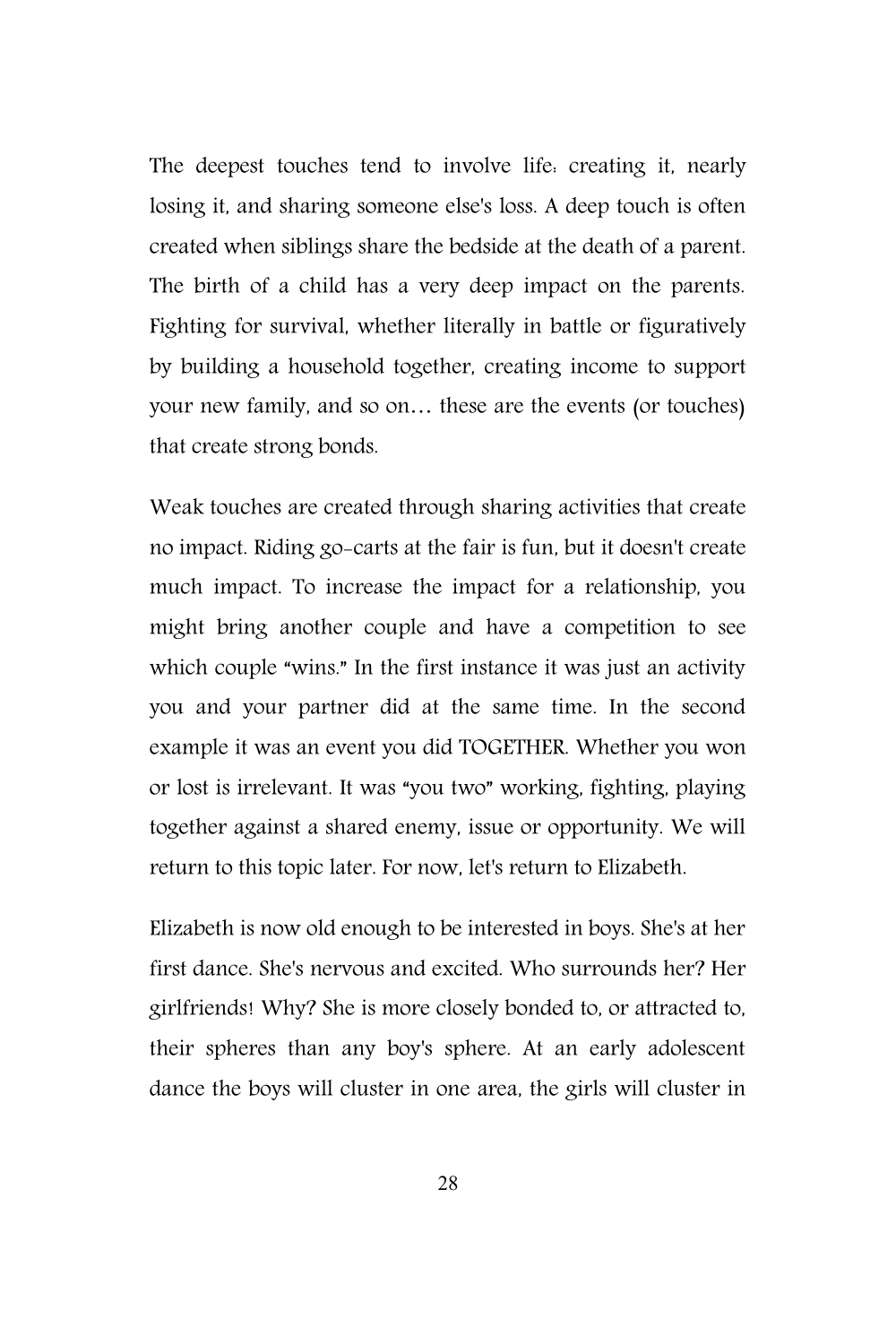another. Then they send out a sacrifice, a test, a soldier to infiltrate the enemy camp. It's like two different universes. All the boys' spheres are reflecting and absorbing each others' interest and affection. They revolve around each other. The same goes for the girls.

At the end of the night, whether or not Elizabeth found a boy to whom she might be attracted, she definitely created new bonds with her girlfriends through "touches." They embarked on a great and frightening journey. They shared harrowing emotional experiences. Elizabeth's parents will always form the core of her relationships with others, but at this point her friends exert more gravitational pull than her parents do, and more than any boy could.

Obviously, as Elizabeth matures into womanhood, these relationships change. Think about your own relationships during this time. Attraction is created through reflection and absorption. At times you absorbed others' interest. At times you reflected others' interests back onto them so they would be more attracted to you. Sometimes someone else simply absorbed your interest and never returned it in kind.

As the years pass, the gravitational pull or influence of Elizabeth's parents and siblings grows weaker. It's always there. It is the center of her emotional solar system because the shared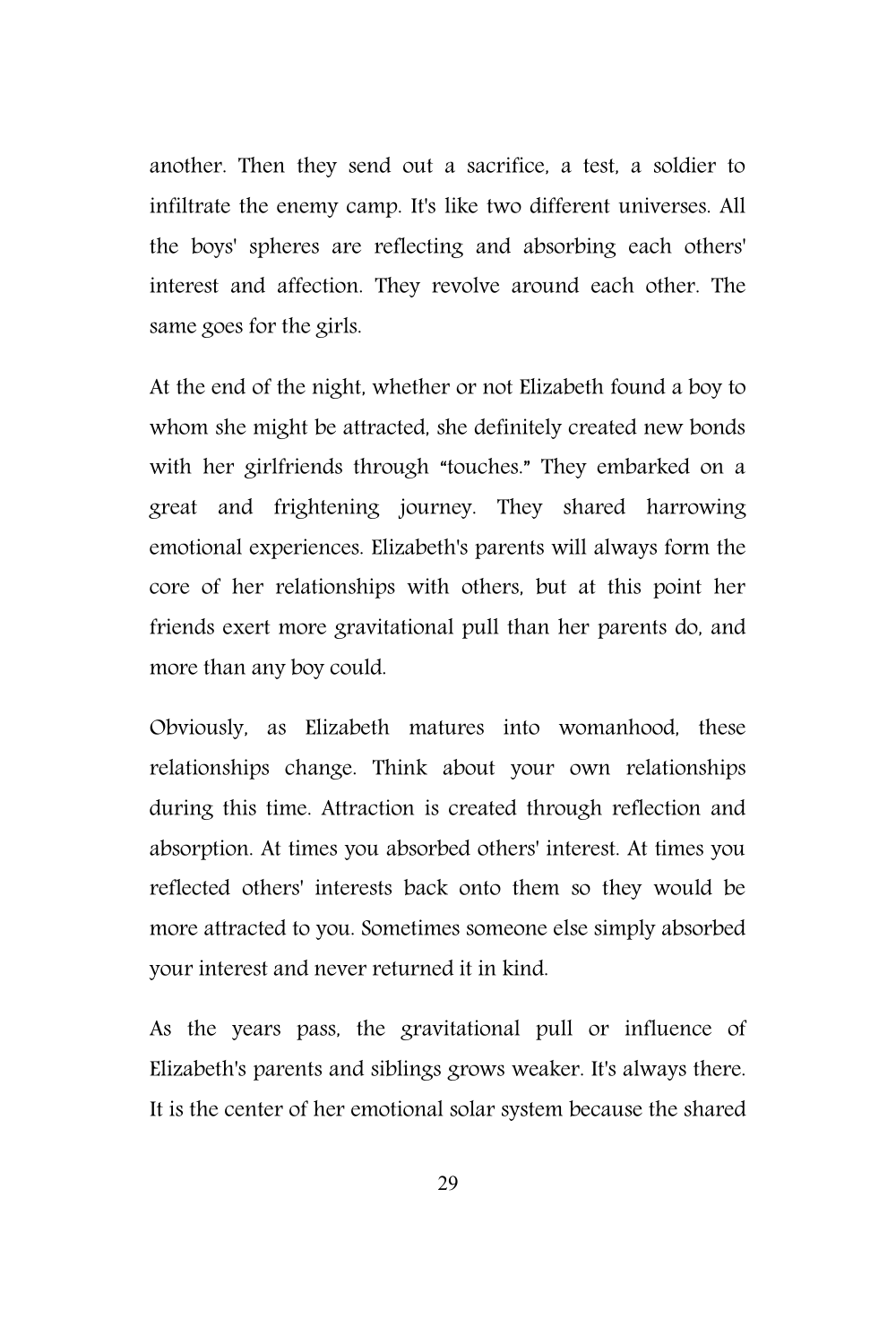touches she had with her family are the deepest. But Elizabeth drifts farther away while interacting with others until one day she's caught in a new gravitational field. It's the day Elizabeth meets Graham.

Elizabeth sees Graham at her friend's party. He's new, he's interesting, and he's attractive. Now the question is: how can Elizabeth be attracted to a man to whom she hasn't even spoken yet?

**"Attraction through projection"** is when we use someone else like a movie screen onto which we project our interests, ideas and feelings.

Let's take the person out of the experience and replace him with a pair of shoes. What attracts you to a pair of shoes? It's not the shoes! It's how the shoes reflect on your own PERSONAL NARRATIVE. Where might you wear the shoes, who might see you in the shoes, what might they think about you in the shoes, how will you think about yourself in the shoes? You are PROJECTING lots of ideas and emotions onto the shoes. They can't project anything onto you. They are just inanimate shoes. In attraction through projection the target doesn't need to participate or mustn't even be aware!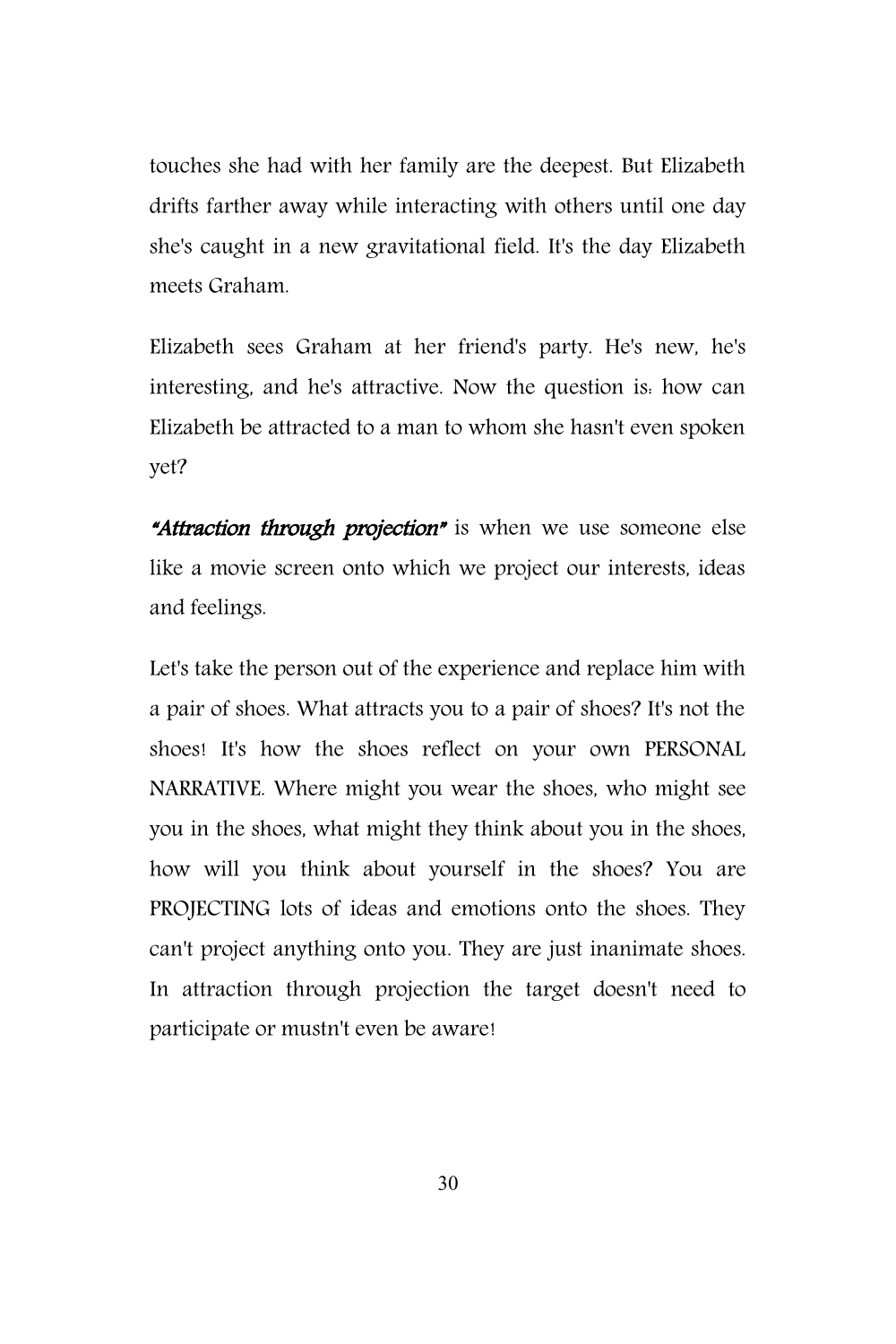If we return back to our self-narrative, we can discuss how we create attraction through projection. Remember that what we think about ourselves is simply a set of narrative points that we tell ourselves about ourselves. This creates our self-image. The image we project onto others is created by our beliefs about ourselves, based on our self-narrative. It has very little to do with the other person.

If I believe I'm a rugged individualist, then I might buy a Range Rover that can go off-road. If I'm rugged, then my vehicle must be rugged as well. We surround ourselves with people, objects and ideas that reflect our ideas about ourselves back to us and project our ideas about ourselves out to others. This is why one person wants a red sports car and another is happy with a minivan.

Elizabeth sees Graham as "attractive." What does that mean? If there were only one definition of attractive then only one type of man would ever get married and have babies. Only one type of man would marry and procreate with only one type of woman... the "attractive" type. In reality, pretty much all men get married to pretty much all women. How does that happen?

Even though we might all agree that some actors or models are beautiful or handsome, that's not what makes them attractive. A man might see a stunning Norwegian swimsuit model and find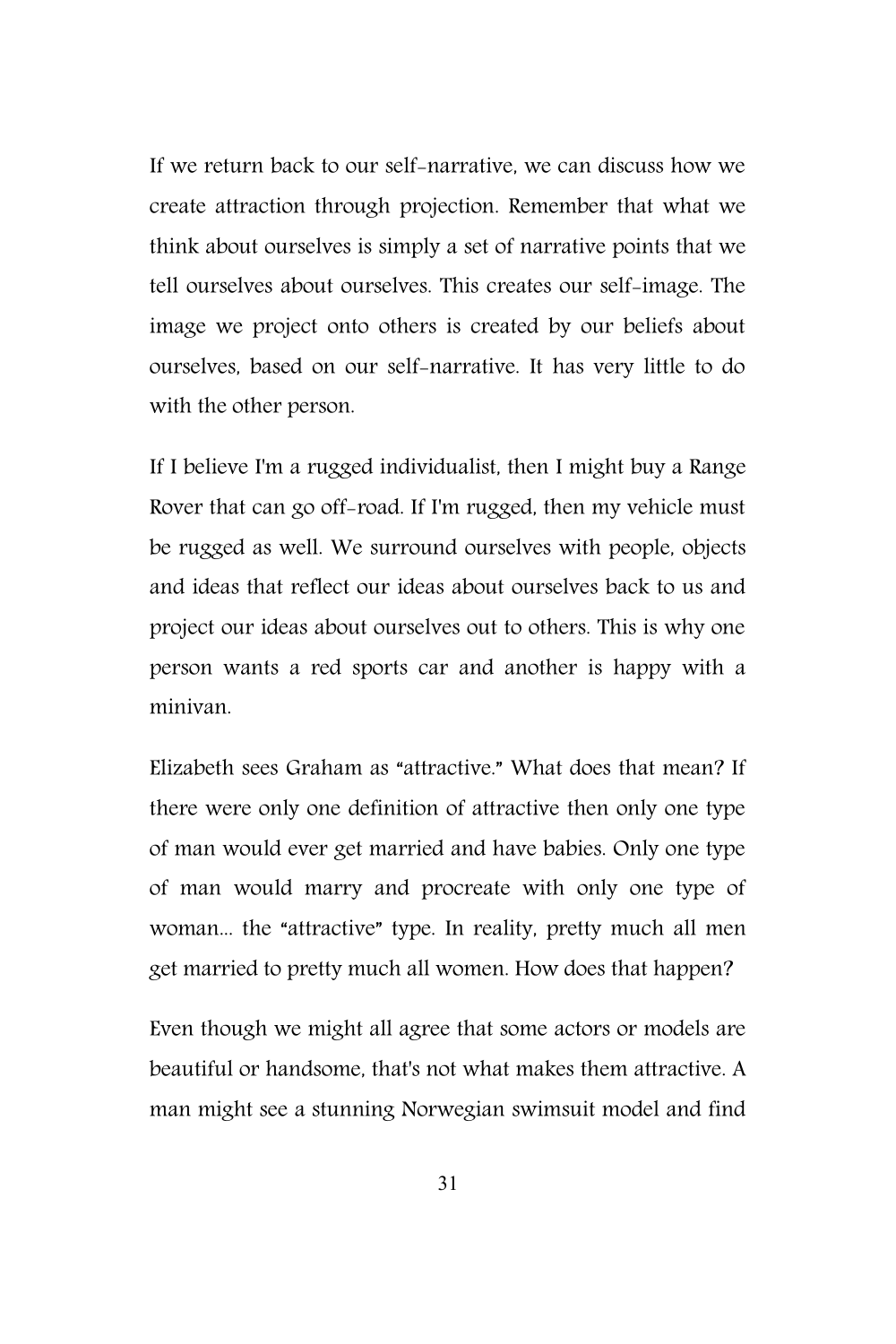her beautiful, alluring and sexy, but to be truly attractive, she needs to be **attainable** and must **reflect his self-narrative**. That's the difference when I use the word "attractive" in What Color is Your Relationship. Attractive isn't just handsome, it's someone who you could "see yourself with for life."

What makes Graham attractive to Elizabeth, even though she hasn't talked to him, is that she can project an idea onto him that coincides with and reinforces her own ideas about herself. In order to be attracted to a certain type of man, Elizabeth has to see herself as the type of woman that would be with that type of man.

#### This is where your self-narrative exerts its strongest influence.

The way you see yourself creates the way you see others, and that vision defines what you believe might transpire. A girl who was highly sought after by males in adolescence would naturally assume that as a woman she will have her pick of men. A girl who strongly desired but never attained her father's affection as a child might seek to resolve that through picking a man who is like her idea of her father. There is no absolute reality to how we think of others or ourselves. It's a spectrum of our own perceptions and misperceptions.

Remember, our self-narrative is nothing more than a collection of data points that we CHOOSE to use to define ourselves. We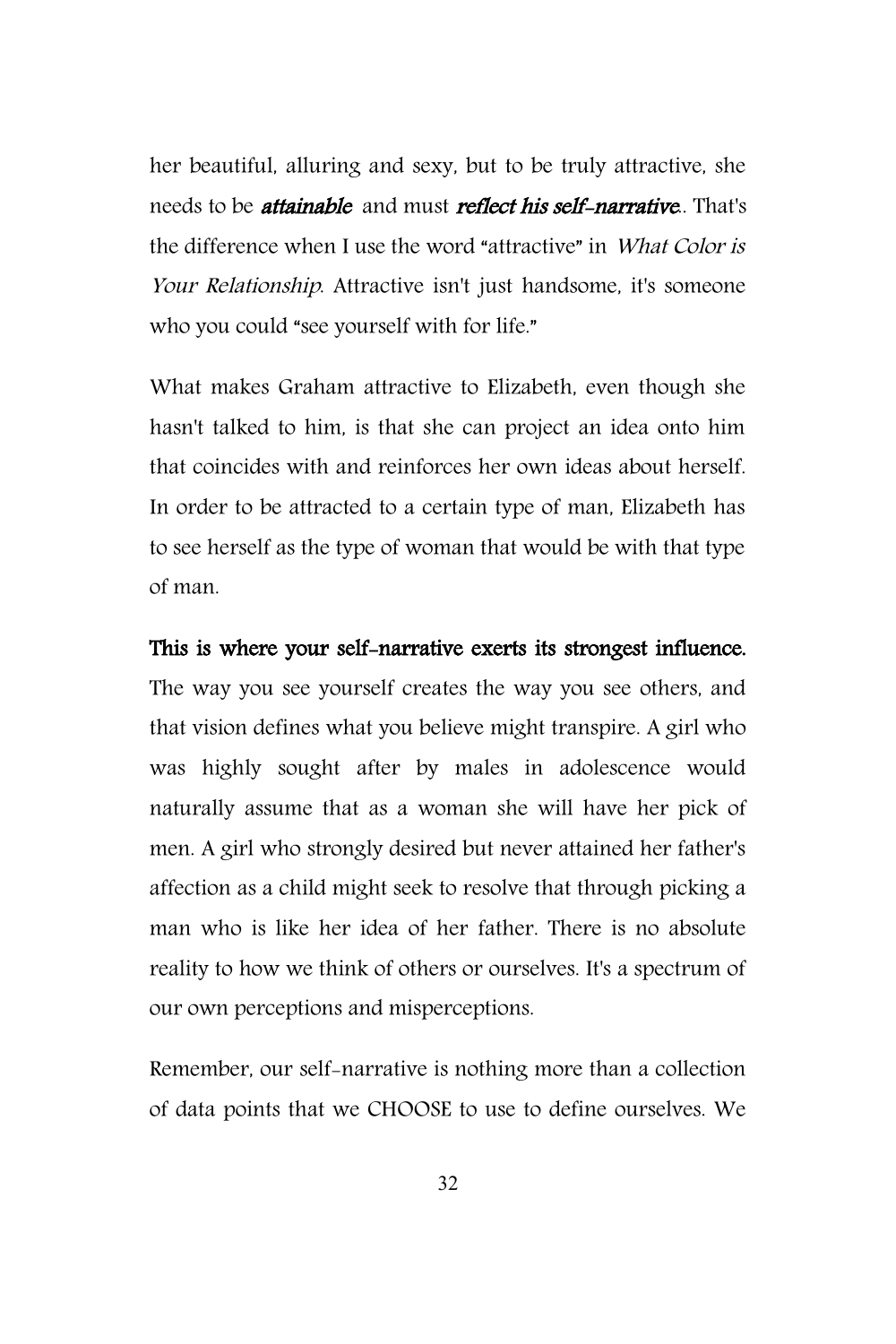all have positive and negative data points. All of our perceptions about ourselves are tainted by error and downright lies. If we practice defining our self-narrative in a new way, we can see our current or future relationships in new ways.

Before we stray too far afield, let's return to Elizabeth. She projects her ideas of herself and of the future that she should/might/will have onto Graham. Graham, standing on the other side of the room, has no choice with his handsome self but to reflect those ideas back to Elizabeth. He does this with the back of his head because he has no idea that he was just pulled into an imaginary relationship with someone he has never met.

A person's imaginary relationships are often just as powerful as real relationships. Elizabeth has created the idea that Graham is both confident and attracted to her. That means he will talk to her first. She positions herself appropriately, laughs playfully, and flips her hair alluringly, until it finally happens. He notices her and comes over. If, on the other hand, in her mind she had wanted Graham to like bold, playful women, then she might have walked up to him and said, "Hey sailor, new in town?"

The way that we interact with others is as much a projection of our own ideas upon them as anything else. Where do we get those ideas? Looks, dress, comportment, body language, etc. have an impact, but more importantly, it's how we **translate**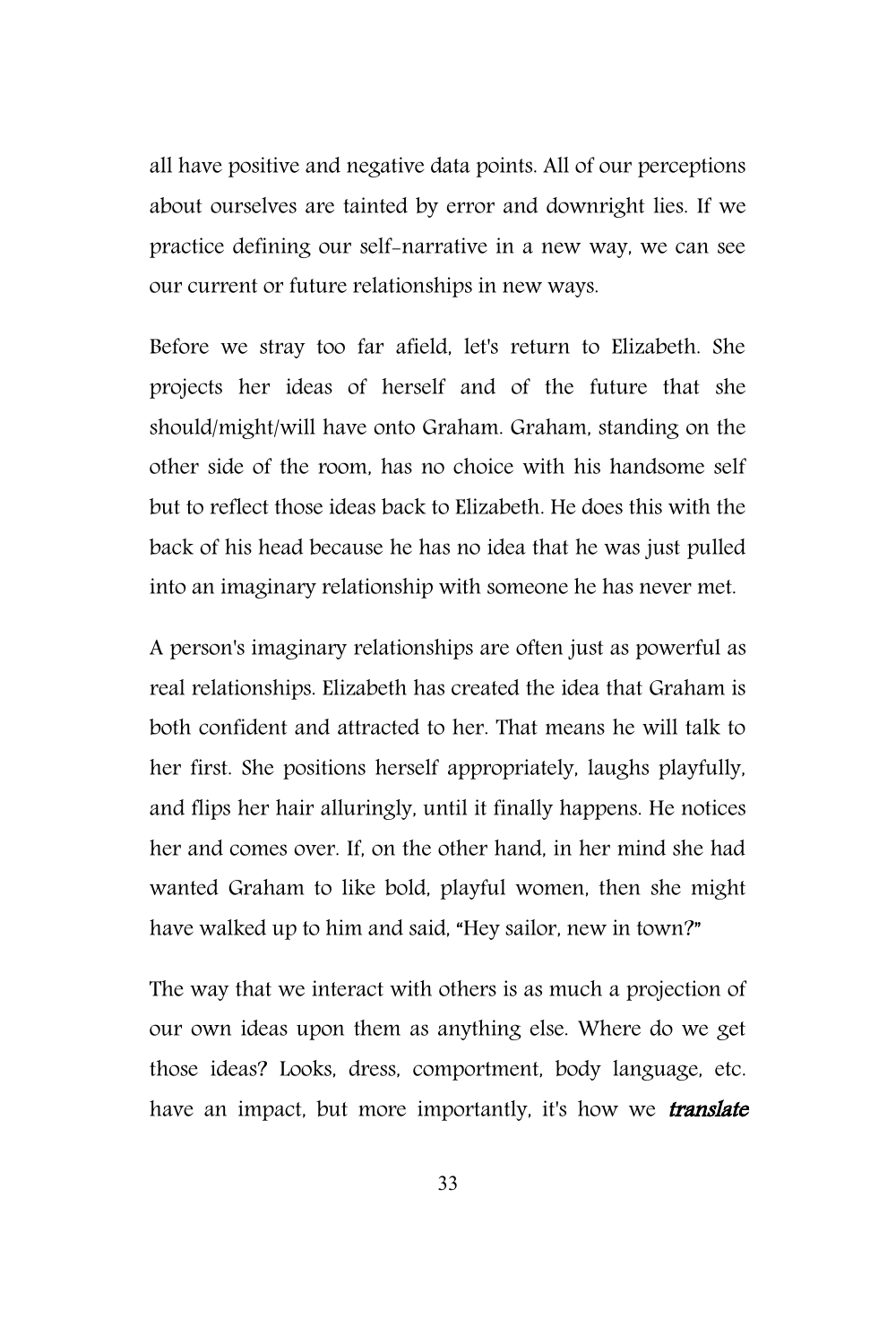those things that really matters. One woman might see a tall, chiseled man standing in an expensive suit and think, "What a guy!" while another woman might think, "What an egotist." It's all perception.

As Elizabeth talks to Graham, her attraction will grow stronger or weaker based on how he meets, exceeds or dashes her expectations. Perhaps her tall, dashing Prince Charming is an atheist who talks like Elmer Fudd and hates puppies. But that's not the case here. Because she is already projecting her ideas onto Graham, if he says, "I'm from Boston," and she's from Concorde, she'll think, "We're from the same place, that's interesting." If, on the other hand, he says he's from Denver, she'll think, "How rugged and natural!"

What real relationship information can possibly be gleaned from something as meaningless as someone's birthplace? As we already know, narrative points are relative. It's really more about what we THINK about the information, regardless of whether the information actually has meaning. When Elizabeth is projecting her thoughts and ideas onto Graham, then what he says will be filtered through her beliefs about him, which are simply an extension of what she believes about herself.

Did I just ruin love? No, I simply explained it in a boring, unromantic way. But Graham is Elizabeth's Prince Charming.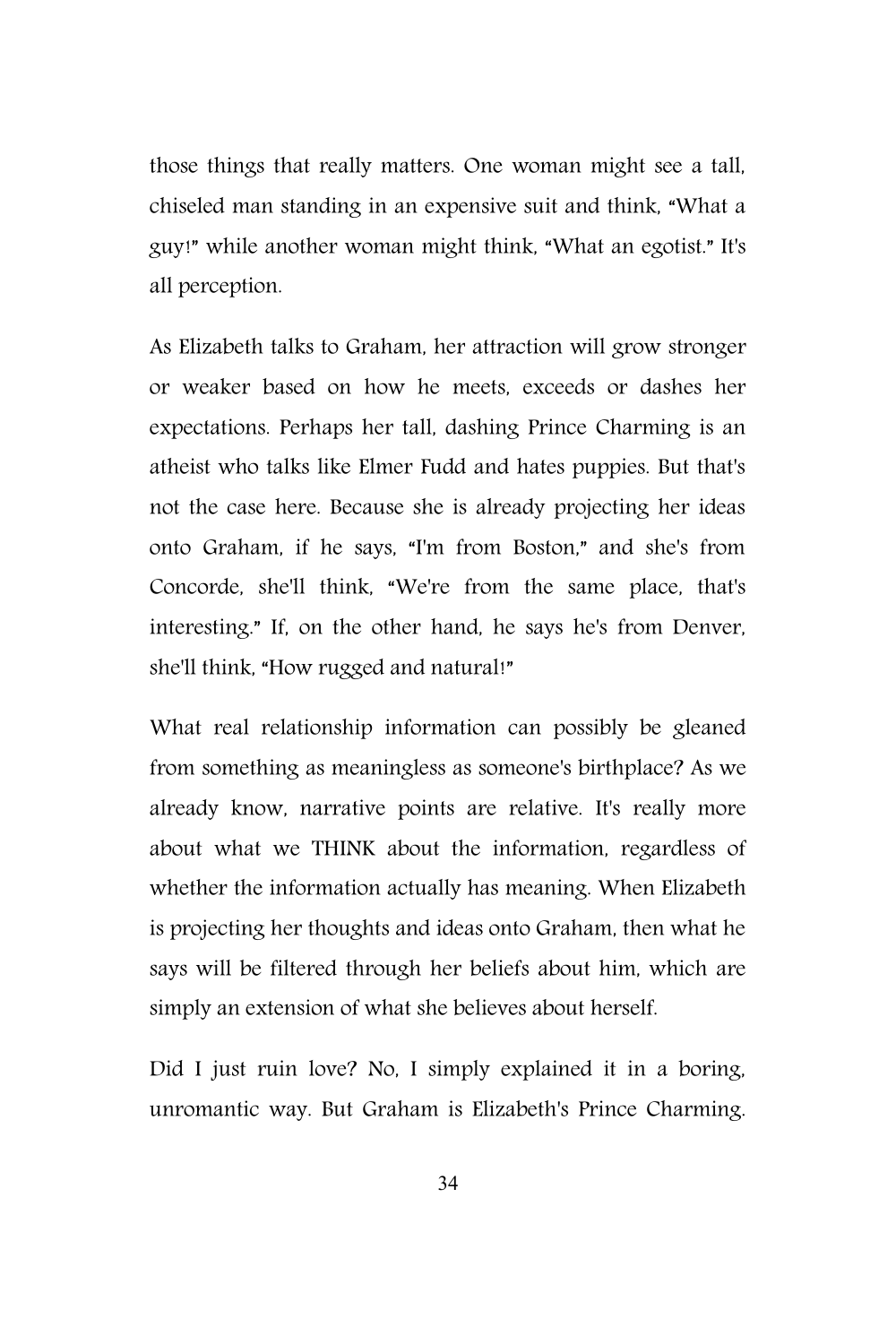She was right. They are perfect for each other. He reflects her ideas and interests back to her, and she reflects his back to him. He can project onto her a future where they are together and happy, and the same goes for her. She adores him and he absorbs it, he worships her and she takes it all in. A match made in heaven.

At this point in a relationship, the one type of attraction that doesn't happen much is "Attraction through acceptance." This is the highest level of attraction possible. It's when you are attracted to someone because he or she truly accepts you for who you are. Early in a relationship, we all minimize our faults. So relationships rarely start with attraction through acceptance.

How can someone accept your faults when they are hidden? How can you accept their faults if they never show them? Unless two people meet in an Alcoholic's Anonymous meeting or a therapy group it is very rare that a relationship starts with people exposing their faults, issues and fears to each other.

We will delve deeply into attraction through acceptance later when the faults and issues start to really show in the relationship. The fissure that is often embedded deep at the beginning of a relationship is when projected attraction gets set in stone. Remember at this point of the relationship, a lot of what you believe about each other is based on ideas you have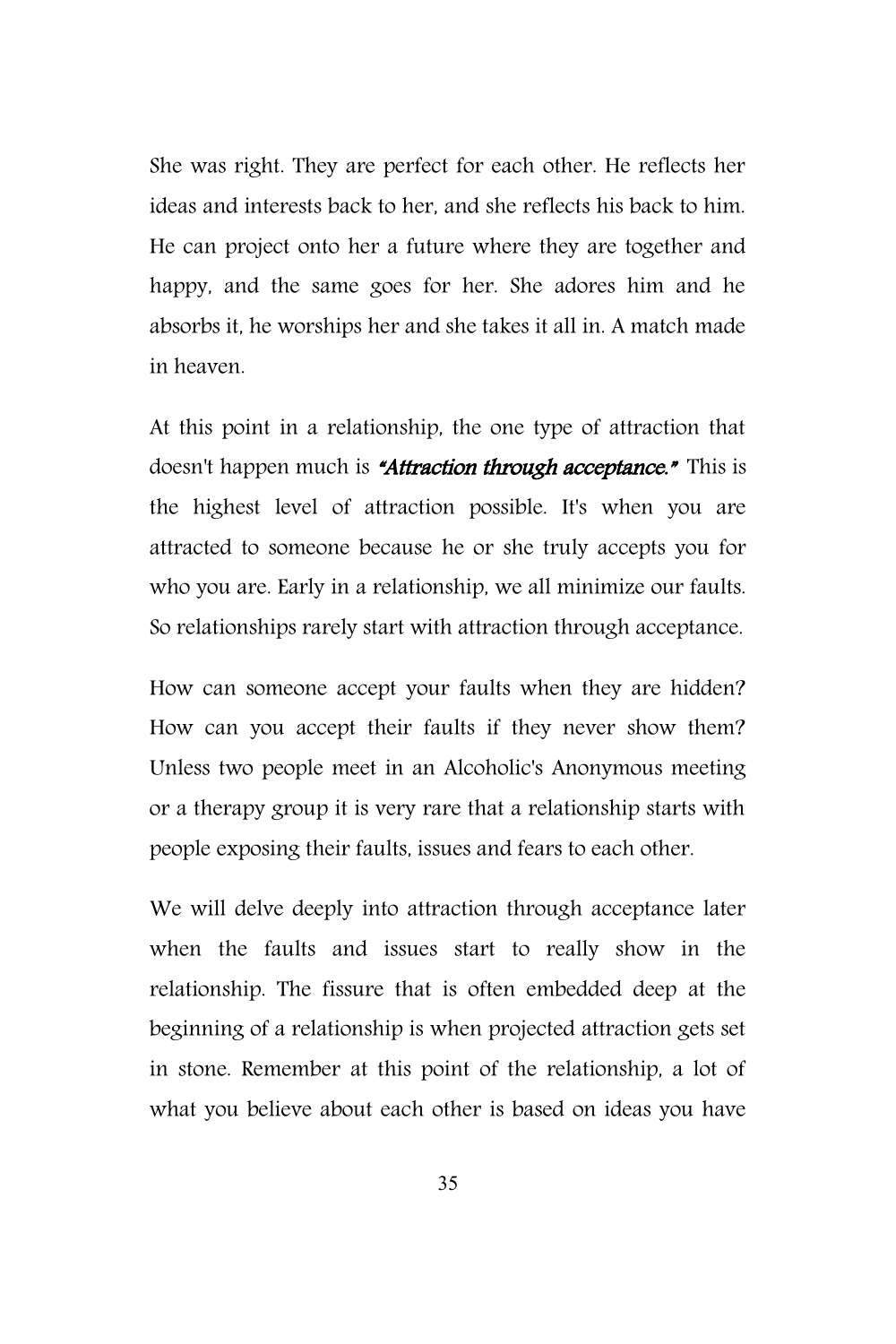about yourself, not reality. That's the joy and fun of relationships that unfold over decades. If Elizabeth knew now what she's going to know then, would any relationship ever get off the ground? Probably not. That's why we keep the yucky, crazy, secret stuff private until much later.

#### Let's activate some of the information that was just revealed.

What ideas, thoughts and expectations have you projected onto your current relationship that you need to adjust to reality?

Is it okay with you if the person is different from your initial projection? Everyone thinks "of course," but what if the person is really different? What differences can you accept and what are unacceptable?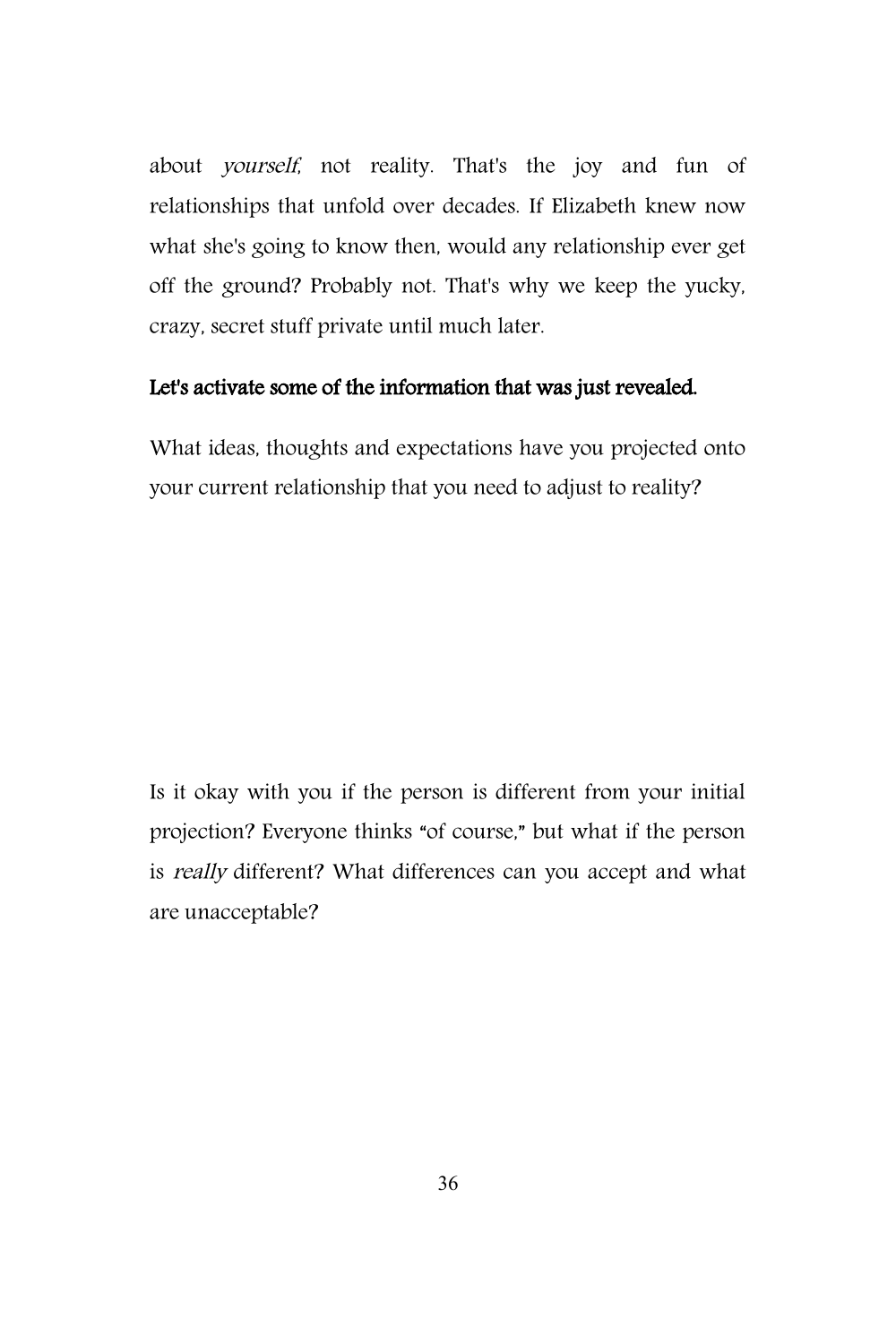We will discuss this more throughout the book. For now just give it some thought and write a few feelings about it.

Think about the "touches" that join you and your current partner together. What impactful, shared experiences bind your individual narratives? The true depth of a relationship is often found in the depth of these experiences.

Place the most impactful events on a timeline and see if they are getting farther apart as time passes, or were few and far between at times when your relationship was weak.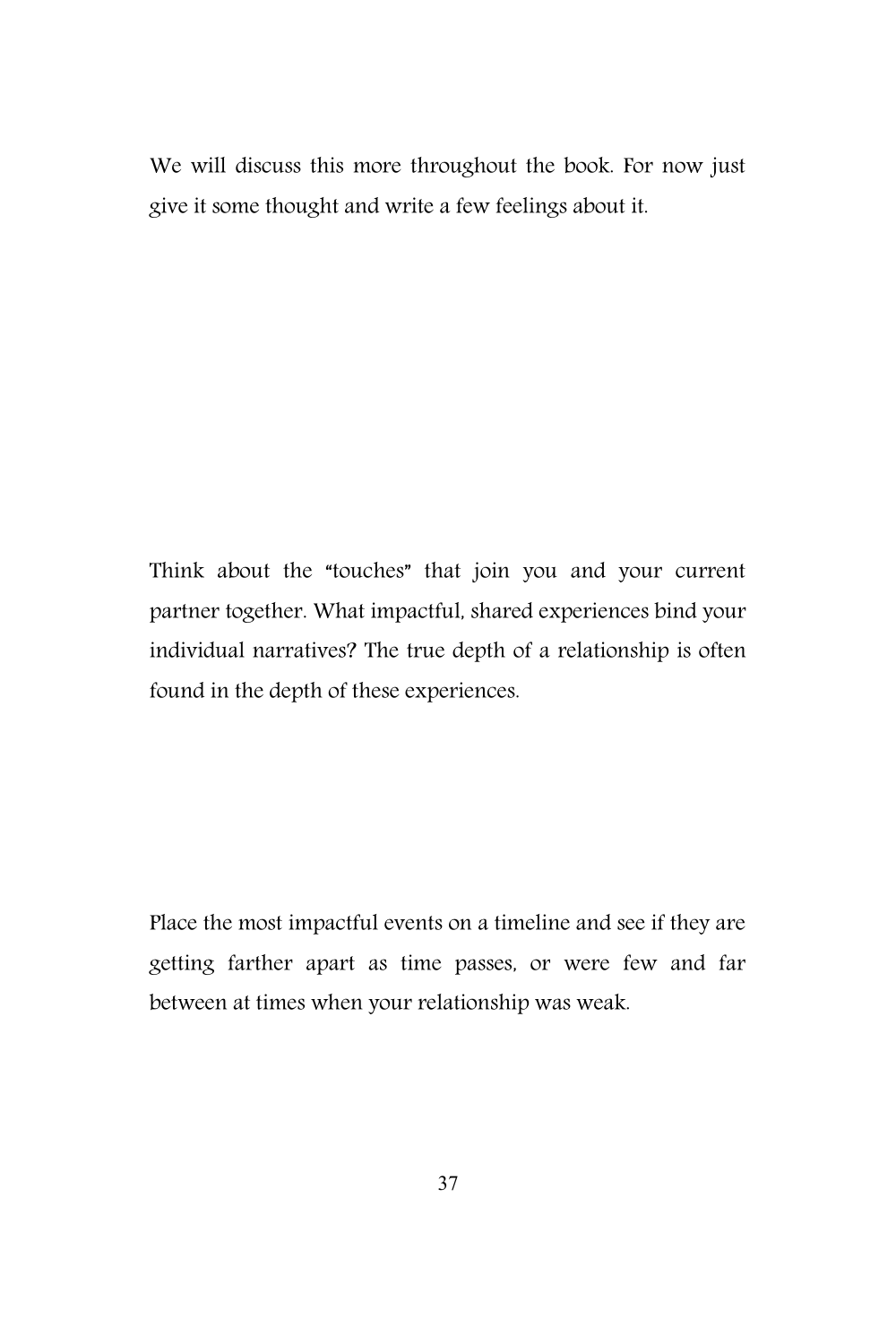# **Let's Add Some Color to Your Relationship**

What Color is Your Relationship is an intriguing title. At the end of the book, I will reveal the inspiration for it. Many women who hear this title are immediately engaged in the concept. So, what color is your relationship? Many women who read this book wonder, "What color should my relationship be?"

I want you to think about color and write a color next to each of the words below. It's important to write the color down, don't just think about it.

Love:

Honesty:

Regret:

Insecurity:

Hope:

Desire: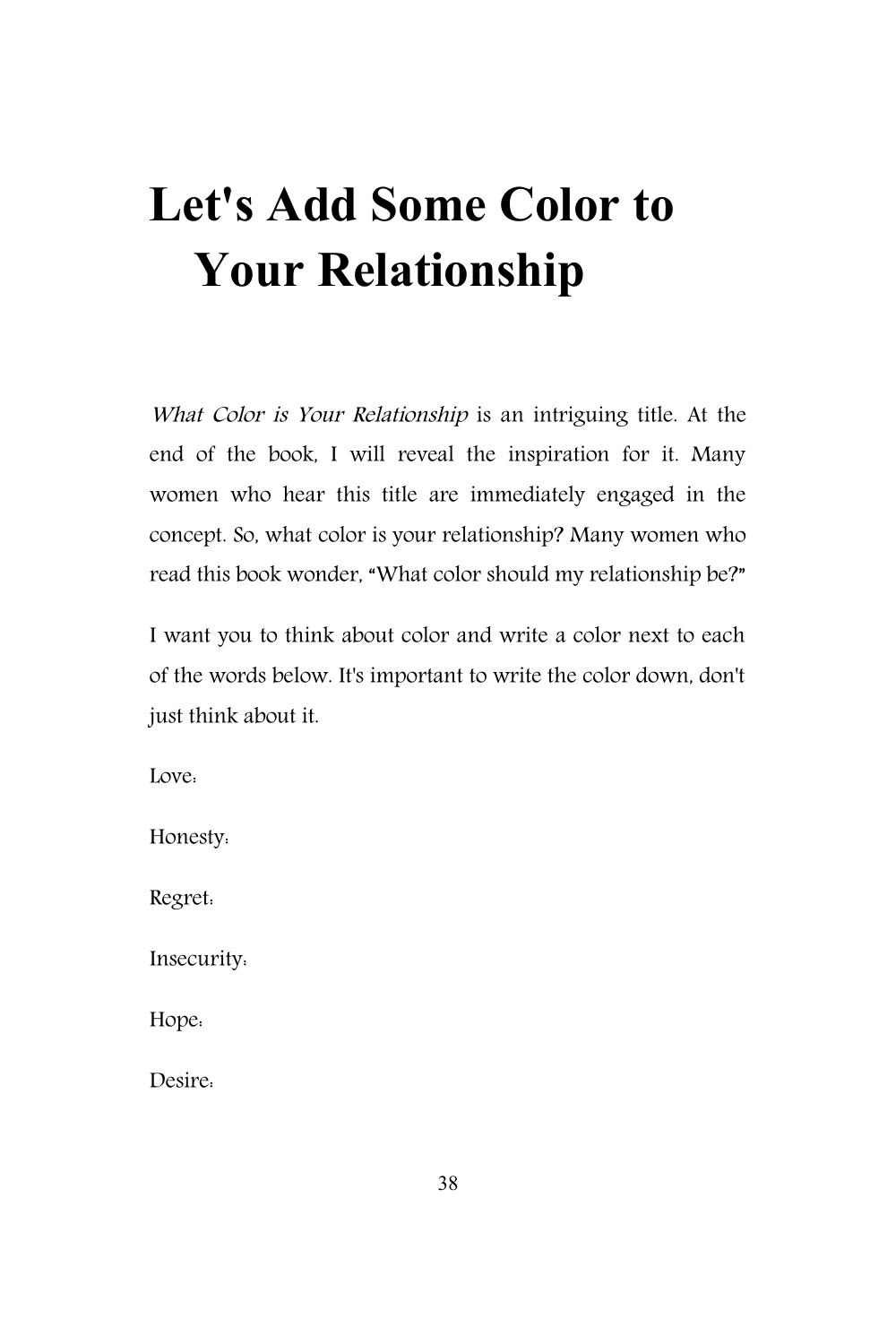Needy:

Faithful:

Excited:

Ignored:

Satisfied:

Intimate:

Passionate:

Insecure:

Overwhelmed:

Angry:

Receptive:

Happy:

Your Relationship:

Is your final answer the true color of your relationship? No, not even close. It's just a color that you arbitrarily assigned to your relationship. What do the colors mean? Let's find out.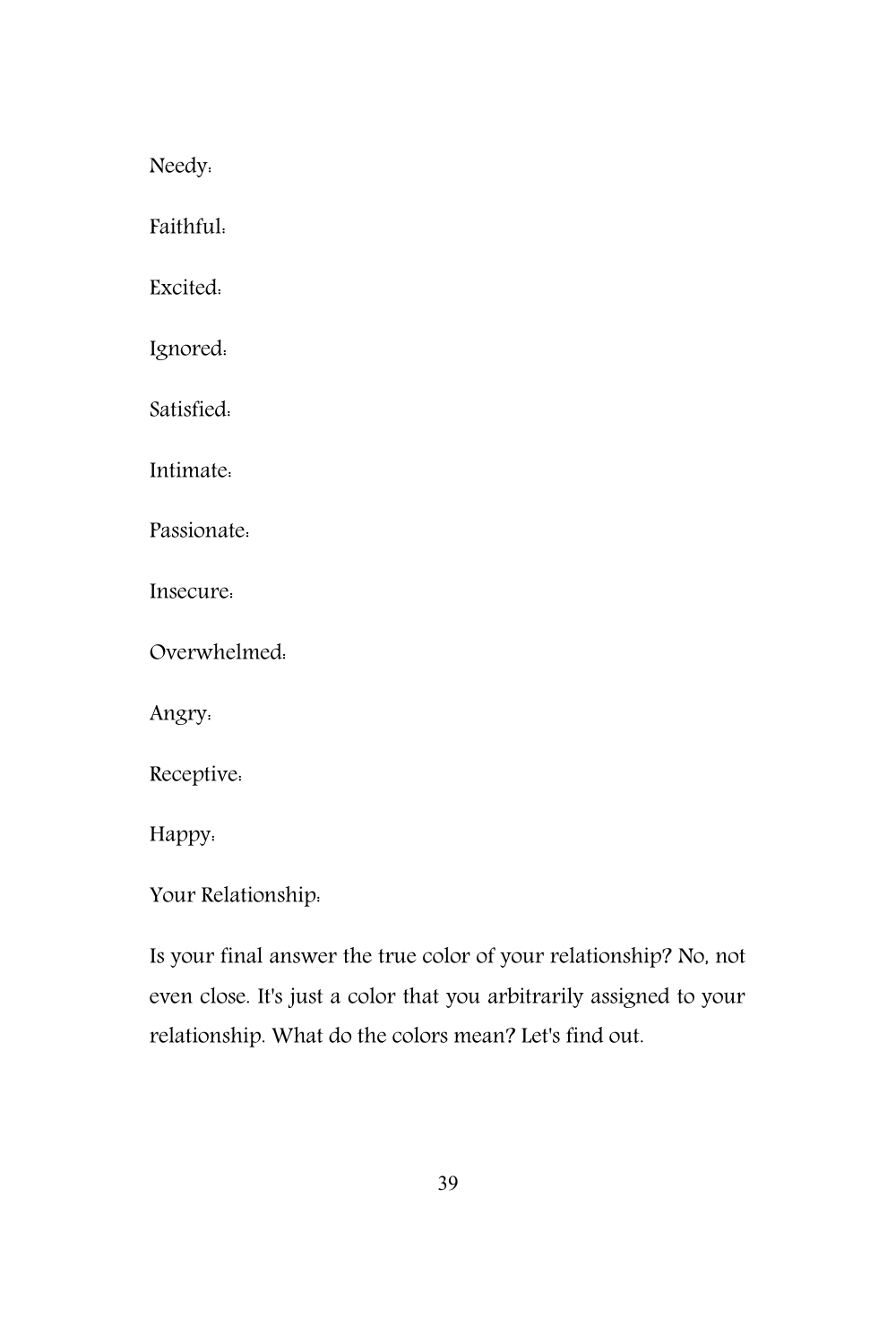Go back to the list of words and interpret each color for yourself. Next to each color, write what that color means to you. Let your mind free associate. There are no wrong answers. It's important to write what the COLOR means to you, not the original word.

#### Example:

Happy: Yellow...(what does yellow mean to me?) sunshine, summer days, bright spirits, cupcake, and skis.

The purpose of this exercise is to tie some new associations to old words. Look at the list and you might find some surprises. The more you let your mind go afield with the words that describe the colors, the more interesting and informative you will find this exercise.

By doing this exercise, I can understand why when my wife makes cupcakes I'm happy and drawn to her. If she makes brownies, I'm neutral about the experience. I associate cupcakes to the color yellow, which my brain sees as pure happiness. So when my wife gives me a cupcake she is giving me pure happiness.

More important than the color you choose is how you associate the color. The color of your relationship will obviously flash and change based on the state of your relationship. Now look at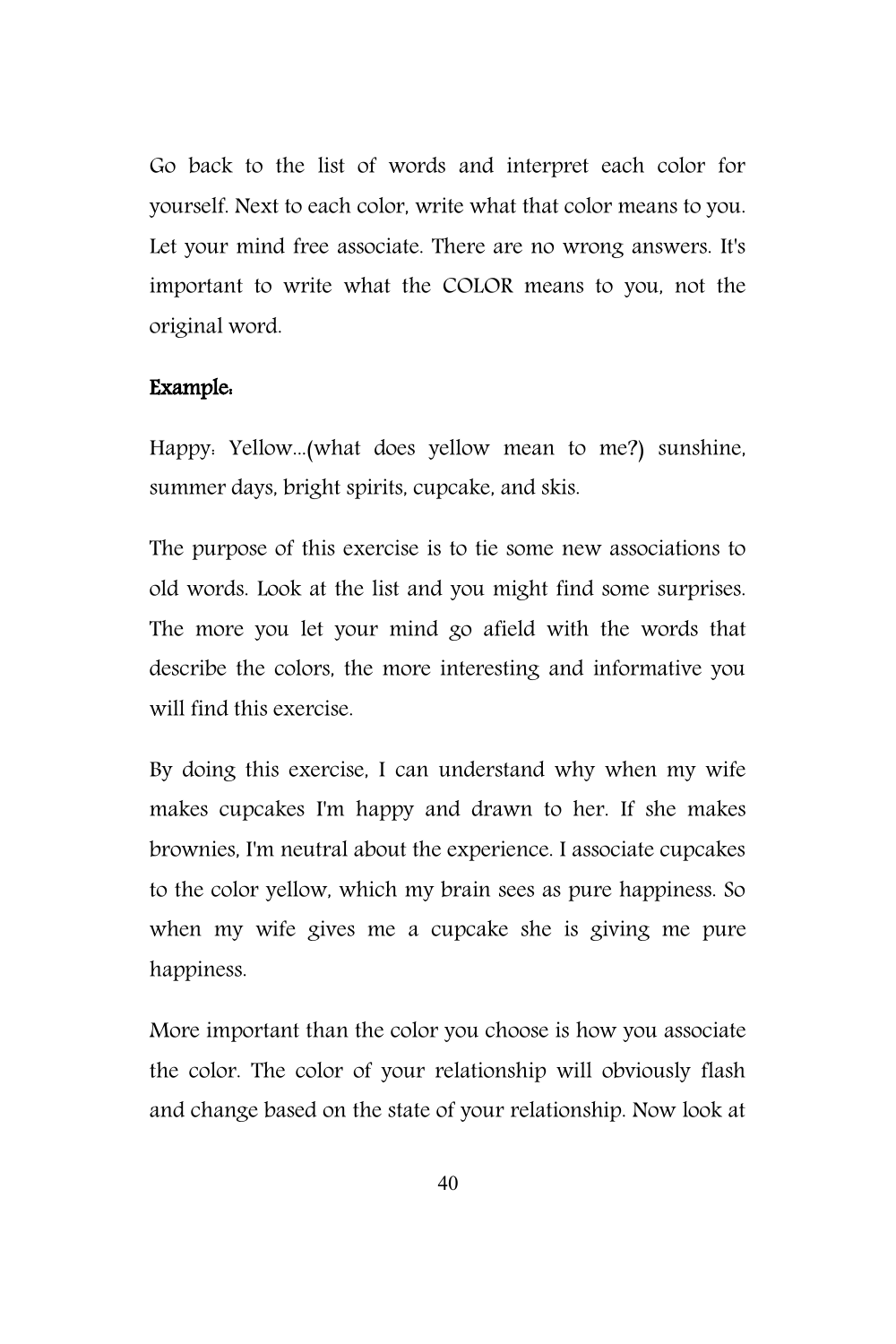the "type" of color you chose. What other colors on the list are related to the color of your relationship? This might inform you about what emotions, feelings, and thoughts are influencing your relationship.

While one person might perceive their relationship in bright colors, because they see it as fun and bubbly, someone else might perceive their relationship in darker colors, because they want a relationship based on seriousness, commitment and stability. It's not the color that's important. It's your perceptions.

If you look at the list and you have a similar color for your relationship as you had for the negative words on the list, then that's an important thing to know. Perhaps your relationship is in a negative place in your perceptions right now. Does that mean it's a bad relationship? Not at all. But it is your current perception of the relationship.

Take all the words that have any meaning to you and do this exercise with those words. Some words will be more meaningful than others. Write the word, assign the color, and then use other words to describe the color. This exercise will associate other thoughts and feelings with the original word. It will begin to show you how to view your relationship with the parietal lobe of your brain instead of your frontal lobe.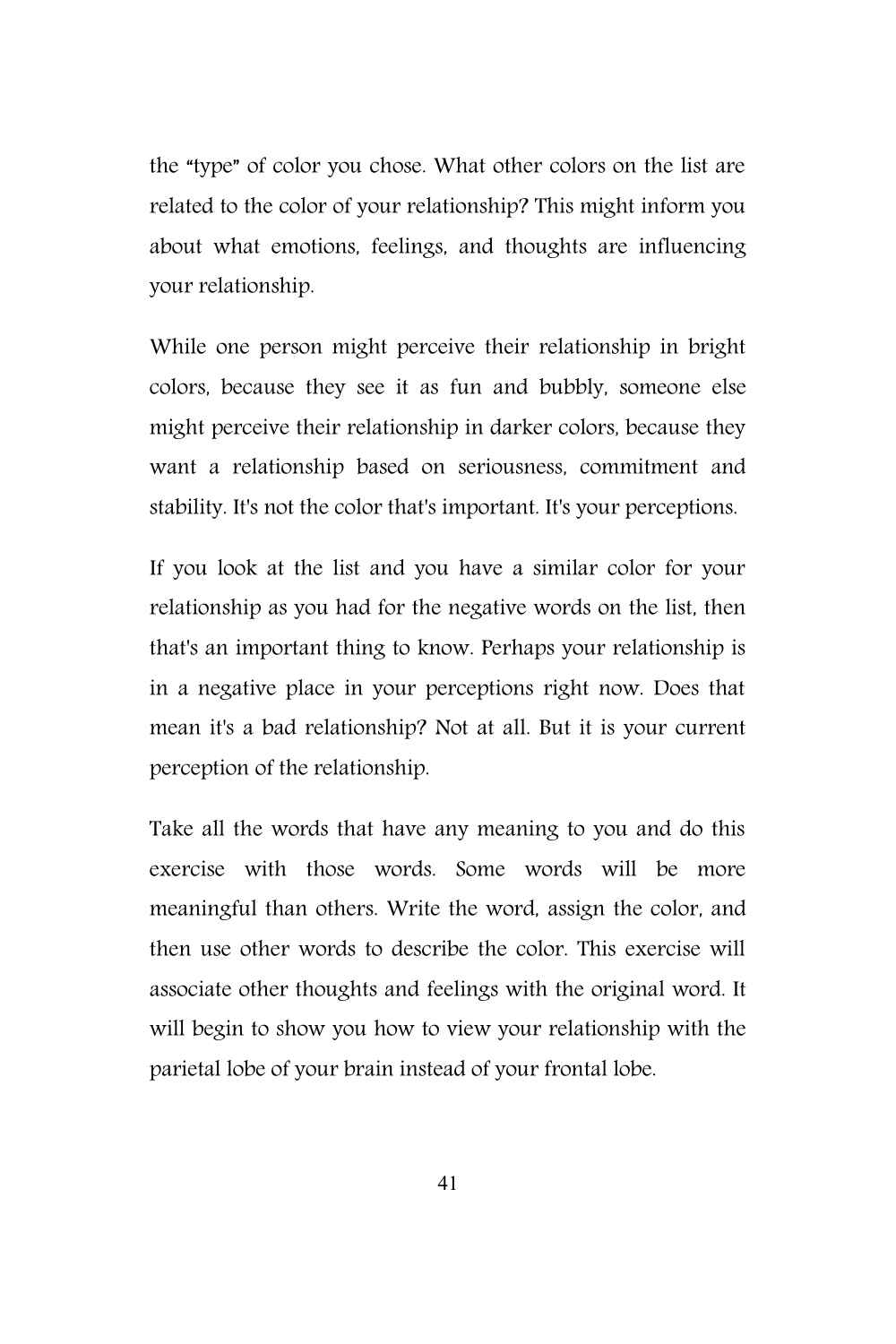The frontal lobe of your brain is where you process emotion, problem-solving, speech, and self-awareness. The parietal lobe is where pure sensory information is translated. It's also where we interpret language and words. Taking your associations out of your frontal lobe and running them through your parietal lobe, through color, can reprogram your reactions to these feelings.

Very often what we think and what we feel are two different, even contradictory, things. Why is this? Because, we often force ourselves to think what we "should" think, not allowing ourselves to experience what we "really" think. Why would we do that? To avoid things we don't want to think about.

By using two different parts of your brain. We can get a second opinion on our thoughts. Which part is "right?" What does it matter? We can take information and feelings from both parts and put them together in a way that builds lifelong love in a marriage.

The ultimate goal is to have TWO ways to process your relationship so you can make it as strong and supportive as possible. Don't worry too much about brain structure; just practice translating words – especially emotionally charged words – into color, and then translating that color into different words.

42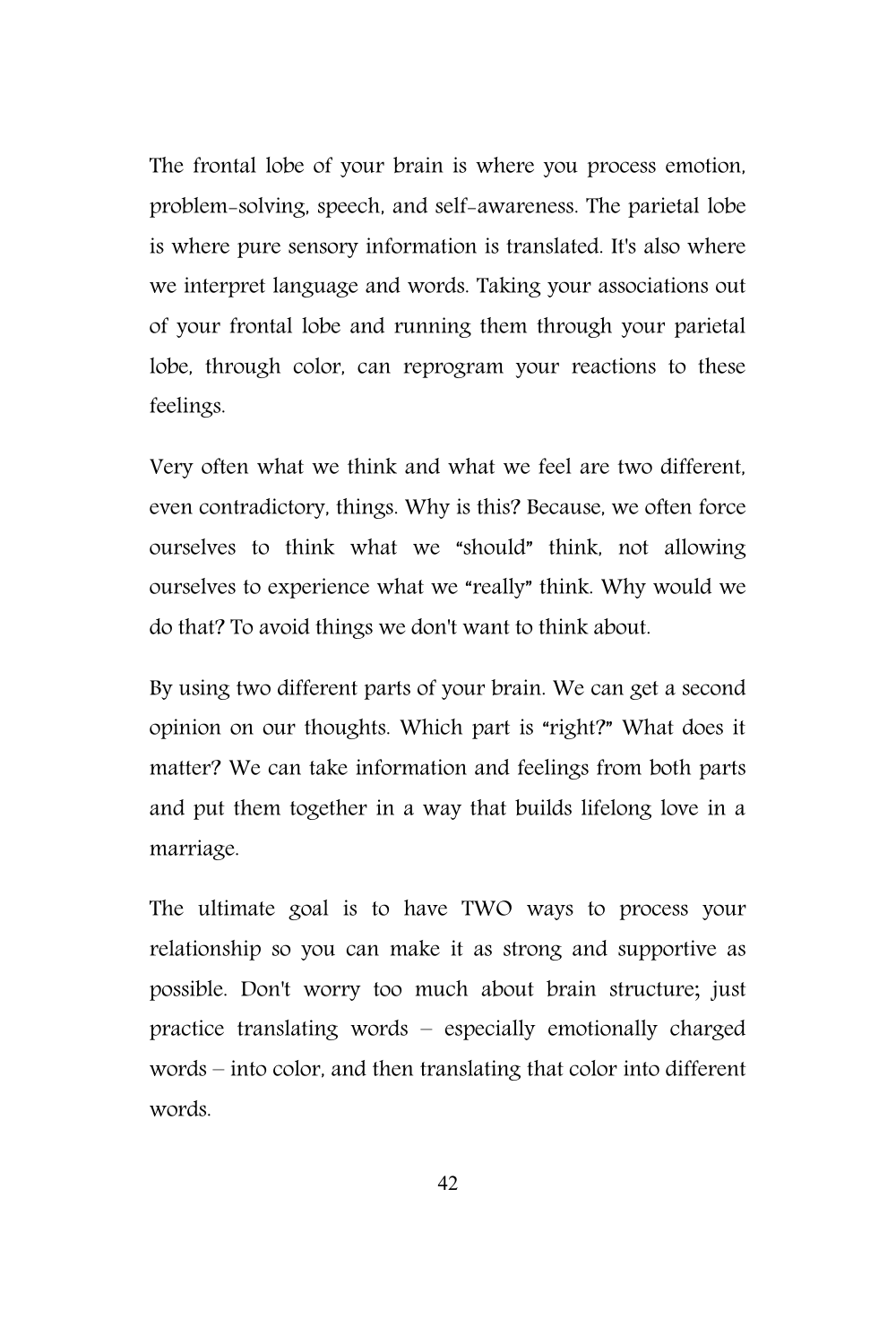This exercise becomes very interesting when you have your husbands do it. Most husbands don't read books about relationships. One way to get your husband to do this exercise is to turn it into a game. A great game to buy that will simulate this is "Compatibility". You can find it online.

You should remember this exercise and use it in periods of your relationship that are particularly difficult. During difficult times it is very easy to get tunnel vision or narrow mindedness about our relationship. This exercise can help you open your mind to new thoughts and ideas that will help you through an impasse.

#### What have we learned so far?

- 1. Our life particularly how we see ourselves is simply a selection of narrative points that we choose to use to describe ourselves to ourselves. By slightly modifying what points we choose to use, we can make a big difference in how we see ourselves and how we choose our relationships.
- 2. Our relationship is really a set of life narrative points that we SHARE with our significant other. These shared points are what describe and drive our relationship. By choosing what shared points we remember, we can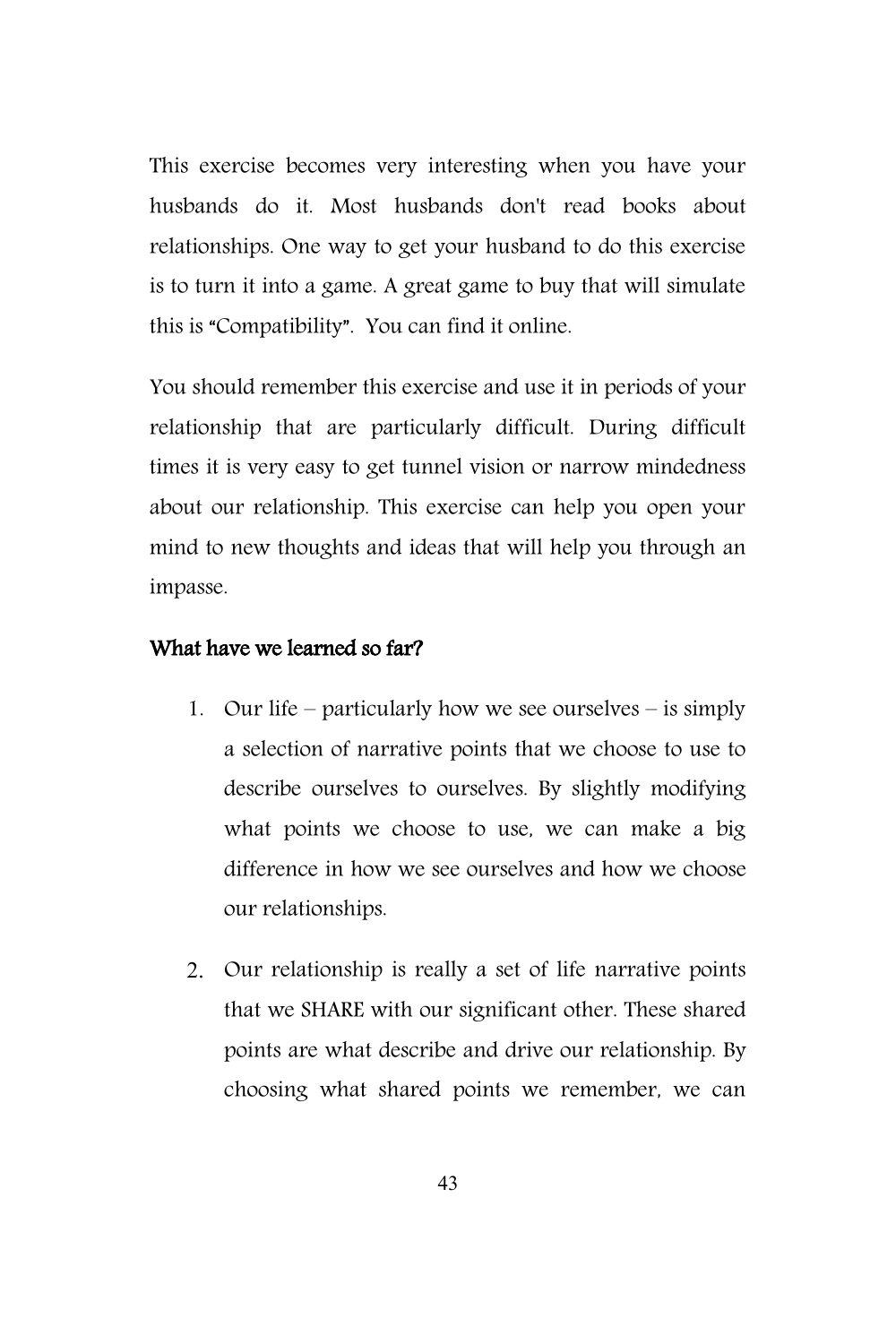change how we think about our relationship. More importantly, by controlling what shared points we CHOOSE to create in the future, we can shape our future relationships. (We will talk more about this in the coming chapters.)

- 3. Relationships can be described as orbiting or spiraling narratives. The closer we orbit, the stronger the relationship. The farther out our orbit, the weaker our relationship is and the more likely we (or our partner) will fall into someone else's orbit
- 4. Our feelings drive us, but feelings are strongly shaped by how events reflect on our personal narrative. Just because something "happens" doesn't mean we have to feel a certain way about it. By looking at how we "translate" the events through our personal narrative, we can affect how the event makes us feel about our significant other and ourselves.
- 5. We discussed different types of attraction: Reflection, Absorption, Projection, and Acceptance. We learned that early in relationships, attraction is mostly created through Reflection, Absorption, and Projection.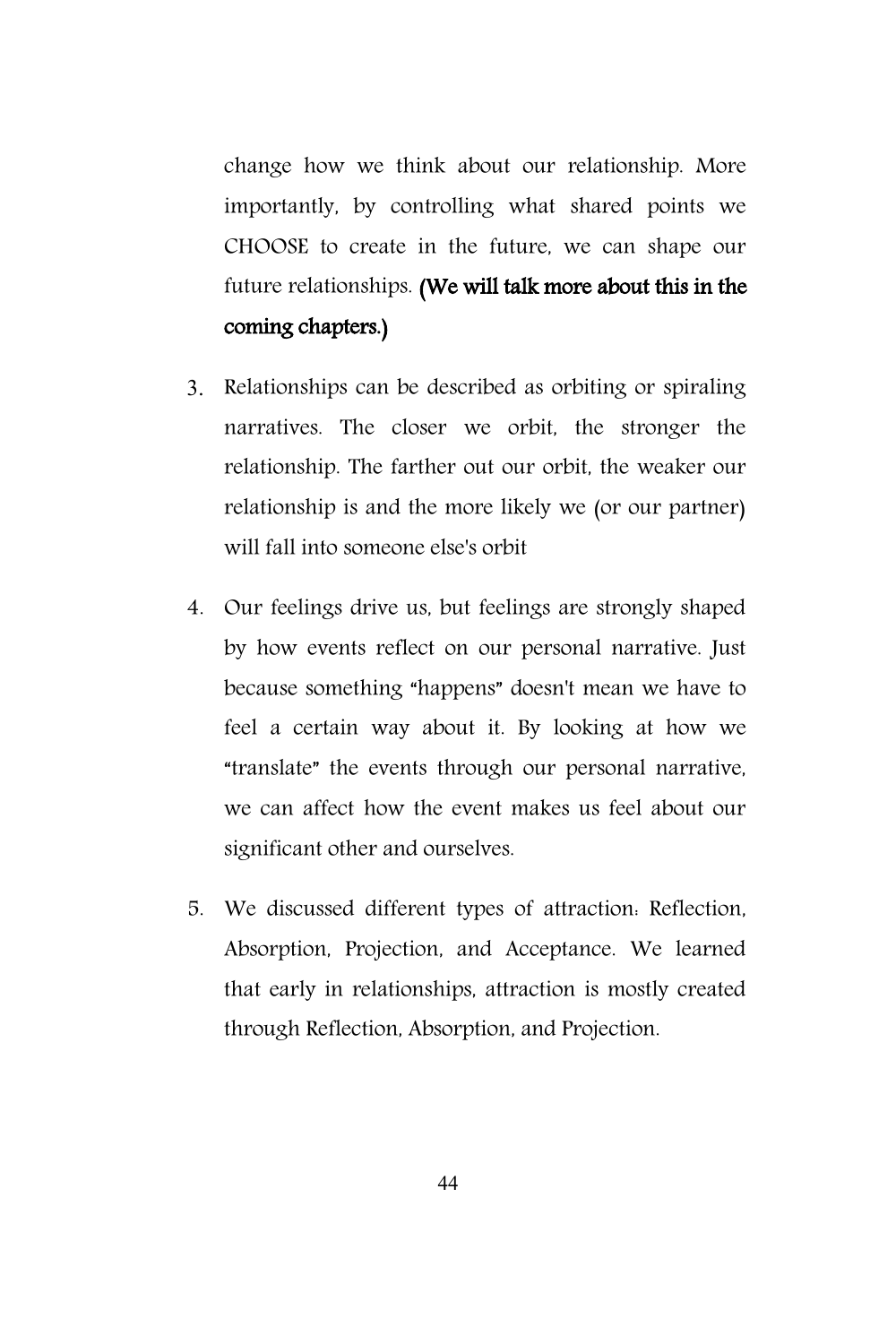6. Finally, we started adding some Color to these concepts and we used those colors to tap new feelings and concepts about our relationship and its components.. This is just the beginning of creating a vibrant, dynamic kaleidoscope of color bouncing between you and the love of your life.

We are just getting started on this journey and we have already blown up the idea of what makes a relationship form, what makes it strong, how it affects us emotionally, and what that means to you. One of the most important concepts in the book hasn't even been introduced yet. It is the concept of how men are "fence fixers" and how that may have affected every part of your relationship to date.

Very soon you will learn how to use that new knowledge to change your relationship forever.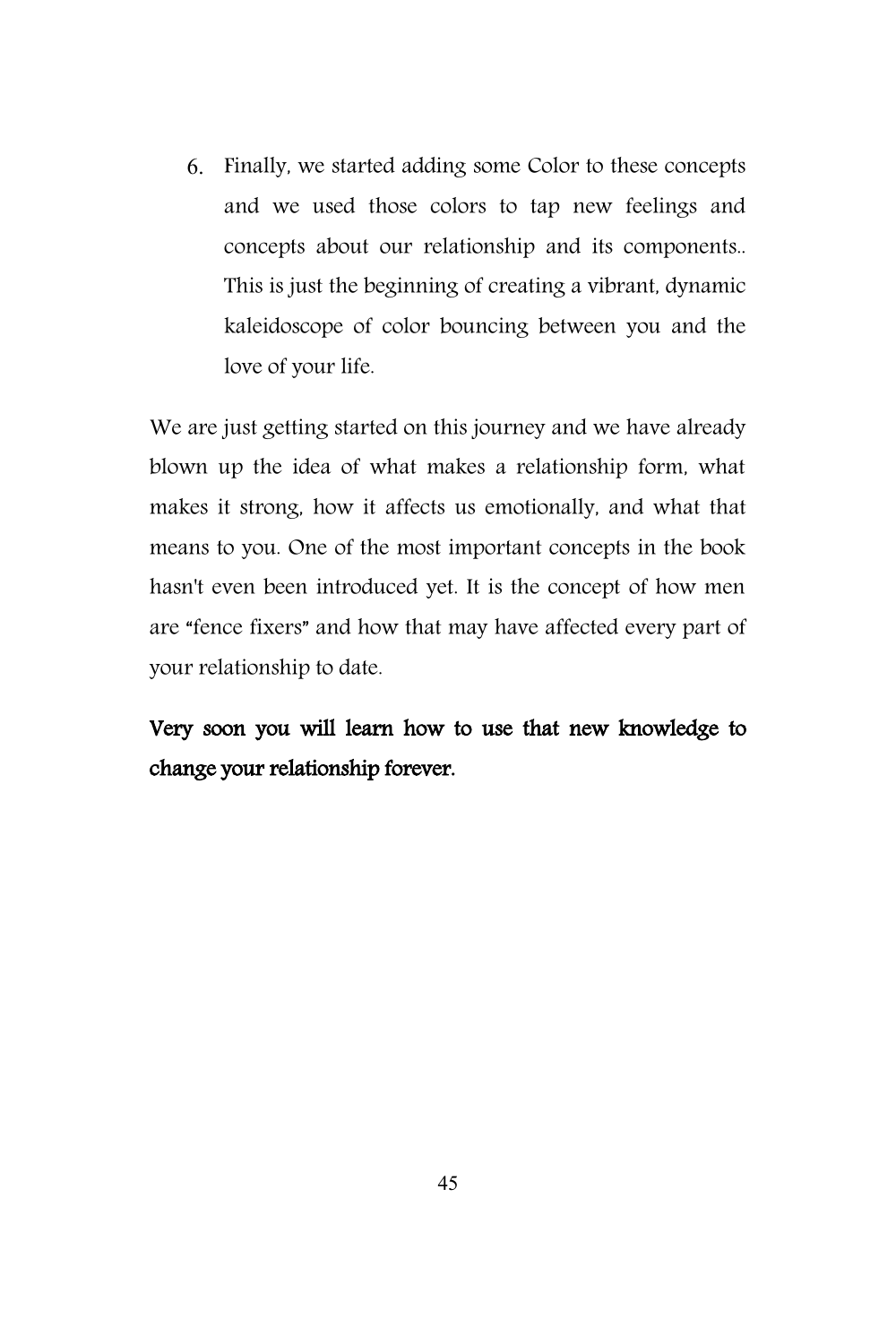## **The Early Marriage**

What Color is Your Relationship revolves around married couples. The information is certainly applicable to other types of relationships, but its focus is on the evolution of a typical married couple. While every marriage is different, themes often recur. Feel free to ignore whatever in this book doesn't apply directly to you or your marriage at this exact time. But also take note of areas that might apply over the coming decades.

Life is a complicated thing. We often live many different "lives" in a lifetime. Life experiences and conditions change as we navigate our lives. This is true for both the love of your life and you. Will you navigate the entire river of life together? Or will your lives diverge where the river splits? This is the central question of What Color is Your Relationship. Let's find out together.

#### Elizabeth and Graham get married!

When we imagine Elizabeth and Graham as colorful spheres orbiting each other and flying through space, it's easy to see how tightly they encircle each other at the beginning of their marriage. Remember how the baby and the mother were symbiotic. A newly married couple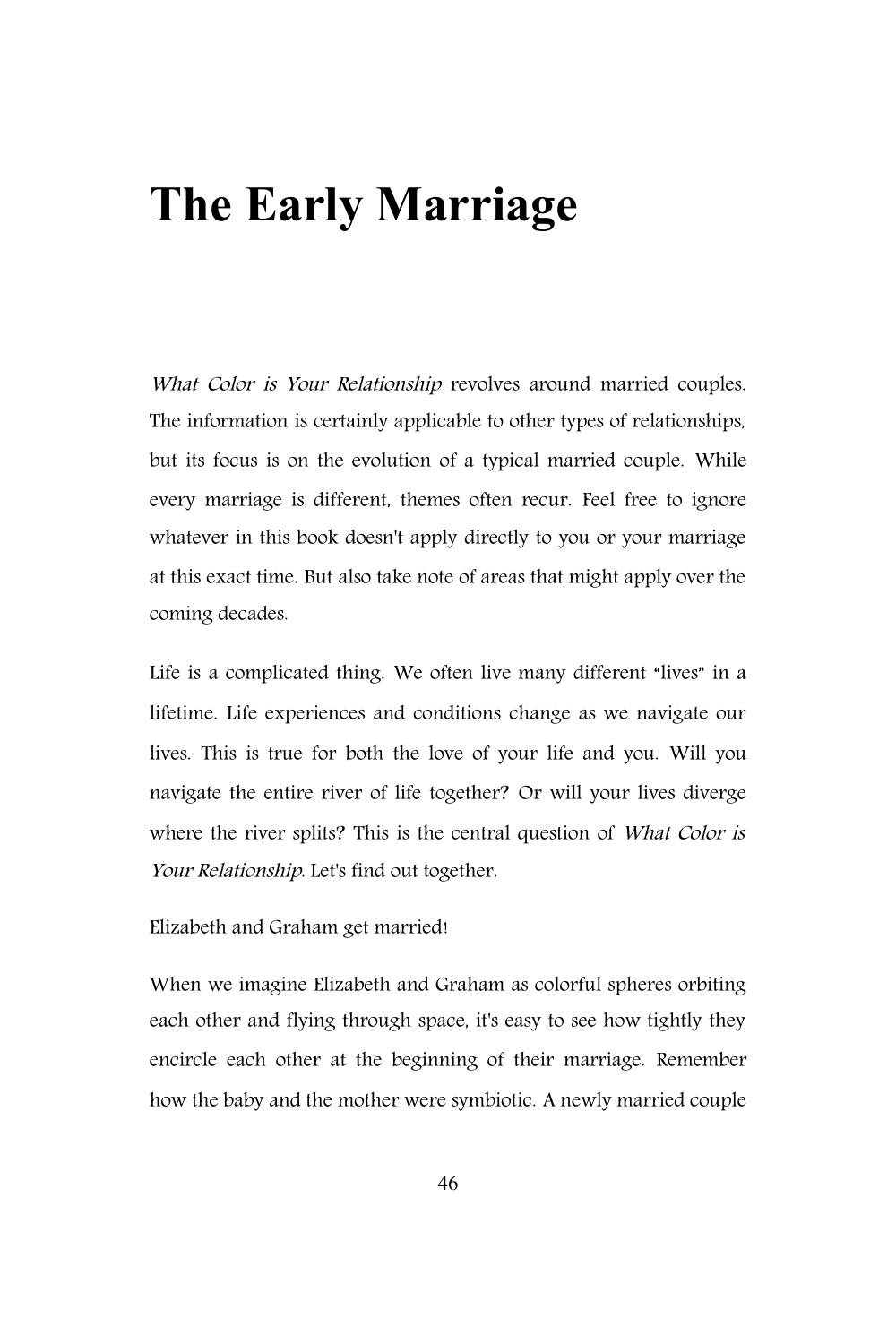is really close to that level of bond. They are super-focused on each other and highly "reflective" of each other's needs and wants.

Almost everything Elizabeth and Graham do, they do together. Their goals are highly aligned. This is especially true in a first marriage when the couple is young. It's often "us against the world." Neither of them has anything of their own. Everything they need, they collect and build together. This is an excellent example of two people who have a tightly bound shared narrative. They need each other and they project themselves as necessary for their future shared narrative as well.

Remember "touches?" - interactions with deep meaning. Doing things together. Fighting for life together. This is all very true of a young couple. Certainly there are misunderstandings, miscommunications, fights, arguments, hurt feelings, and disruptions. However, when it comes to What Color is Your Relationship those things don't matter! If a couple is properly "bound" together through a tightly spiraling shared narrative, then the little stuff is insignificant in the long run.

Often the more isolated the couple is, the tighter the bond. Geographic isolation is the most common. If a married couple lives close to home, to parents and lifelong friends, then all those forces pull the couple in different directions. Does that mean the marriage is doomed? Certainly, not. But remember Elizabeth's first dance. Her friends had more influence on her than any boy could. The situation has changed, for sure, but early in a marriage it's important to see how outside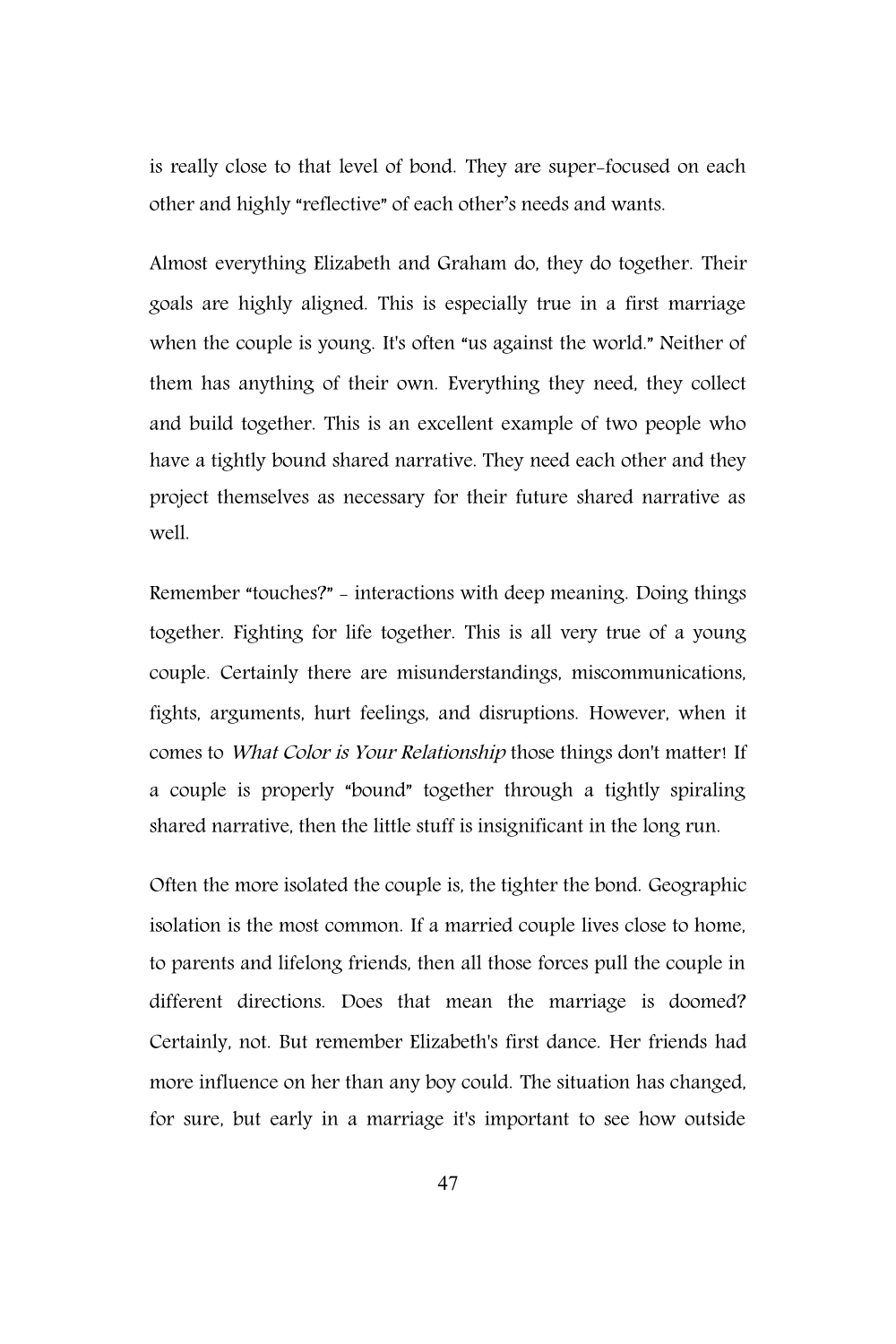influences – particularly family and lifelong friends – can affect the relationship Elizabeth has with Graham.

So we reach our first lesson.

Even though a new marriage is a very strong bond, once the initial, frantic fixation on each other has passed (wedding, honeymoon, and setting up a home), outside influences can disturb the gravitational field between Elizabeth and Graham. This is most often seen when Graham still wants to go out with his friends to play pool or watch sports three days a week. The logical response is for Elizabeth to spend more time with her old peer group. Already, the spheres are starting to loosen their gravitational grip on each other.

Compare this to an alternate geographic situation. After their wedding, Elizabeth and Graham move to a new city more than 100 miles away from where they grew up. In this case neither of them has anyone else to lean on, or to pull them away from the marriage. Thus, they spend more time together, do more activities together, and create more "touches." This builds the gravitational bond between them.

Does this mean you should move away from your friends and family to create a stronger marriage? It could help if you have the option. As a compromise I would say, "You should really understand that your old friends and family can sometimes reduce the level of reliance you have on each other and thus reduce the bonds of your marriage." However, saying that doesn't change the reality. Guys hang out with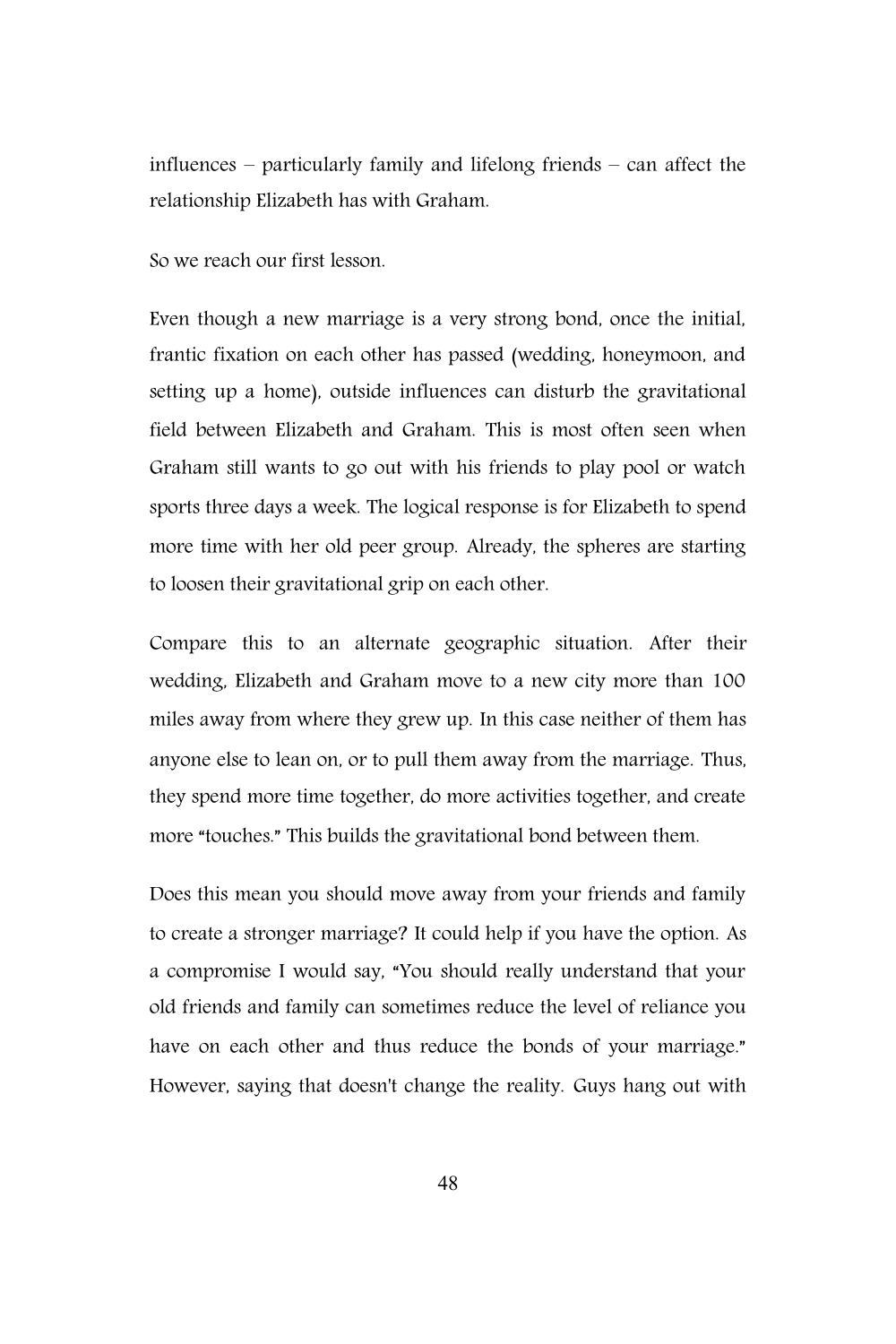their friends. Women gather – either physically or electronically – and talk about their relationships.

Which brings up the question of electronic communication in a modern marriage. In the past if a new couple moved away from friends and family then their communication with old friends decreased. Now, we are all in a constant stream of communication with other people. This seriously affects our relationships. In the 70's parents had almost universal control over their child's interactions with others (outside of school). Now any child with a mobile phone receives way more interaction with their friends than with their parents. And these interactions are out of the parents' control.

What does this mean? It changes the nature of control in relationships forever. In this book we cannot spend too much time discussing these concepts, but I would recommend that everyone find some instruction on how to deal with this type of communication with spouses and children. For the moment, I just want to say that just living away from your friends does not mean they cannot still seriously affect your relationship.

Be aware of how you are letting others disrupt your orbit around each other. Seek out and encourage communication with friends and family who choose to reinforce your relationship, not undermine it. The most common negative communication spiral is when you are in a negative emotional state and you share that state with your friends. Your friends, wanting to support you, REFLECT AND AMPLIFY your feelings back onto you. This creates an echo chamber that amplifies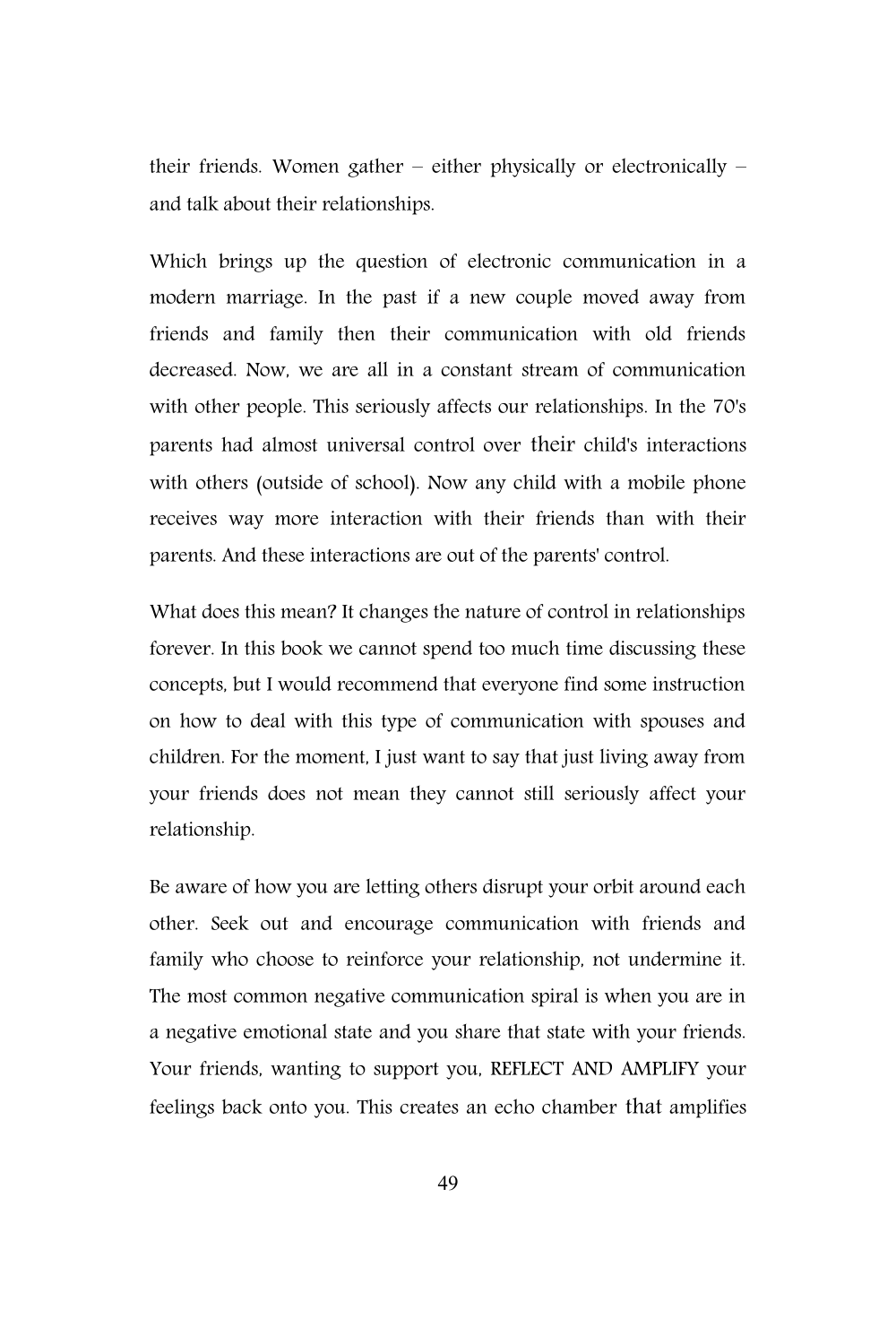your negative narrative about yourself, your husband, and/or the relationship. When others agree with you it feels great, but do not let them undermine your relationship. We will discuss how to do that later. Let's get back to Elizabeth.

So Elizabeth and Graham buy a house! That will certainly keep Graham home more. After all, there's a lot to do when you buy a house. Furnishings must be bought, curtains selected, perhaps some painting needs to be done, etc. That's all good for a relationship. More importantly, if Elizabeth can create a place where Graham's buddies can come, then he can stay home and have fun watching the game with his buddies. He doesn't need to leave Elizabeth home alone anymore. She has done something positive for the relationship.

Does this totally solve the problem? Of course not. But it does present more opportunities for shared experiences, creating a stronger shared narrative and keeping the couple closely bound. Create spaces for shared experiences to occur.

#### Why do guys want to hang out with their buddies so much?

For most women the "relationship" is the fun part. It's interesting. It's fun to "play with." Even though relationship issues can certainly cause a woman stress, the relationship itself is fun – like a toy.

For many men a "relationship" is work. They are constantly trying to guess what the woman wants, means, really means, and really wants. Men don't understand women. For many men the "FUN" part is the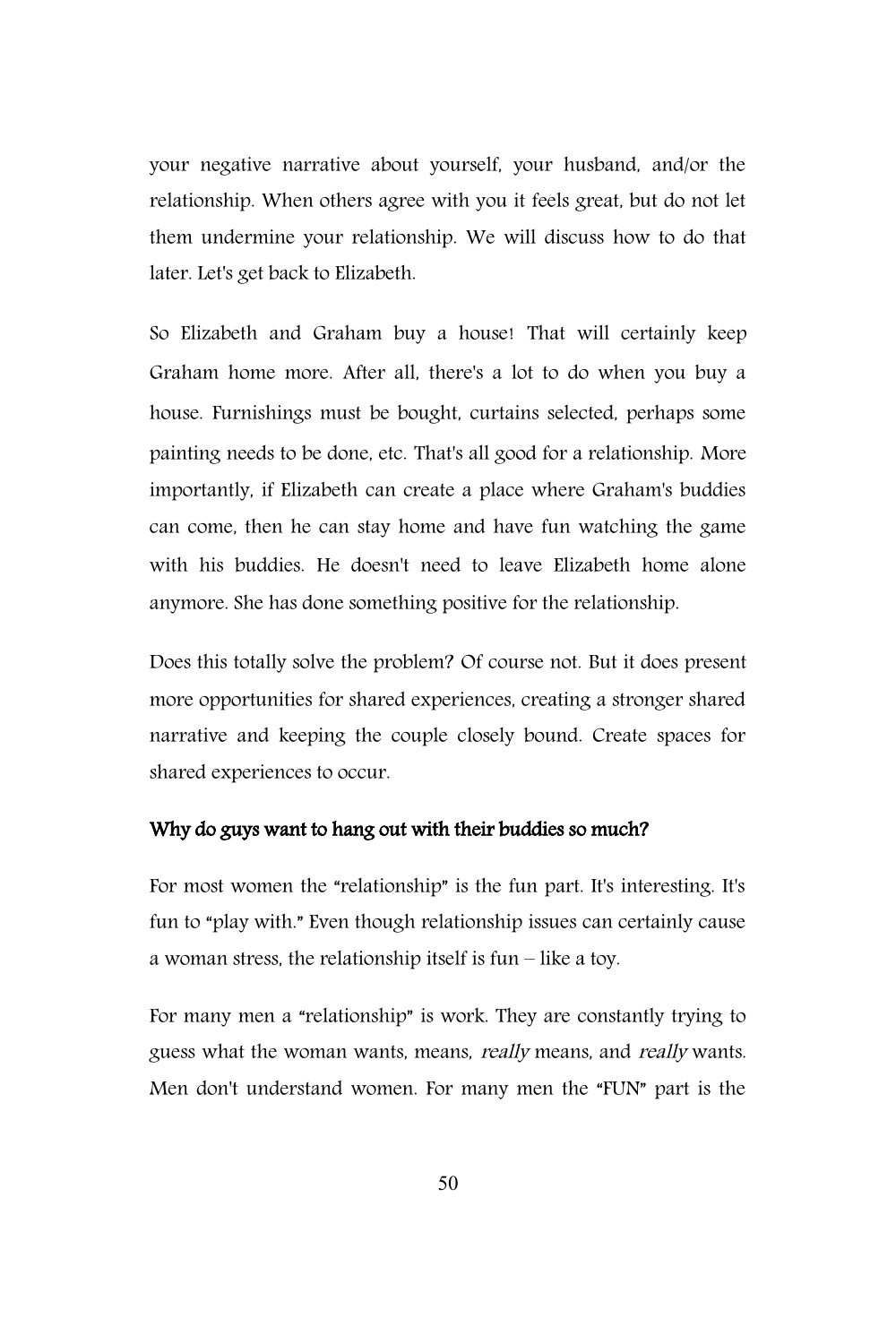pursuit, dating, winning the contest, and capturing a woman. Once the hunting and conquering aspects are over they aren't sure what to do next.

Girls spend lots of time thinking about "when I will be married and have a family." The marriage is a key that unlocks a future that they have already envisioned IN ITS ENIRETY. So, for many women, the marriage activates a SCRIPT that must be followed.

Boys NEVER think about those things. Boys think about flying in space, fighting a battle worth fighting, winning the game, building superfast sports cars. Then one-day puberty kicks in and all of a sudden they must mate! That's the entire transformation from boy to man in a nutshell. Cowboys and Indians... click... "Must mate now!"

So, why do men like hanging out with their guy friends? It's easy. They can relax. They understand 100% of everything that is going on and being said. They don't have to guess at a meaning or a purpose. If there is a problem the solution is obvious – punch each other until they get tired, then go back to playing pool.

Guys don't "play house" decorating, picking out furniture, and arranging the dishes. These activities are not as interesting to guys as it is to women (generally). Those things are often interesting to guys simply because they love their wife. However, often for most guys it's like walking on a strange planet with weird air. As soon as possible they need to return to an environment that isn't so foreign. Go hang out with some "dudes."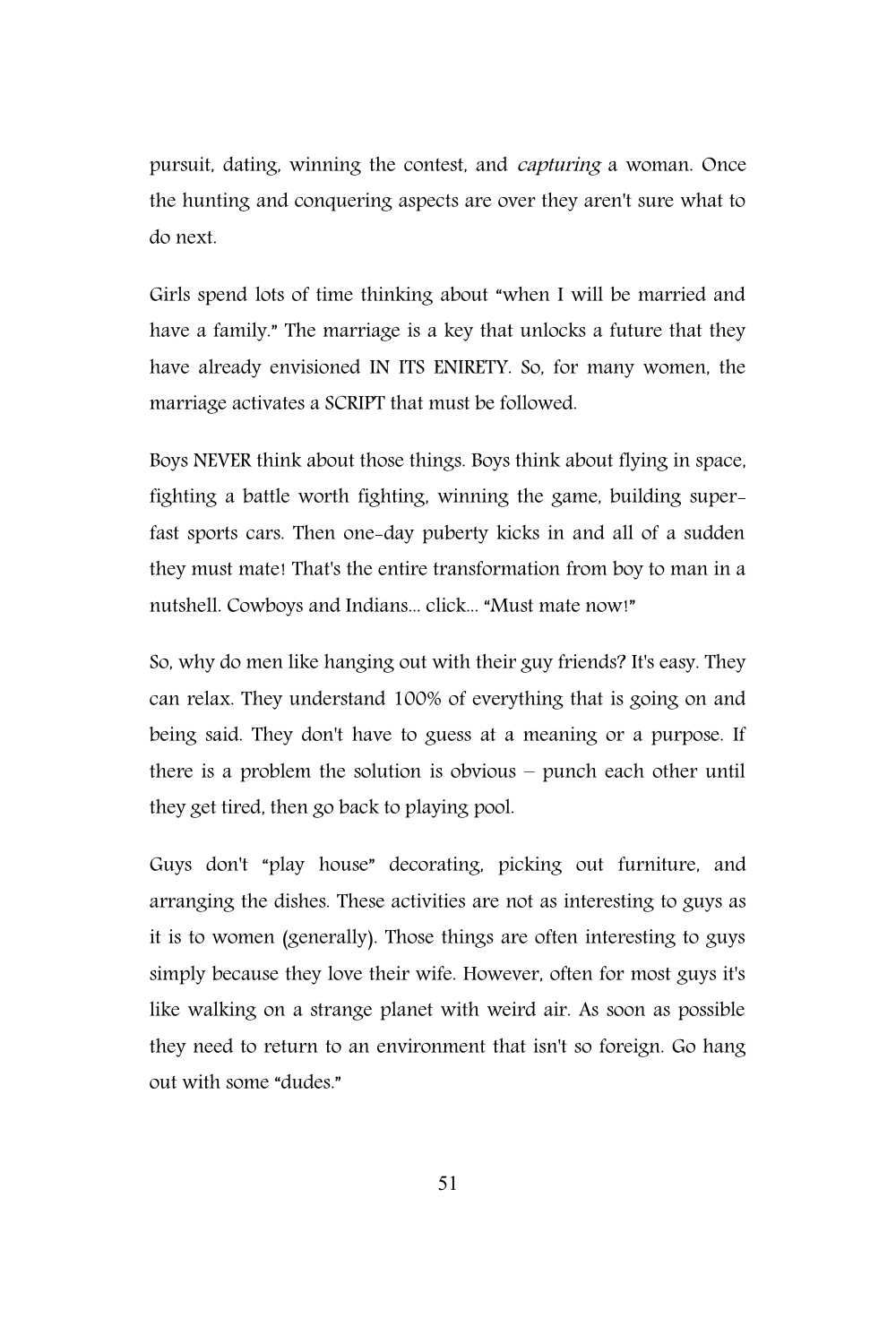Men have to acclimatize to the "air" of marriage. This transformation takes years for many guys. They have to "take a break" and go someplace that is "native" to them. It's nothing personal, but women take it very personally sometimes because they have a script that was created as a girl. This script is deeply ingrained and they want it to play out as expected.

One thing to understand, especially early in a marriage, is that men weren't given you "script" after the wedding. They don't know that you're going to say "this" and then they are supposed to say "that" and then touch your arm in "this way." They are totally unaware.

Once I realized this reality in my own marriage I would sometimes tell my wife, "All scripts must be submitted 48 hours in advance." Because I could tell I said the wrong thing. What's more important than the script? Deep, meaningful, life building "touches."

### DEEP, MEANINGFUL, LIFE BULDING ACTIVITIES TOGETHER ARE WHAT MAKE "TOUCHES".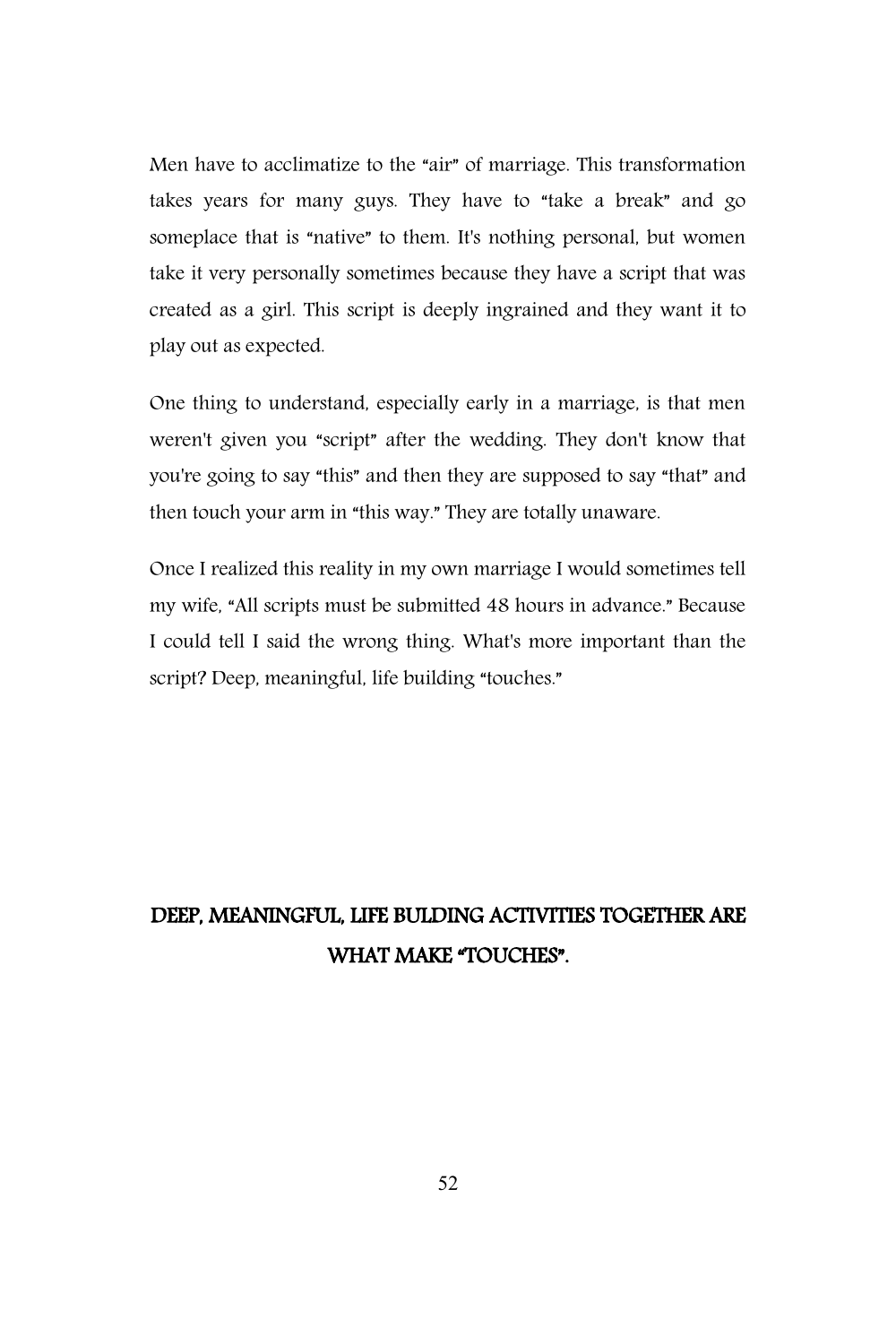## The Big Disappointment

Here is a common issue in early marriage. Unfulfilled Expectations! Not with Graham, but with Elizabeth. There is no universal secret to happiness. But unfulfilled expectations are a common secret to unhappiness. When your expectations are low and they are exceeded, it's a surprise! For instance, you thought it was going to be a normal date and he surprised you with something special. You're happy.

What surprised you? Perhaps it was a nicer restaurant than expected, or the flash of new jewelry in a velvet box. What made the difference? Did something "real" change, like the basic nature of your relationship? Probably not. It just exceeded your short-term expectations.

Now imagine the opposite. You dress up and he ends up taking you to the local BBQ joint. How do you feel? A little disappointed, perhaps even unhappy. There's no real reason for it. You're out with your guy. You're spending time together. What really changed? What changed is how that event reflected on your own personal narrative for the evening. The "script" got ruined.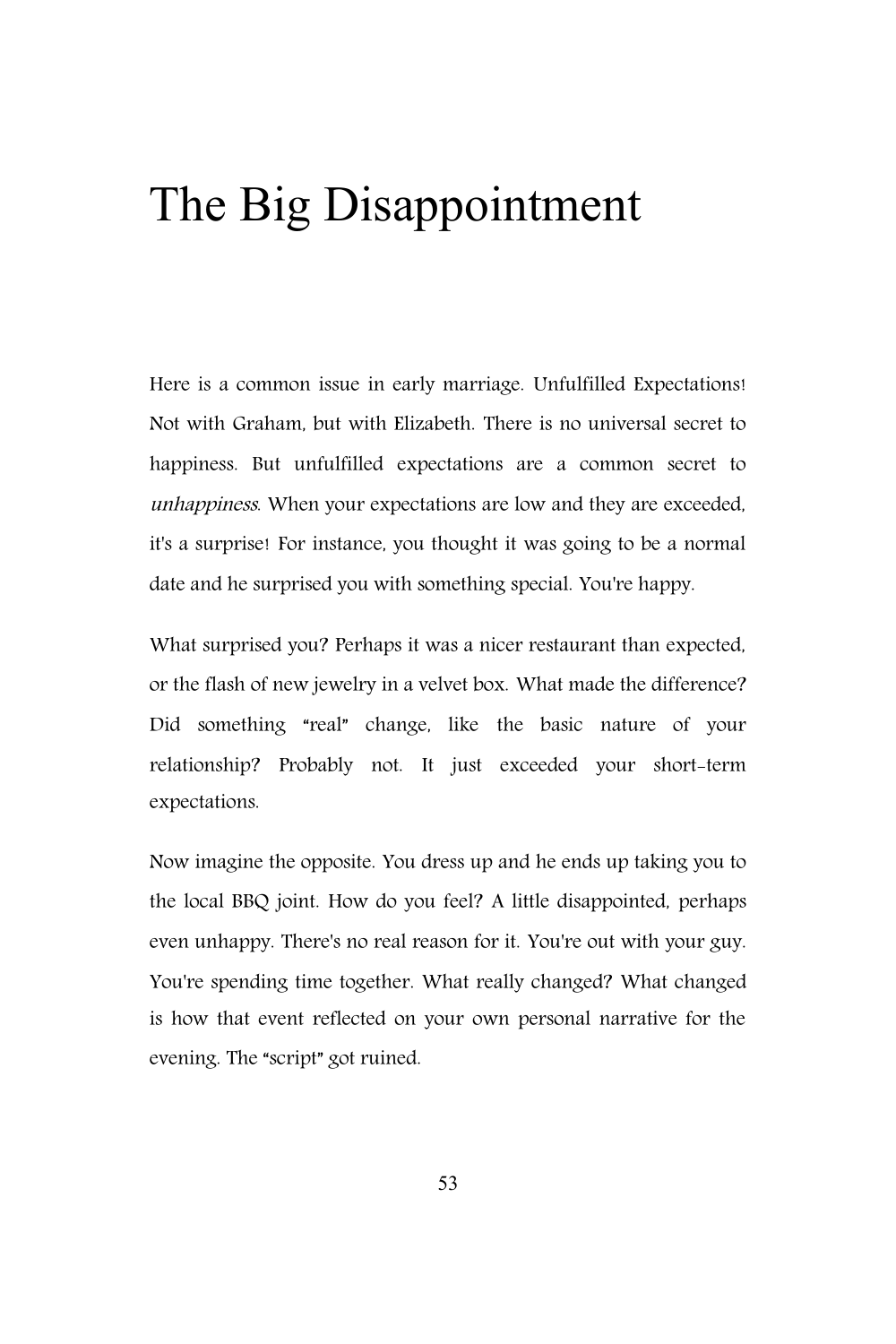Imagine a date where you are positive he is going to propose. You both dress to the nines, go to the finest restaurant, and have violins at the tableside. But instead of proposing he pays the check and takes you home. How would you feel? You just dressed to the nines, went to the finest restaurant with someone you love, and listened to violins at the tableside. Why do you feel bad? Expectations.

When what occurs reflects POSITIVELY on our own PERSONAL NARRATIVE, we feel good. When what occurs reflects NEGATIVELY on our own PERSONAL NARRATIVE, we feel bad.

Your own personal narrative is the story you tell yourself about yourself. When that story gets interrupted in a negative way, we feel disappointment. When we direct disappointment OUTWARD, it often comes out as anger. When we direct disappointment INWARD, it often becomes unhappiness. Unhappiness over an extended period of time turns into loss of hope, also known as depression.

People with the highest expectations can feel hurt the most often. After a while, that recurring disappointment turns into lowered expectations to the point where you expect very little from your partner.

Also, as a relationship becomes "more serious" then the script for the woman becomes more critically important. In a flirtatious relationship variations from the script are no big deal. In a marriage variations from what is expected can cause a major disruption. That's why often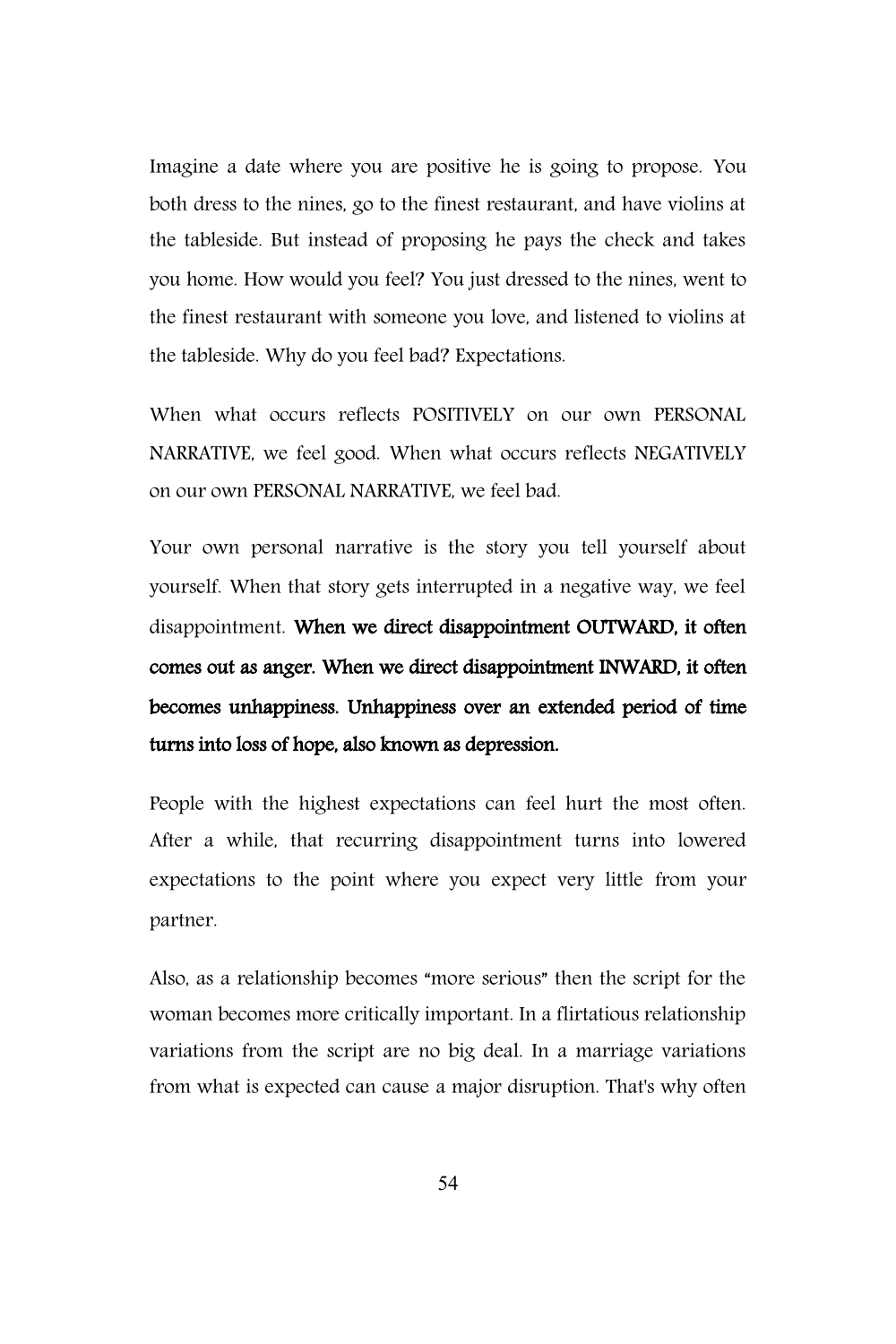relationships get very heated early in relationships. The occurrences didn't change much, but their IMPLICATIONS changed mightily because expectations gained much more gravitas.

Wouldn't it be great if you could maintain high expectations and high spirits by dealing with disappointment in a different way?

Here's a relationship secret that women sometimes don't know. Men are rarely disappointed in their relationships because they have few expectations. They don't realize that to most women, the relationship is like a Christmas tree where they hang dozens, even hundreds, of ideas, hopes, projections, and beliefs about themselves and "the relationship." You shake one little branch and all the ornaments tremble perilously.

You hear the jokes. All men want are Food, Beer, Sex and Sleep, generally in that order. You laugh. "How absurd," you think. He laughs. "That's about right," he thinks.

Elizabeth tells Graham she's unhappy and he is shocked! How can you be unhappy? Look at the ring. You're married! Look at the house. You're comfortable! Look at our jobs. We're doing great!

What's Elizabeth really saying? "You used to pay more attention to me. We used to do things together. When we were dating we were more focused on each other. Now you go out with your friends twice a week and when you're home, you think watching TV is doing something together. When we go out, all we do is eat and maybe watch a movie, then we come straight home."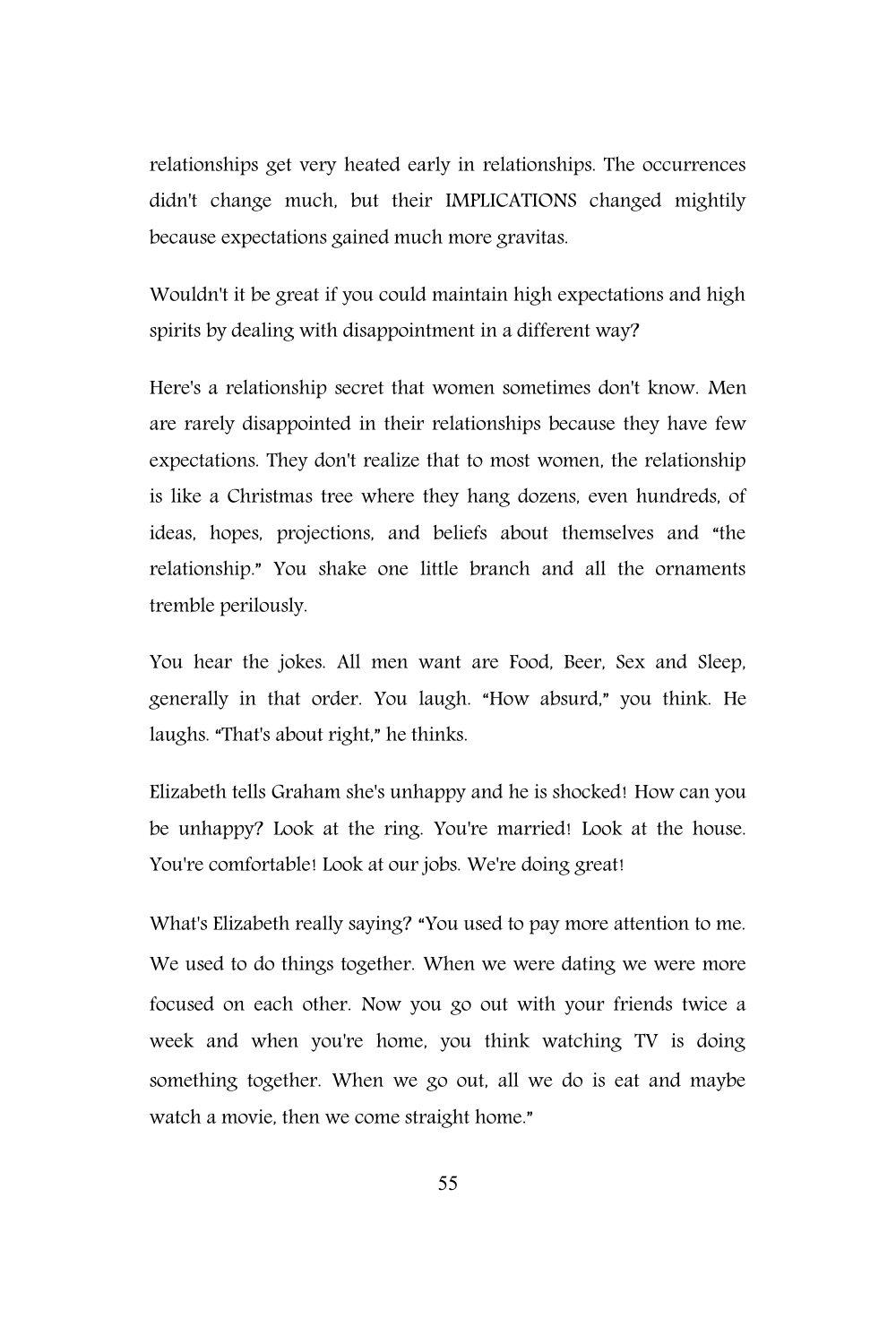Thus the slow degeneration begins because Elizabeth said one thing when she should have said another.

Why did the two partners in the relationship go in entirely different directions after the "new" wore off the marriage? To her the marriage was the START of a script, and to him the marriage was the END of a conquest. He's taking a victory lap and resting while she's just getting revved up!

Remember, disappointment directed OUTWARDLY often comes out as anger. Is Elizabeth angry? No, she's disappointed. What happens when someone throws anger at you? You immediately get defensive. Often the best defense is what? A strong offense! Now Elizabeth and Graham are having a fight and neither one of them really knows why. Graham thinks it's because he doesn't take Elizabeth dancing, and Elizabeth thinks winning the argument will somehow make Graham want to spend more time with her!

Would YOU want to spend more time or less time with someone who exposes your flaws, disrupts your personal self-narrative, and proves that you are wrong by "winning" the argument? You would want to spend LESS time, not more, with them. This process is how one makes an enemy, "I hate butterflies and like to squish them," not friends!

Attraction through projection... neither of them is projecting positive ideas onto the other.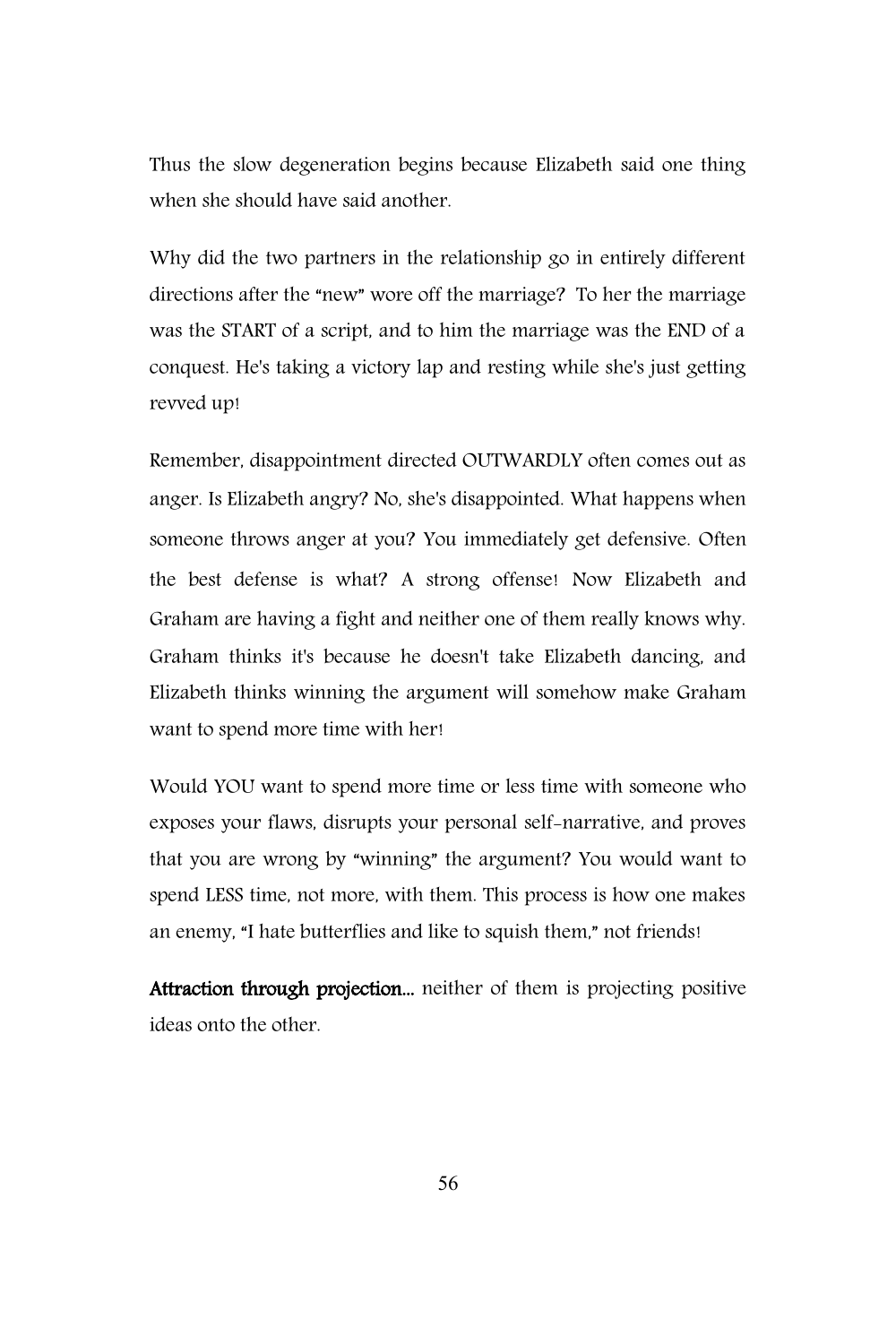Attraction through reflection... neither of them is trying to reflect back to the other person what they agree with or believe, because they are both fighting to make "their" point.

Attraction through absorption... neither of them is emanating love, appreciation, care or affection. So the other cannot absorb love, appreciation, care or affection.

Attraction through acceptance... how can someone be accepted when she isn't being honest? Graham is not being accepted for what he wants or feels, and can't be accepting of Elizabeth because she is hiding her true feeling – her need for and dependence on Graham for happiness.

We are going to change what Elizabeth says from *disappointment* outwardly directed as anger to an attempt at attraction through acceptance by being honest.

When Elizabeth felt disappointed because Graham wanted to go out with his buddies, she remained flexible. After a few disappointments, however, she started to feel sad, lonely and depressed. Why? She missed Graham. Human nature wants to find blame. "It's Graham's fault. It's his buddy's fault. How can he not know how I'm feeling? He knows; he just doesn't care! How can he not care? I care about his feelings all day, every day." Now Elizabeth feels angry and hurt.

This process is how we build a shell around our true feelings, externalize and create conflict instead of love. Let's go back to how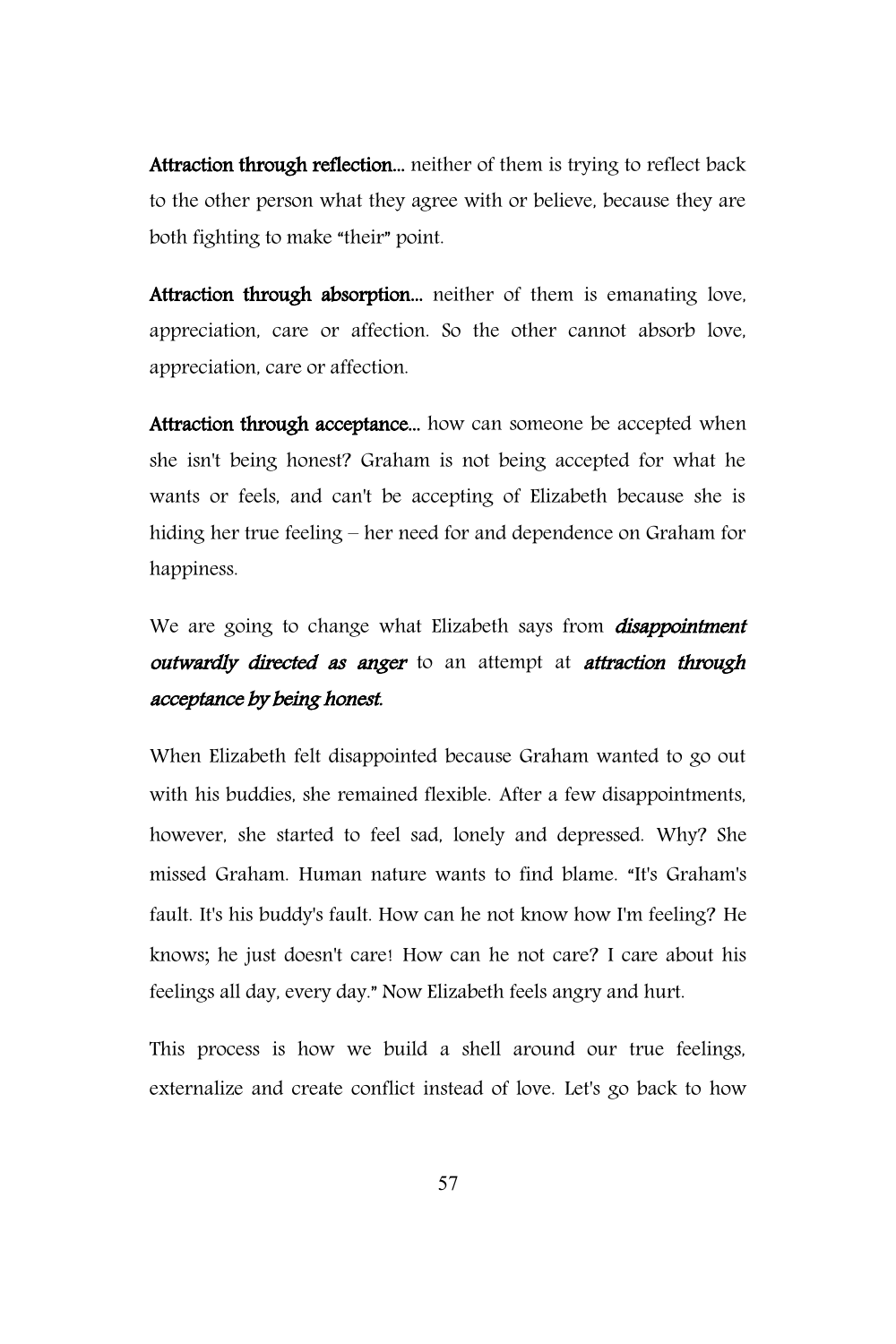Elizabeth really feels... sad, lonely, and depressed. What is depression? It is a loss of hope. As long as Elizabeth had hope she was not depressed. As her hope for the PROJECTION of ideas that she has for her relationship declines, she becomes more despondent. She wants the PROJECTION to be a reality. She wants to get back on the "script" and will do whatever it takes to get that picture back into alignment.

The fact is, Graham will do anything for Elizabeth. He loves her. He still remembers how she looked when they met at her friend's party. In our scenario, Graham came home to an argument he never saw coming. He might have had a few beers and it was late. What was going to happen?

What if Elizabeth had been honest with Graham at the beginning when he said he wanted to go out with his buddies after work? Imagine her saying, "Graham, I'm lonely and I miss you. I want to spend every minute of every day with you. I want you to sit and talk to me while I cook us dinner and I want you to stand next to me and dry the dishes with a towel as I wash them. If that happened, you would make me the happiest woman on Earth."

What do you think Graham would say? Would he say, "Screw you, I'm going to play darts with my friends?" Of course not! He would say, "I love you and I want to make you happy."

Why?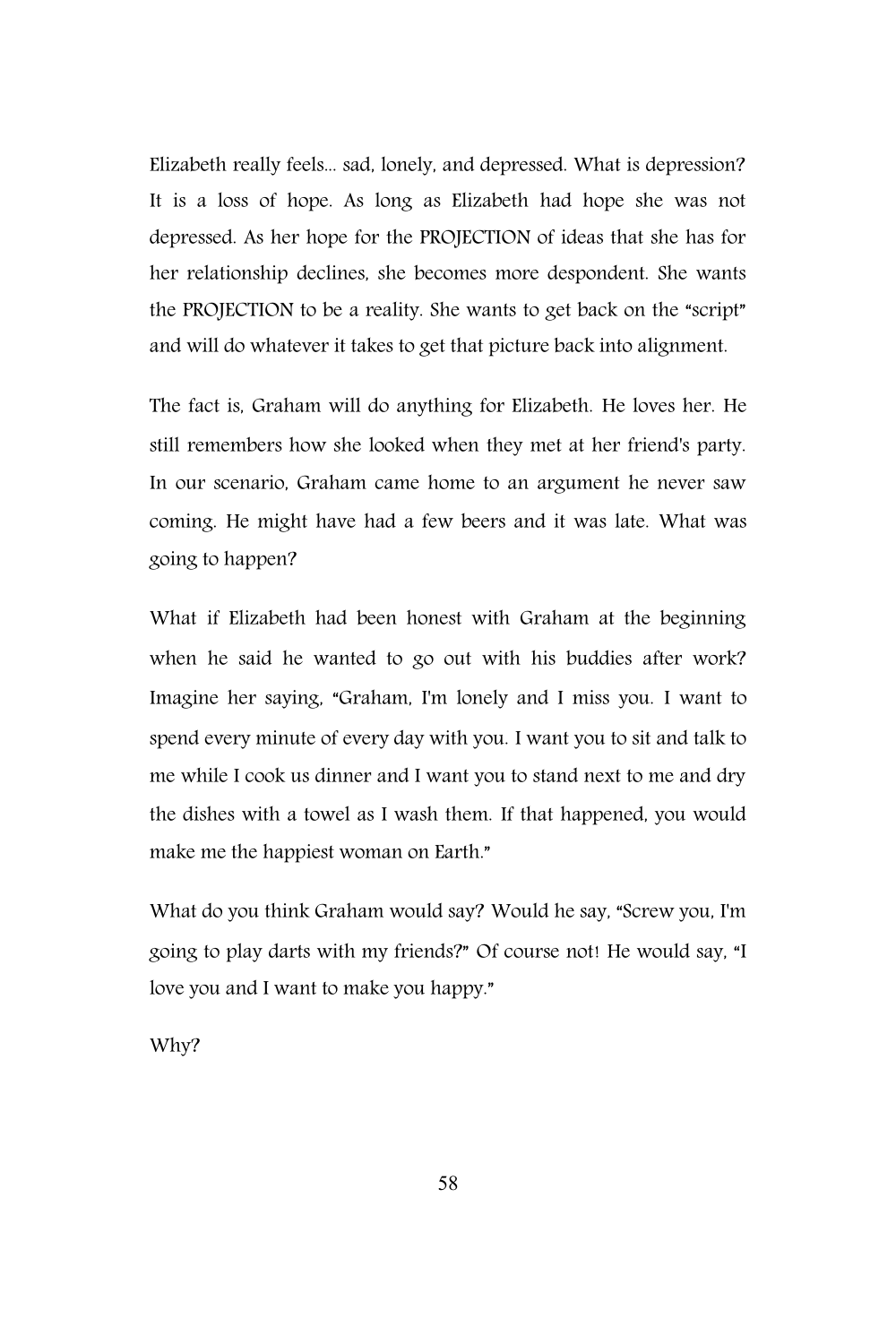Attraction through projection... Elizabeth is projecting love, hope and togetherness onto Graham, which makes her more attracted to him, and he can feel it.

Attraction through reflection... Graham can make Elizabeth happy by reflecting her ideas and wishes back onto her. When he does that she reflects love back onto him.

Attraction through absorption... Elizabeth is emitting how much she cares for Graham and how important he is to her life. He absorbs that and it reflects well on his self-narrative.

Attraction through acceptance... (This one is important.) Because Elizabeth is honest about what she really feels and is exposing her own perceived flaws – such as neediness and dependence – it gives Graham the opportunity to accept Elizabeth as she is, not as she pretends to be. Graham gets to accept Elizabeth and that creates a very deep attraction for both of them, along with a growing trust.

Graham and Elizabeth spend the entire evening do exactly what she wants... spending time together. It doesn't really matter what they do. But Elizabeth can make the evening exactly what she wants by using loving words and support to move Graham through each activity.

"Graham, I know it's silly. But one of the things I really loved watching about my father and mother is how they did the dishes together. It really made me feel like they loved each other. Will you do that with me?"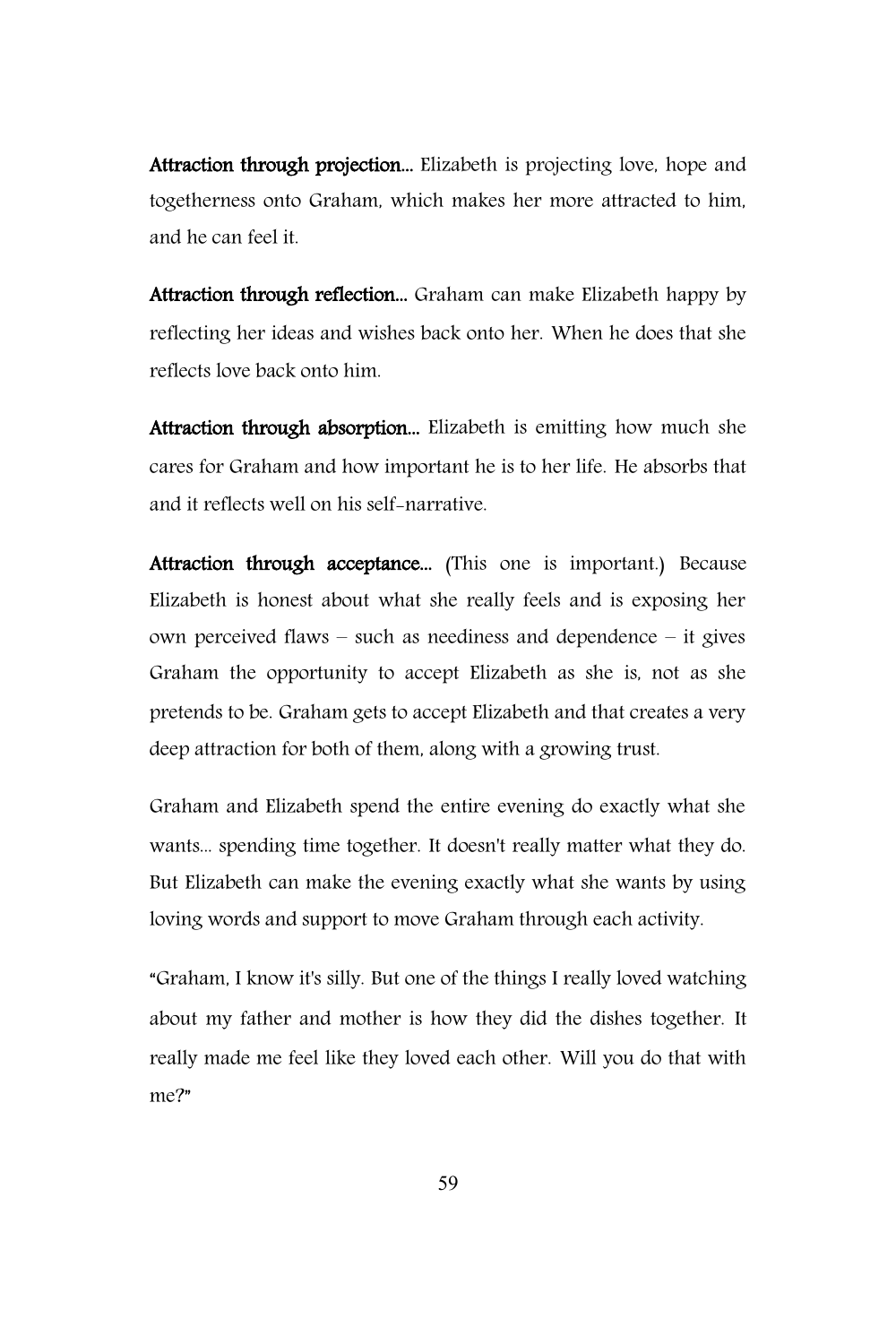What's the result? Elizabeth gets exactly what she wants and while they are doing it, she could talk about her parents' relationship and where she would like their relationship to reflect it or avoid it. She gets Graham to talk about the relationship and she teaches him how to do it "right."

Project this entire concept forward. Honesty, communication that creates attraction and acceptance, results that reinforce the relationship.

Compare that to the alternative. Disappointment coalescing into sadness and depression, projected outwardly as anger that decreases attraction to each other, builds barriers and hurt feelings, and results in silence and distance.

Can you hear the words, "Why am I the one always doing the dishes? Why can't you lift a finger to help around here?"

#### The Four Steps to Overcoming Disappointment in Marriage

- 1. Absolutely know without question that externalizing disappointment as anger will erode, decay, and possibly destroy your relationship over time. "Winning" fights doesn't make a relationship stronger.
- 2. Internally translate your disappointment (anger) into other emotions that are real and honestly reflect what you want.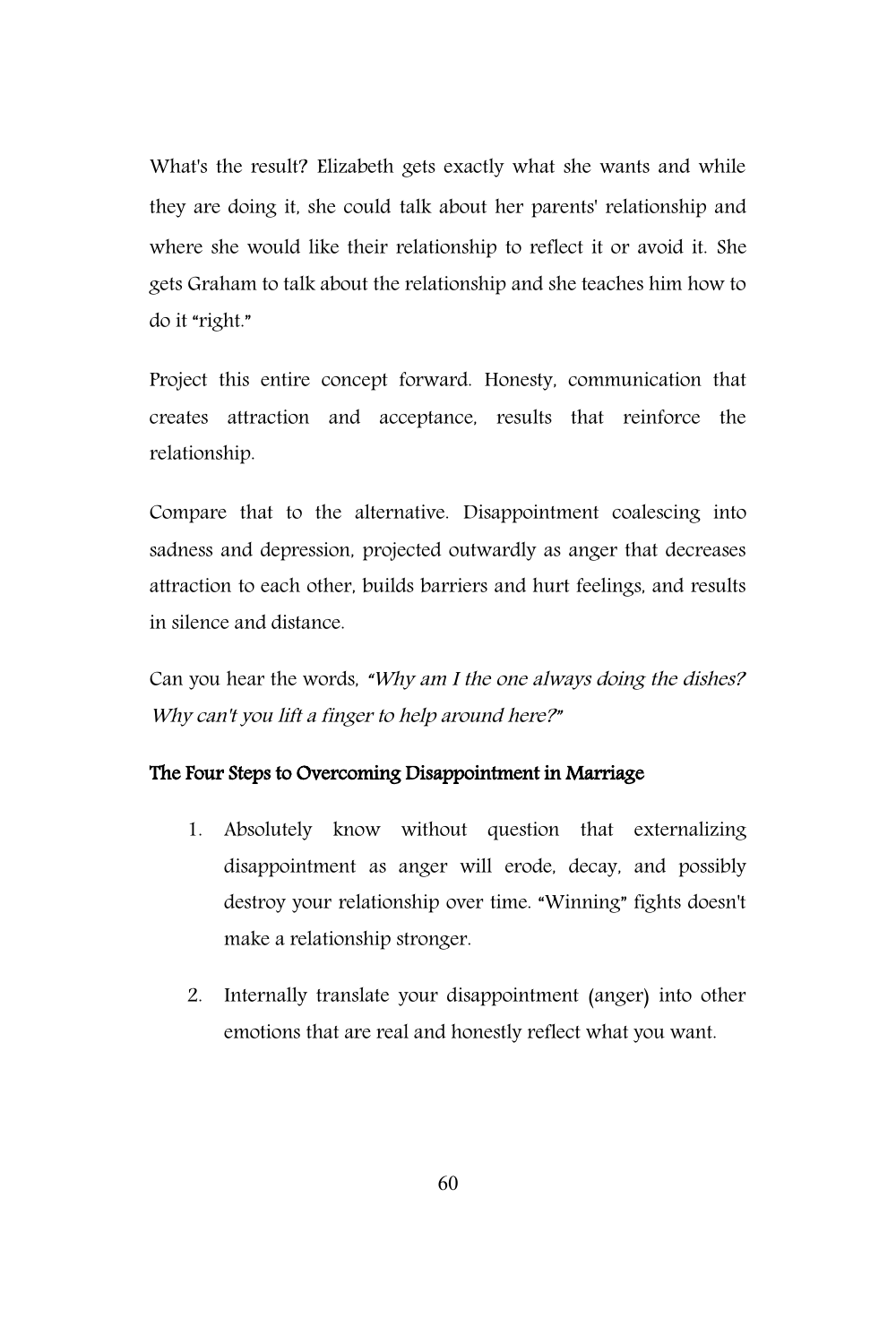- 3. Find the **opposite** words from what you originally wanted to say, and state them in a way that will create attraction through Projection, Reflection, Absorption and Acceptance.
- 4. Do not "ambush" your husband late at night with what you want to talk about. Do it as early as you can, so you can enjoy the rest of the day basking in each other's love. Don't worry; you'll still have "makeup sex."

This doesn't mean you can't have a fight. Fights are fun. Sometimes it's exactly what a relationship needs. Perhaps you didn't start it. Maybe you've "just had enough." Great! Go for it! For some people, fighting is how you "know the other person loves me." There's nothing wrong with that. We will talk about that when we discuss "always, sometimes, never" statements.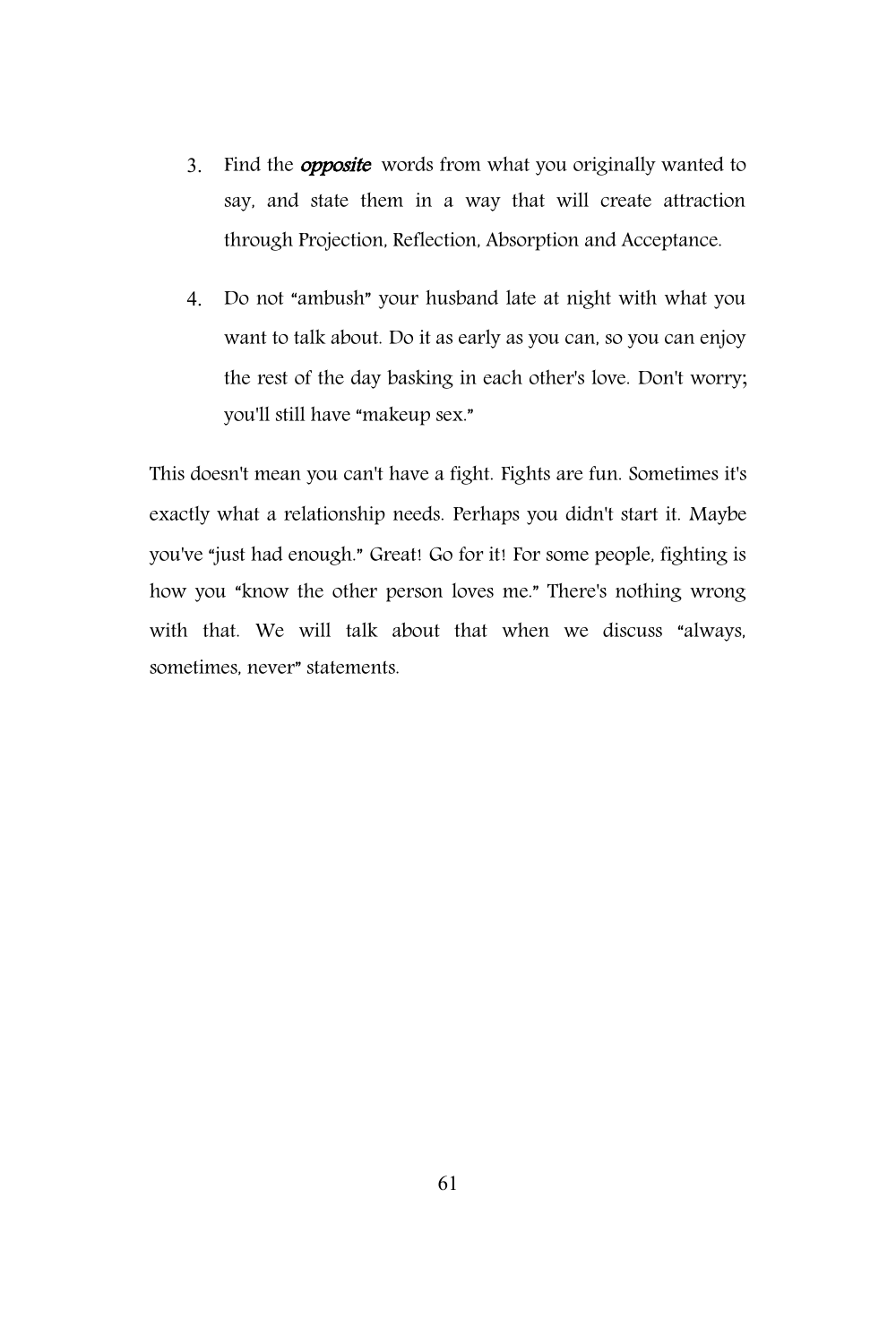# **Polishing His Sphere (not as dirty as it sounds)**

If I gave you a silver platter that was dull and asked you to polish it would you try to polish it by throwing a hand full of sharp rocks at it over and over again? Yet, this is what some women do to their husbands. They try to "improve" their relationship by throwing rocks at him. It works exactly as well as trying to polish a silver platter by throwing sharp rocks on it.

If you want to polish his sphere, so it is more reflective of your needs, then you have to use MILD abrasion, not coarse. You need to use LOTS of lubrication. You need to polish WITH the grain, not against it.

Using a mild abrasive is understanding that you can't change everything in one pass. You can't confront an issue with a fight and expect the issue to be resolved. You need to come at it again and again with soft strokes. Each pass will make a small, almost imperceivable difference. Over time these changes add up until you start to see your reflection in the metal. Your relationship is going to last a lifetime, if it takes a few weeks or months, or even a year to polish out a problem, it's a small investment.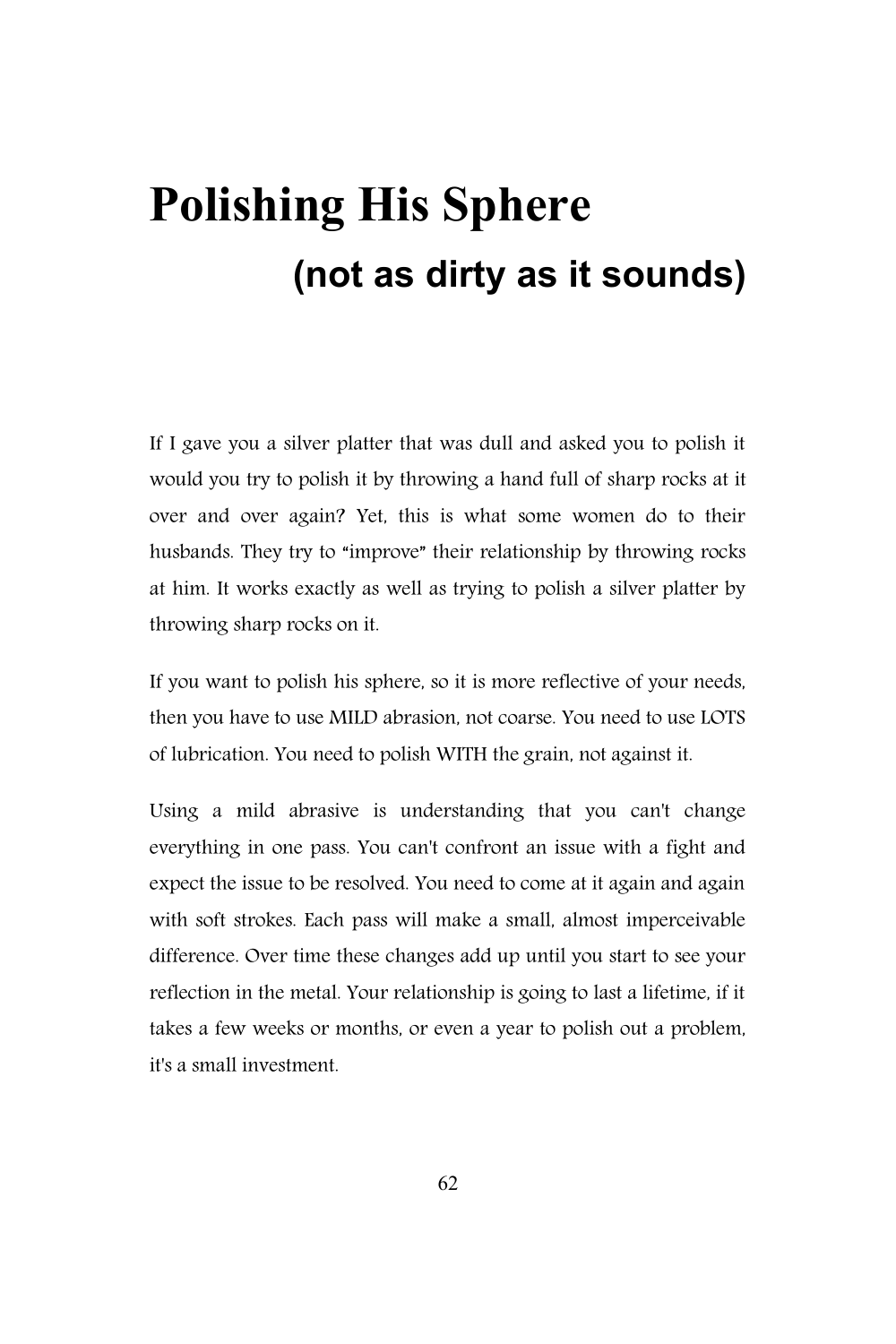Lubrication is WORDS that surround each small abrasive grain. Nice words, complimenting words, softening words, moderating words. If you feel like what you're going to say might be upsetting then start with those words. "What I want to talk about *might* be upsetting. I'm not trying to be upsetting. I want for us to never have an issue. I love you and I know you love me. If it takes a while to work this out then that's OK. I just want to start talking about it a little, if that's OK with you."

That's a lot of softening language. You give your husband a lot of "outs" by using words like "a little" and "if it's OK" and "start talking." You aren't "putting your foot down," and "demanding change right now," etc.

Imagine what it was like to prepare for an argument in your head in the past. "I'm going to say this, and then he might say this. If says that then I'm going to point out the thing. If he says something about the other thing then I'm going to tell him that isn't right..." Some women will dot every "i" and cross every "t" of an argument before they ever broach the subject with their husband.

Unfortunately they started out with exactly the wrong thinking in the first place. They started out by thinking about having an argument, not by creating a better relationship.

What does this accomplish? You have a 100% chance of losing every argument you ever have with your husband. Even if you "win" what will happen? He will storm out of the house or shut down and resent you. You cannot get what you want by arguing. Because what you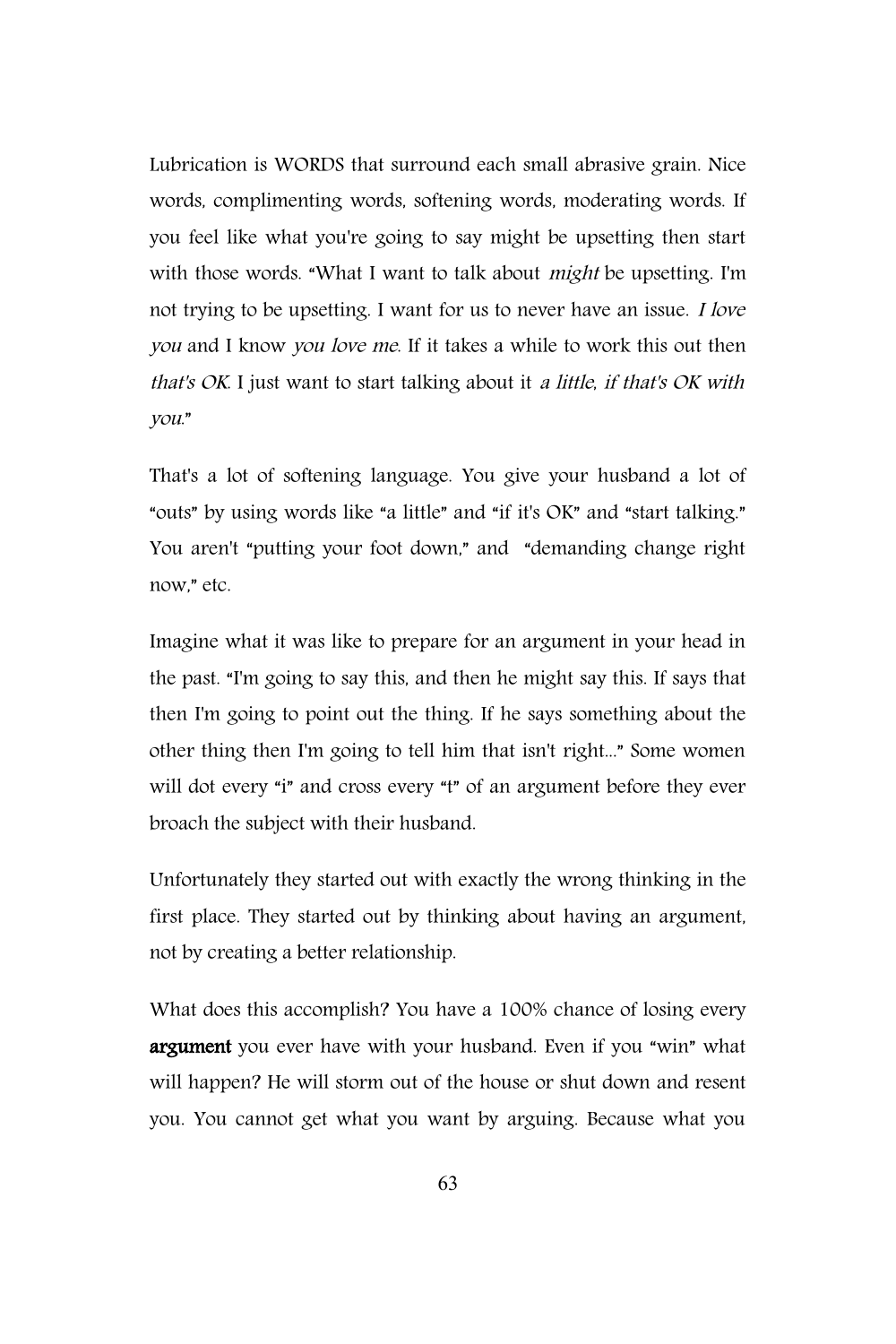REALLY WANT is a good relationship. Arguing never creates a good relationship.

That's not to say you can't argue. This is not a Polly-Anna book that says you can't have screaming fits if you want. You certainly can, and some couples absolutely need them to blow off steam. Every relationship is individual. What works for some women would scare other women into the hills. To each her own. And sometimes arguments just "feel good."

Do you know why women feel the need to argue sometimes? They are hurt, disappointed, and unhappy. And HE'S JUST HAVING THE TIME OF HIS LIFE! So they aren't trying to win an argument. Their real goal is to SHARE THE MISERY! If I'm going to be unhappy then I'm going to make darn sure he's MISERABLE. Is that the self-narrative you want? Think about the good things in your life. Is this what they all added up to? Spreading misery? Of course not.

If you want to create a closer, more loving relationship with your husband you need to use softening language to LUBRICATE any difficult discussion.

Finally, you need to polish WITH THE GRAIN. That means you need to understand your husband and work with his particular personality. Some men are disagreeable. They disagree with everything. If you start by saying the opposite of what you want then the man will instantly disagree and give you want you wanted in the first place. "Between the blue and the red I like the red. What do you want?"... "The BLUE!"... "OK, we will get the blue." And you get the blue that you wanted to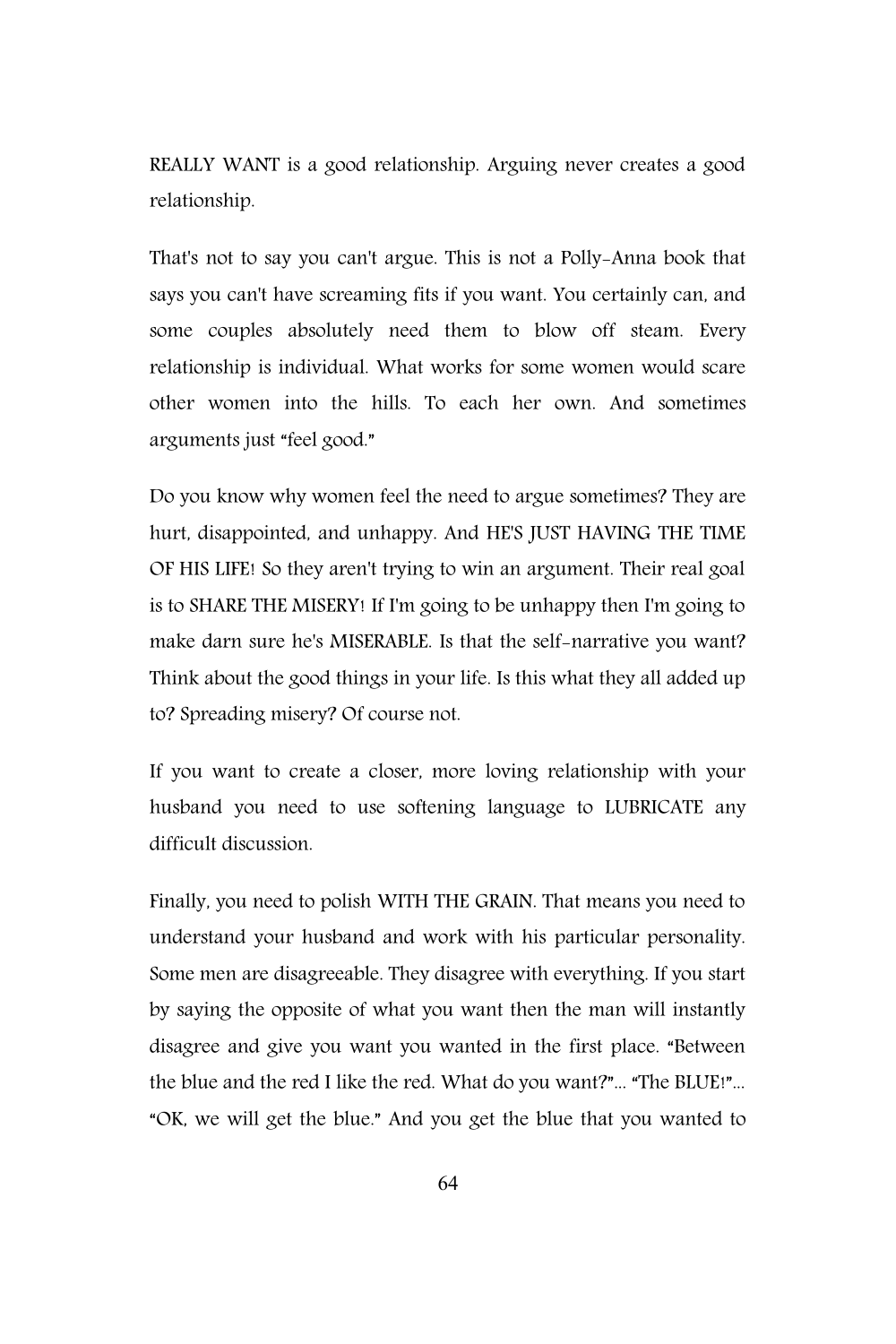begin with. He didn't really care about the color. He just likes to disagree.

Other men have different peculiarities. Work WITH the grain. If he's easier to talk to after he's had his coffee then don't start a conversation before. If you need to agree with him first, then agree first then wait 2 minutes before saying, "However..." That is the best tactic.

One-Hundred percent of the time you will have a problem if you try to compete with sports on TV. Trying to have a conversation about your relationship in the middle of a football game is like trying to hold a tea party in the middle of a bullfight. Sports ramp up a man's testosterone and adrenaline. It's a substitute for battle! Stay out of the way... seriously. Unless you're actually into sports it's best to just steer clear. I promise he won't try to put himself into helping you plan your sister's wedding shower.

The biggest mistake women make is that they take on the tactics of men – arguing and being loud and aggressive – instead of going with feminine subtlety. Use your natural skills. Work with what works for your particular man. Try different angles. Remember you are going to come back at it over and over again to POLISH him. You'll have plenty more opportunities.

Finally, and this will be the most difficult piece of advice, is that you can't expect the silver platter to polish itself. You can't put the silver platter aside and think, "It knows I want it polished. If it really loves me then it will understand that and polish itself. I've talk about how I want a polished platter before. If it really listened and cared about me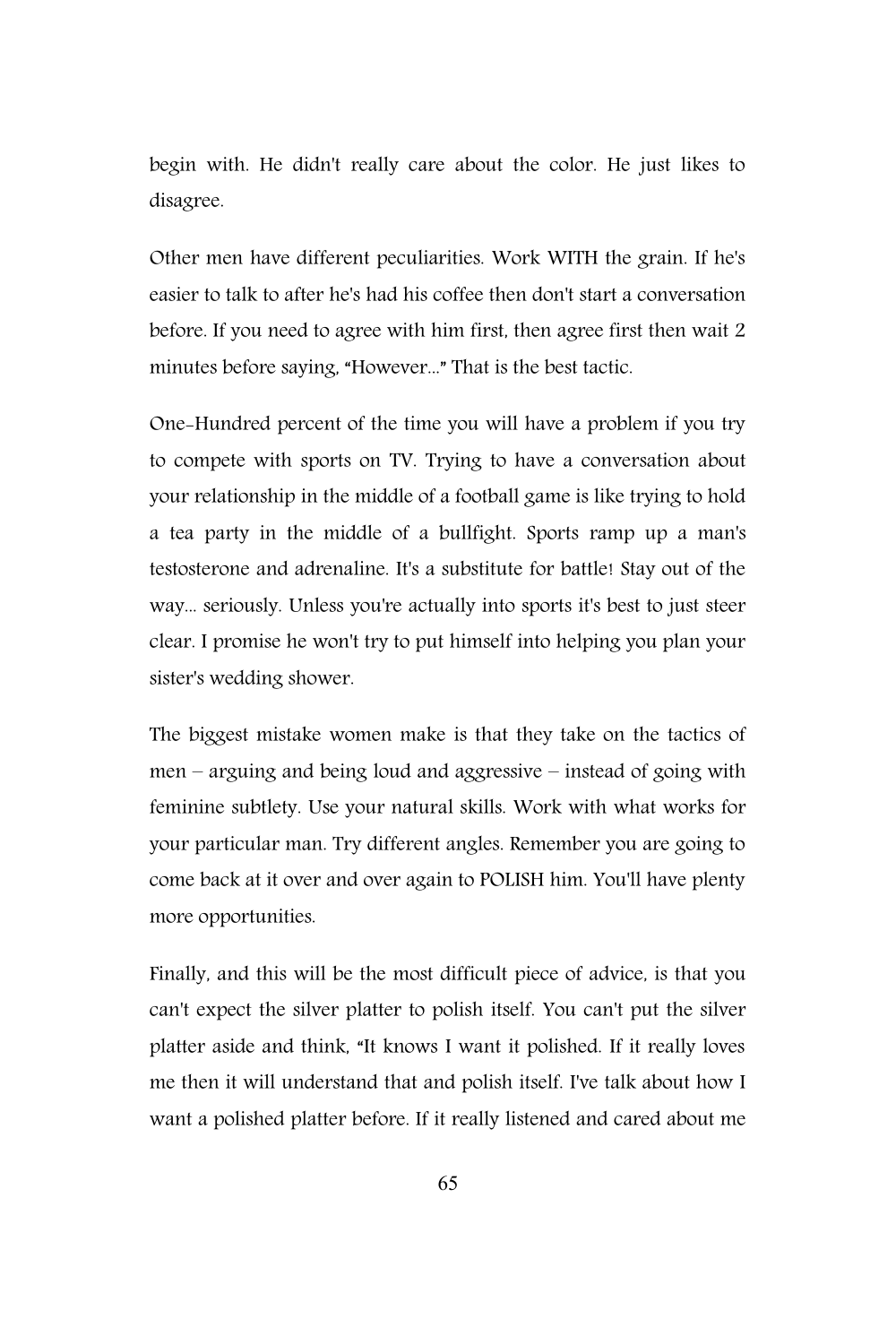then it would polish itself and put a tea set on itself and come have tea with me."

If you want it polished then you have to polish it. The relationship is the woman's responsibility. You're the one with the script. You know what's "supposed" to happen, not him. You can make the relationship you want. I promise. It just takes time to polish it up.

### You have a lot of little levers you can pull to influence your own happiness in the relationship. Let's review a few.

Firstly, your self-narrative is based on the experiences you choose to use to define yourself. You can't instantly change your self-narrative, but you can substantially change it with a little repetition and taking some input from others. The relationship you will have in the future is strongly influenced by how you see yourself.

The least scary way to change your self-narrative is to repeatedly do the exercise earlier in the book. Get a journal and do the exercise every day for at least a month. You will quickly run out of narrative points that you want to change. If this happens, then each day, quickly summarize the points that you have already changed and reinforce them.

The next way to change your self-narrative is to talk to people who you feel have a positive opinion of you. Tell them you are doing a selfevaluation exercise and ask them what they think your positive qualities are now and have been in the past (especially for people who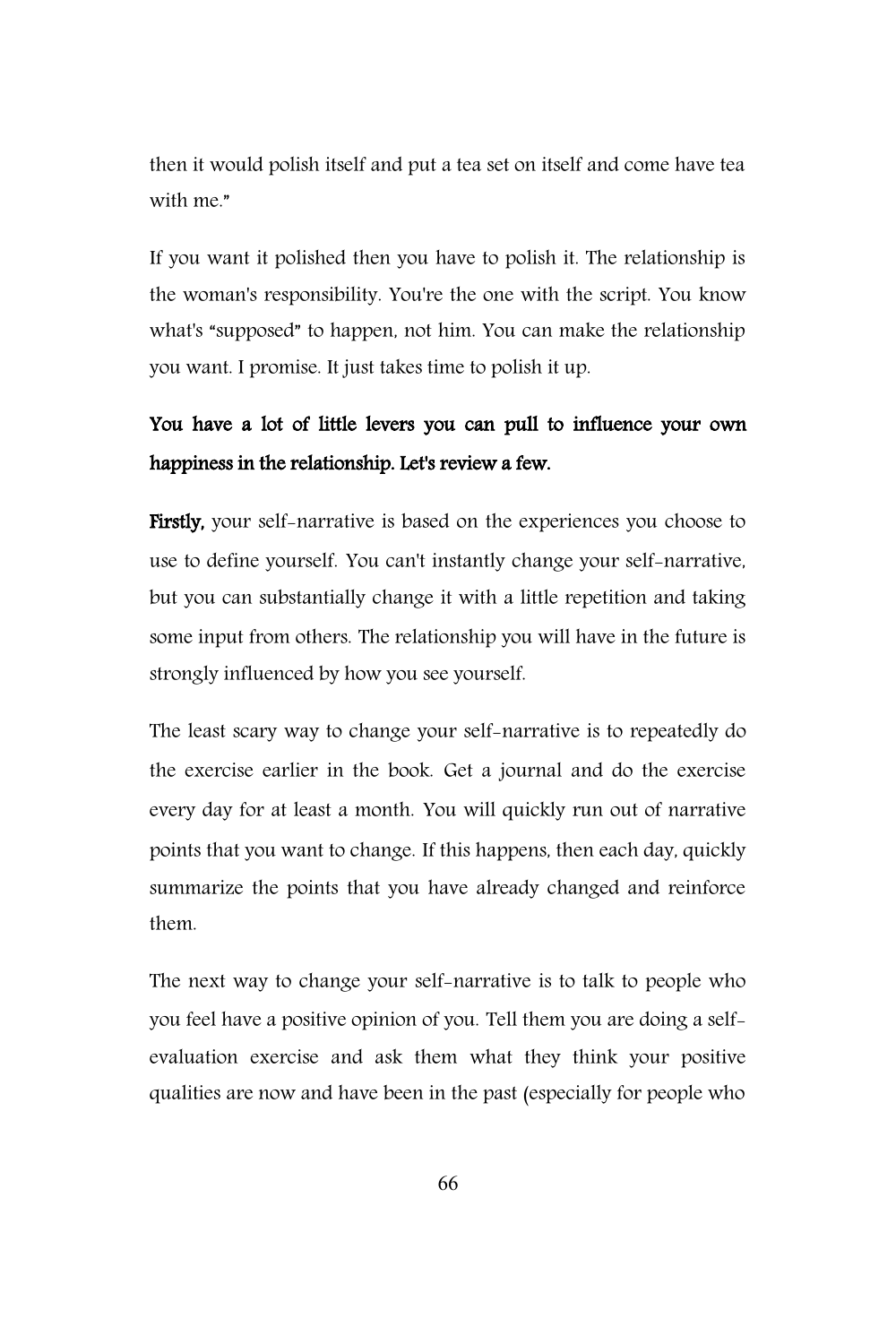knew you as a child and adolescent). Incorporate their views of you into your own self-narrative.

The final way is the hardest and most people won't do it, but here it is. If you think someone has a negative opinion about you, or you have a negative narrative point that involves someone else, go talk to that person about it. You will be amazed at how their memories and thoughts are different from your own. I once met up with a guy who hated me and once tried to get into a fistfight with me. This wasn't a childhood incident. I was 34 at the time. A year later, when I asked him about it, he had no memory of it at all. In his mind, I was a great guy and we had always gotten along famously. I had a negative narrative point in my life both about him and about myself from that almost fight. Talking to him completely changed my self-narrative about the incident.

This last suggestion is particularly powerful with family members. Family is a funny thing. We love our family... why?... shared narrative points! Yet those same family members can also cause us to have really strong negative self-narrative points. Often our negative translation of their thoughts or actions is the last thing they would want us to think about ourselves. It's really hard to ask, but just tell them you're doing an exercise for a book. If you're uncomfortable doing it in person, try an email or a text.

By exploring and rewriting your own self-narrative, you can actually become a more contented person with a deeply grounded foundation.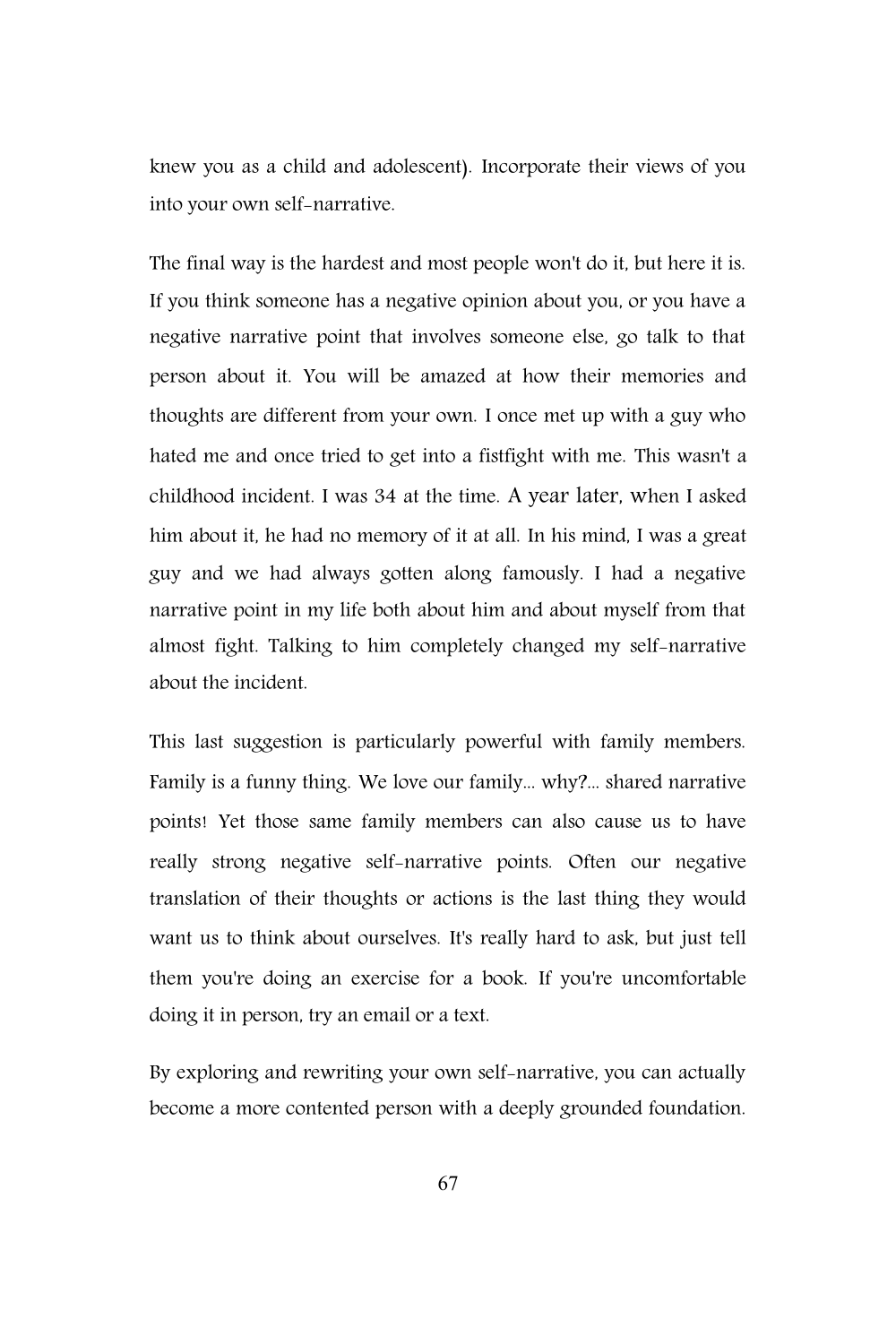Your relationship is your SHARED NARRATIVE, and it's difficult to have the best-shared narrative you can have without having a healthy, positive SELF NARRATIVE.

Secondly, keep in mind that what makes people feel a certain way about an occurrence is how that occurrence reflects on their own self-narrative. Two people get onto a boat. One says, "I think this boat is going to sink." The other says nothing. He's thinking about getting home for dinner. Halfway across the river, the boat sinks. They're both in the cold water in the fading evening light. The first guy has a great big grin across his face. "I told you so!"

What could possibly make anyone happy about being on a sinking boat? Some people value being right over being dry, or warm, or living. Silly, right? The fact is we all value some things over logic and reason. Many women get depressed at some point in the first couple years of marriage – or even the first few months. Why? It's not what they "expected."

Women spend years thinking, dreaming, watching TV and movies, romanticizing about first the wedding, then marriage, and then having a child. They have a very specific idea about EXACTLY how it should transpire. Because the picture is so closely connected with the emotional centers of the brain, when things go sideways it can deeply affect their well-being. Often nothing is actually "wrong," but it's just "not right."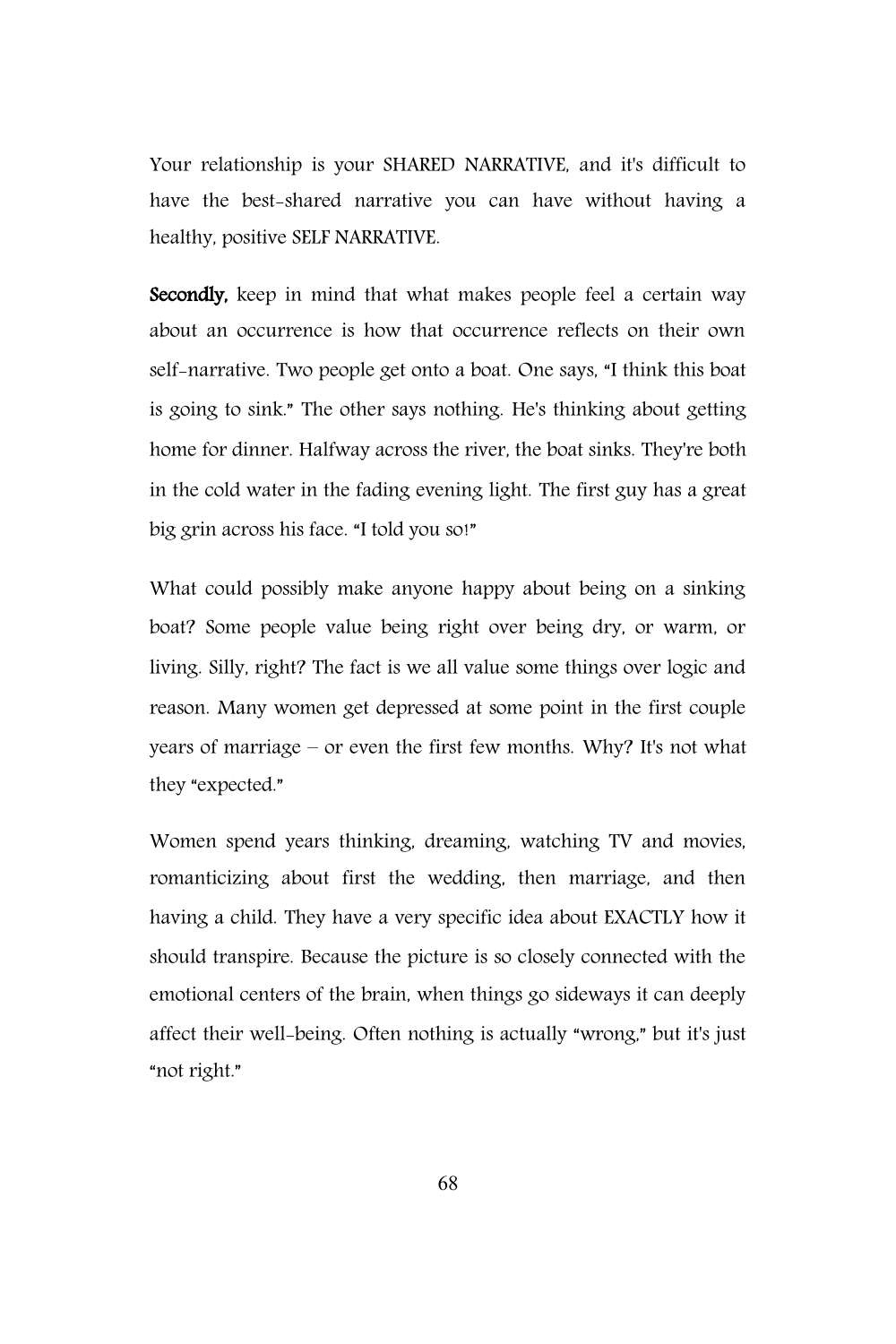This unhappiness is based entirely on expectations. The question to ask in this case is this: "Are my marital expectations more important that my actual marriage?" Of course, the answer is "no." Are you adventurous? Embrace the adventure of the relationship being different. Do you like challenges? Activate the part of your brain that loves a challenge or a puzzle to start creating new paths forward. Do you love talking about your relationship? Tell your husband in the ways that we already discussed: non-confrontational, non-accusatory, exploring and opening up your ideas of relationship.

You don't have to lower your expectations or change them. Instead of using exclusive "or" statements: such as, "My husband is either going to support me OR he's going to come home late for dinner;" use more inclusive "and" statements: "It's possible for my husband to love me AND sometimes come home late for dinner." Do you want to be right and rigid or flexible and happy?

Finally, embrace the idea that the ONE truly fun, interesting and everengaging activity you will have for the rest of your life is YOUR RELATIONSHIP! Don't rush to fix every issue, fight every battle and experience every facet right now, today, this instant. Understand that your relationship is going to unfold over decades.

Tony Robbins said, "Most people overestimate what they can accomplish in a year and underestimate what they can accomplish in a decade." In other words, let time be on your side. If your relationship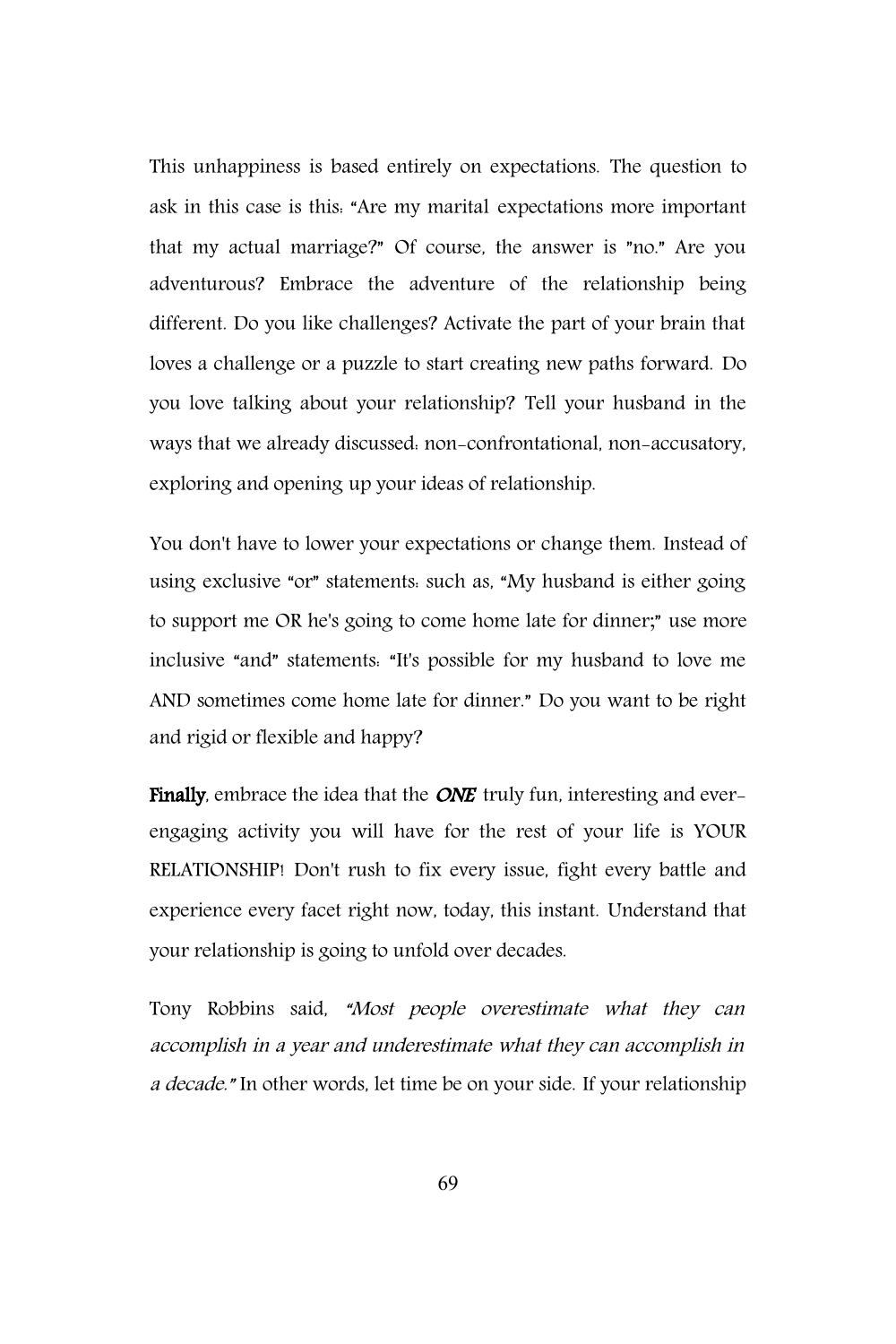is more important than the problem, then you'll always have time to fix the problem. If the problem is more important than your relationship, then it will destroy your relationship and time won't matter.

### THE STORY YOU TELL YOURSELF ABOUT YOURSELF DEFINES YOUR SELF-NARRATIVE. CHOOSE WISELY!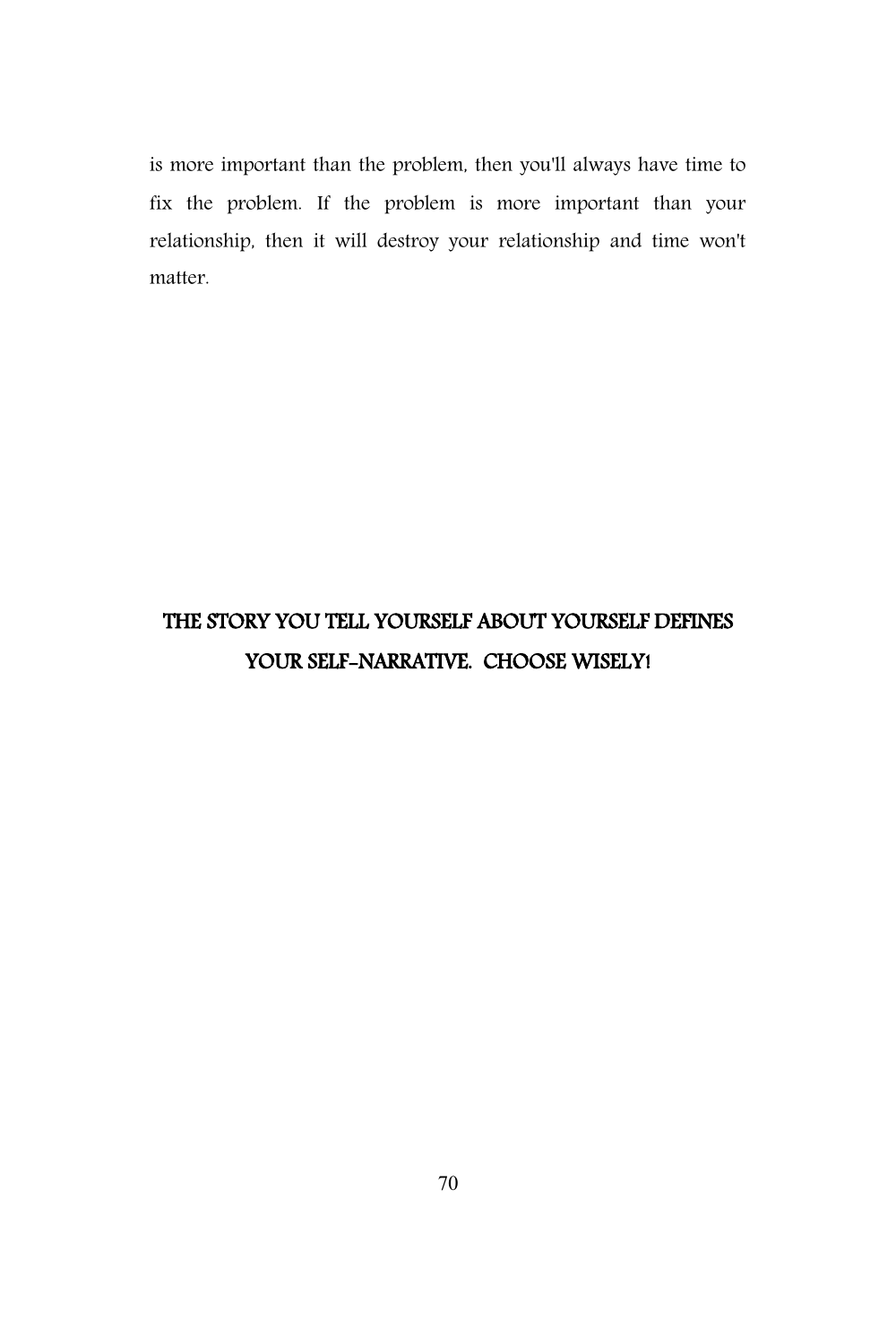# **What is important to you? What is important to him?**

If you think it's the same, think again. What follows could be the most eye-opening thing you'll learn in What Color is Your Relationship.

The following was heavily influenced by Tony Robbins. If you want to explore Robbins's particular views on these topics, read his book, Awaken the Giant Within.

You and your husband are together because you have much in common. However, the next two topics can transform your understanding of each other. You may be a lot more different than you ever imagined, but those differences might just be what make you perfect for each other.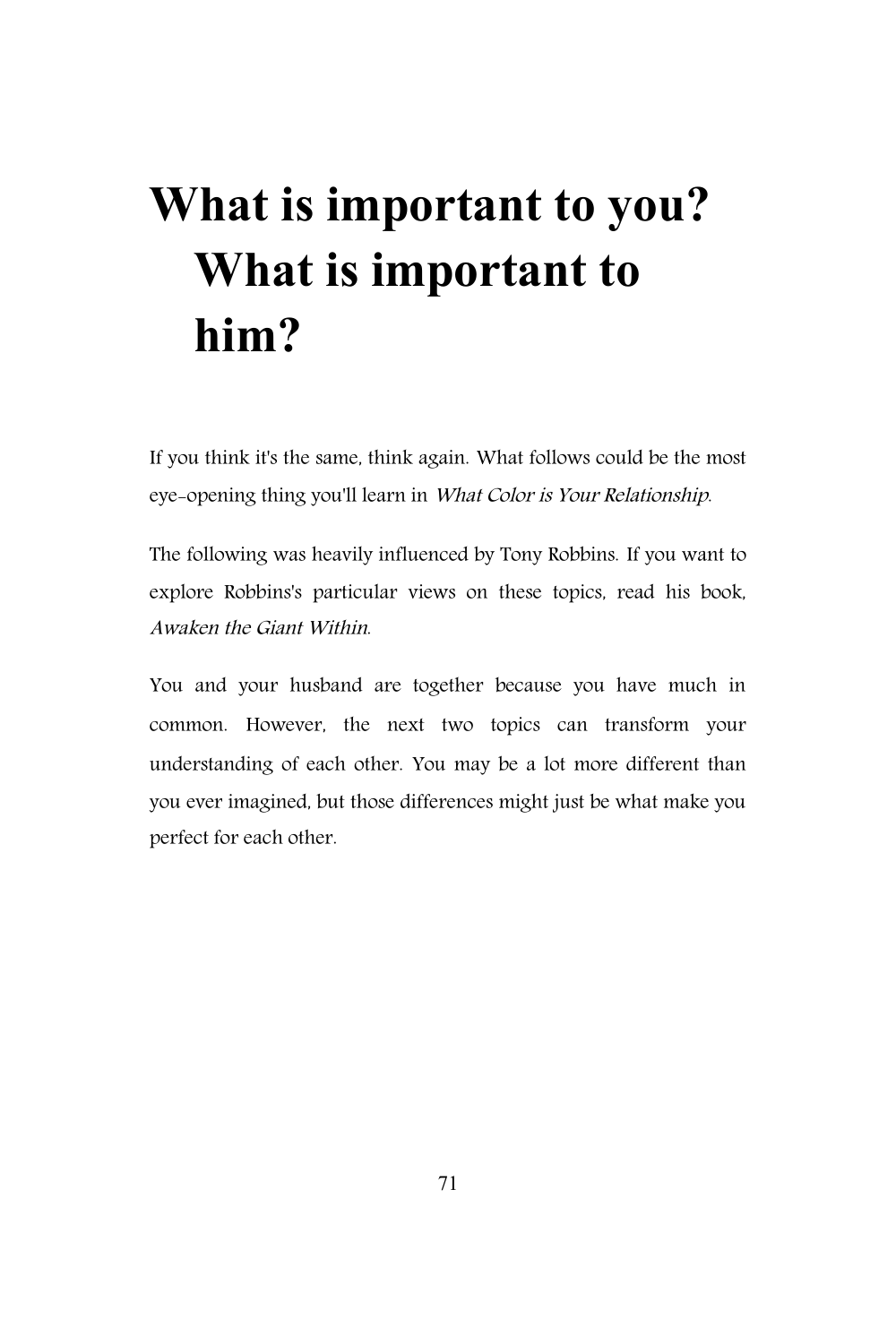#### Always, Should, Shouldn't, Never Statements

Please complete the following sentences. Write as many endings to each sentence as you want.

A good/loving husband ALWAYS:

A good/loving husband SHOULD:

A good/loving husband SHOULDN'T:

A good/loving husband NEVER:

Do your answers make sense? Of course they do...to you. If you gave these same questions to your husband, I can assure you that his answers will probably be different, maybe very different.

The power of these questions cannot be underestimated. These answers can create great marriages or destroy weak marriages.

What did Elizabeth say? "A good/loving husband always: loves his wife unconditionally."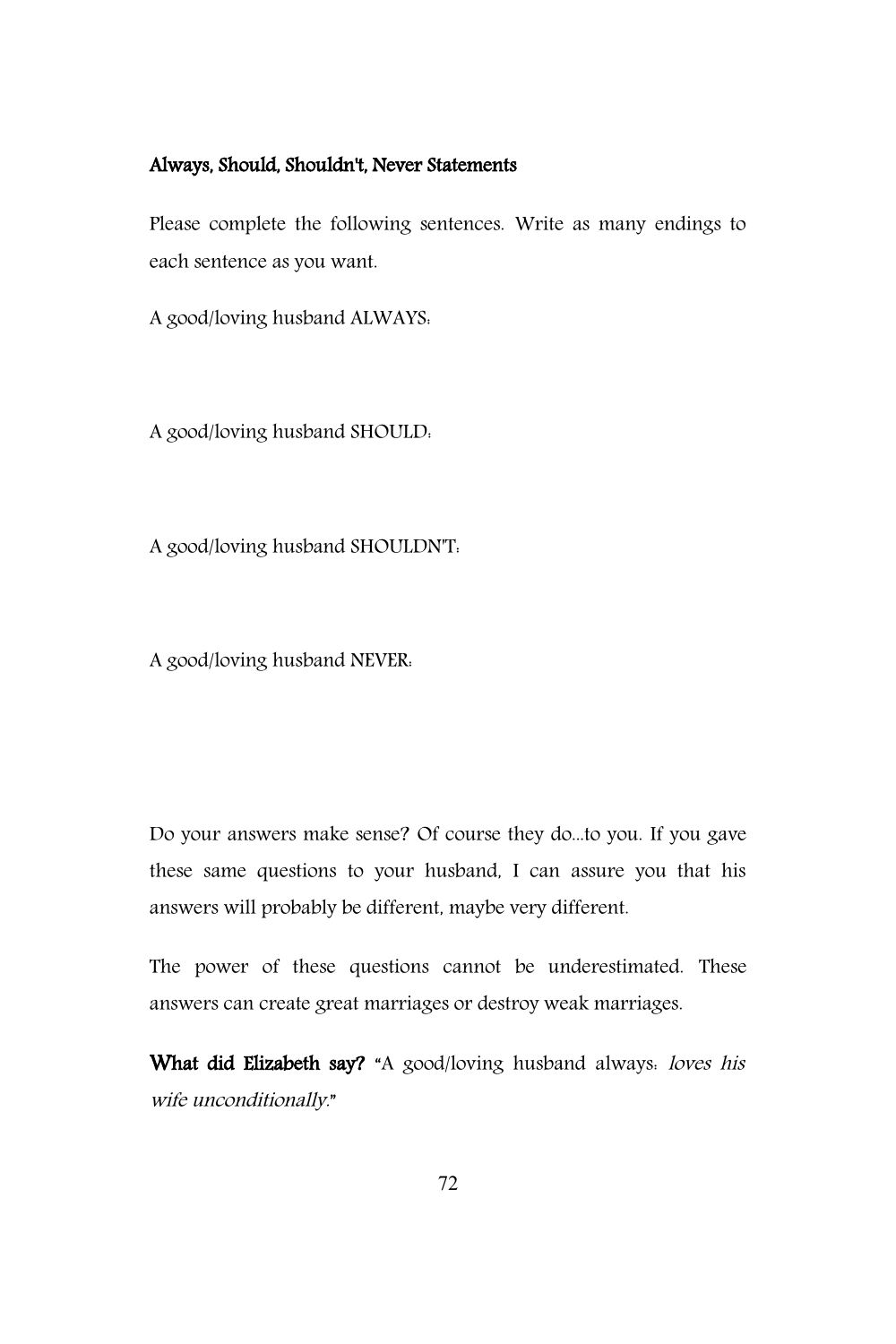What did Graham say? "A good/loving husband always: keeps his family safe and gives them the best possible life."

Hmm. What does that mean? We will talk about that later. First, it's time to turn the tables.

Please complete the following sentences. Write as many endings to each sentence as you want.

A good/loving wife ALWAYS.

A good/loving wife SHOULD:

A good/loving wife SHOULDN'T.

A good/loving **wife** NEVER.

Did you write down your answers? If not, then please take the time to do so. Reading this book academically won't teach you "the secret to lifelong love in marriage." Doing the exercises will.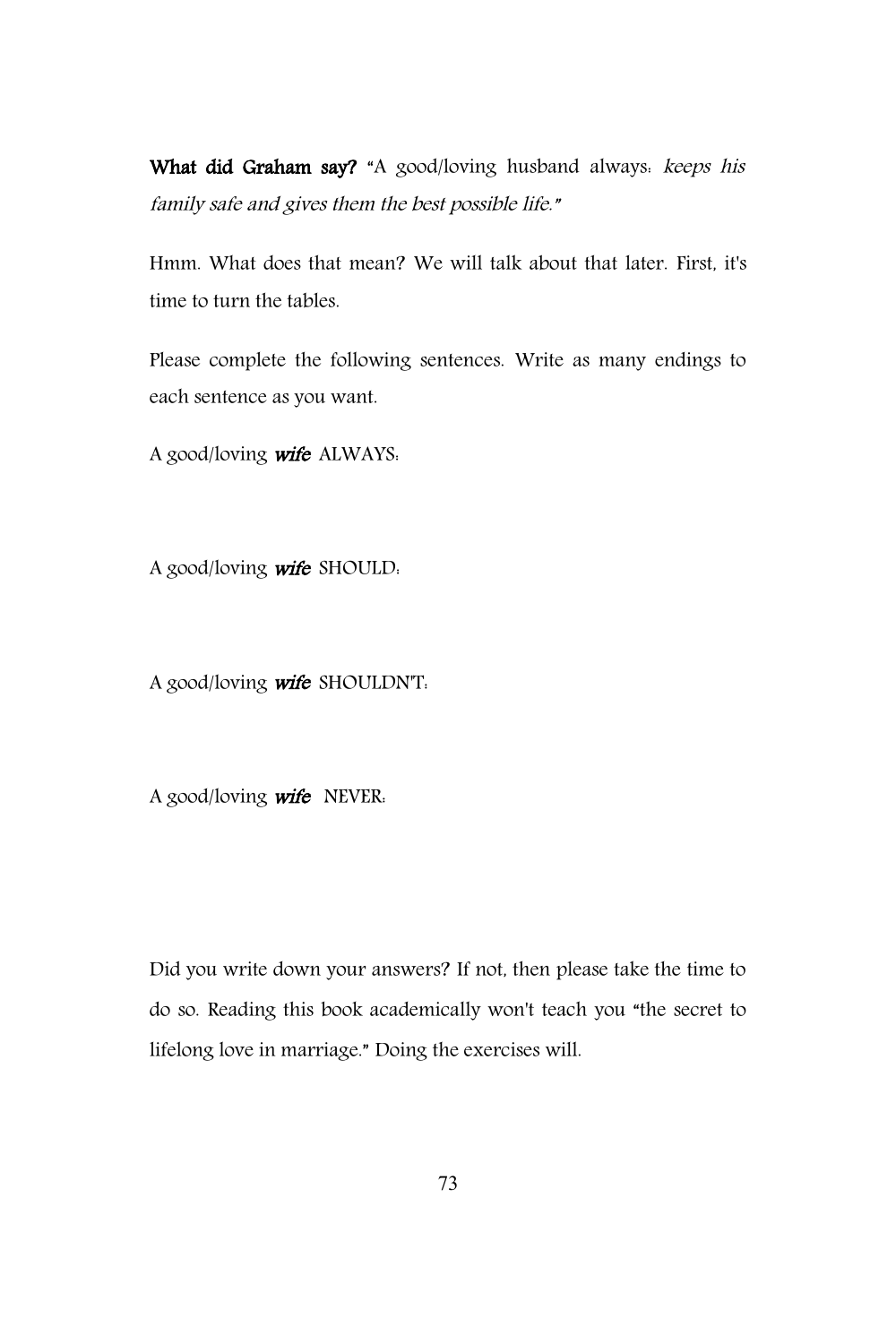Let's talk about the answers. First of all, there are no wrong answers. Second, many of your answers are probably wrong, because I didn't explain the full weight of the answers before you did the exercise.

A good/loving wife never. What happens if I'm married to a woman who does something on this list? Do I divorce her? The question is simple. "A good loving wife never... cheats on me." Does that mean if you cheat on me then I immediately divorce you? What constitutes "cheating"?

I want to give these questions more weight. "Always" means that if the other person doesn't do it you cannot be happy in the marriage. "Never" means if the other person does it, you cannot be happy in the marriage. "Should" and "Shouldn't" are more flexible. Be careful what you put where. Are your "always" and "never" statements more important than your relationship?

Your answers to these questions are not a contract. Life changes people. Years from now, you may do something on your husband's "Never" list or stop doing something on his "Always" list and you might get through it just fine. But it is important to put real thought into your answers. Share these with your husband, and he needs to share his answers with you.

I have been married for 25 years to the only love of my life. My response to what a good/loving wife never does is very short. <sup>A</sup>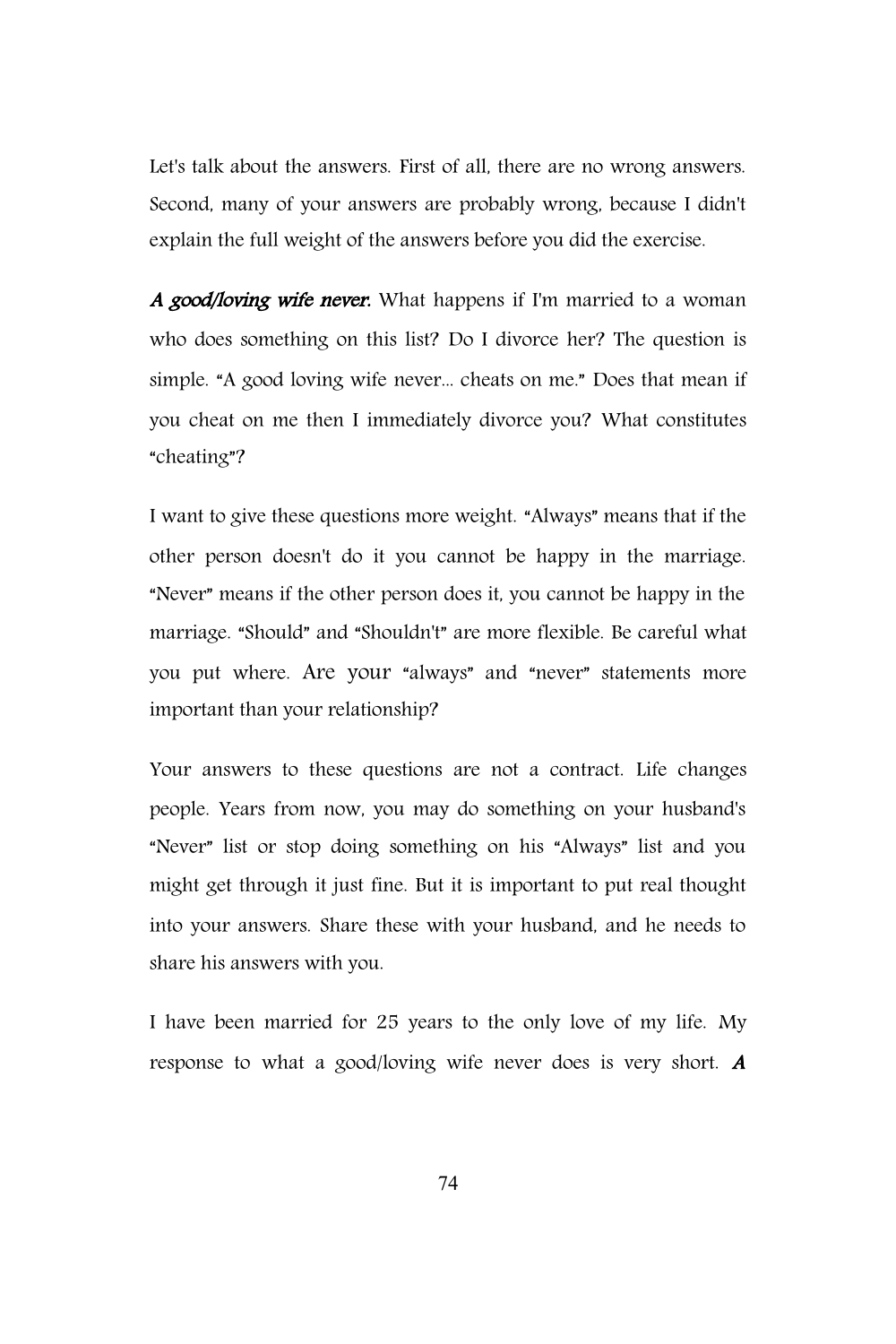good/loving wife never. divorces her husband. Everything else can be worked through. Your answers may certainly be different.

It is very important that your answers be honest, but also that you own them and that they aren't flippant or minor. Your marriage is the most important relationship you have. It's the one you chose and the one you can choose to end. Women never stop being mothers to their children, but they often stop being wives to their husbands. Why? You just found YOUR answers in the ALWAYS and NEVER questions.

On that same note, husbands sometimes choose to stop being husbands to their wives It's very important that you know what his ALWAYS and NEVER answers are.

Your answers (as the wife) about what a good/loving wife ALWAYS and NEVER is are very informative for him. They will help him understand what you think are the most important virtues and most terrible vices for a wife. But they are not critical to your relationship. Why? Because if you violate your own ideas about what a WIFE always/never is, it won't break your relationship.

If, however, you violate what YOUR HUSBAND THINKS <sup>a</sup> wife always/never is, it might very well break your relationship. That works the other way around as well.

This is an important concept, so I'll state it again. The most important answers for you to take very seriously are your husband's answers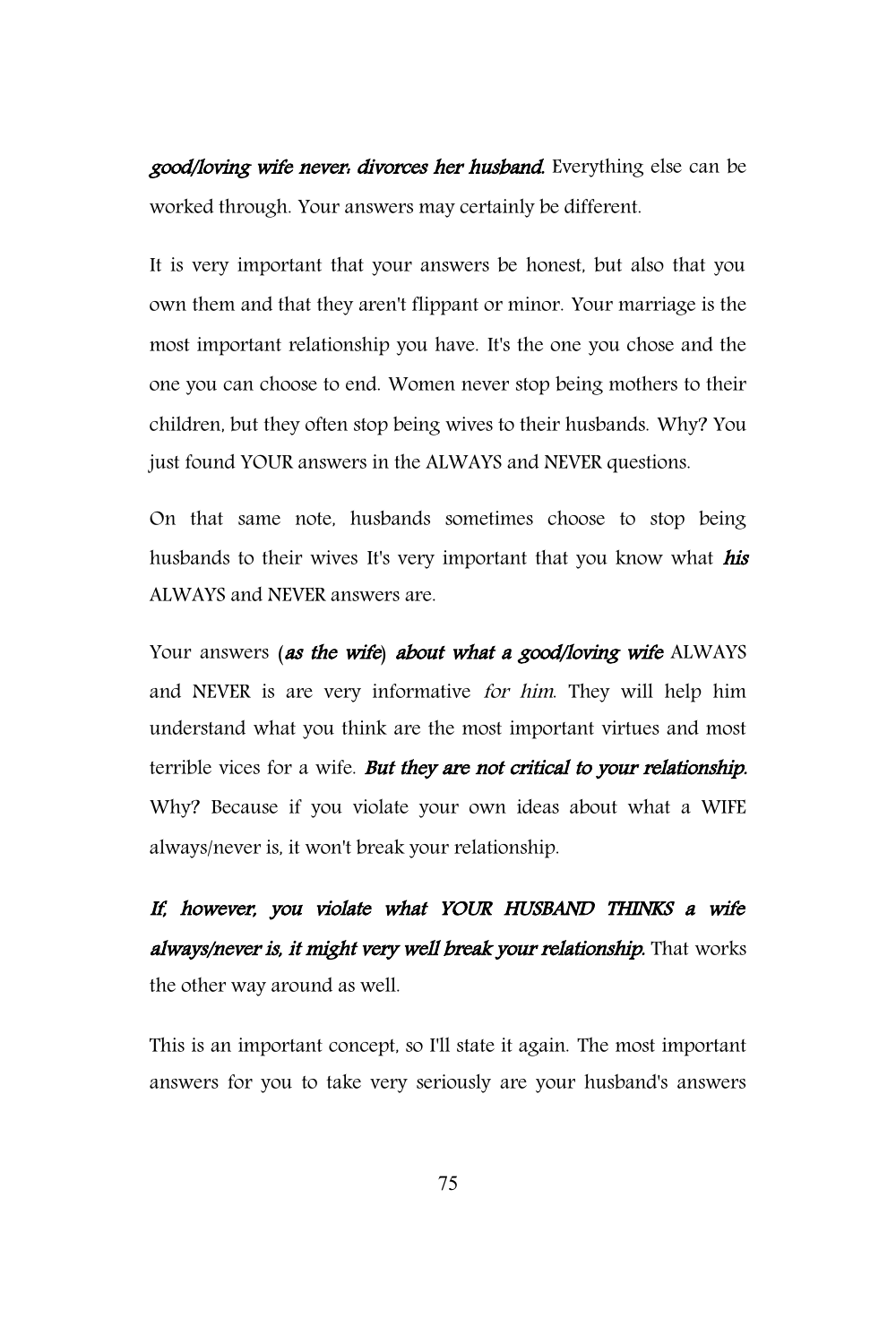about what a wife should be. Likewise, the most important answers for your husband to take very seriously are your answers on what a husband should be.

#### IMPORTANT WARNING:

When you start this, or any, exercise with your husband it is CRITICAL for you to understand that YOUR HUSBAND HAS NOT READ THIS BOOK. Your husband just came home from work or got up in the morning. To him this is JUST ANOTHER DAY, not "the most important day of the rest of his relationship. "So, it is CRITICAL that you ease him into this concept over the course of a few hours, or even days. Don't just blast him with a questionnaire upon which you are going to base your relationship.

Start off by talking about the book over breakfast. Tell him why it's important to you. Tell him the things you love about him that would make him open to the ideas you want to discuss. Remember to make the ideas non-threatening and to use the laws of attraction: reflection, projection, absorption, and acceptance. Use the skills of POLISHING. If you want honest, open answers, you need to bring him to an open, honest, SAFE, comfortable state of mind.

Share your answers with him FIRST. Start with the easy answers – the "should" and "shouldn't" answers. Ask his opinion. What does he think a wife should or shouldn't do? What does he think a husband should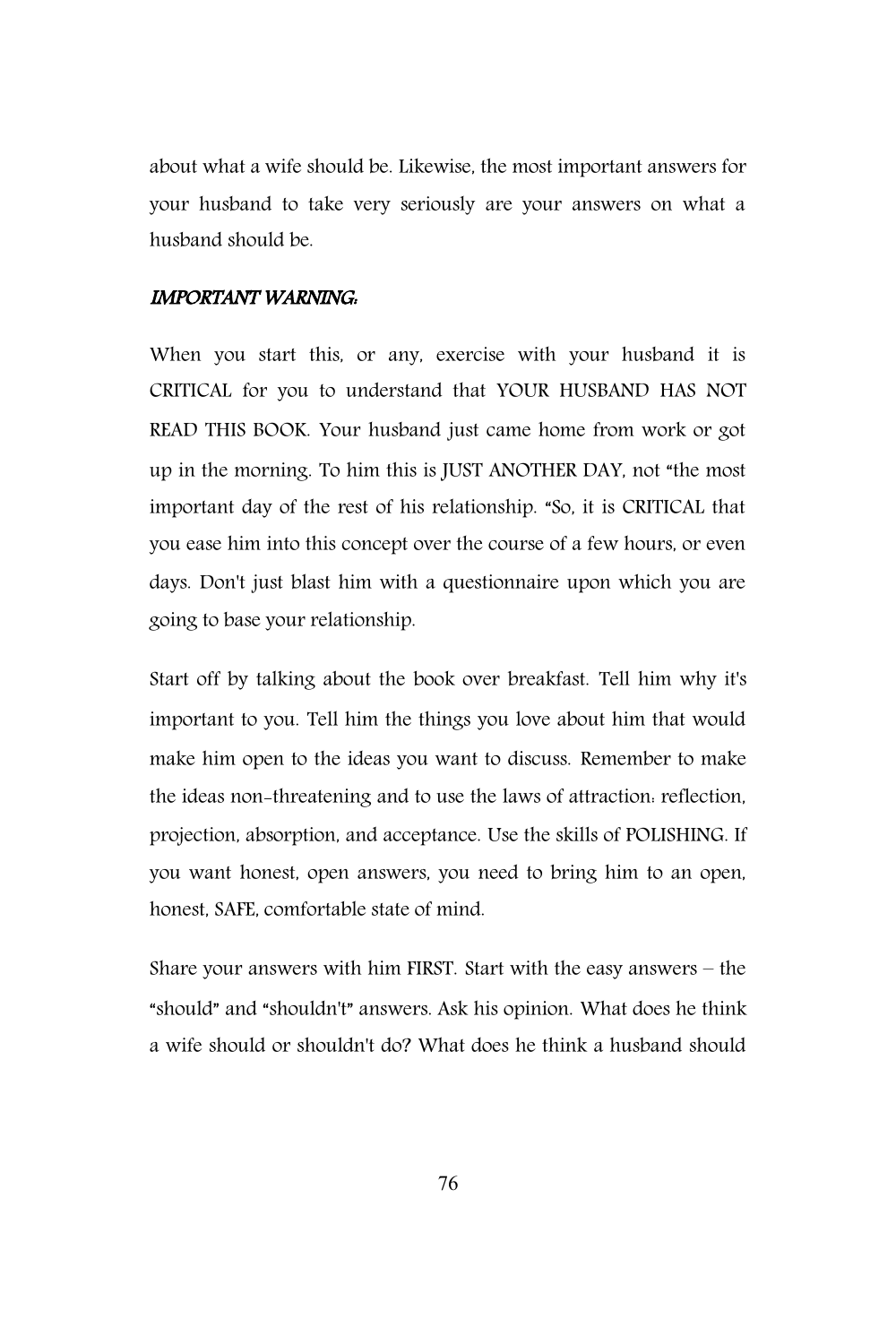or shouldn't do? NOTE: Make sure he understands that you are not ACCUSING OR IMPLYING anything by your answers, or his.

If you get your husband to open up and be honest, but then you emotionally attack him or go into some kind of emotional shut down yourself, it will be a long time before he will trust you enough to try this again. Tread with care. When talking about sensitive, emotional, and relationship questions a husband can be like a baby deer. Make a sudden move and he'll dart back into the woods. But don't worry. This is the fun stuff! You're playing with your relationship!

Let's go back to Elizabeth and Graham's answers about what a good/loving husband always does.

She said a good/loving husband always loves his wife unconditionally. He said a good/loving husband always keeps his family safe and gives them the best possible life.

It's very important that they discuss what "unconditional love" means, where the idea came from, and how it might play out in the future. For instance, if Elizabeth believes that her father divorced her mother because she gained weight and became unattractive to him and that's what she means by "unconditionally," then Graham needs to understand that.

Assuming that's the case then it would soothe Elizabeth's state of mind if Graham would honestly compliment her appearance as they grow older. What Elizabeth is saying is that she feels vulnerable about being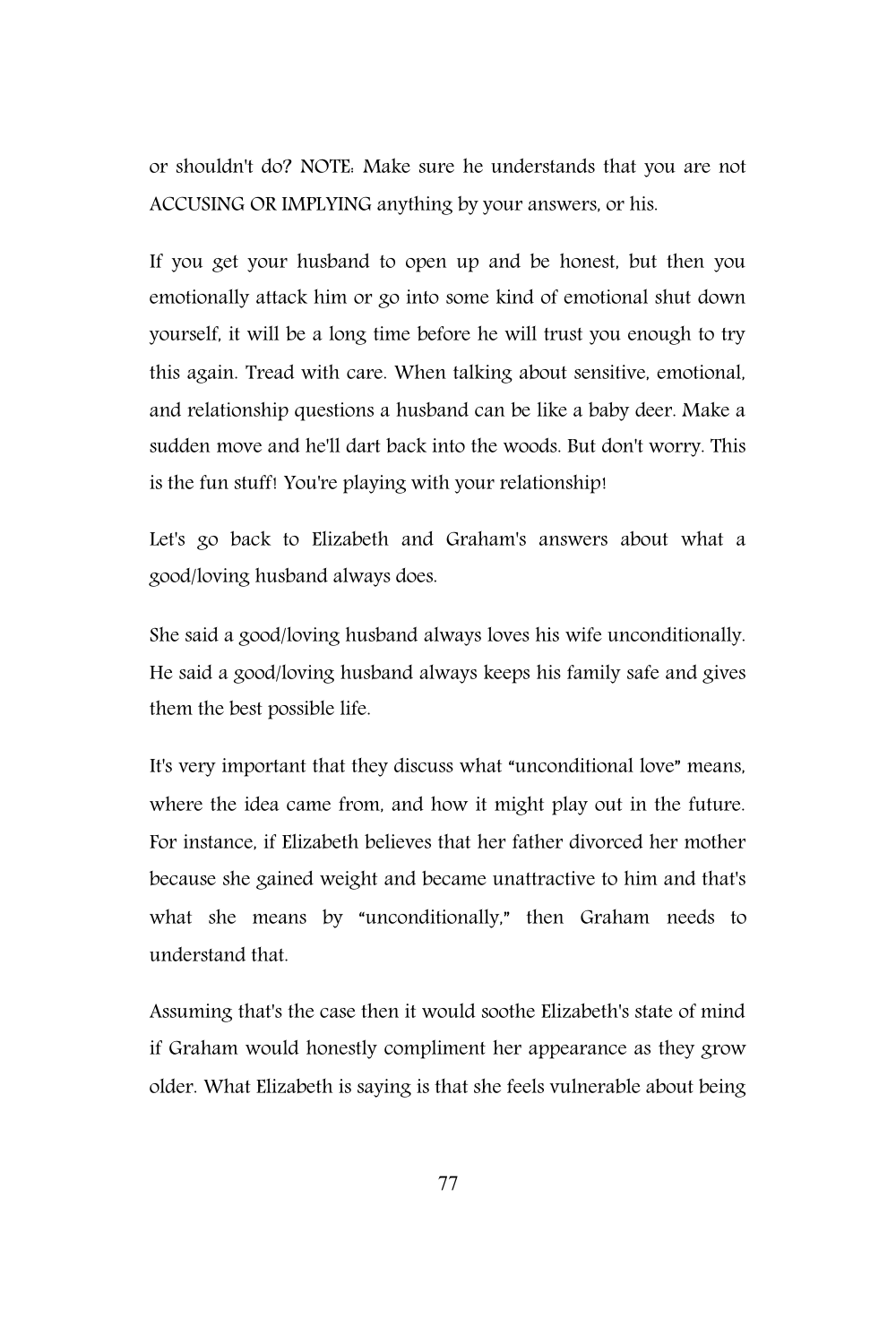abandoned by her husband over her appearance. Graham can easily make Elizabeth feel accepted and "unconditionally" loved as they go through life together.

On the other hand, if Elizabeth wants to make Graham feel good as a husband, she should talk about how safe she feels and how well he takes care of his family. Because this is what Graham said a good husband is: a provider and protector. Elizabeth can tell Graham that he's handsome 100 times, and it won't have the same impact of telling him *once* that she feels safe and well cared for.

The answers to these "always," "should," "shouldn't," "never" questions provide the "morals" or guiding boundaries to the unique marriage between you and your love. The couple sets the rules of any marriage. Others outside your marriage will want to give you advice, which can be helpful. Remember, however, that they don't have to live with the consequences of their advice. You do! Always make your own decisions about your own marriage.

The most important answers to these questions aren't yours, but your partner's. Let your partner's answers guide how you support and interact with him. He should let your answers guide how he supports and interacts with you. By doing so you each receive the support that makes the most impact to YOU and give the support that makes the most impact to THEM.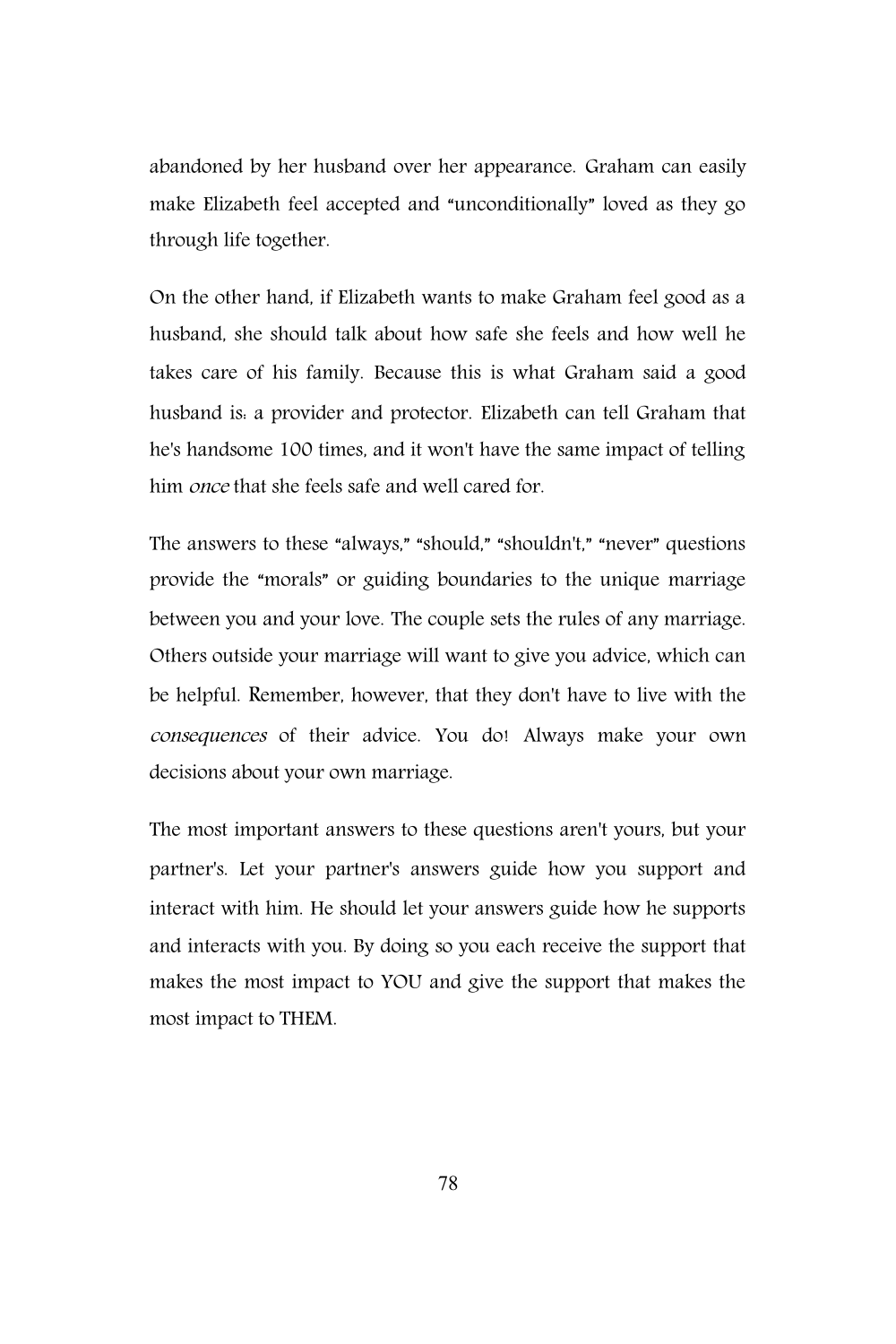## Moving Toward, Moving Away From Values

The purpose of this section of the book is to move beyond mere narrative points as a way to understand your mate. They don't mean as much as you think; because, as previously noted they are arbitrary and open to interpretation. The purpose of this section is to create the deepest possible understanding about what drives each of you; so you can really, honestly understand each other.

What do I mean by "moving beyond mere narrative points?" A person thinks they know their mate because they know his "family," "where he came from," "what happened in his childhood," "what he likes or dislikes." Most of this information is not as useful as you think for your relationship. They aren't really "who he is." They are just narrative points. If you want to find out what really matters to him and how that will affect your relationship then you need to dig deeper.

Moving Toward and Moving Away From Values is a useful way to know why your husband acts the way he does in all aspects of life.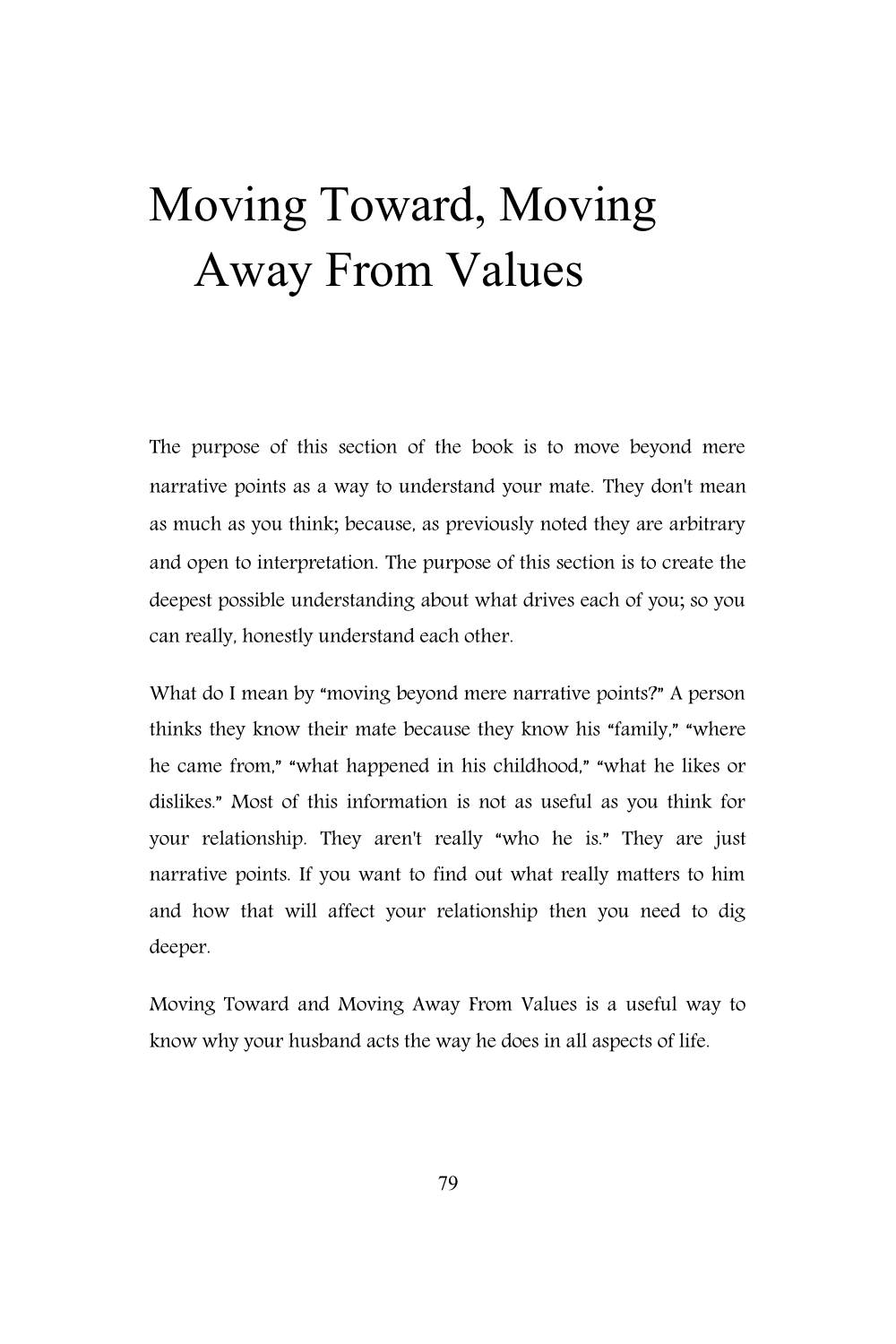What are "moving toward" and "moving away" from values? When presented with a list of values, or descriptive words, you will associate more closely with certain concepts, and feel less drawn to others. Neither word is "right" or "wrong." They are just words. Through repeatedly comparing words to each other, you will end up with 3-5 words or "values" that you are strongly drawn to, and 3-5 values that you try to avoid.

Here's a quick example. Which of these two words are you most attracted to: Supportive or Independent?

If you chose "independent," it doesn't mean you aren't supportive, and vice verse. You are simply choosing a word – IF YOU HAD TO CHOOSE.

Let's try it. Underline any word on the next page that you feel strongly drawn to. You can underline as many as you want.

(see list on next page)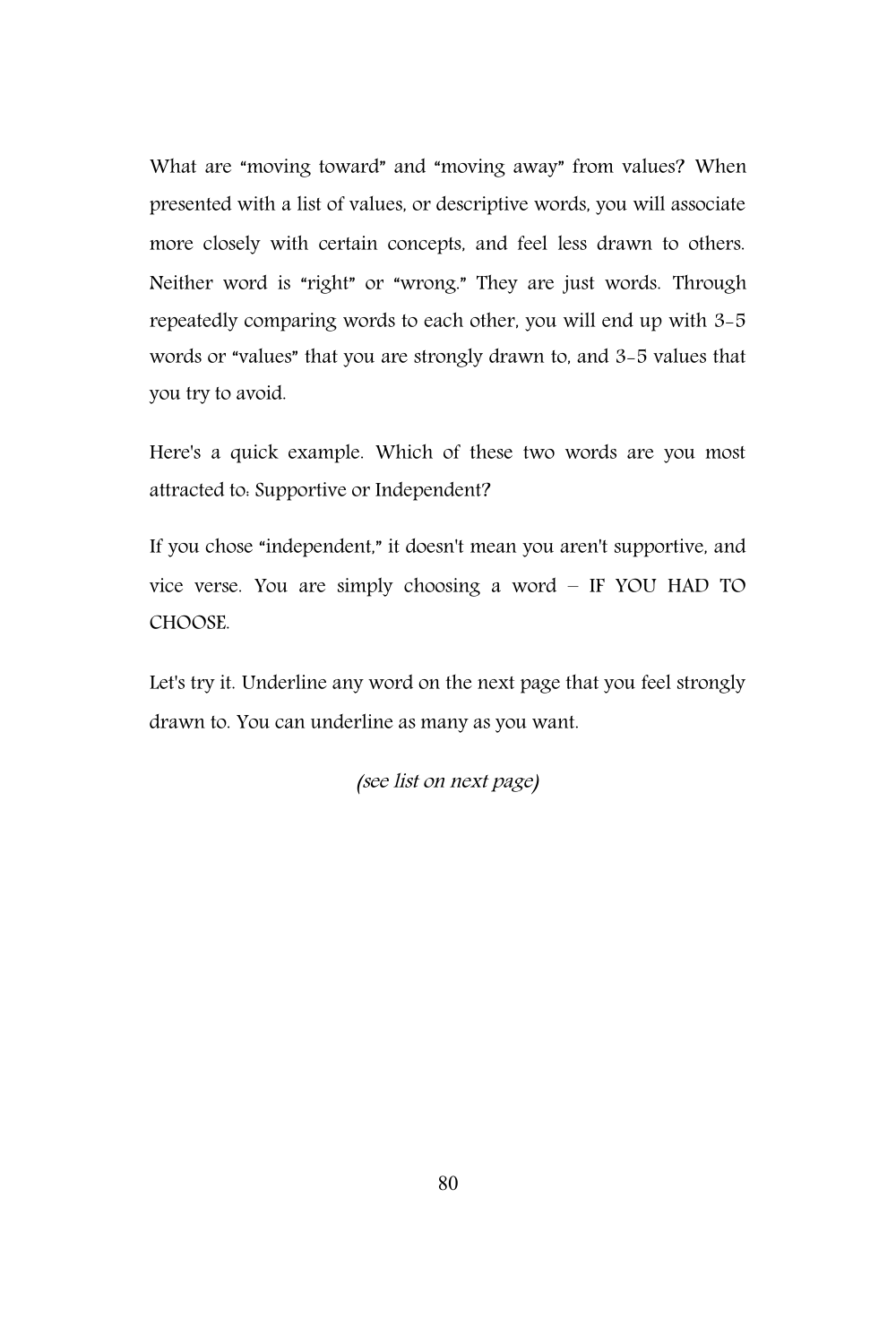#### Moving Toward Values

Accomplishment Accountability Accuracy Adventure All for one & one for all **Beauty** Calm, quietude, peace Challenge Change Charity Cleanliness, orderliness Collaboration Commitment Communication Community Competence Competition Concern **Connection** Cooperation **Creativity** Decisiveness Determination Delight of being, joy Discipline **Discovery Diversity** Enjoyment Equality

Friendship Fun Generosity Gratitude Hard work **Happiness** Harmony Health Honor Improvement Independence Individuality Inner peace Innovation Integrity Intelligence Intensity Justice Kindness Knowledge Leadership Love, Romance Loyalty Meaning Merit Money Oneness **Openness** Perfection Personal Growth Perseverance Pleasure Power Practicality Preservation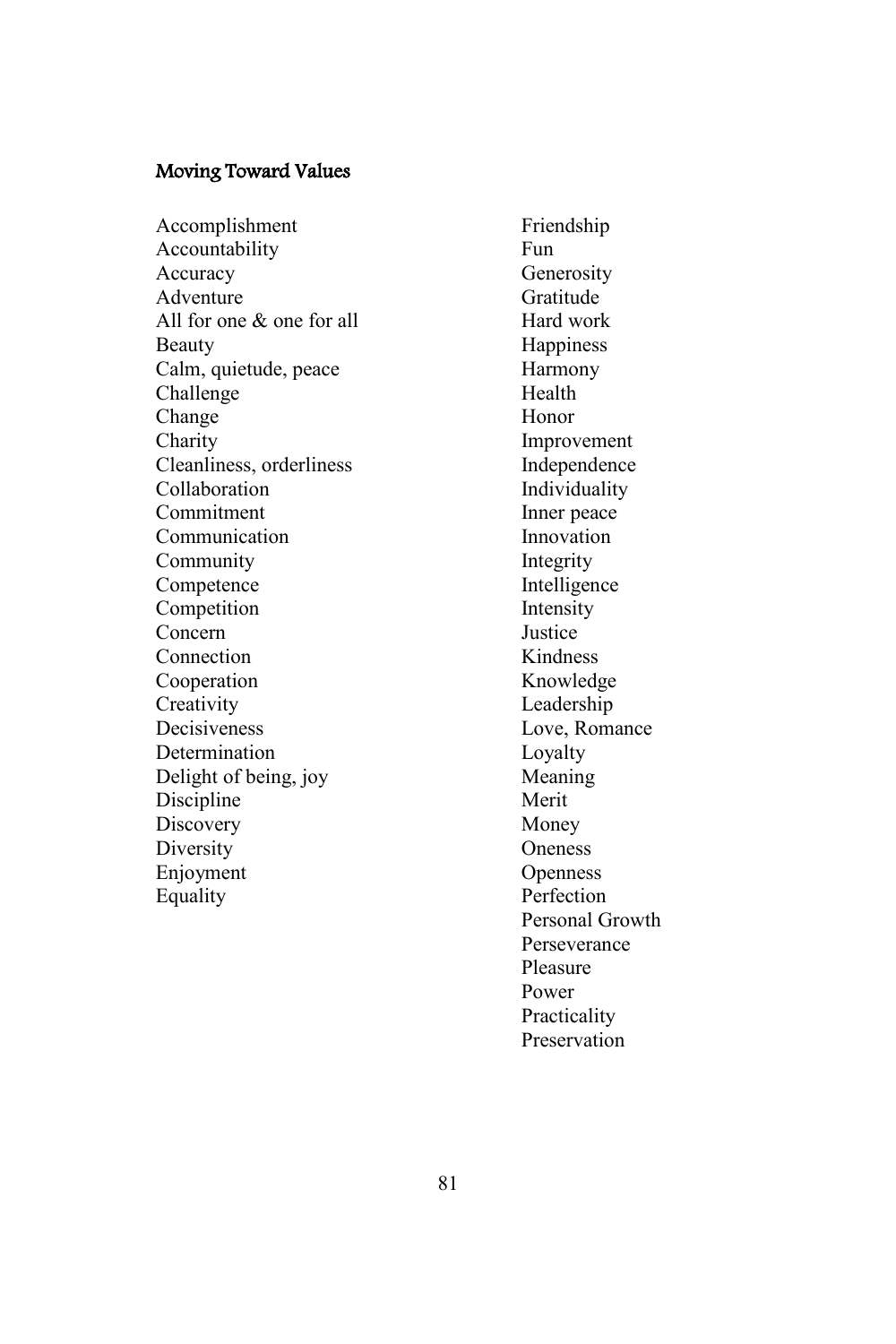Now go back and write the number 1, 2 or 3 next to each word. #1 means it's a top priority, #2 is a second priority and #3 means it's a third priority. They are all "important;" we are just dividing them into three levels of importance. You can have as many #1's as you want, as many #2's, etc.

Write your #1 priority words below. There should be fewer than 10. If an alien beamed you up to his ship and asked you, "What is the  $#1$ value on your list? You only get one," what word out of the list of  $#1$ priority words would you choose?

Look at the remaining words and ask yourself the same question again. What one word would you choose from the remaining words? Now do it one more time.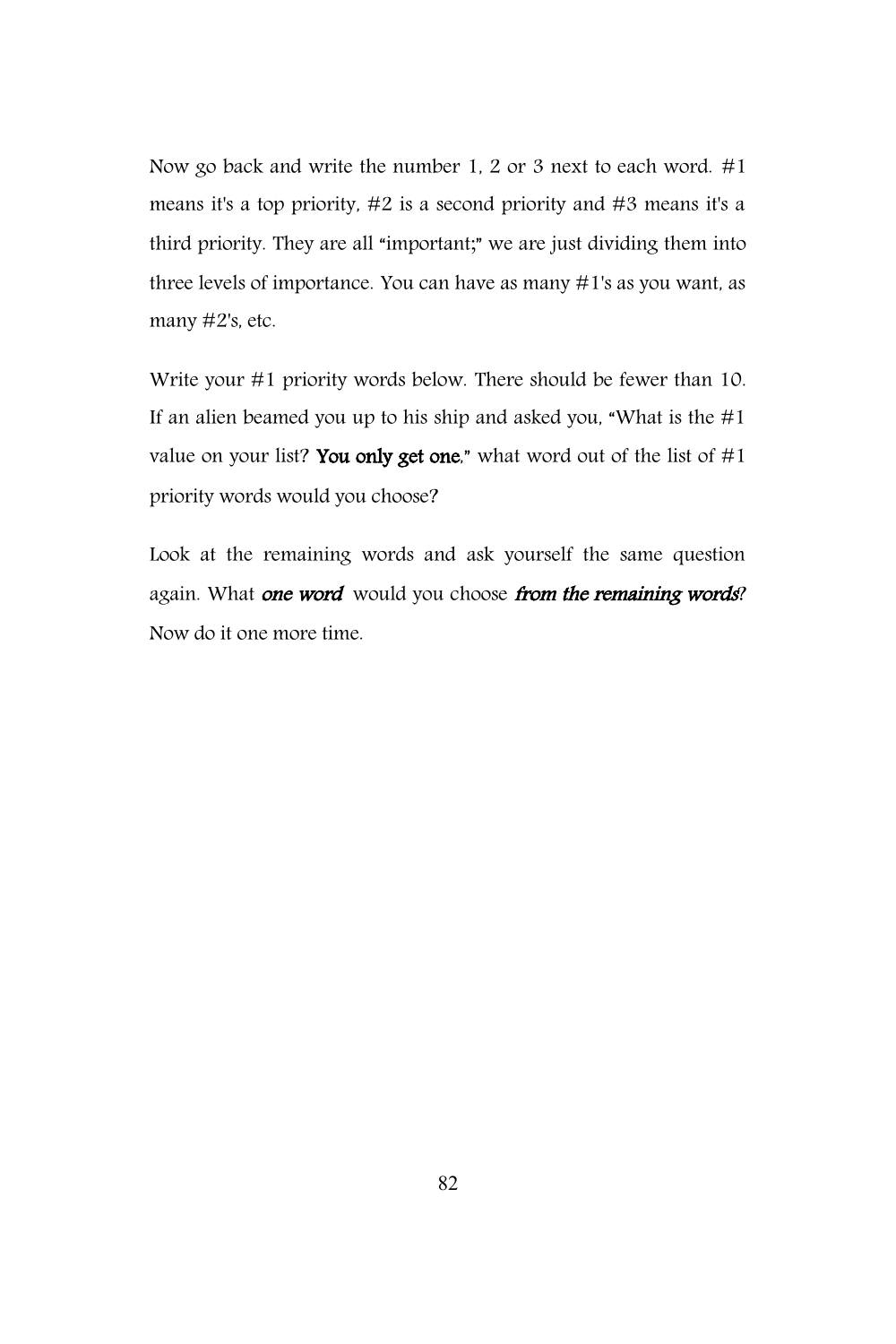The three words you chose are what drive your life in a positive way. Every time you have to make a decision, these are the subconscious levers that move you toward a decision, whether you want them to or not. When you are doing things that support and reinforce your "moving toward values," you feel empowered, fulfilled, excited and meaningful. It's unavoidable. Those are the three words that make life worth living for you.

On the next page is another list. This is a list of negative values. Please perform the same exercise for this list. First, underline any negative value that you think is REALLY big. We want the negative values that really turn you off. Next, write 1, 2 or 3 priority next to each word you underlined. Finally, write the words with #1 next to them below.

### Choose your top 3 negative values from the list of to priority words.

(see list on next page)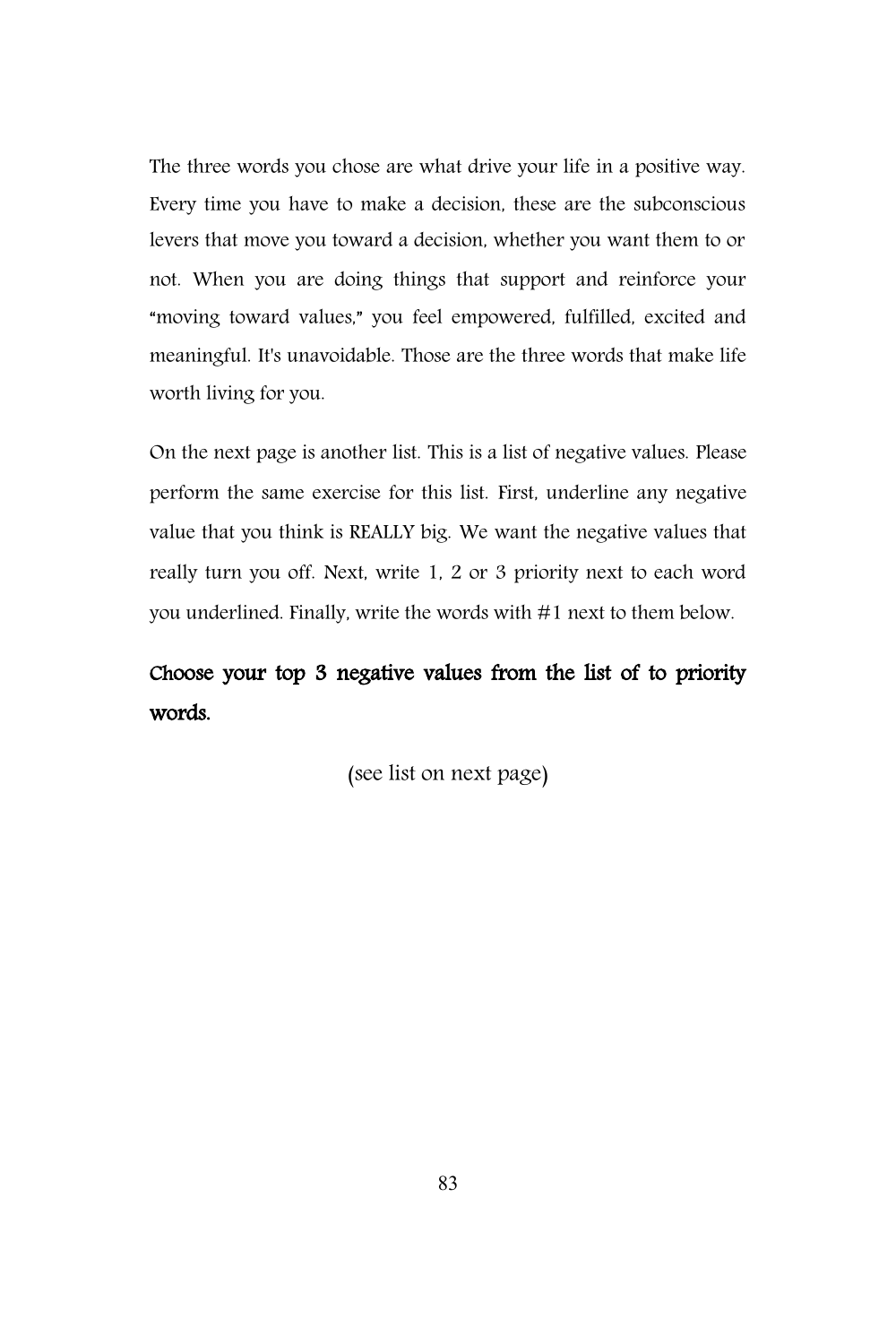#### **Moving Away From Values**

Aggressive Aloof Belligerent Big-headed Boastful Bone-idle Bossy Callous Careless Changeable Compulsive Cowardly Cunning Cynical Detached Dishonest Domineering Finicky Foolish Foolhardy Greedy Grumpy Harsh Impatient Impulsive Inconsiderate Indecisive Indiscreet Interfering Intolerant Jealous Lazy Materialistic Mean Moody Narrow-minded Naughty Nervous Obstinate Overcritical Patronizing Perverse Pompous Possessive Quick-tempered Resentful Ruthless Sarcastic Selfish Self-centered Silly Sneaky Stubborn Stupid<br>Tactless Timid Tactless Thoughtless Truculent Unpredictable Unreliable Untrustworthy Vague Vengeful Vulgar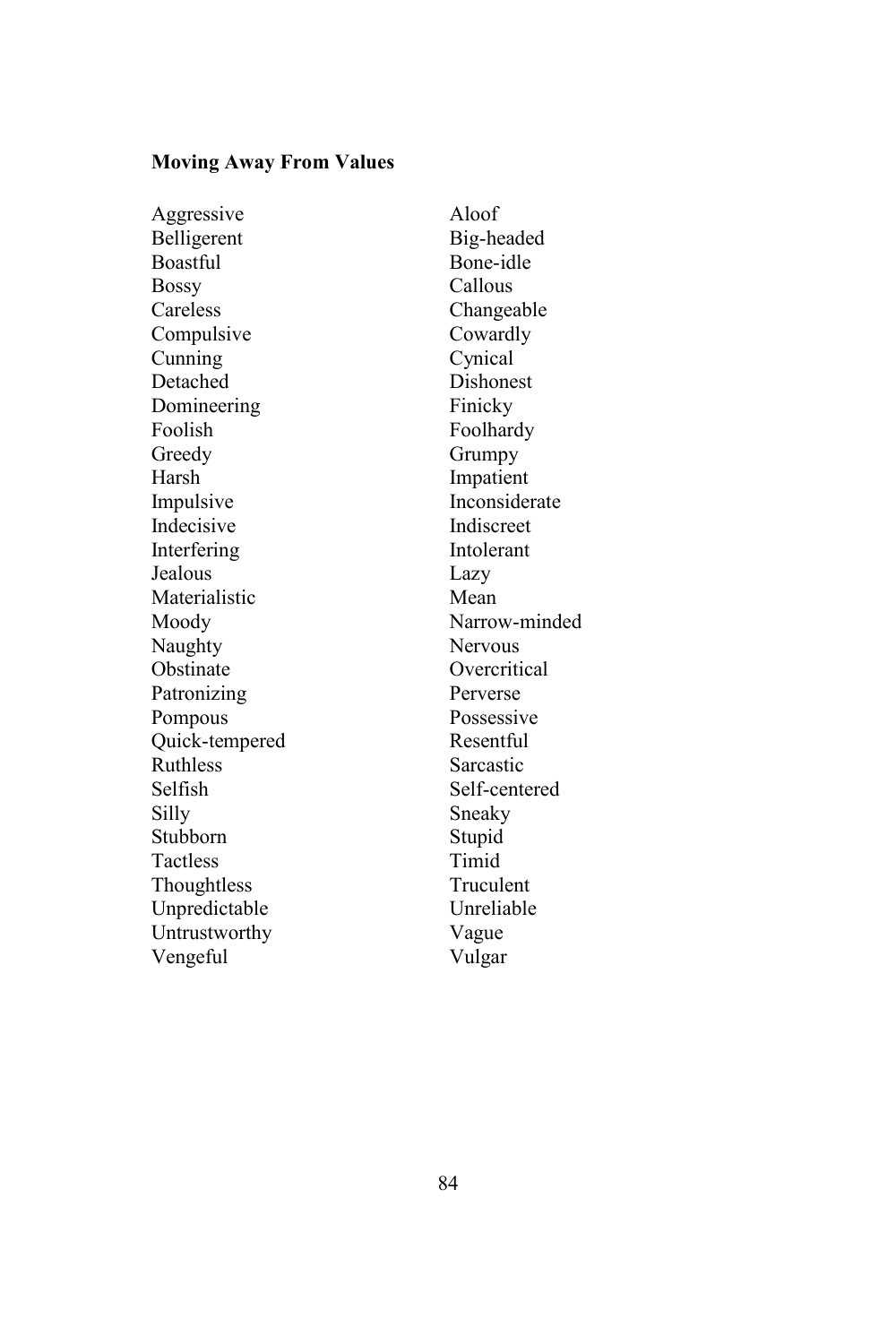The purpose of this exercise is the same as the first: to learn what really motivates your partner. The "moving toward values" are what compel you forward. The "moving away from values" are what repulse you. Given a choice – and we always have a choice – these values will direct the flow of your life. They are what make you feel good or bad, empowered or despondent.

Let's look at Elizabeth and Graham's values.

Elizabeth's Moving Toward: Charity, Sensitivity and Fairness

Elizabeth's Moving Away From: Cynical, Narrow-Minded and Superficial

Graham's Moving Toward: Independence, Self-Reliance, Security

Graham's Moving Away From: Lazy, Inconsiderate, Weak-Willed

From this list, we can see a little of why Elizabeth and Graham are attracted to each other. Elizabeth believes in charity and fairness while Graham would never be inconsiderate of others. Elizabeth doesn't like things or people who are superficial, and Graham appears to be real and reliable.

Based on these answers, we can see how Graham believes that a good husband always keeps his family safe and makes sure they are well cared for. He believes in Security and Independence while he hates Laziness and Weak-Will.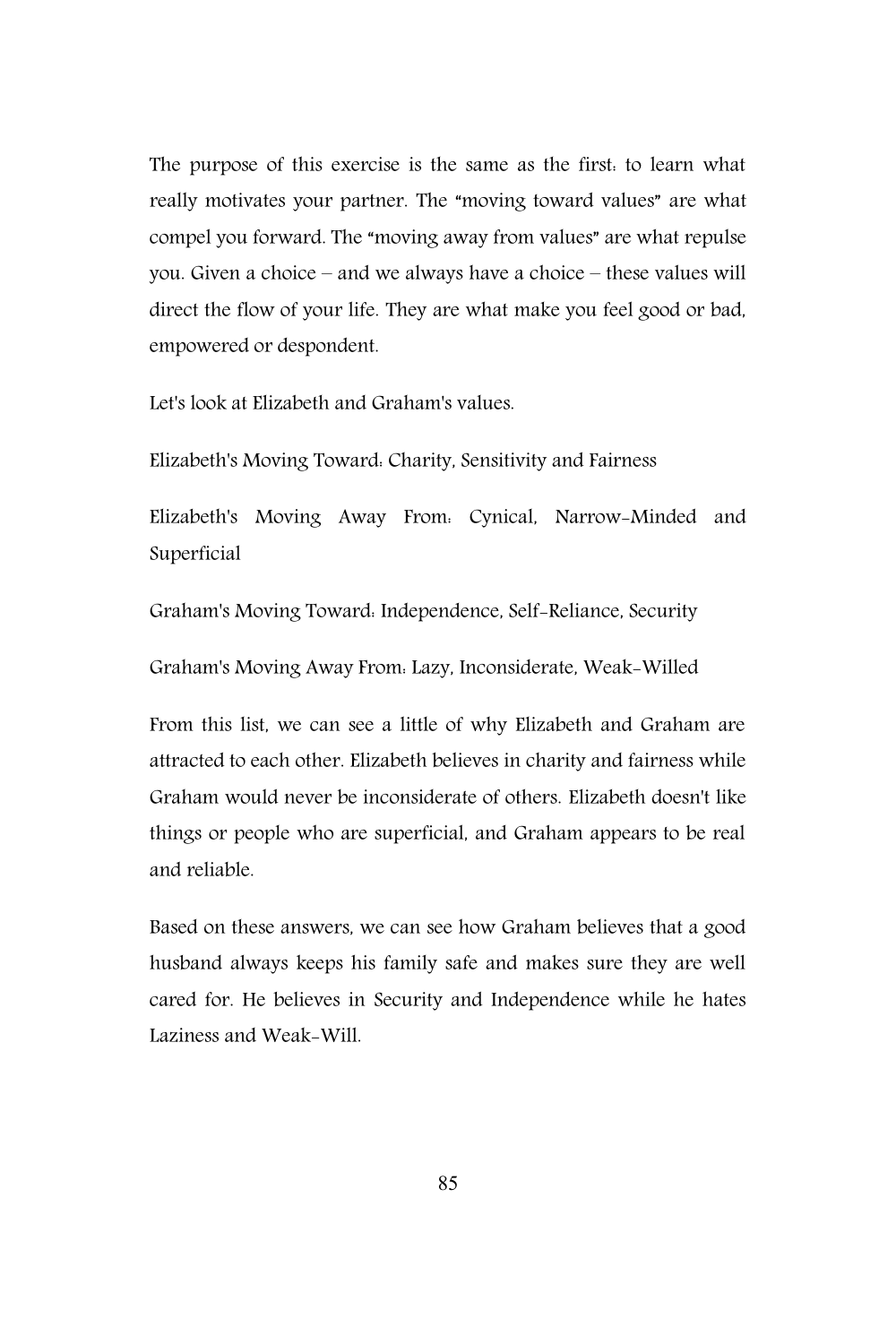What do you think are the chances of Elizabeth wanting to work at a business law firm? Probably not too high. We could see how she might find it cynical and unfair. She would definitely be much more open to volunteering, or working for an organization that is charitable and sensitive to others. On the other hand, Graham would be perfect for any high-demand field, including self-employment. Graham is internally motivated. You'll never see him unemployed, sitting on the sofa playing video games.

What if Graham bought a motorcycle without asking Elizabeth? Do you think he would? Perhaps his desire for independence might drive him to such a purchase with the idea of the open road. But it seems unlikely that he would do so without talking to her about it, because that would be inconsiderate.

Let's say he did; how would Elizabeth take it? She might not see it as much of a negative as some other wives might. If Graham explained the purchase in a way that activated Elizabeth's sensitivity to his feelings, she might feel good about herself for accepting it. Elizabeth isn't particularly money motivated, so the price of the purchase wouldn't really bother her. As long as she believed that Graham bought the motorcycle for genuine reasons instead of superficial ones, she would probably be happy for him.

Like the previous exercise, there is no right or wrong answer. The point is to learn what really motivates or deters you and your love. This information is way more valuable than where you grew up or whether or not you "like dogs." This information will tell you why one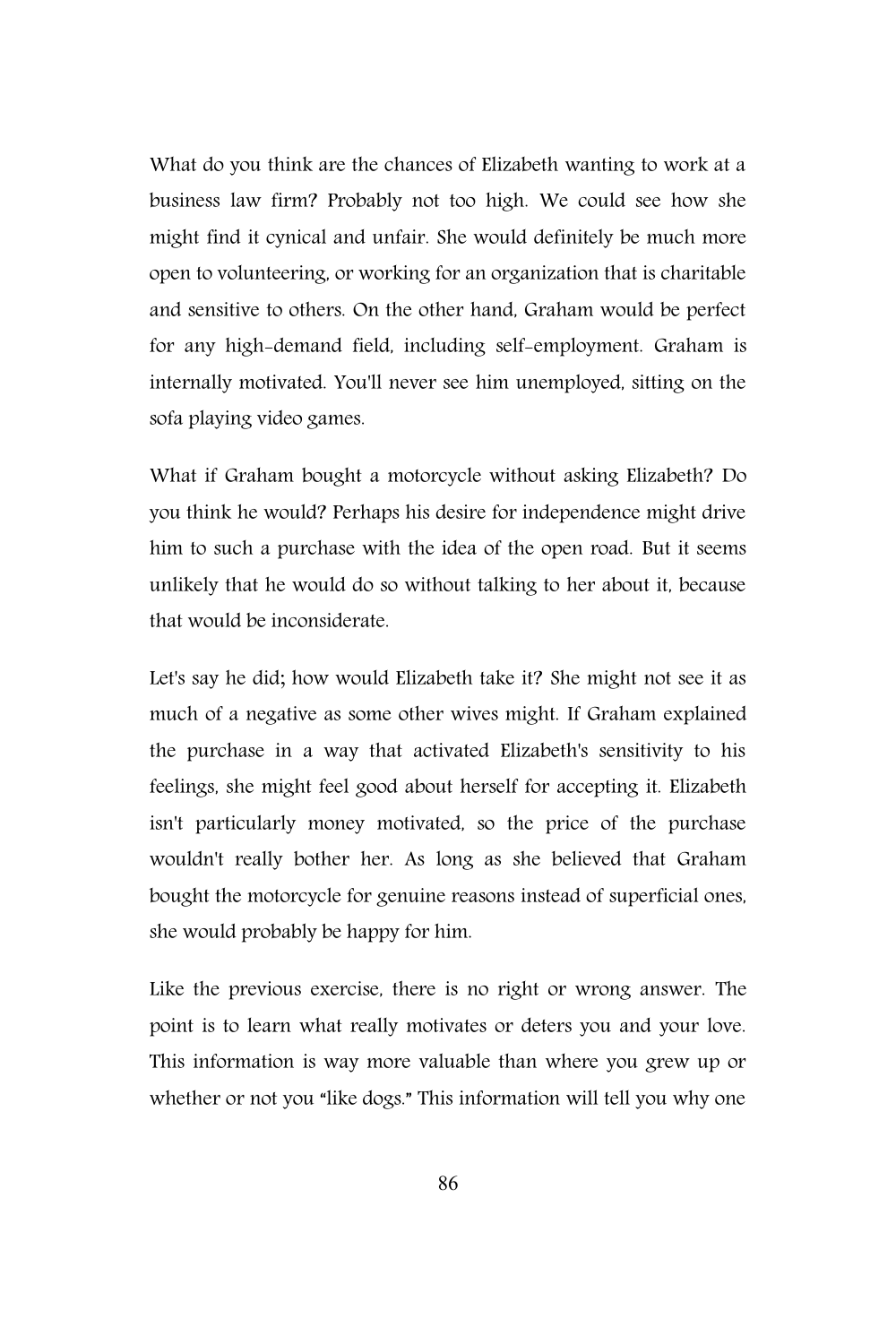person chooses to rescue a dog in need that is scared and skittish, while someone else buys a \$2,000 pure-bred German Shepherd. The dog is just the end result of their "moving toward" and "moving away from" values.

#### If you want to know why your husband does what he does, know his "moving toward" and "moving away from" values.

What conflict might come up often with Graham and Elizabeth? Elizabeth is unable to make strong decisions for herself. She is careful and sensitive to what other people want and need. That means, when pushed to make a decision, she will probably defer. This will, at times, grate on Graham's distaste for "weak wills." Perhaps his disdain for weak wills is directed more at himself. Maybe he doesn't like to feel weak-willed. But, what if his wife is weak-willed? How would that reflect on his personal narrative?

Perhaps it does bother him that his wife seems weak-willed but his distaste for being inconsiderate of her feelings keeps him from saying anything about it. However, what if he did say something about it, would Elizabeth be able to make herself more assertive? No! Assertiveness, or strong decisiveness is against her basic nature. We will discuss these types of conflicts later when we discuss how to deal with unresolvable problems in your relationship.

As you can see, our attractions to each other, our ability to support each other and our fights stem from deep within our emotional drivers. Graham may not even know why he gets an itchy, irritated feeling when he goes shopping with Elizabeth. But we know that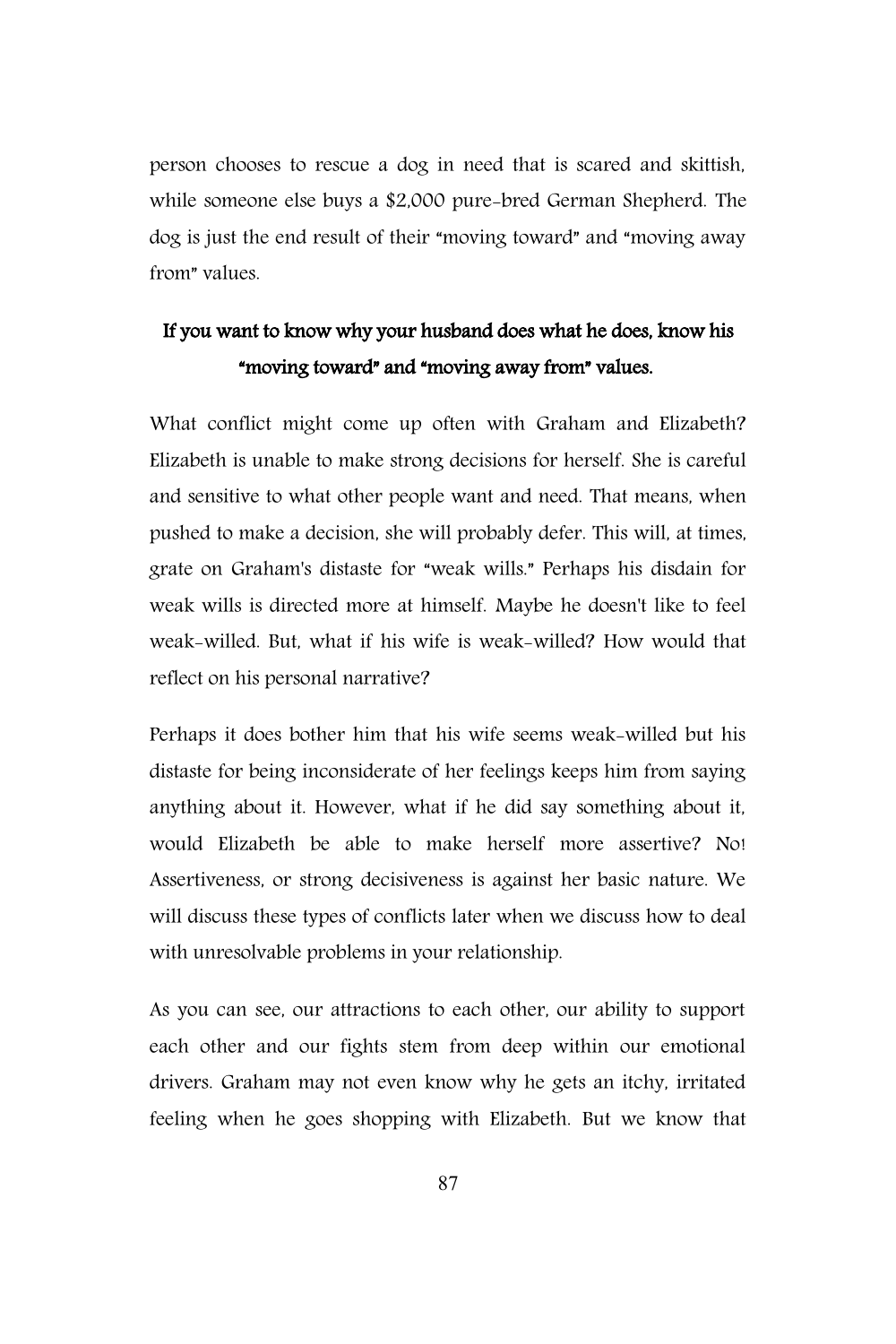Elizabeth's indecisiveness is making Graham's brain hurt. It's even harder for Elizabeth to shop because so many clothes are "superficial."

Perhaps Elizabeth believes that one of the strongest things that attracts Graham to her is her sensitivity when actually what really attracts Graham to Elizabeth is that she doesn't get in the way of his independence. These are the perceptions and misperceptions that flow throughout a relationship.

By understanding each of your "moving toward" and "moving away from" values, you can start to decode what's causing conflict in your relationship. If you can understand it... REALLY understand it... then you can help each other.

I've said this before and I'll say it again. Conflict isn't bad! This book is not how to create the "perfect marriage." There is no perfect marriage. All marriages have hurt feelings, broken trusts, miscommunication, irritation, avoidance, fights, and even worse. That's normal. This book cannot make an "abnormal" marriage that is free of all stress, disappointment or conflict. It simply shows you how to navigate the rapids, avoid the rocks that will absolutely sink you, and enjoy the beauty as it comes into view. You don't know what beautiful experience is around the next bend.

Where did we leave Elizabeth and Graham? They have been married for a while. They have experienced some of the ups and downs of marriage. Graham is fully engaged in building a career. Elizabeth is working as a coordinator for a family advocacy center. They are about to be blessed with a baby, but they don't know that yet.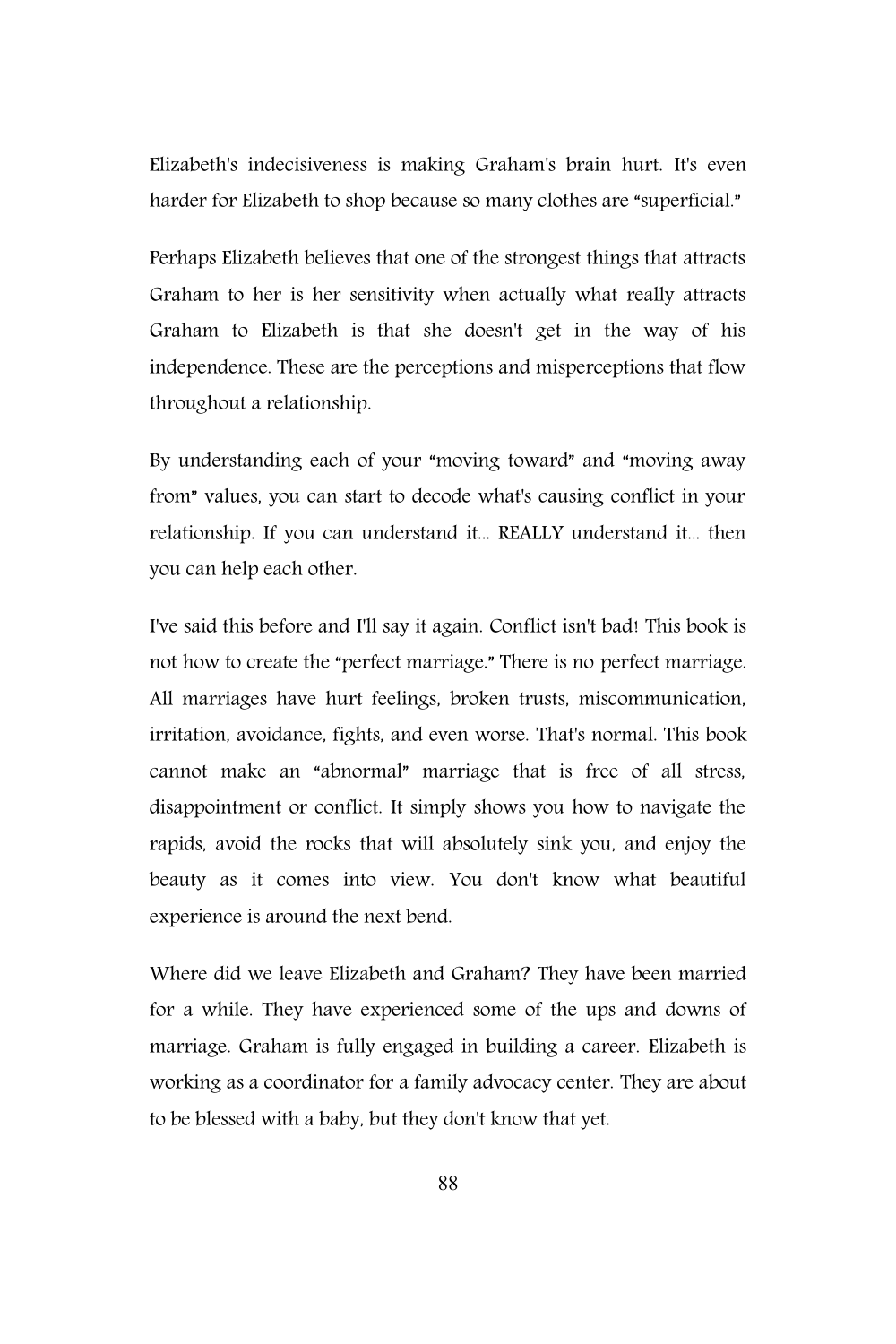The good news is, over the past week Elizabeth has slowly introduced Graham to the ideas of "moving toward" and "moving away from" values. She already knew how focused he was on his career, but now she knows more than ever that, in Graham's mind, he's doing it FOR her safety and future well-being. Graham learned that Elizabeth's tender-heartedness isn't just a character trait; it's one of her "most defining" character traits. That knowledge makes it easier for him to be more tolerant of her apparent indecisiveness.

What have you learned about yourself and the love of your life? What has he learned about you? It doesn't hurt to write it down. Our memories are a lot weaker than we think. Write below how these lessons matter to you and your relationship.

### KNOW YOUR HUSBAND'S MOVING TOWARD AND MOVING AWAY FROM VALUES AND YOU WILL KNOW WHY HE DOES THE THINGS HE DOES.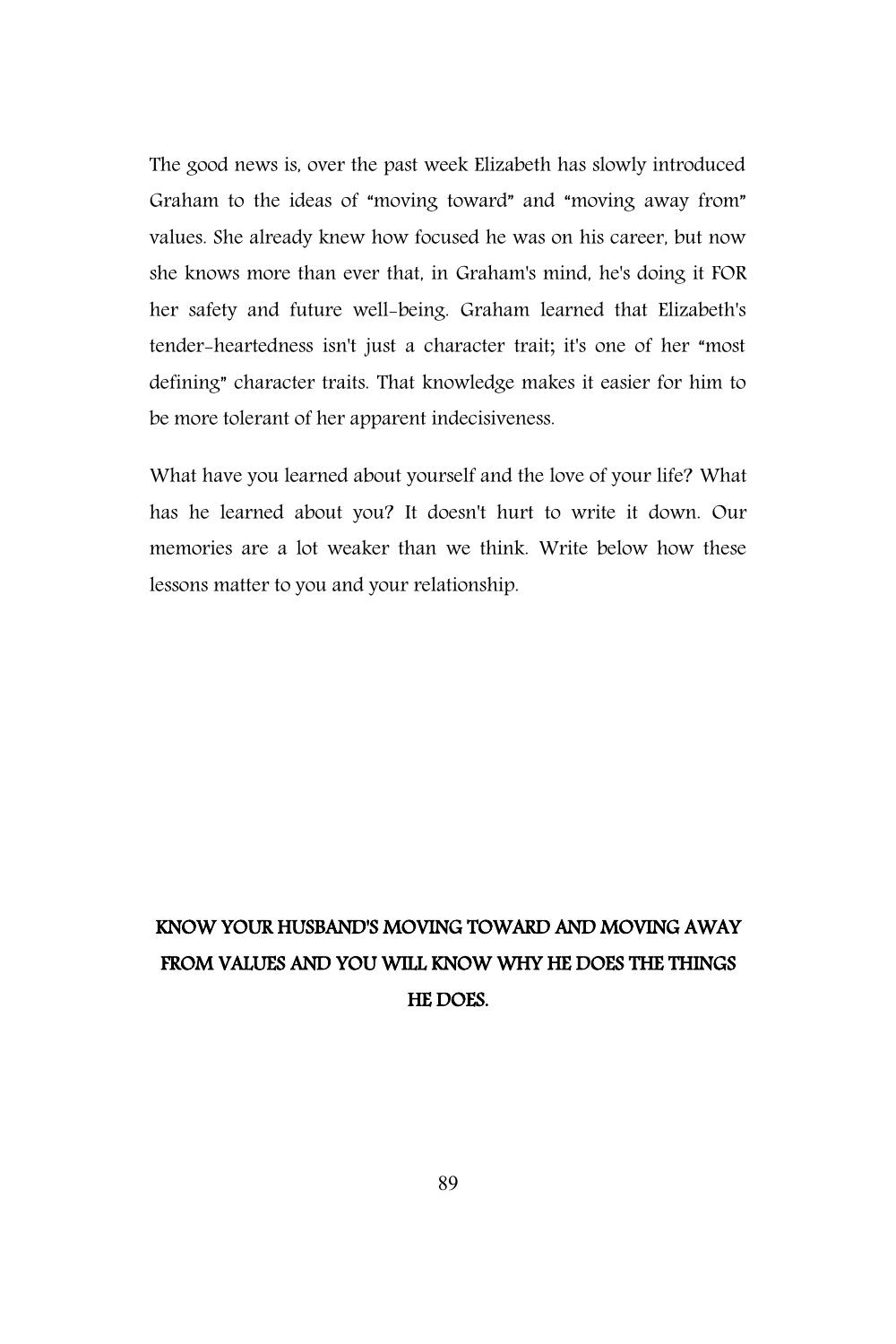## Men Are "Fence Fixers"

Many books have been written about the differences between men and women in relationships. The one reality that I want you to understand about your husband is that men are "fence fixers." What does that mean? It simply means this – if there's a hole in the fence and that hole gets your husband's attention then he will probably go get his tools and fix it. Before he noticed the hole he didn't have a single thought about the fence. After he fixed the hole he went back to not thinking about the fence again.

This seems like a stupid concept but it is the fundamental difference between women and men in relationships.

Men are fundamentally "problem solving machines." When there is a "problem" the man wants to: Identify, Isolate, Strategize, Formulate, Execute, Resolve. It's animal instinct. "grunt, Hole in Fence, Must Find Wood, grunt, Must Get Tools, Bang on Fence, grunt, Now Hole is Fixed, Drink Beer to Celebrate."

I want to use an exchange from a movie to illustrate how women are different.

The husband and wife are lying in bed. The wife says, "I'm thirsty." The husband says, "I'll get you a glass of water." The wife says, "See, if I'm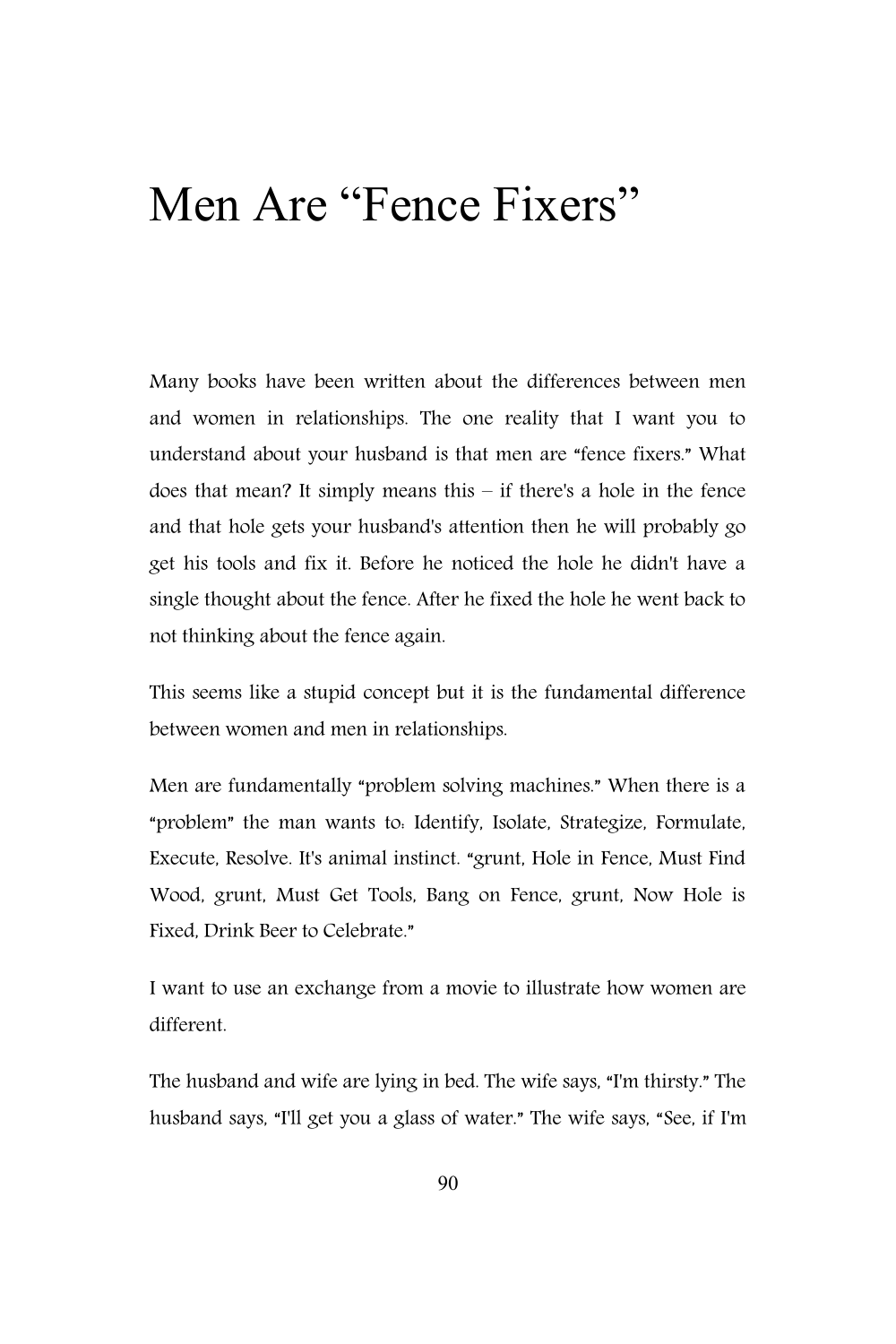thirsty. I don't want a glass of water. I want you to sympathize. I want you to say, 'Gloria, I too know what it feels like to be thirsty. I too have had a dry mouth.' I want you to connect with me through sharing and understanding the concept of dry-mouthedness."

And THAT, in a nutshell is the fundamental difference between men and women in relationships. The quote, by the way, is from the movie White Men Can't Jump.

It may seem like a small thing – perhaps even a joke. However, I propose that this difference is the fundamental cause of chronic deterioration of married relationships over time.

Elizabeth feels upset about something. She says something about it to Graham. The "problem" needs a "solution." The "fence needs fixing" so Elizabeth get's 100% of Graham's attention while he strategizes and formulates a solution. It's very difficult for Graham to understand that Elizabeth just wants to TALK. Instead of just talking about it, sympathizing, engaging in the "idea" of the problem without feeling the need to resolve it, Graham and Elizabeth are experiencing the problem entirely differently.

However, and this is a big however, Elizabeth has Graham's attention! He's engaged. When Elizabeth talks about things that **are not** problems, she gets grunts and half-hearted responses from Graham. When she talks about things that **are problems**, she gets more engagement. What Elizabeth wants is engagement!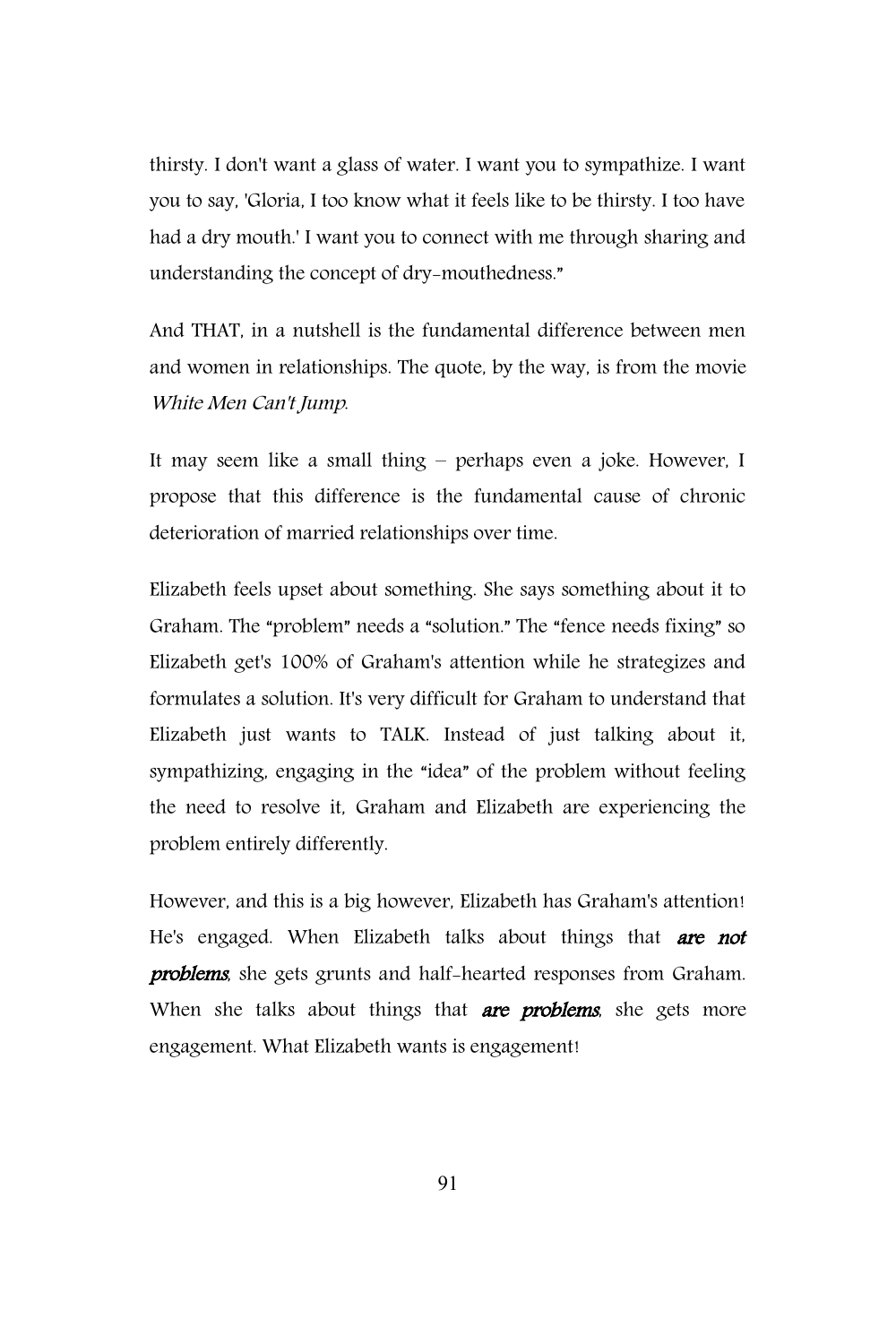What this does in Elizabeth's marriage, and in many marriages, is create a dynamic where the wife "complains" in order to get the husband to engage in conversation. The husband foolishly tries to "solve the problem" whatever it may be. Whether the problem gets solved or not is irrelevant. It's the DYNAMIC of communication that sticks.

Complaining or bringing up "problems" activates the husband's "fence fixer" gene.

The second issue this starts to create is the fact that many of the "problems" that Elizabeth wants to bring up are problems with Graham! She wants to tell Graham how he needs to fix himself. This combines her two most interesting subjects - Graham and the relationship - into one conversation. Graham's brain is engaged because it's a "broken fence" that he has to fix, but he is conflicted because he doesn't want to see himself as the problem.

This all seems fine and well to Elizabeth; because, although the problem is important, she's not nearly as invested in having it "fixed" as Graham thinks. She just wanted to talk about something, and this is what gets Graham's full attention – even though she doesn't consciously know why.

When you engage your husband in one of these "We need to talk" conversations about how he needs to change himself in order to fix a perceived problem and you see that "stupid look" come across his face, it's because you just crossed two wires in his head that aren't meant to be crossed. In other words, you short-circuited your husband.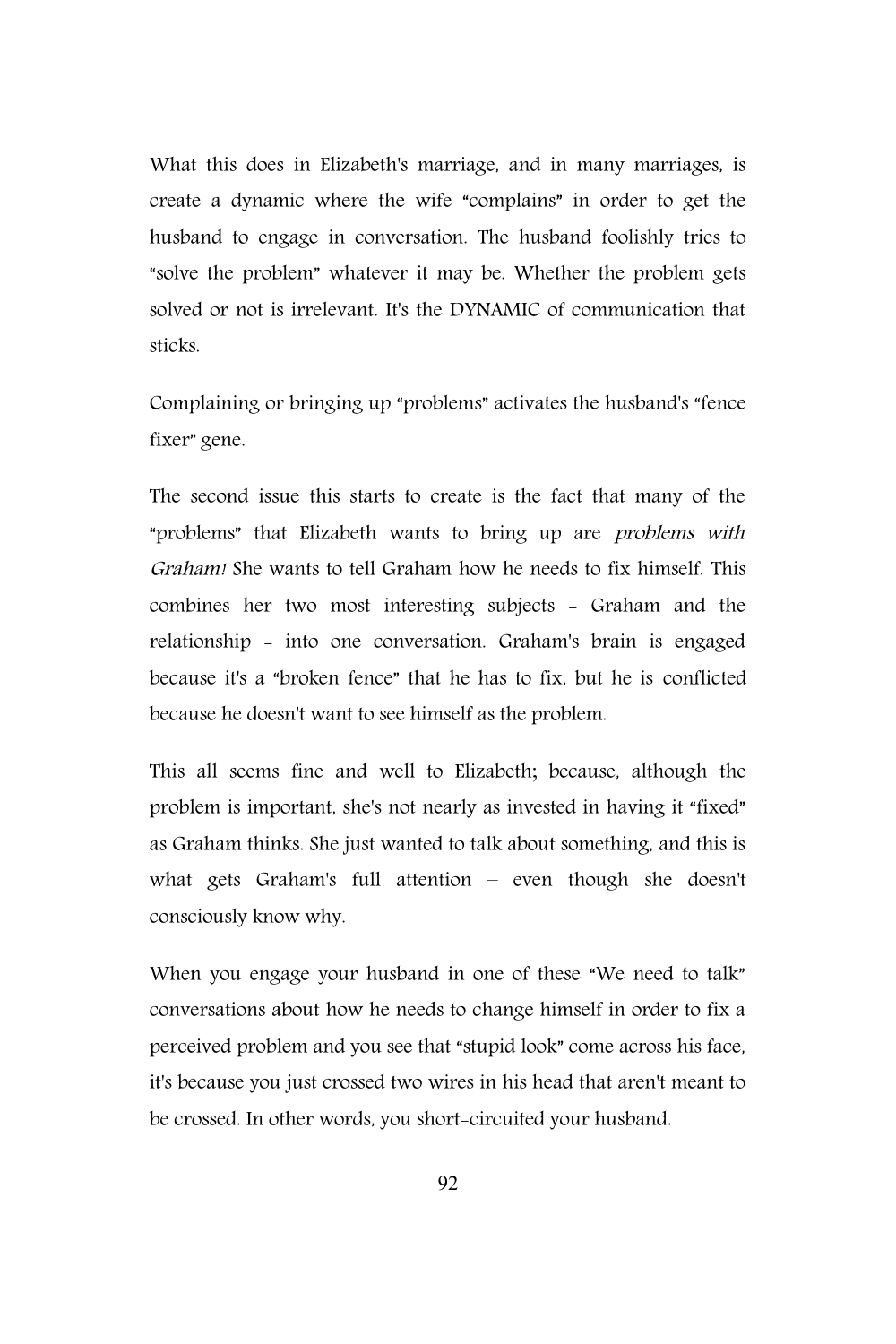While this may seem like fun sport, and very interesting, it's important to understand that this will take it's toll after a few hundred (or thousand) repetitions. Early in the marriage it's fairly benign because most of the issues Elizabeth brings up are within Graham's power to address. Even if he can't fully address it, Elizabeth sees him "trying" to address it and that's enough for her.

In these instances Graham's fence fixer gene gets to be exercised and they make some progress toward more of what Elizabeth wants. However, after a number of years Graham cannot fix the problems that are left. They are un-fixable based on his basic nature, or the nature of the relationship.

Remember Graham's strongest personal drivers are taking care of his family, security, and a strong sense of work ethic. Then, Graham hits an important career milestone where he is either going to break through to the "next level" at work or not. One hundred percent of his focus will be on fixing the fence of his career. If Elizabeth continues to insist that Graham's "problem" is that he isn't home enough or he works too hard, then how can Graham fix both fences? He can't. So his basic programming kicks in "security and work ethic" over "relationship." He focuses on work.

Because Elizabeth has never developed any other real skills at getting Graham's attention other than activating his fence fixing gene, she creates more and more of a problem to get Graham's attention. Neither of them knows why their relationship is spiraling out of control. Graham has less and less interest in being home where he is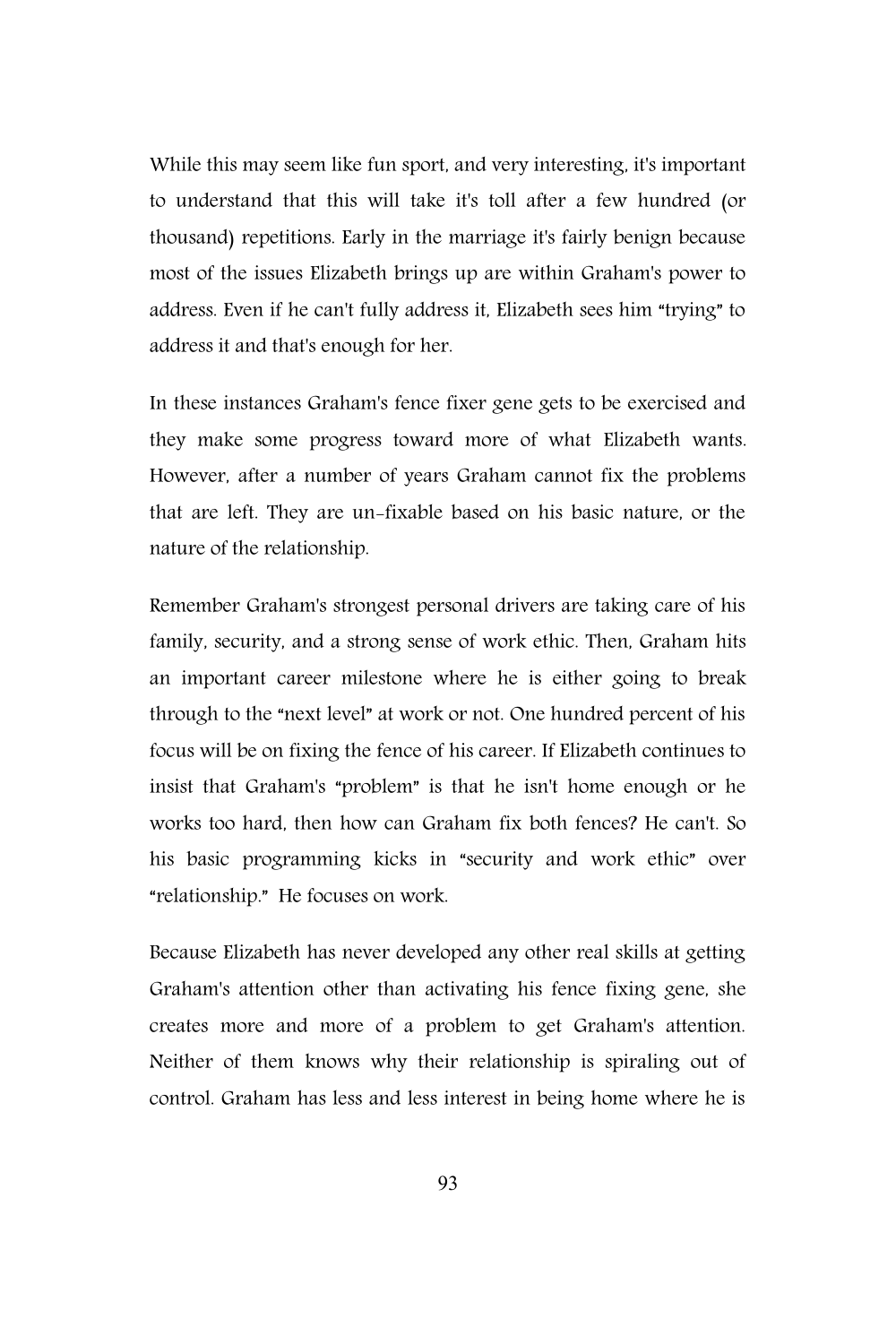incapable of solving the problem – because HE IS the problem – and becomes more and more interested in spending time at work where everyone tells him how great he is – including the young, blonde project manager working with him.

Attraction by Reflection, Projection, Absorption, and Acceptance. What just happened?

Graham and Elizabeth are about to get a divorce!

Their spheres are drifting farther and farther apart as they orbit. Both of their spheres have become dark. Neither can reflect what the other is thinking because the problems are mutually exclusive. The gravitation fields are weakening. The principles of attraction are breaking down.

Elizabeth emotionally retreats to other spheres around her – her friends. They want to support their friend, so they continually reflect her own ideas back at her: her hurt and disappointment, feelings of abandonment, betrayal, and lack of value to Graham. Because her friends' spheres are more reflective of Elizabeth's ideas Elizabeth is more attracted to them.

At the same time, Graham isn't talking about his problems at home at all. These are a distraction from his #1 focus, his #1 broken fence, his career. At the same time the blonde project manager is agreeing with his choices, his decisions, and his ideas. She is reflecting what is important to Graham at the moment back at him. She's not even trying to "steal" him. But she is certainly easier to be around than Elizabeth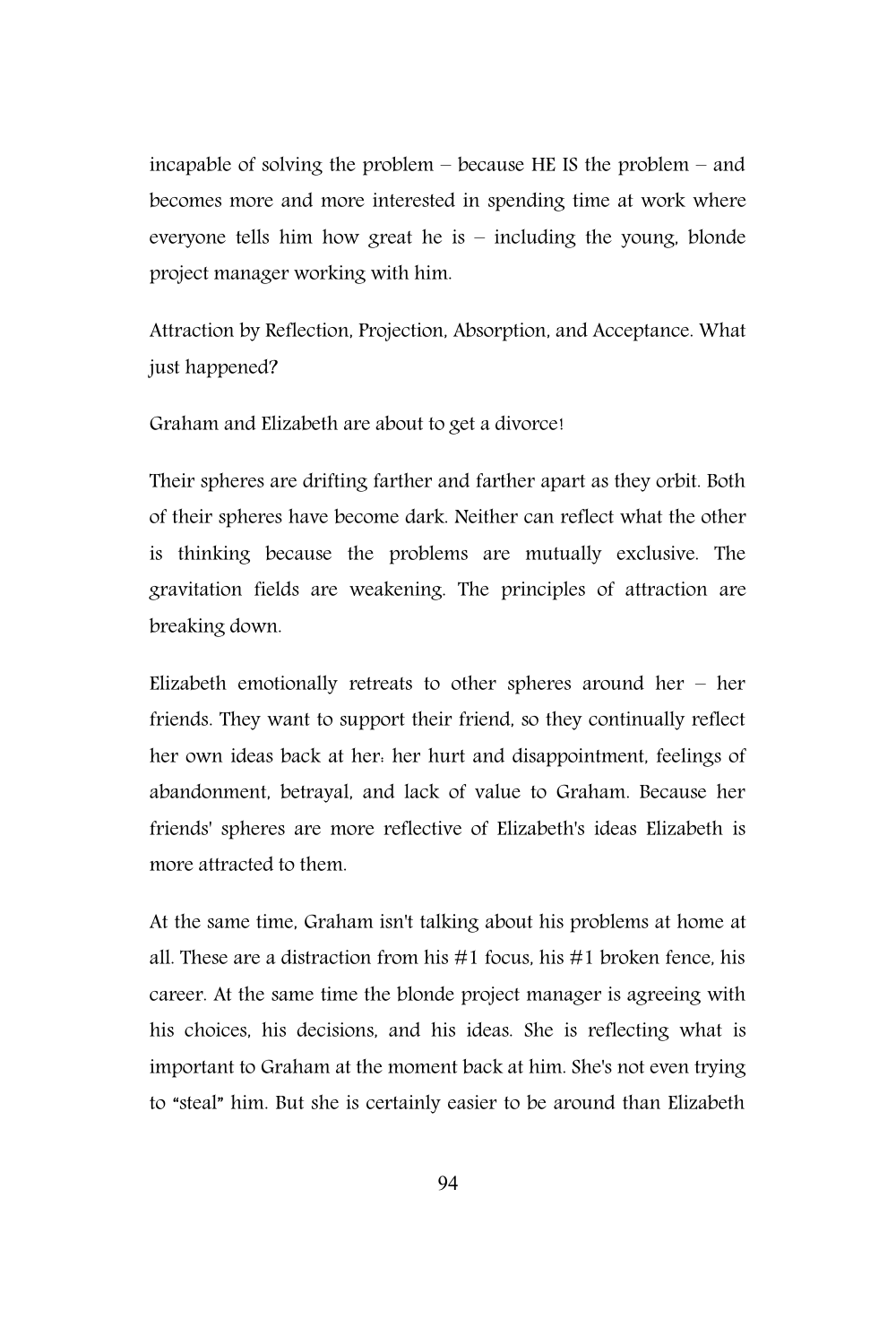and the unfixable problems at home. Graham and the woman at work are solving shared problems together. They are creating "touches" through their shared work narrative.

Here's the sad part. Elizabeth and Graham both started with the same goal, to have a relationship with each other. But due the fundamental misunderstanding between men and women their relationship is in serious trouble.

#### Then Elizabeth gets Pregnant!

Everything instantly changes. One hundred percent of her focus goes to the baby. One hundred percent of Graham's focus goes to the baby because he's the dad, but also because it activates his primary life drive of taking care of his family.

The fundamental communication problems never get solved. All that happens is that a more important hole got made in the fence (for him) and a more focal relationship occurred for her. Baby trumps hubby! In the end they both now have a "shared challenge" which creates a deep sense of working together instead of at each other. This is the same feeling they had early in the relationship when it was "us against the world." "Touches" start happening more frequently. The gravitational bonds between them reassert.

What changed? The "problem" changed, the "challenge" changed. Something arose that they had to work together to accomplish. That shared effort crates TOUCHES that increase the GRAVITATIONAL PULL of the two spheres toward each other. The conversation changed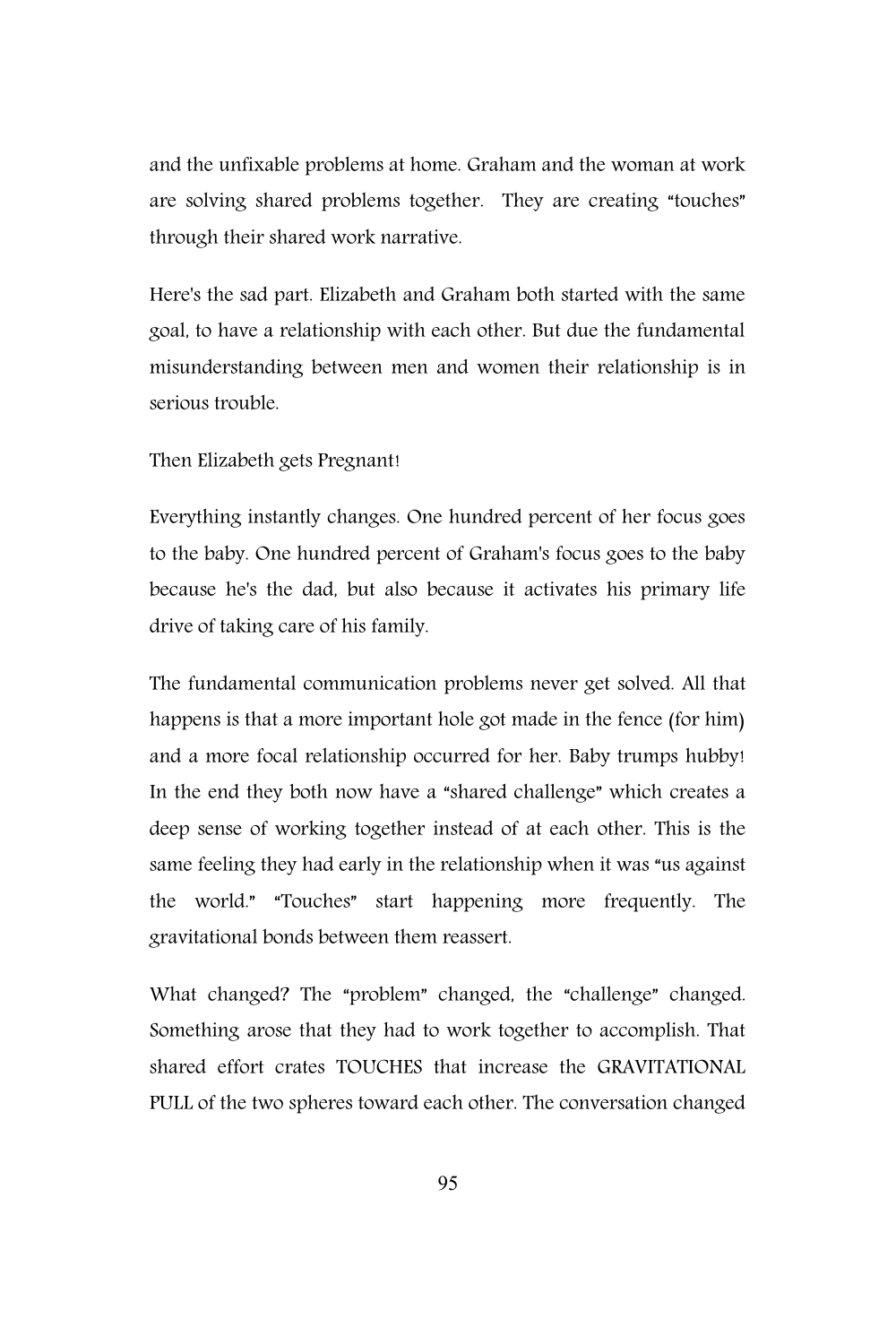from how they weren't getting along (very non-reflective) to how to move forward with the baby (lots of common "reflective" ground).

## YOUR HUSBAND'S FENCE FIXER GENE WILL BE DRAWN TO ANY PROBLEM. BE CAREFUL USING RELATIONSHIP PROBLEMS JUST TO GET HIS ATTENTION.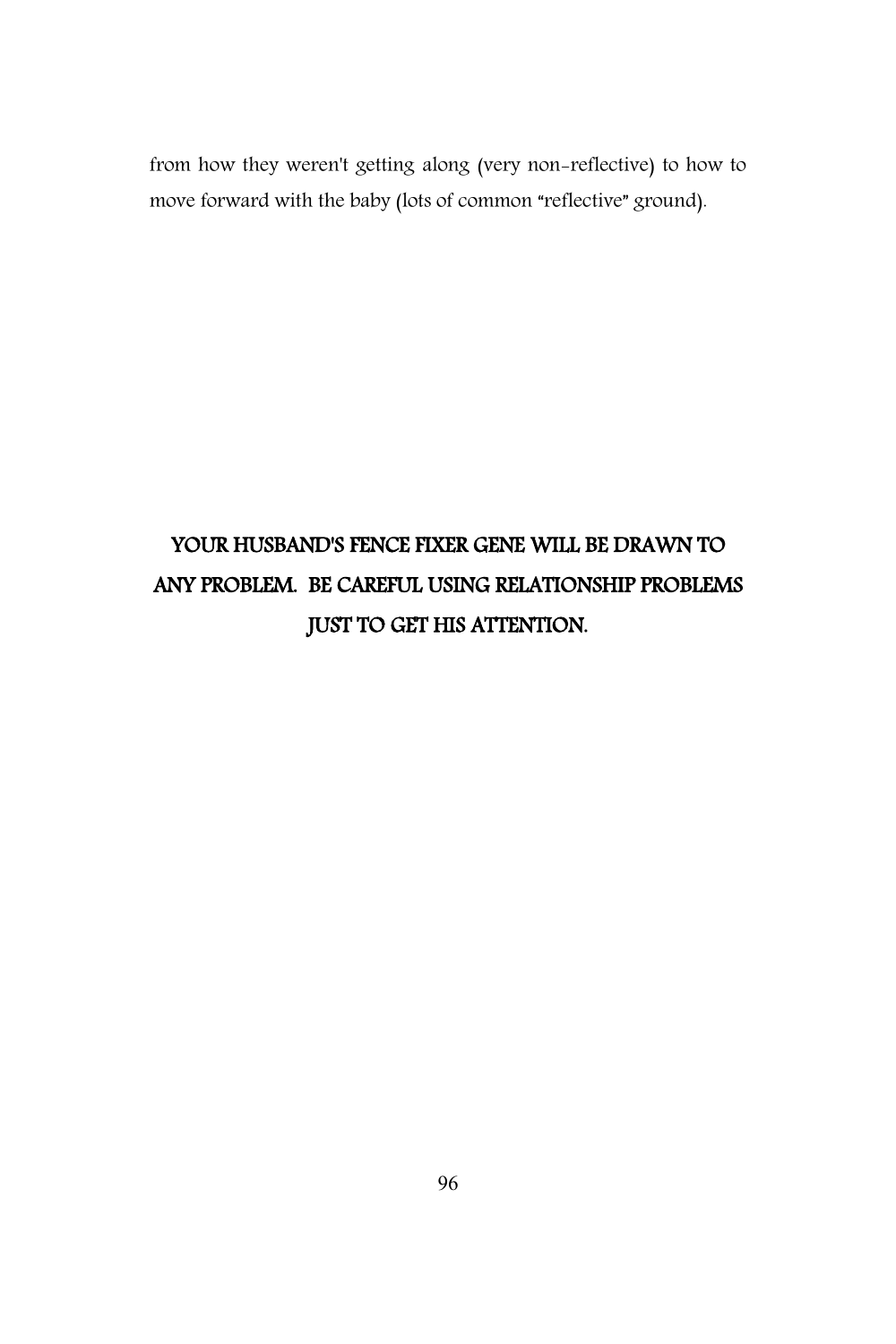## Creating The "Common Problem or Challenge"

This will probably be the most controversial concept in this book, so we will approach it slowly. Let's review a few concepts.

- 1. TOUCHES emotionally connective activities performed together – are what create, reinforce and strengthen bonds. The more visceral the activity (life, survival, working together) the deeper the touch and the stronger the bond.
- 2. Relationship ORBITS are tightened or loosened by the frequency and depth of the TOUCHES. Early in a relationship a couple spends most of their time "pulling in the same direction" trying to survive, to build a base of life. This creates a tight orbit.
- 3. A Relationship's COLOR is dictated by Reflecting, Absorbing and Projecting ideas and emotions that are AGREEABLE to the other person. This is how bonds are maintained. The more a couple is working toward the same goals the more those colors will be in synchronicity.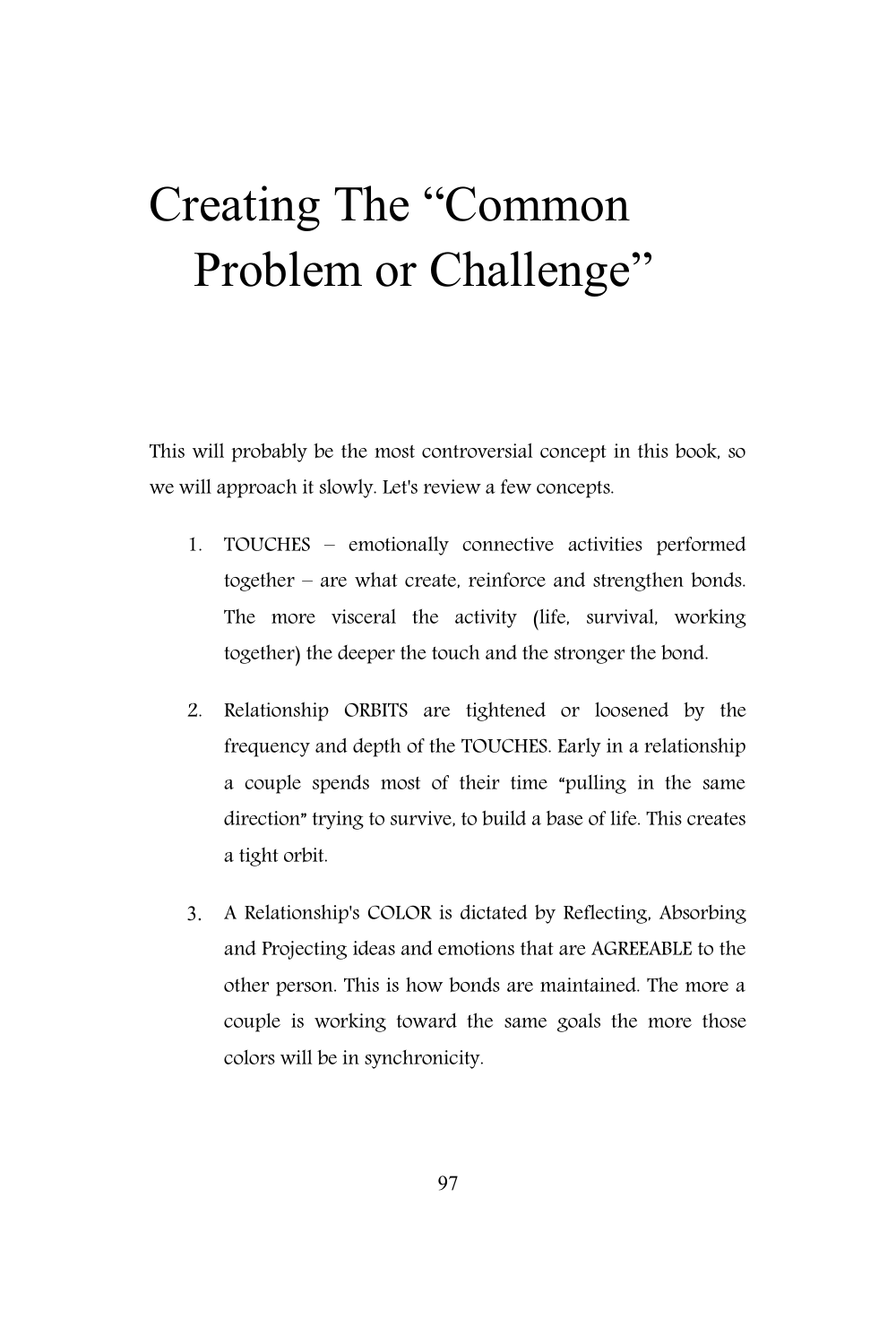4. The best way to create synchronicity in a relationship is for both people to be working against a common problem or enemy. This activates the husband's fence fixer gene. The way to destroy synchronicity is to work against each other individually.

The fundamental, yet unstated, concept in this book is that the RELATIONSHIP is more important than anything else. It's a simple concept, because if something else comes up that is more important than the relationship, the relationship will die. If that happens then this book is pointless.

How do we create, foster and grow the most powerful relationship possible, the strongest relationship between husband and wife? That's the question this book asks. It does not ask how to create the most "healthy" relationship or the most "appropriate" relationship, or the most "socially acceptable" relationship. That may seem shocking.

"But I want a 'healthy' relationship" one might say. Do you? What is the definition of "healthy?" Chances are it is someone else's definition. What is the definition of an "appropriate" or "socially acceptable" relationship? Who defines that? Almost by definition someone OUTSIDE the relationship has to tell you what is "healthy," "appropriate," or "socially acceptable." Who do you want to do that? Your mother? Someone on daytime TV? A magazine with a glossy cover?

I'm not saying you should purposefully have an unhealthy relationship. What I'm saying is that sometimes it's better to have a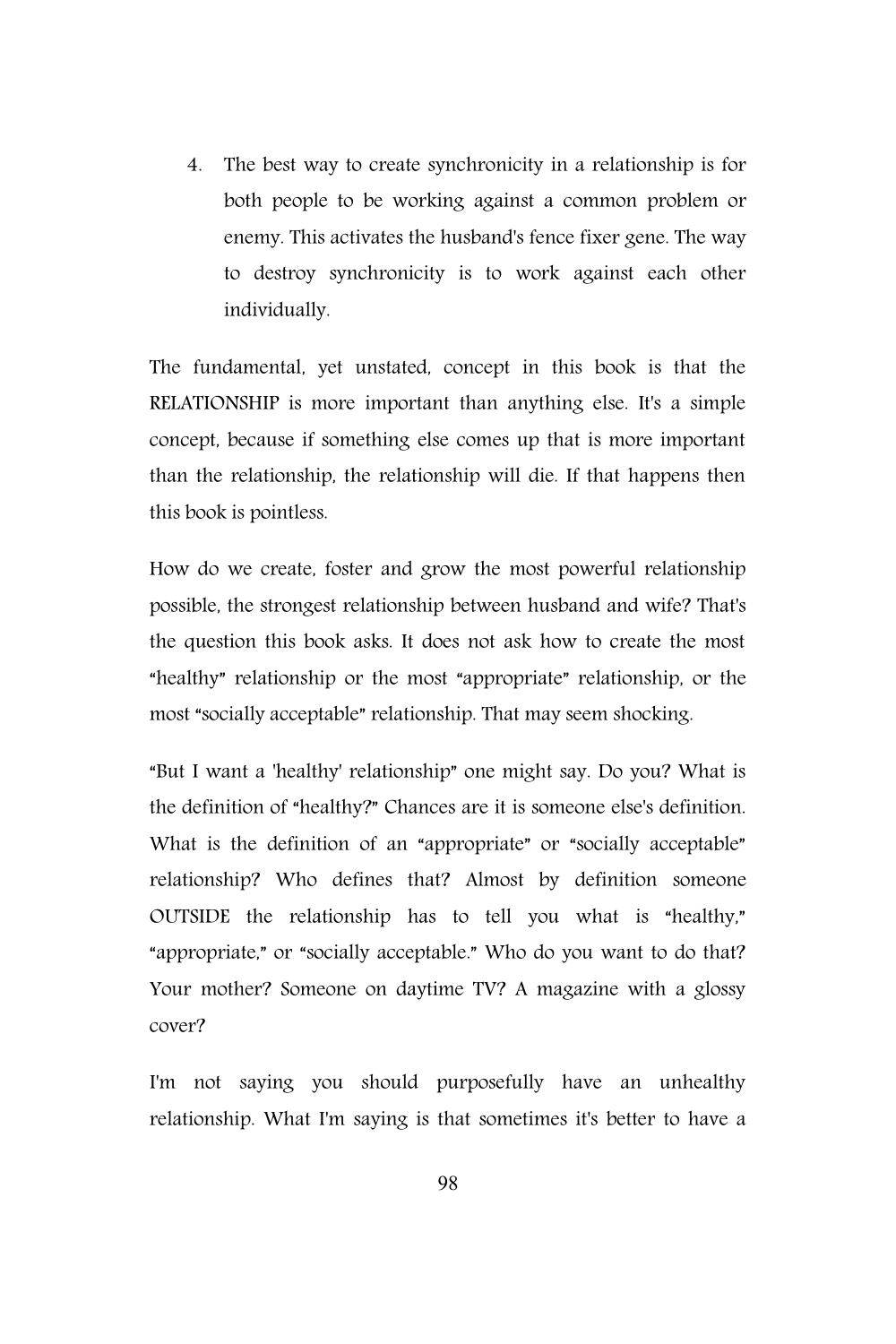temporarily unhealthy relationship than it is to have a healthy norelationship.

Are you worried about what comes next? Don't!

I'll return to the premise that we both agree on, your relationship is incredibly important. At any point if you want to end it, you can, for whatever reason. I want to show you how to make your relationship last a lifetime in spite or problems, issue and catastrophes.

I'll give you the secret right now. Ready?

#### ALWAYS MAKE THE PROBLEM EXTERNAL TO THE RELATIONSHIP AND MAKE IT A PROBLEM THAT YOU CAN SOLVE TOGETHER.

If you do that one thing, then your relationship will always be STRONG whether it's healthy, appropriate or socially acceptable.

Most currently in Elizabeth and Graham's life there occurred a problem External to their relationship - that they could both solve together – A BABY! It seems strange to call a baby a "problem," but in this case it's like the most benign definition of the word "problem," like a math problem. That's not a "problem, problem," it's just something that needs thought and work to complete.

Anther word for problem is "opportunity." Create a new opportunity that is so compelling that it cannot be avoided – like a baby.

"Are you saying if I have a problem in my relationship I should get pregnant?" NO!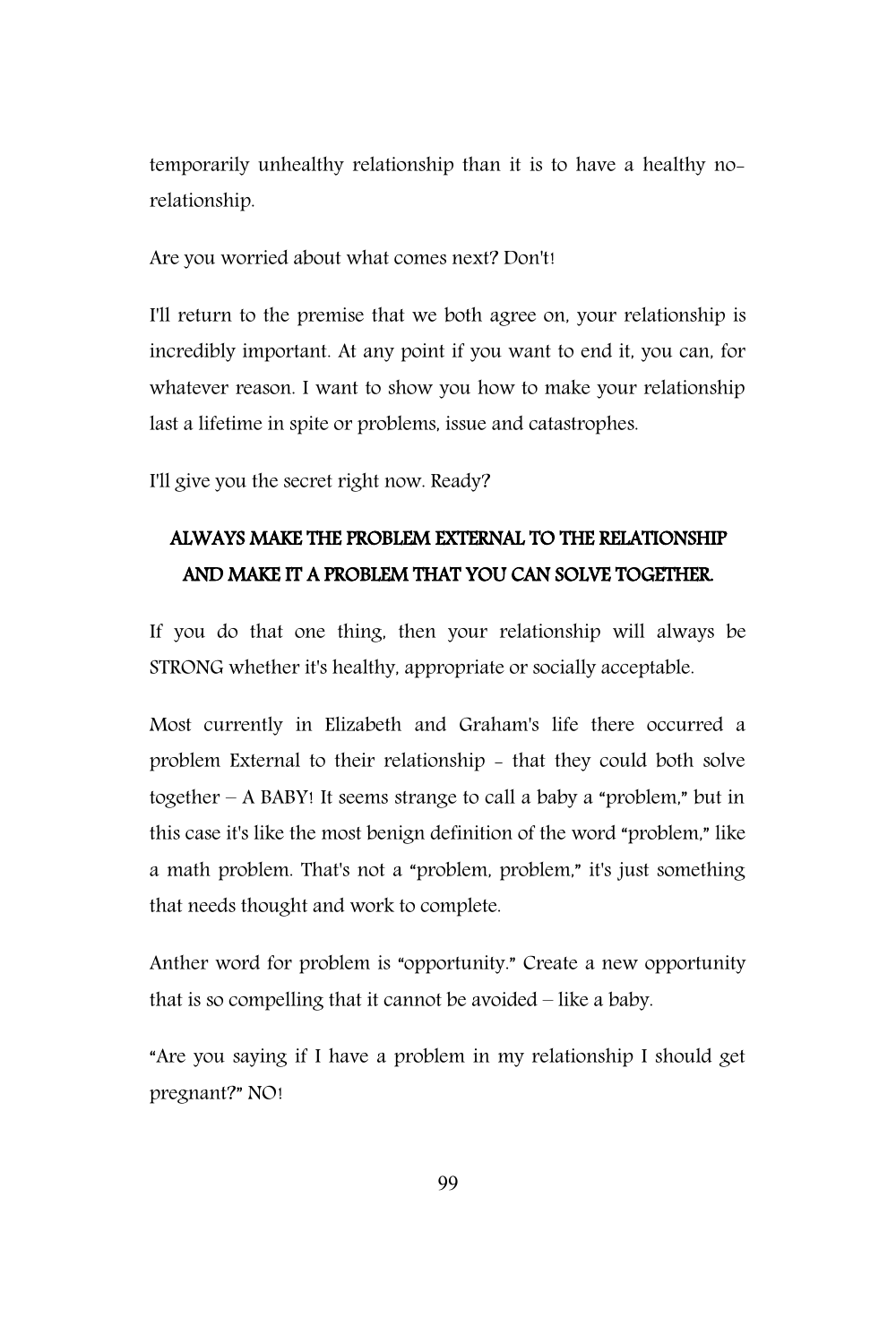Plus I need to clear one thing up this book is about Marriages. This book is not about dating. This book is about life-long commitment in sickness and in health, for richer or for poorer, 'til death do you part. That is a relationship that rises to the highest responsibility and commitment.

What I am saying, and will expand upon, is this:

If your relationship is disintegrating before your eyes, deteriorating and devolving, if you desperately want to maintain your relationship, and if you don't know how to get back on the same page with your husband before all is lost then DO SOMETHING REAL. CREATE A "PROBORTUNITY!"

### ALWAYS MAKE THE PROBLEM EXTERNAL TO THE RELATIONSHIP AND MAKE IT A PROBLEM THAT YOU CAN SOLVE TOGETHER.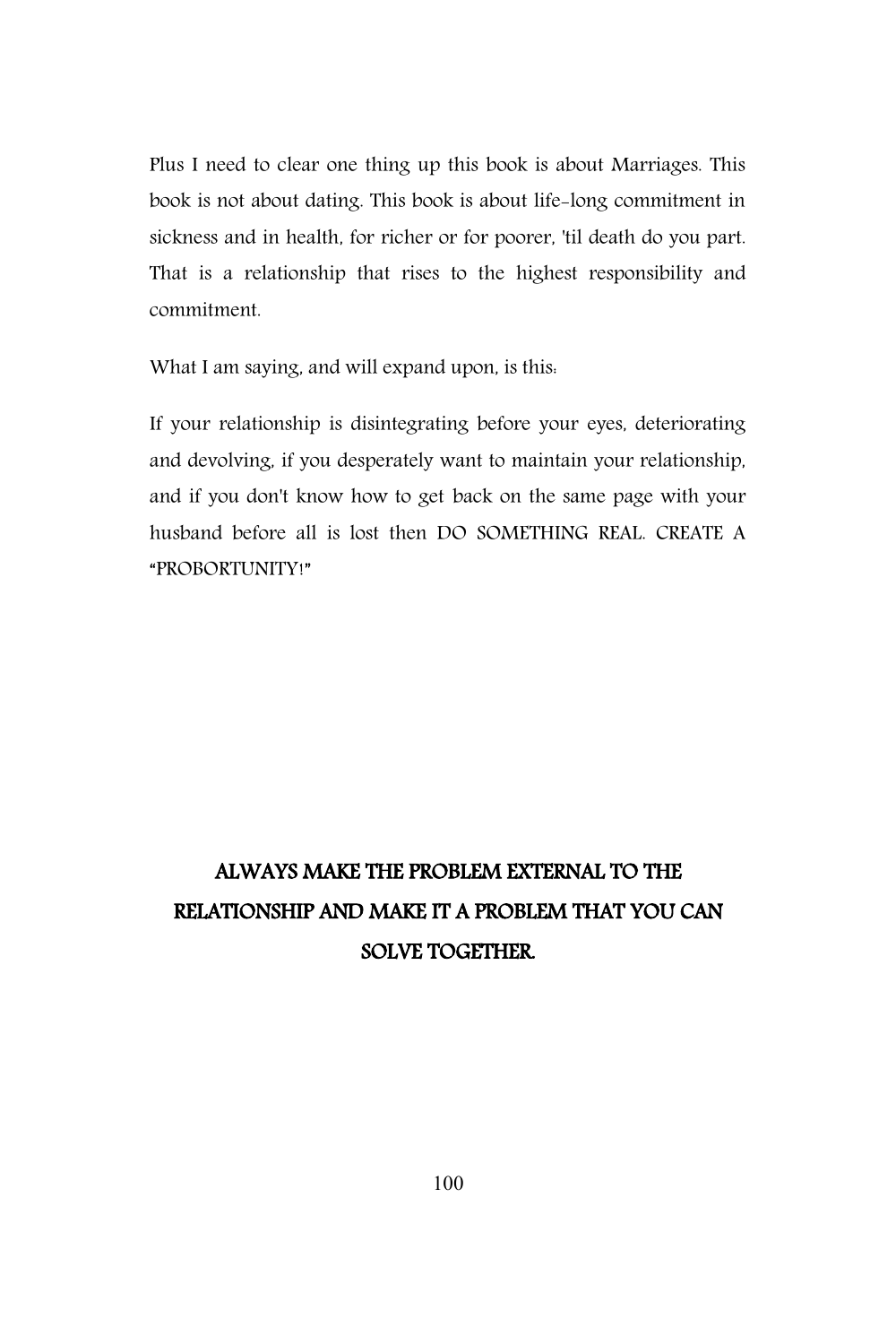## WHAT IS A PROBORTUNITY?

A probortunity is a combination of a problem and an opportunity. If you find yourself at a point in your relationship where "the writing is on the wall." If you can tell "this thing is going seriously sideways." If you need to refocus your relationship in a real way or lose it forever, then find a probortunity and take it.

Often probortunities happen accidentally, such as Elizabeth getting pregnant. But you may find once or even twice in a lifelong relationship the need to reset or it will disappear. When that happens do something big TOGETHER. If, years before, your husband talked about moving to Alaska then go online and buy a couple of plane tickets! Drag him onto the plane if you have to and go look at property in Alaska. Pack up and Move!

Blow life up! Quit your job, move to a houseboat, start a restaurant together, whatever it takes to go from pulling against each other (or simply not pulling anymore at all) to pulling together, fighting for survival, you two "against the world" again.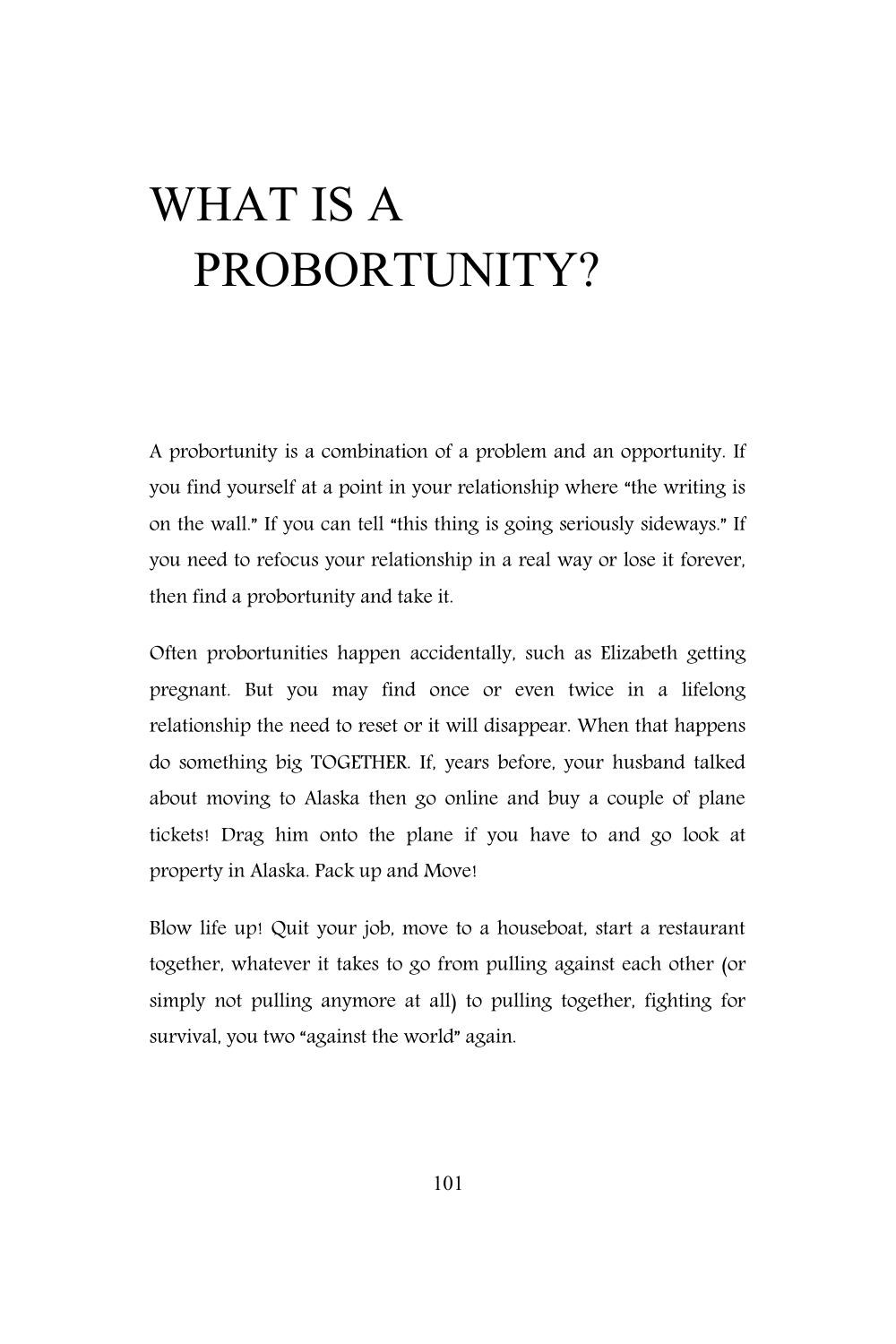Don't ask for permission. If you have gotten to where talking doesn't get you anywhere anymore, then find a probortunity and take it!

Do you want to know what makes a relationship stale? Not doing stuff TOGETHER that has any meaning anymore. You don't have to entirely blow up your life. Enter yourselves in a public dance competition where you have to be ready by a certain date. You need a common goal that's more important than your petty problems. If your problems are big then you need a BIG common goal.

If your house burned down tomorrow and no one was hurt but all your stuff was destroyed; do you think you would be arguing about how you don't talk anymore? (I'm not saying to burn down your house.) There are some things that are REAL that require REAL ACTION TOGETHER. These are the probortunities that I'm talking about.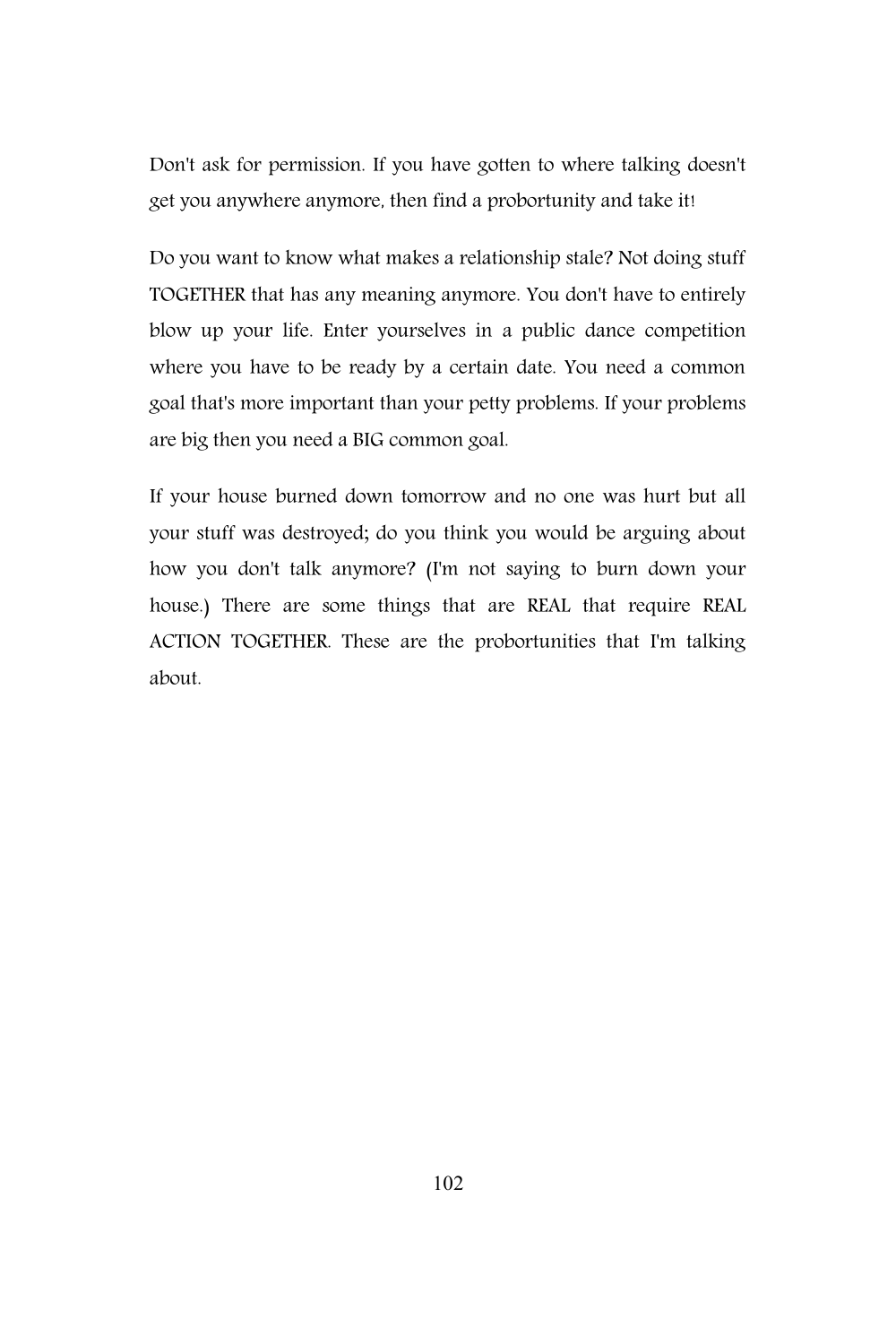Think about ideas or opportunities that could really change your life. Make a list for future reference.

Now think about less drastic action that you could take that would refocus your relationship on a compelling, shared, external goal that you can do together. Make a list.

Now think about ways you might activate one of these actions without allowing it to get bogged down in the normal talk, talk, argue, talk, don't talk cycle that married couples get into.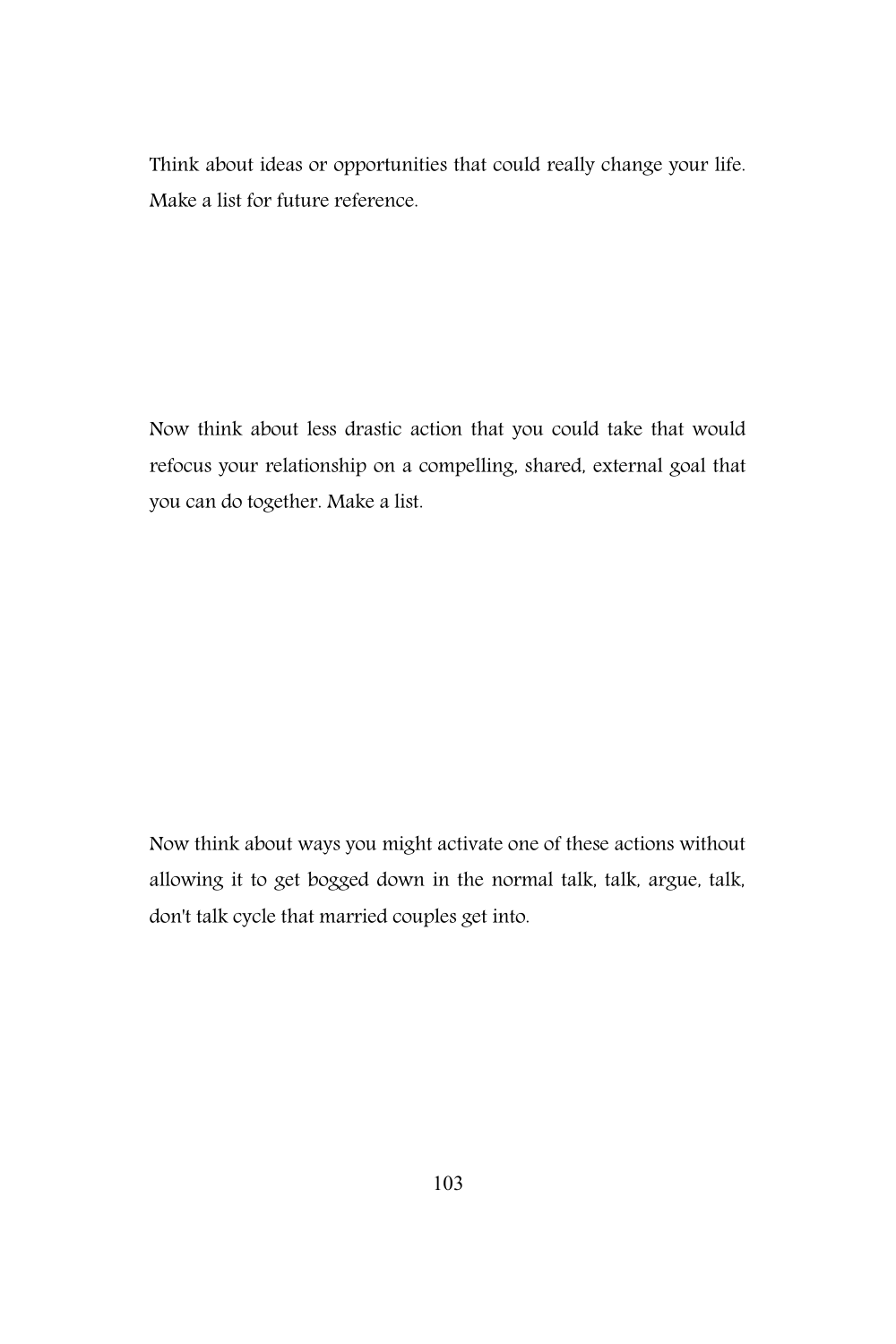The interesting thing about probortunities is that it doesn't matter if you succeed or fail at the actual task. The point is to create a new relationship within your existing marriage. If you open a restaurant and lose your life savings, then that's bad. But it's not nearly as bad as leaving things as they are and getting divorced. Which is more important, money or your relationship? The relationship is more important if you want to stay married to the same person who you love for your whole life. Would you rather be poor together or rich apart? You could also be rich and together, I suppose!

I don't use many personal examples in this book, but this example is the best way to illustrate the concept of creating a Probortunity.

It is very common for a marriage to begin to disintegrate when the youngest child is in high school. This occurs because in a long-term marriage often the children become the only "shared problem" that the couple has anymore. The husband and wife each have their own career, their own life. They have slowly grown more independent of each other over the previous decades. It's natural.

What keeps a couple together? Shared Projects, Shared Problems, and Shared Issues that they must work together to solve. That is almost the definition of having children. Children are a constant source of "outside the relationship" issues that need to be addressed. This can carry a marriage forward for years without the husband or wife even thinking about it.

Many marriages deteriorate when the youngest child is in high school (or heads off to college) because the last shared project, shared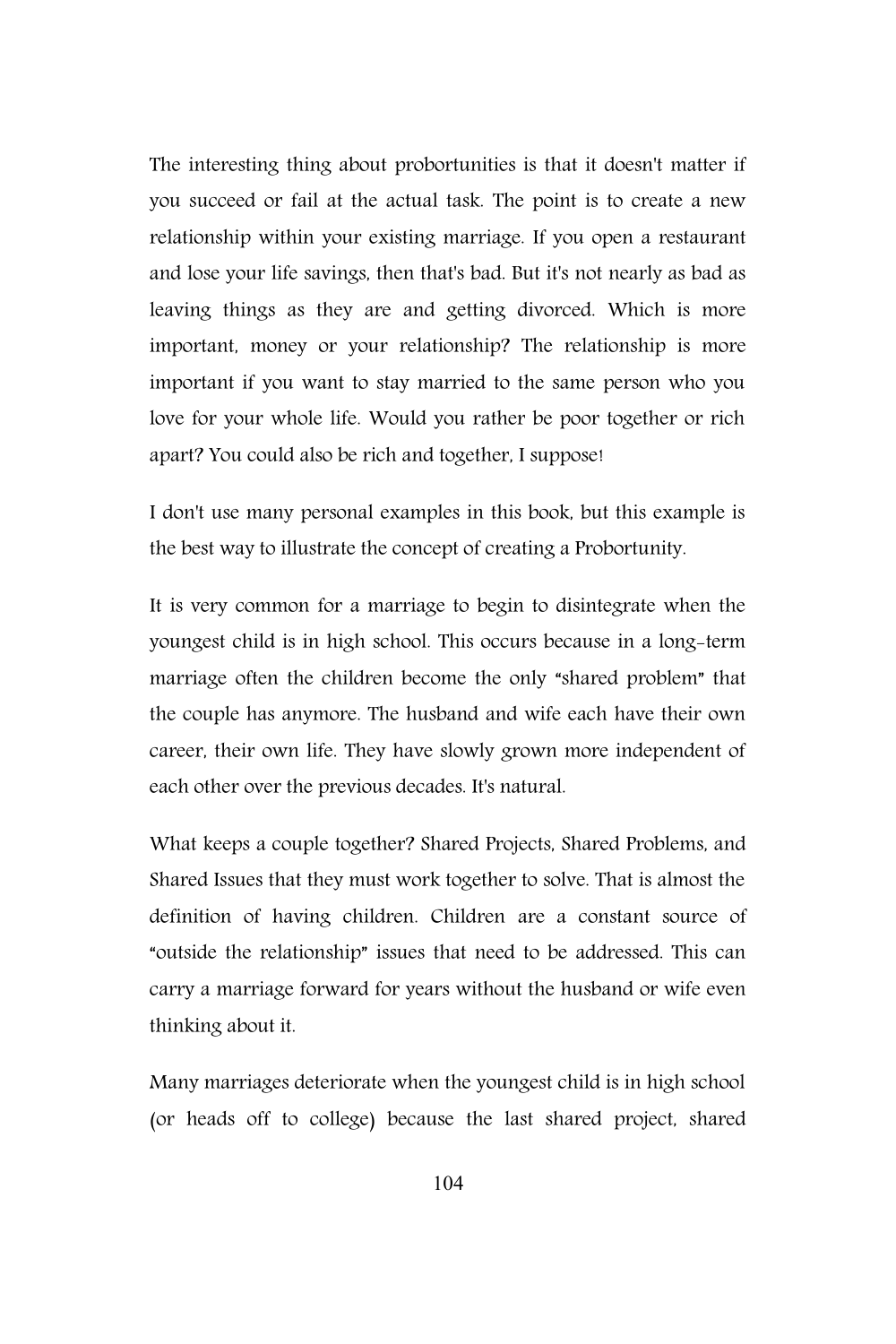problem, leaves. This exposes the underlying lack of synchronicity in the color of the relationship. So, this is a big danger period for married couples.

When my youngest daughter started high school I knew this was a risky time for my twenty-year marriage. Just because I wrote this book doesn't mean that I don't have all the same relationship problems that everyone else has. What created this book was my ironclad commitment to not only maintaining my marriage for a lifetime, but also my desire to try to understand exactly what causes my relationship to be stronger or weaker throughout our lives together.

To get back to the story, I knew that my daughter going to high school was going to be a very dangerous time for my marriage. I had created my life, and my wife had created her life. At times it felt like we were just passing strangers in the kitchen. I knew something had to happen.

Very early in our marriage my wife and I had taken a drive to the pine forest of East Texas. We talked about buying a farm in the woods, down a yellow dirt road. We talked about gardening, raising chickens and goats, and canning our own food.

When my daughter was about to start high school I felt it was a big enough danger to my marriage that I decided to create a Probortunity. I called an East Texas realtor and put my wife in the car. One thing we have always enjoyed doing is going for drives together. My wife and I spent that summer before my daughter's freshman high school year tromping through fields, hacking through woodlands, standing next to ponds and looking at old farmhouses.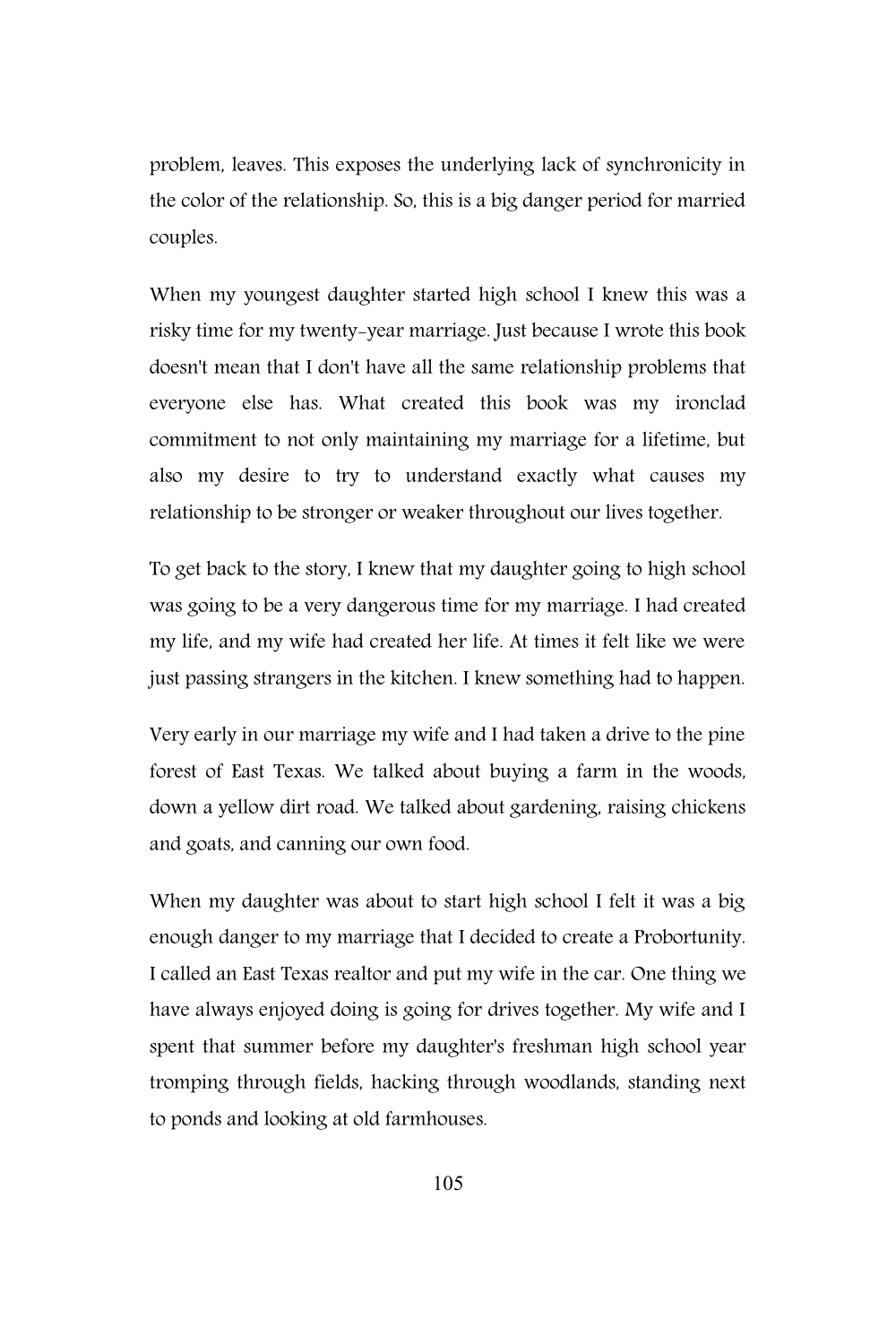We spent the summer discussing fences, tractors, soil types, and layouts for the orchard. We put thousands of miles on the car driving to look at land as far north as the Oklahoma border, as far to the east as the Louisiana border, and as far south as Austin.

We aren't rich. We didn't have a dime saved. This was in 2011, and the recession of 2008 had devastated us. We were struggling just to make the mortgage payment on our city home. There was no logical way we were going to buy a farm. But I was committed to doing it anyway! I knew that a farm was the perfect Probortunity for my marriage.

In September, just as my daughter was starting high school, we sold everything that wasn't nailed down. I mean everything that we could possibly sell: the extra car, the motorcycle, my bicycle, weights, furniture, books... everything we wouldn't need on the farm. We rented out our house and in October we moved to 10 acres with a small mobile home, a goat barn and some fencing. It was down a long yellow dirt road!

We basically started a new life that neither one of us had any idea how to live. We had to learn everything again. We built rabbit hutches and chicken houses. We learned how to take care of goats and grown green beans. I still had to drive to Dallas to earn money every weekend, but we had reset our marriage by changing everything. For the first time in decades we really needed to depend on each other every day.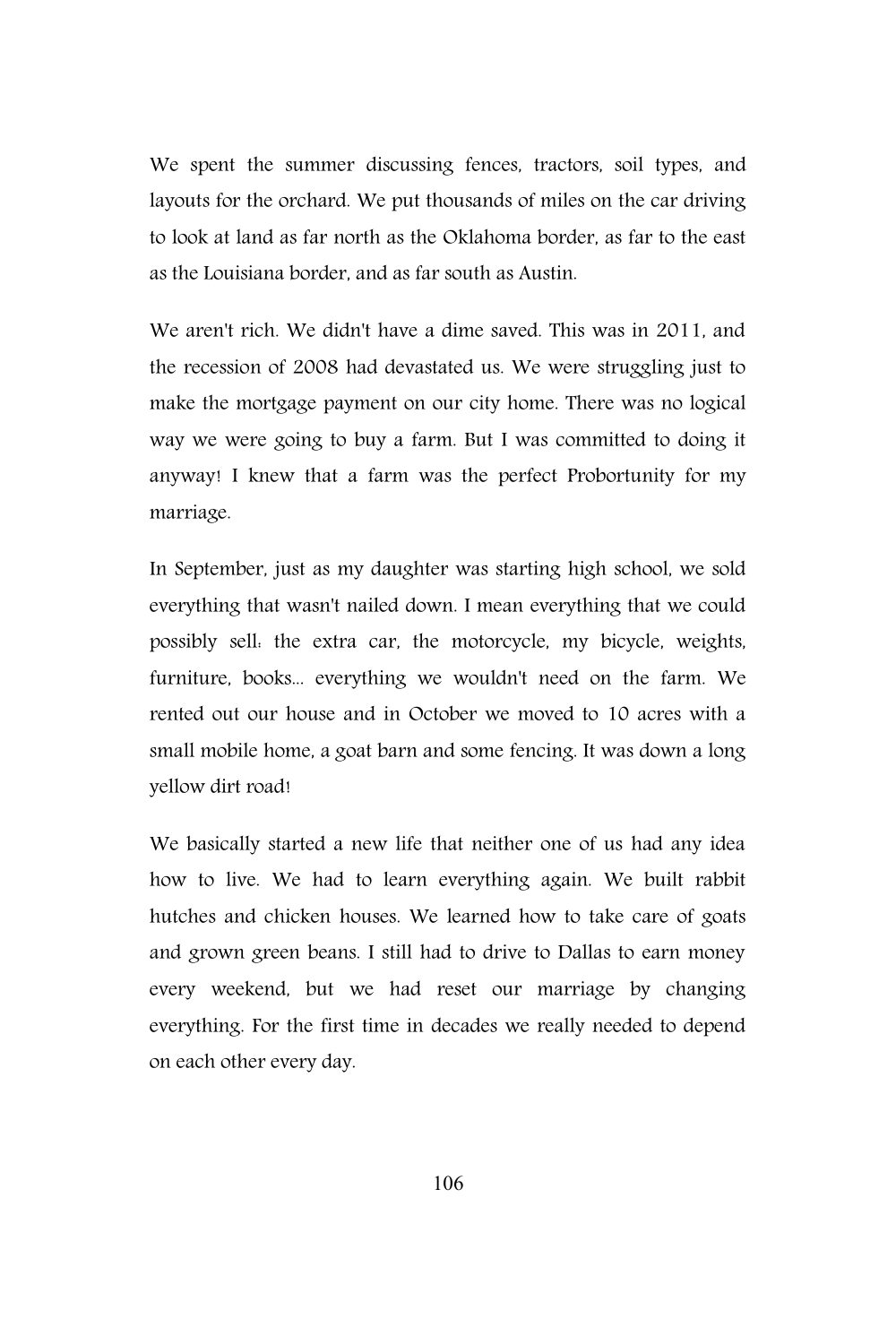It has been many years since we made that move and we still are nowhere near settled on the farm. It will be many more years before we finish planting the orchard, building our new house together, and doing all the other things we wanted to do on our farm. By then our grandchildren will be our shared project. After that, just feeding each other medicine and taking each other to doctor visits will be our shared project.

I knew that there was a moment in my marriage where I had to change everything in order to save it. Every marriage may not need to be blown up to this extent, but it is true that times do arise in every marriage where big things need to happen to keep the marriage together and strong.

If your marriage is the most important thing in your life to you, then make sure nothing else in life makes it fall apart. Remember, shared experiences create "touches," those "touches" are what create strong gravitational bonds. When the shared experiences go away the gravitation starts to weaken. Don't let that happen.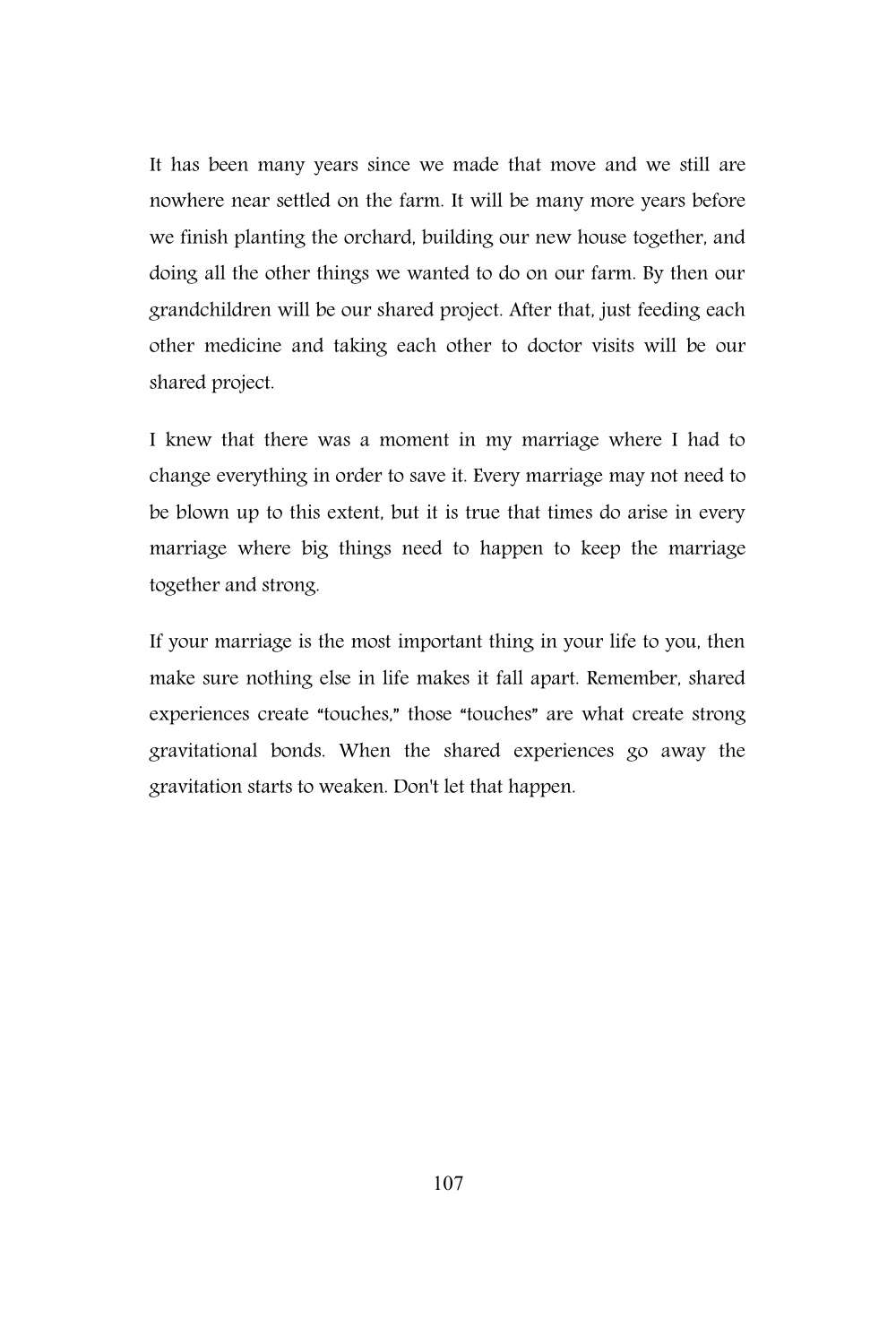# When Nothing is Wrong But Nothing Feels Right

Wives improve their husbands over time. They start with a rugged chunk of "stuff" and they chisel it and polish it. This is very helpful for the man and for the relationship. Early in the relationship there's a lot to improve, the issues that are being improved are easy to fix, and the man is very motivated to please his wife. At some point in the relationship, however, that changes.

People are born with certain individual traits. In psychology there is a personality profile called the Five Factor Model, which measures the "Big Five" personality traits. These traits include: Openness, Conscientiousness, Extroversion, Agreeableness, and Neuroticism.

This profile measures a person's personality on a scale for each of these five factors. Each person falls somewhere on a scale for each of these traits.

Agreeableness, for instance, is simply how "agreeable" someone naturally is. There is no special value to being highly agreeable, highly disagreeable or somewhere in the middle. It's just a measurement. It would seem that a person would "want" to be agreeable; however, that's not necessarily the case.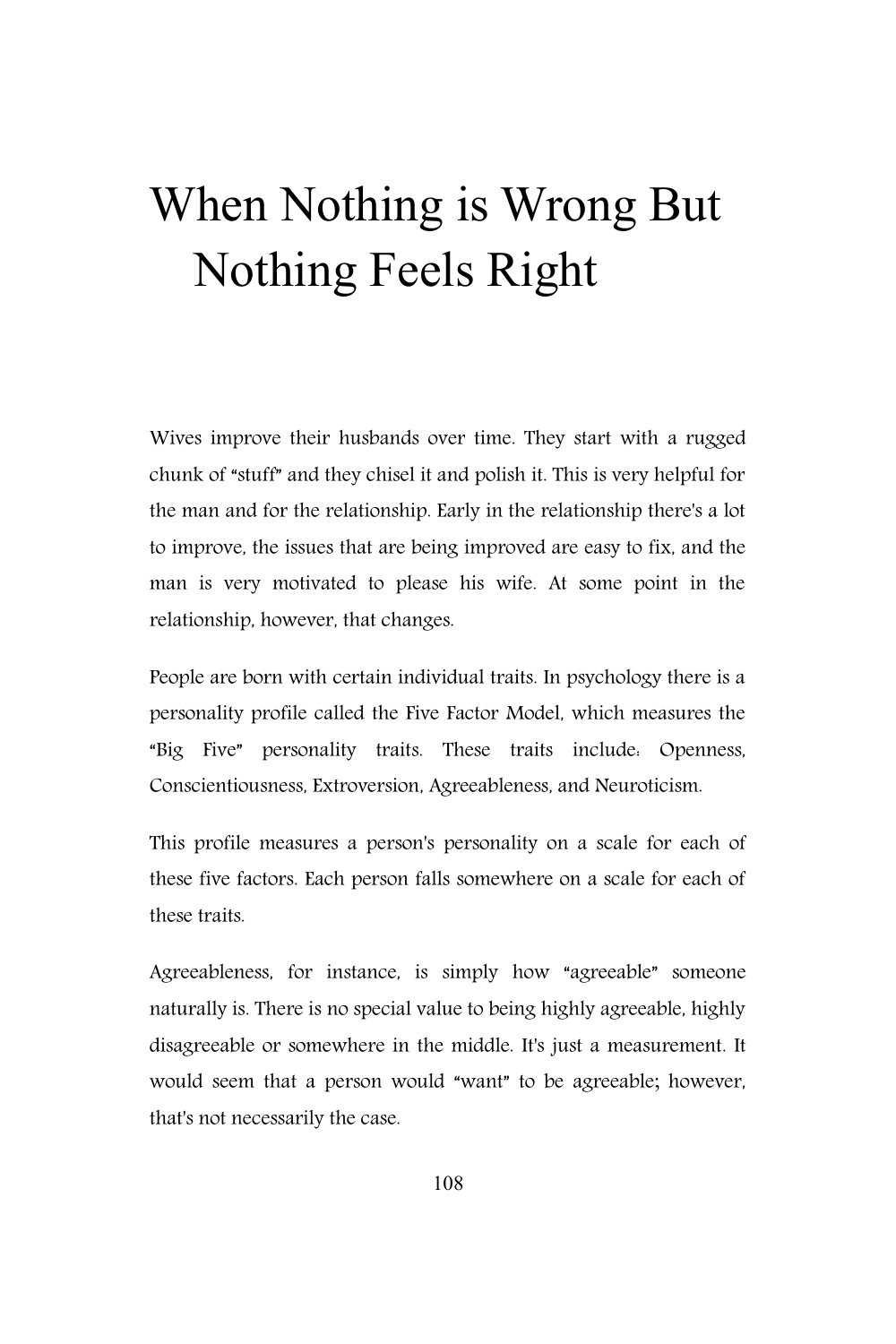For instance, someone who is extremely agreeable might have many friends, but she might not be capable of making independent decisions. Therefore she is forever at the whim of others, a victim of cons and scams, she can never become an independent thinker.

Someone on the other extreme – who is highly disagreeable – may have few friends but his independent thinking could make him a great creator, inventor or innovator.

Being more or less of any of these traits is neither good nor bad. It simply IS.

#### Why do I bring this up?

We are all born with HARD WIRED personality traits that cannot be changed. An agreeable person cannot CHOOSE to become a disagreeable person. An extrovert cannot CHOOSE to become shy, no matter how much someone else might want them to change.

These personality traits are hard-wired into a person's DNA exactly the same as eye color or height. People are born with these traits and cannot change them.

This book teaches women better ways to polish their man in order to allow him to reflect their feelings and create a more satisfying relationship. However, there is a limit to this model.

Early in a relationship there are lots of things going on, the man is a "hot mess," and there is lots of room for improvement. That's good.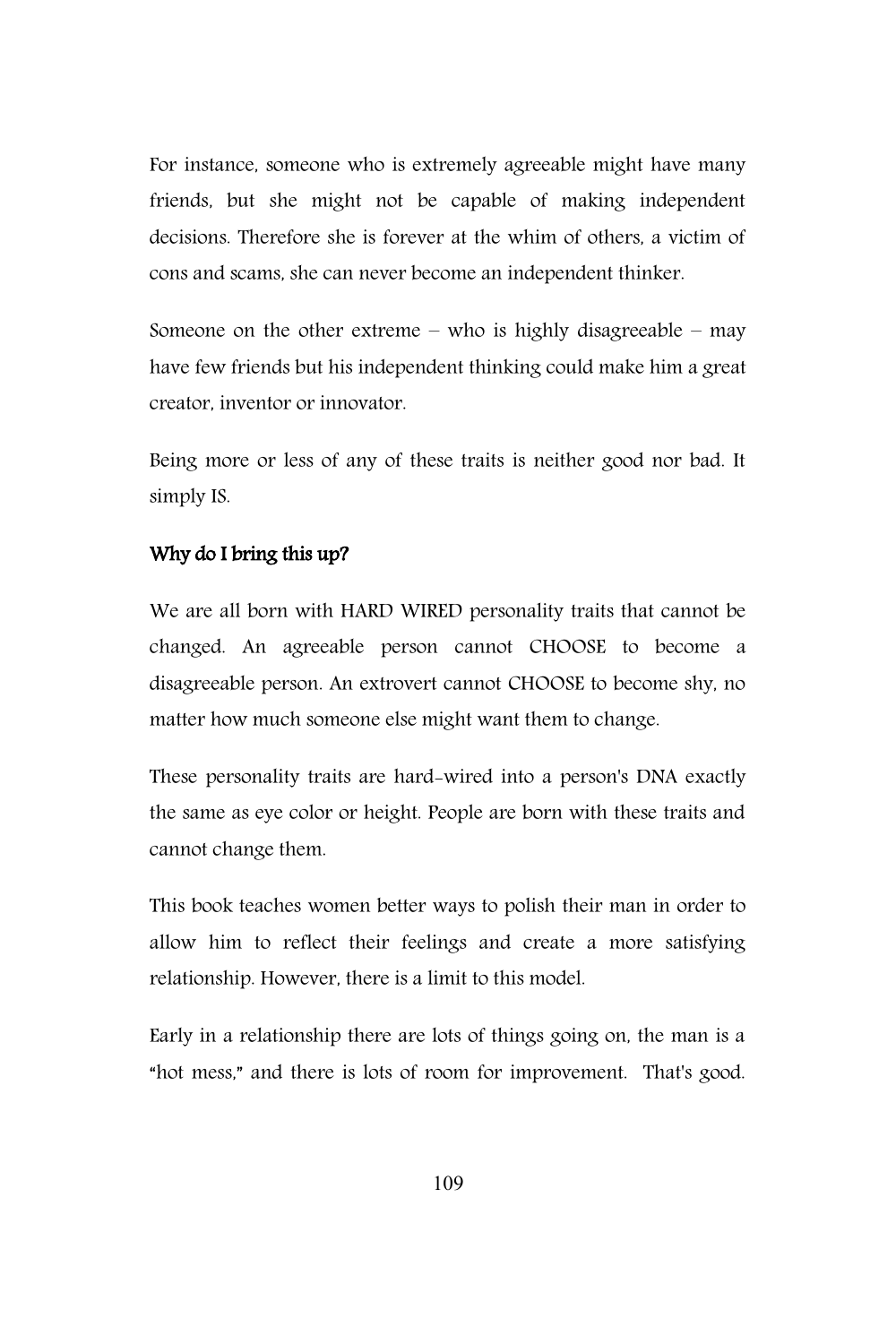Men went from "I want to be an astronaut" to "must mate now." They need women to help them know how to exist in a relationship.

After fifteen-to-twenty years, though, you will find that your husband can't fix the remaining things that are broken in your relationship. The normal tactics and levers don't work. It's not his fault. You have polished him down to his basic personality profile.

This is when nothing is wrong, but nothing feels right. This is when you have to make a decision about who you are going to spend the rest of your life with.

By the way, the same process has happened with you as well. There are personality traits that you have which he would really like to change, but he can't change because you can't change.

At the same time people also have personality disorders, chemical imbalances, and brain abnormalities. These are real and they come in many names: Attention Deficit, Borderline Personality, Narcissism, Premenstrual Dismorphic Disorder, Fear of Abandonment, etc.

Personality disorders affect a person's ability to think clearly, respond appropriately emotionally, control their impulses and interrelate with others in normal ways.

These disorders are not something that a person can change with willpower. You have your own personality profile and potential personality issues as well. We all do!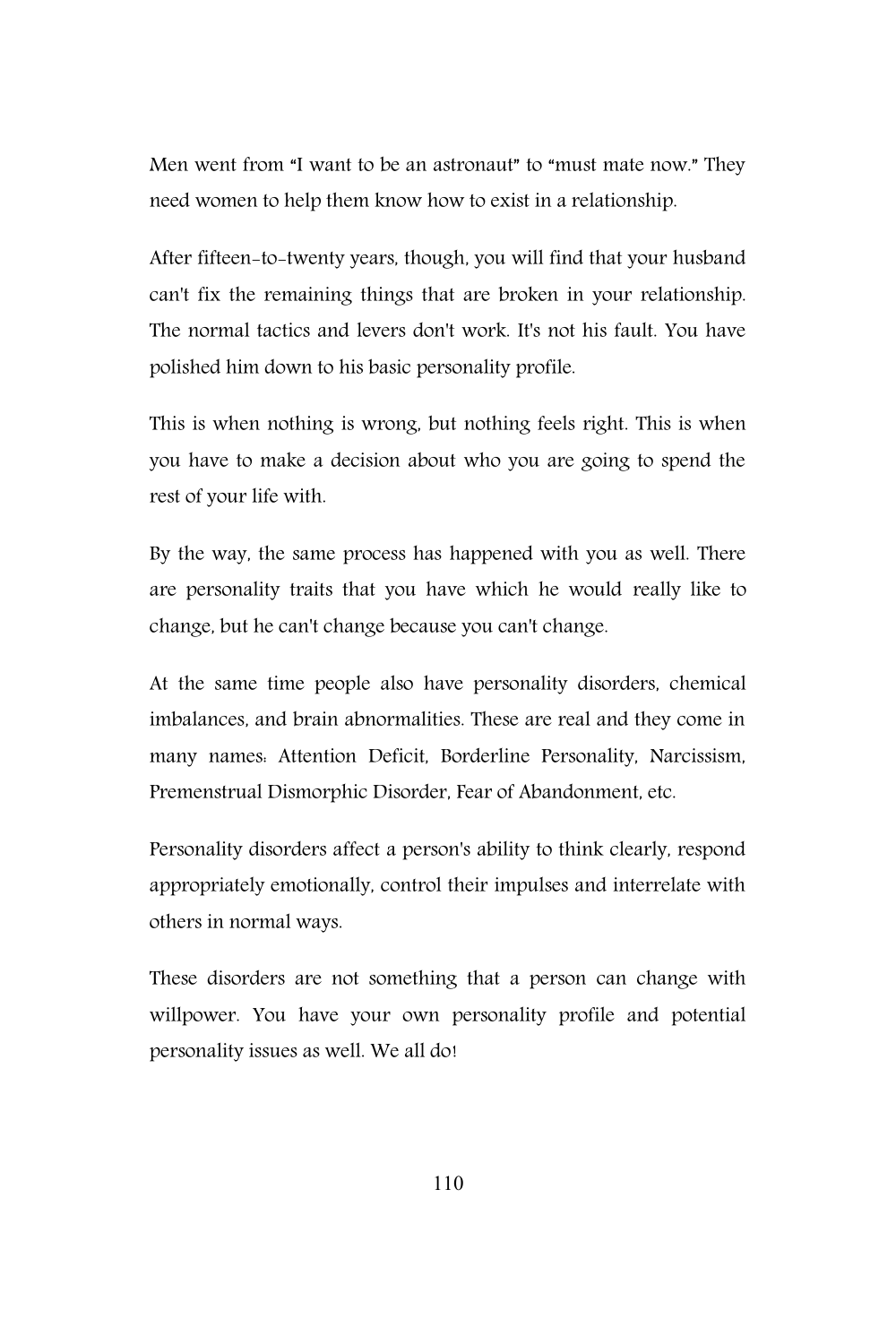#### Attraction Through Acceptance

There comes a time in every relationship where the partners in the relationship have to decide which is more important, the "problem" or their relationship.

Sometimes this comes early, out of the blue. You have to decide is the relationship more important than the breach in trust and we work through it, or is the breach of trust more important than the relationship and we end it.

We marry each other "for better or for worse, in sickness and in health" but today people get divorced. It happens every day over very important issues and very superficial issues.

The purpose of this book is to create a life-long loving marriage.

The point where nothing is wrong but nothing feels right is the point where your relationship is "stuck in the mud." It's going "nowhere" but everything is still "normal." It's not like you're fighting. You just get to the point where there is nothing left to say. He can't really satisfy your needs and you don't know what to do to satisfy his.

Nothing is "wrong" but nothing "feels right."

I believe that these issues are caused more by personality type and mild personality disorder issues than by "relationship" problems – especially when they occur after year 15 in a relationship.

What should you do?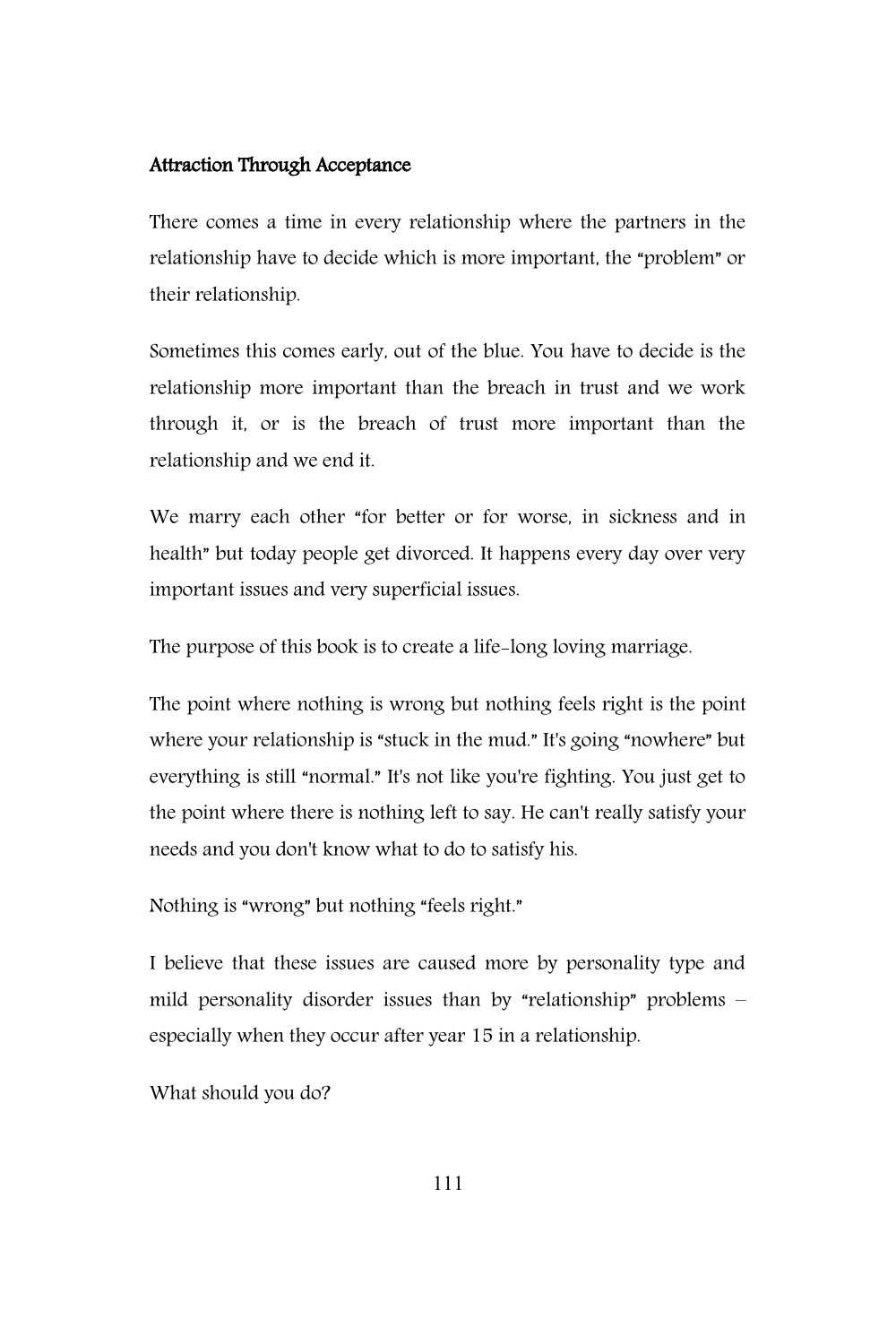By this point in your relationship you both know each others' "issues" pretty well. You know each others' "hot buttons" and "peculiarities." You avoid saying certain things or doing certain things because you don't want to "start up."

This is the point where you each need to start helping each other by using **Attraction Through Acceptance**. You can really help your husband by ACCEPTING that there are some things he can't fix. It doesn't mean he doesn't love you. It is simply beyond his control.

At the same time he needs to understand the little things in your life that are simply "part of you."

This is the point, in my experience, when a marriage becomes a lifelong reality. Before you each get to the point where you can accept the most trying parts of each other you haven't really finalized your marriage vows.

After you can say, "I know... you can't change... and I'm OK with that" then you will become what you see in older couples who have been together "forever" and you can tell they will continue to be together "until death do they part."

This is the highest form of attraction. Truly accepting someone for who they are. It won't make their "issue" less frustrating for you to deal with. It's still unnerving, or irritating, or even a problem. But you accept him 100% for who he actually is... not the projection you put on him years ago. And he accepts you 100% for who you are... not some idea from a magazine.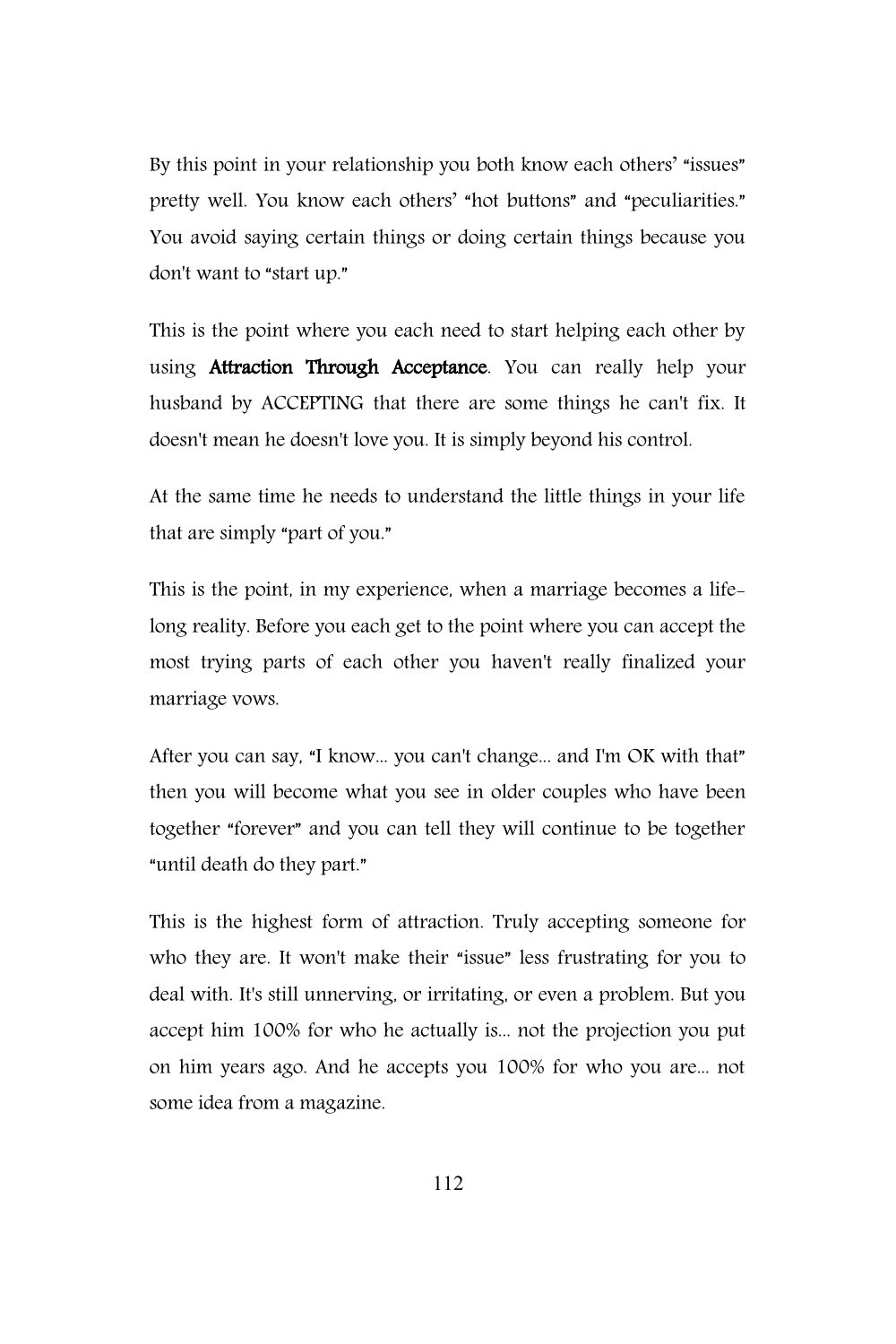This is the highest form of love.

I propose that "true love" isn't found in the honeymoon. It's easy to love someone you just married while holding hands on a beach in Hawaii. I propose that "true love" is found when you can't stand the person you are with. When you have reached a point of disagreement and disillusion that makes you want to run away. When you face that moment and you choose to continue your life with the other person then you have found your TRUE LOVE.

## THE LOVE THAT COMES AFTER ACCEPTANCE IS THE LOVE OF A LIFETIME. IT IS YOUR LIFETIME SERVICE TO YOUR MATE WHEN YOU ACCEPT THEM FOR WHO THEY ARE. AND IT IS THEIR LIFETIME SERVICE TO YOU WHEN THEY DO THE SAME.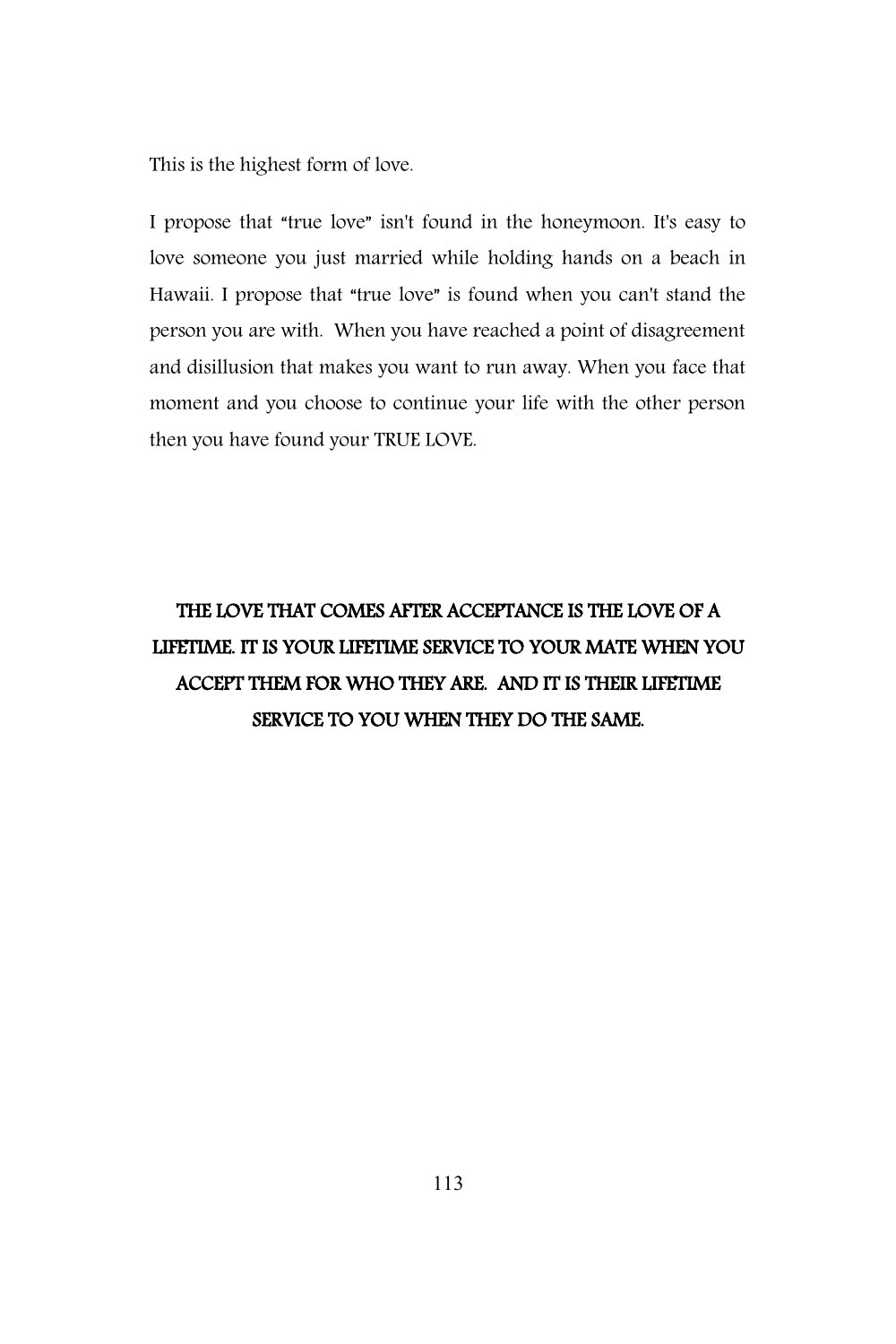## Conclusion

Even though no two relationships are exactly the same, there are some common relationship patterns and issues. Most relationship issues will resolve themselves using common sense and common communication.

This book aspires to teach some uncommon approaches to dealing with relationship issues. The book mainly addresses conflicts and issues, because no one needs a book on how to deal with a relationship when everything is going perfectly.

Take what you can use now. Store away what you might find useful in the future. Ignore the parts of the book with which you disagree.

If you have found this book helpful in your relationship then please share it with others. I wrote it in an attempt to get these new, useful, exciting concepts to as many women as possible. Anything you can do to help that happen will be appreciated.

Thank you,

Anthony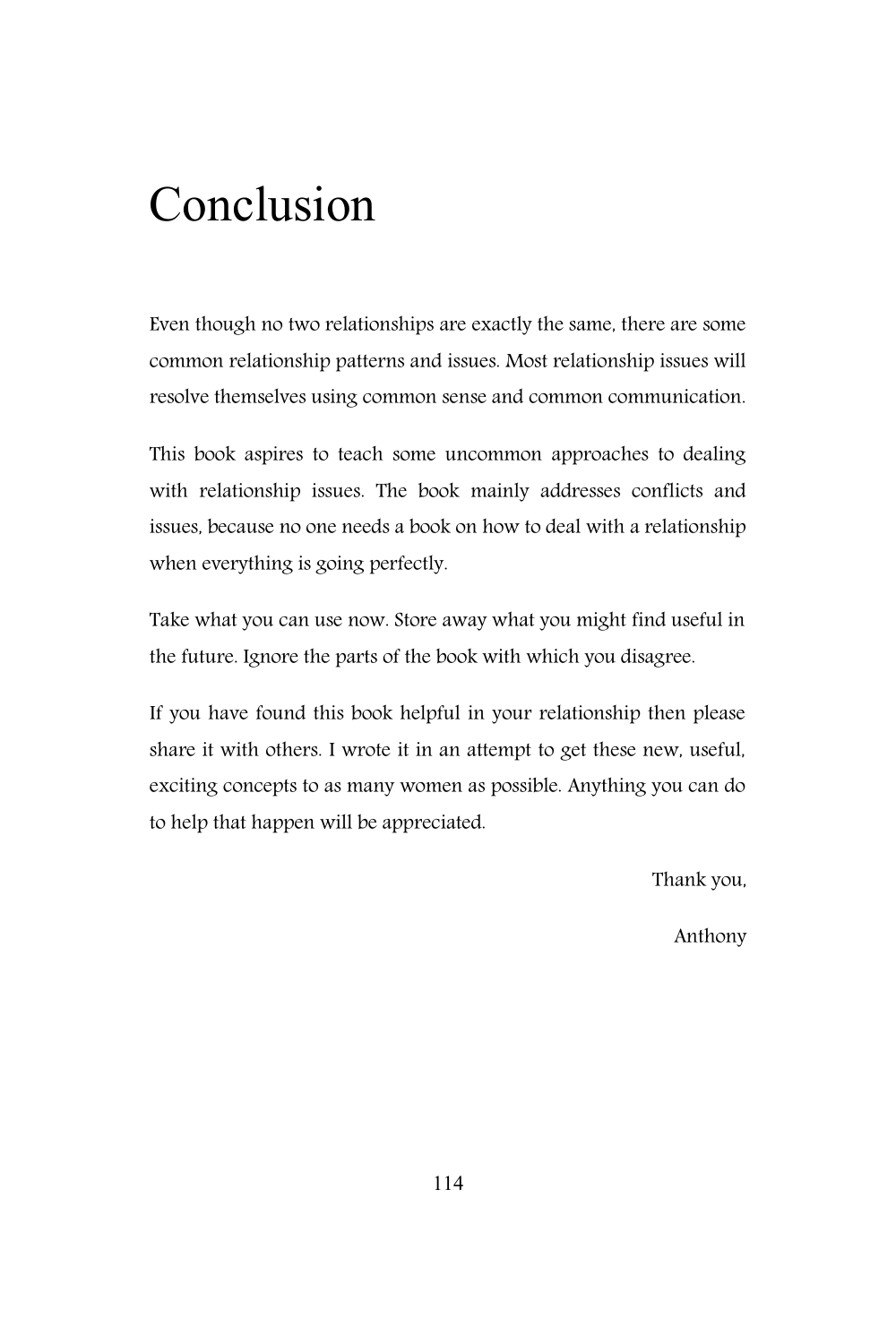## I promised I would tell you how this book got its title. What Color is Your Relationship.?

When I first started thinking about writing this book I knew that men and women think about their relationship entirely differently. Generally speaking men NEVER think about the relationship. It's a fence. Unless it's broken (or it's Valentine's Day, Anniversary, etc) they don't think about it one whit.

I wanted to test how deeply women think about their relationships. In order to do that, I needed to perform a test. I was laying in bed with my wife before we went to sleep and I though, "What is the most off the wall question I could ask with the word 'relationship' in it?"

That's when I thought of the question: "What color is our relationship?" The question has no foundation, no reality. It's completely made up.

So I asked her, "Honey, what color is our relationship?"

Without pausing or skipping a beat she said, "It's white!"

I said, "Why is it white?

She said, "Because it's pure."

Then she asked me, "What color do you think our relationship is?"

I said, "It's red."

### P.S.